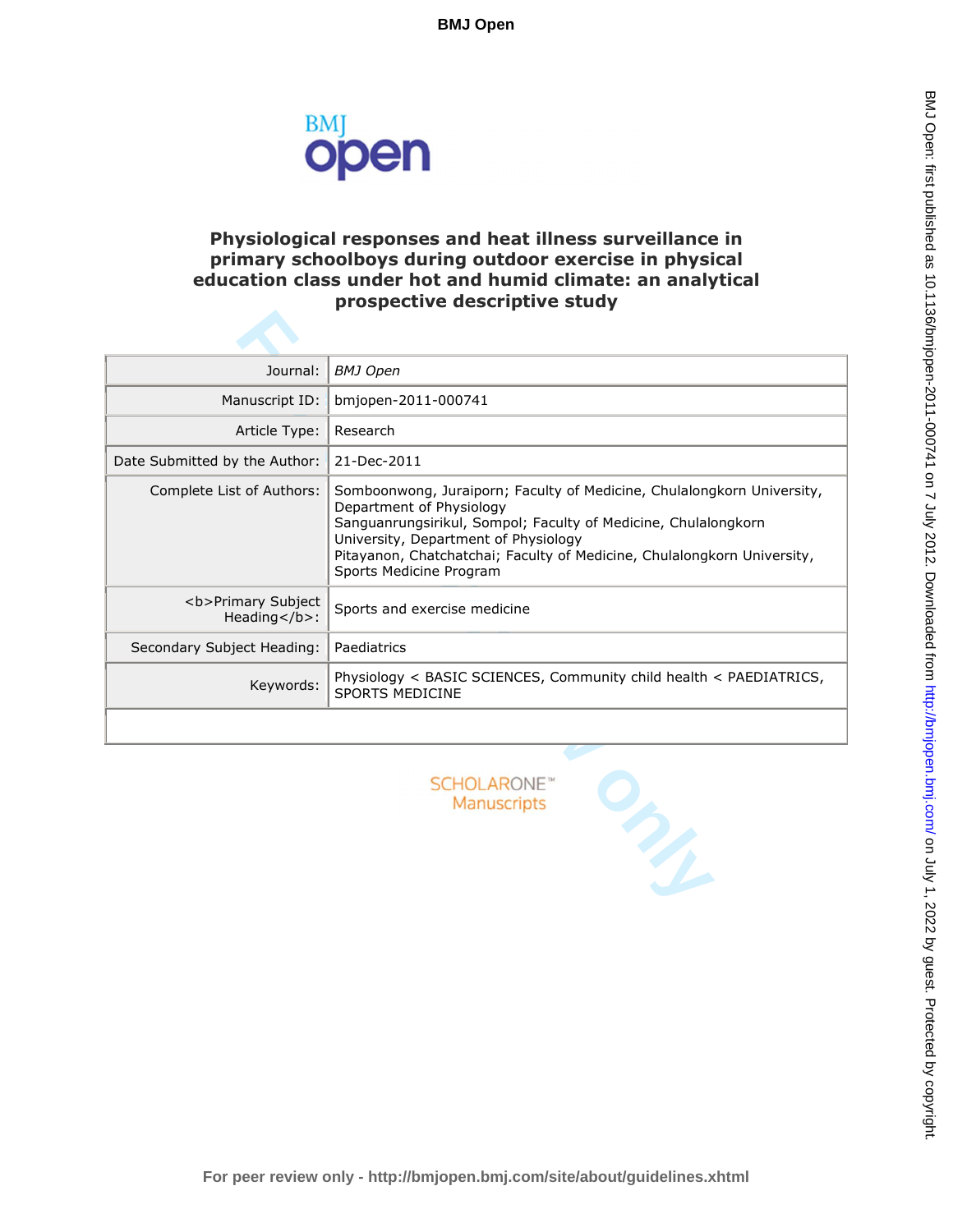|                 | <b>TITLE PAGE</b>                                                                             |
|-----------------|-----------------------------------------------------------------------------------------------|
| <b>Title</b>    |                                                                                               |
|                 | Physiological responses and heat illness surveillance in primary schoolboys during            |
|                 | outdoor exercise in physical education class under hot and humid climate: an                  |
|                 | analytical prospective descriptive study                                                      |
|                 | <b>Corresponding author</b>                                                                   |
|                 | Juraiporn Somboonwong,                                                                        |
|                 | Department of Physiology, Faculty of Medicine, Chulalongkorn University,                      |
|                 | Patumwan, Bangkok 10330, Thailand                                                             |
|                 | E-mail: juraiporn.s@md.chula.ac.th, juraisom@yahoo.com                                        |
|                 | Tel. +66-2-256-4267, Fax. +66-2-256-4267 ext. 2062                                            |
|                 | Co-authors                                                                                    |
|                 | Sompol Sanguanrungsirikul <sup>1</sup> , Chatchatchai Pitayanon <sup>2</sup>                  |
|                 | <sup>1</sup> Department of Physiology, Faculty of Medicine, Chulalongkorn University, Bangkok |
|                 | 10330, Thailand.                                                                              |
|                 | <sup>2</sup> Sports Medicine Program, Faculty of Medicine, Chulalongkorn University, Bangkok  |
|                 | 10330, Thailand.                                                                              |
| <b>Keywords</b> |                                                                                               |
|                 | Children, cardiovascular responses, thermoregulation, hydration status, tropical              |
| climate         |                                                                                               |
|                 | Word count                                                                                    |
|                 | $2,975$ words                                                                                 |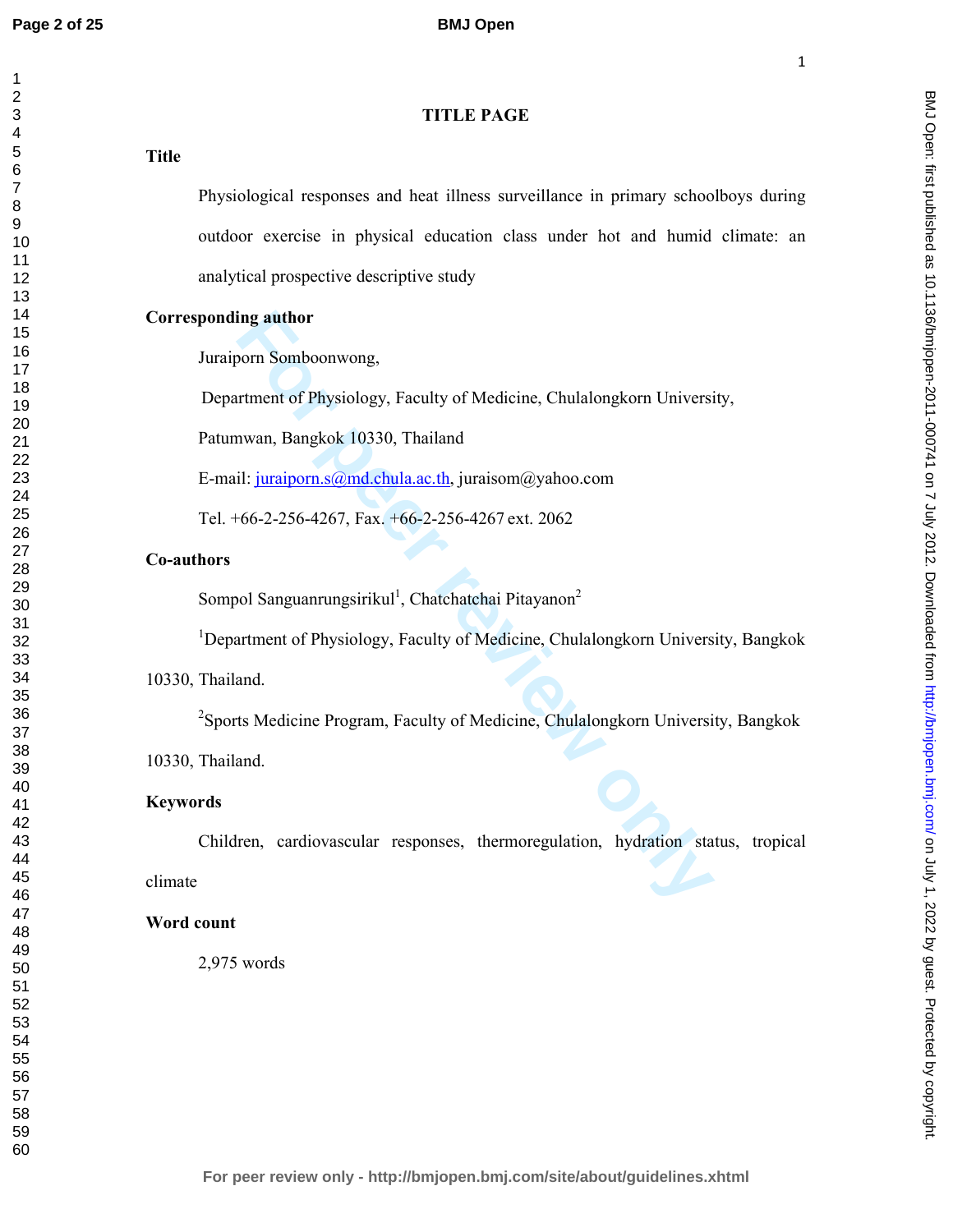### **ABSTRACT**

**Objectives** This study aimed to determine thermoregulatory and cardiovascular responses as well as the occurrence of heat illness in children exercising outdoors in physical education class under hot and humid climate. Little information regarding this issue under real-life situation is available, especially in the Southeast Asia.

**Design** Analytical prospective descriptive study

**Setting** A primary school in Bangkok, Thailand

**Participants** A total of 457 schoolboys (age 5.5-12 years) were observed while exercising outdoors during their physical education classes throughout the academic year of 2009, including semesters 1 (between July and September 2009) and 2 (between November 2009 and February 2010).

**Primary and secondary outcome measures** Primary outcome measure was ear temperature. Secondary outcome measures included blood pressure, pulse rate, hydration status and the occurrence of heat-related illness.

wailable, especially in the Southeast Asia.<br>
strical prospective descriptive study<br>
finary school in Bangkok, Thailand<br>
A total of 457 schoolboys (age 5.5-12 years) were observed which<br>
fing their physical education cla **Results** Wet bulb globe temperatures of semesters 1 and 2 were  $29.95 \pm 1.87$ <sup>o</sup>C and  $28.32 \pm 1.87$ <sup>o</sup>C 2.39◦C, respectively. Outdoor physical activity consisted of skill practice (duration 24.11  $\pm$ 11.04 min, intensity < 3 MET) and sport playing (duration  $11.48 \pm 5.53$  min, intensity 2.5-9 MET). After exercise, the percent change in mean arterial pressure and pulse rate increased by 20.16  $\pm$  15.34 and 23.94  $\pm$  19.78%, respectively. Sweat rate was 391.16  $\pm$  186.75 mL/h. Dehydration rate was  $0.63 \pm 0.26\%$ . Ear temperature increased by  $0.66 \pm 0.41 \degree C$ . There were 20 (4.4%) boys whose ear temperature exceeded 38◦C, 18 of whom did not consume water. The relative risk of increasing body temperature up to 38◦C in overweight subjects was 2.1 fold higher than normal-weight subjects. No evidence of heat illness was found.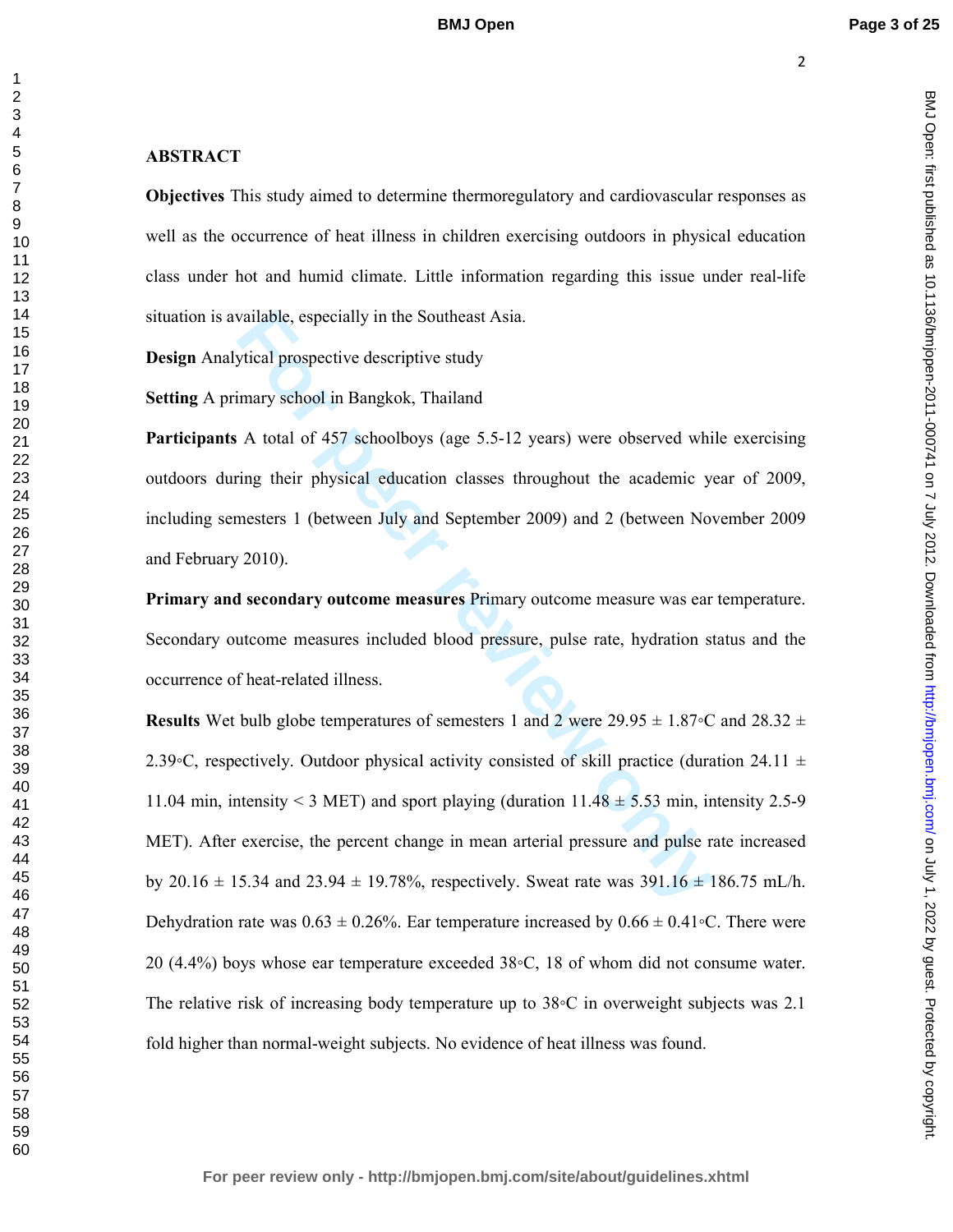### **BMJ Open**

BMJ Open: first published as 10.1136/bmijopen-2011-000741 on 7 July 2012. Downloaded from http://bmjopen.bmj.com/ on July 1, 2022 by guest. Protected by copyright on July 1, 2022 by guest. Protected by copyright. <http://bmjopen.bmj.com/> BMJ Open: first published as 10.1136/bmjopen-2011-000741 on 7 July 2012. Downloaded from

**Conclusions** There is a tendency for heat illness during outdoor activities in physical education class in primary school children, especially those who are overweight and have poor hydration status.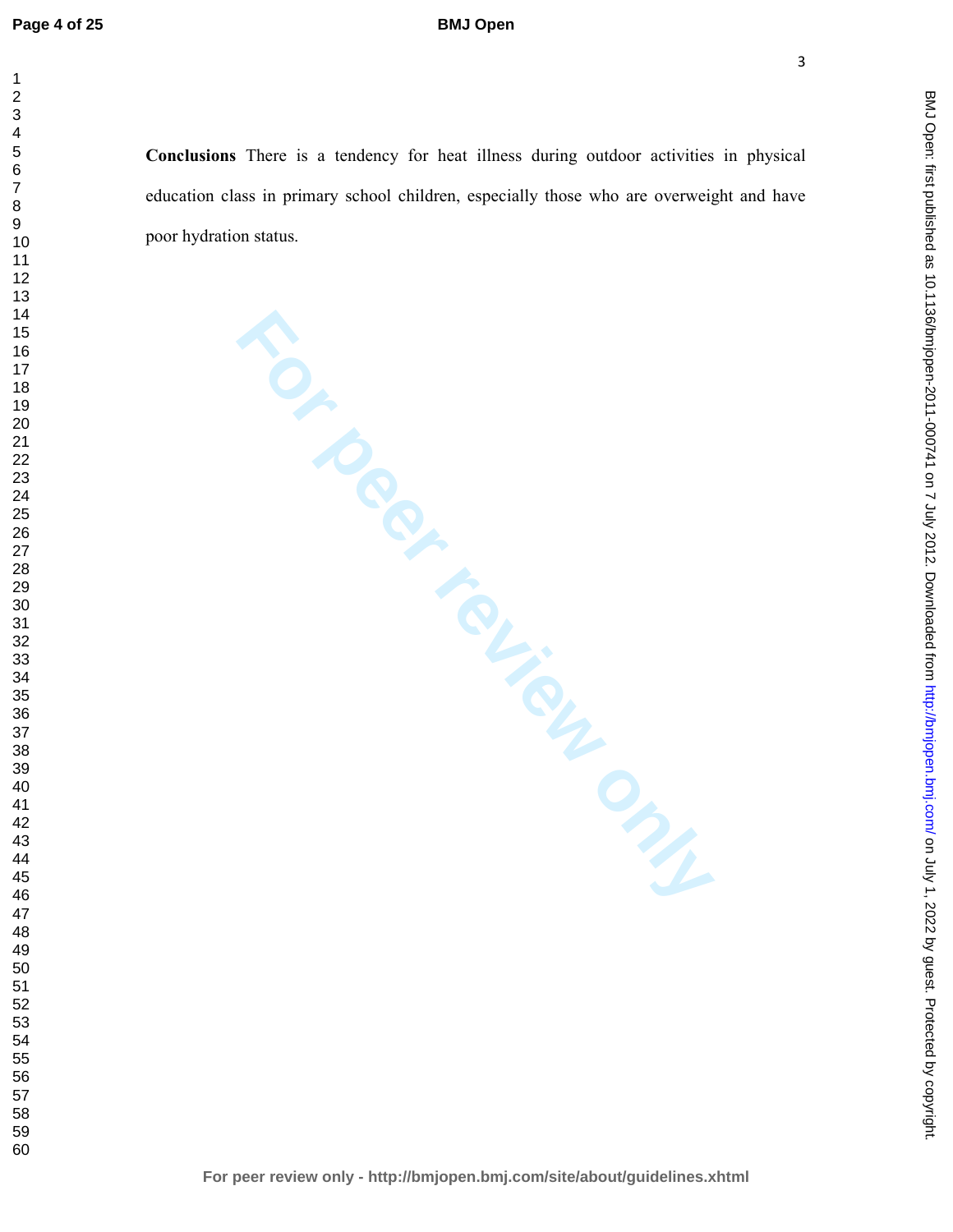# **ARTICLE SUMMARY**

# **1) Article Focus:**

• While children are exercising outdoors in their physical education classes under tropical climate, their thermoregulation and cardiovascular functions may be imposed, leading to development of heat-related illness.

# **2) Key Messages:**

- This study reports the physiological responses and the occurrence of heat illness in primary school children during outdoor activities in physical education class under hot and humid conditions.
- The information on physiological responses and heat illness surveillance is required as the basis for preparing an optimal program and providing particular care and prevention of heat illness in physical education class.
- **3) Strengths and Limitations:**
- **Example 18 Example 10** is generally accepted to be of standard value for corresponses and the securities in physical education of humid conditions.<br> **For properting** an optimal program and providing particular<br> **For prope** • To our knowledge, this is the first published report in the Southeast Asia to provide descriptive information obtained from a large study population on heat illness surveillance and the physiological responses of primary school children under real-life situation while exercising outdoors during their physical education class.
	- The limitation of this study is the measurement of core temperature changes. Although ear temperature is not an ideally good approximation of rectal temperature which is generally accepted to be of standard value for core temperature, ear temperature measurement was taken in this study because it is easier to obtain the children's cooperation. Hence ear temperature is more practical than rectal temperature measurement for such a field-based study. Another limitation is the generalization and inference making about the entire population because convenience sampling was used and the subjects were recruited with their parents' permission.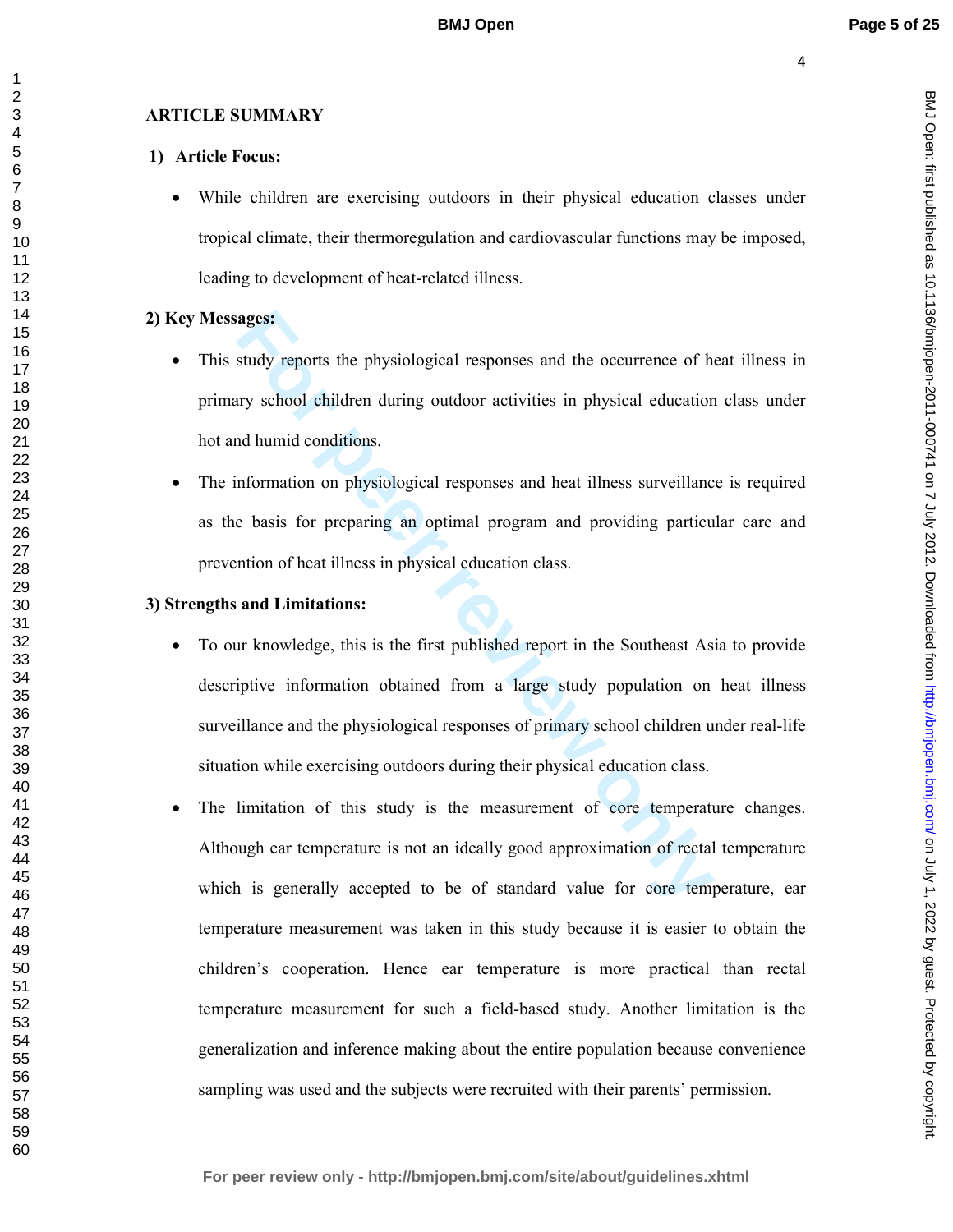### **INTRODUCTION**

When exercising in a hot environment, thermal stress imposes some physiological strains, including thermoregulation, cardiovascular functions and subjective responses, on the body to a greater extent than during regular exercise. The body has to provide blood flow for the metabolism of exercising muscles, while increasing skin blood flow and providing a fluid supply for sweating to dissipate the heat produced by the contracting muscles for thermoregulation. When these simultaneous demands cannot be met, the extreme result ensues circulatory failure and a rise in core temperature to lethal levels.[1] This leads to the occurrence of heat illnesses, varying from heat edema, heat rash, heat syncope, heat cramps, heat exhaustion and heat stroke.[1-8] Heat exhaustion is a typical condition in which core temperature rises to 38-40◦C. Heat stroke is the most severe form with core temperature of greater than  $40 \circ C.$ [6]

sweating to dissipate the heat produced by the contracting<br>tion. When these simultaneous demands cannot be met, the ex<br>latory failure and a rise in core temperature to lethal levels.[1] This<br>f heat illnesses, varying from A retrospective study in the U.S. emergency departments during the period 1997-2006 found that patients aged 19 years or below accounted for the largest proportion of exertional heat-related illness, the majority of which were associated with performing a sport or exercising.[9] It is traditionally believed that children are at a higher risk for heat-related problems than adults during exercise in the heat due to a number of physiological differences. Children have a greater surface area-to-body mass ratio for heat absorption, a greater metabolic heat production per mass unit and a lower sweating capacity.[6,10] However, these concepts have recently been contradicted by the findings that no thermoregulatory differences exist between children and adults.[9,11-14] The risk of heat illness may be simply explained by exposure and social/behavioral context.[15] Children frequently do not drink enough to replace fluid loss during exercise. Additionally, they are more likely to be exposed to outdoor physical activities. For example, in physical education class, participation is mandatory and activities are often conducted in the late morning and afternoon, the hottest period of the day.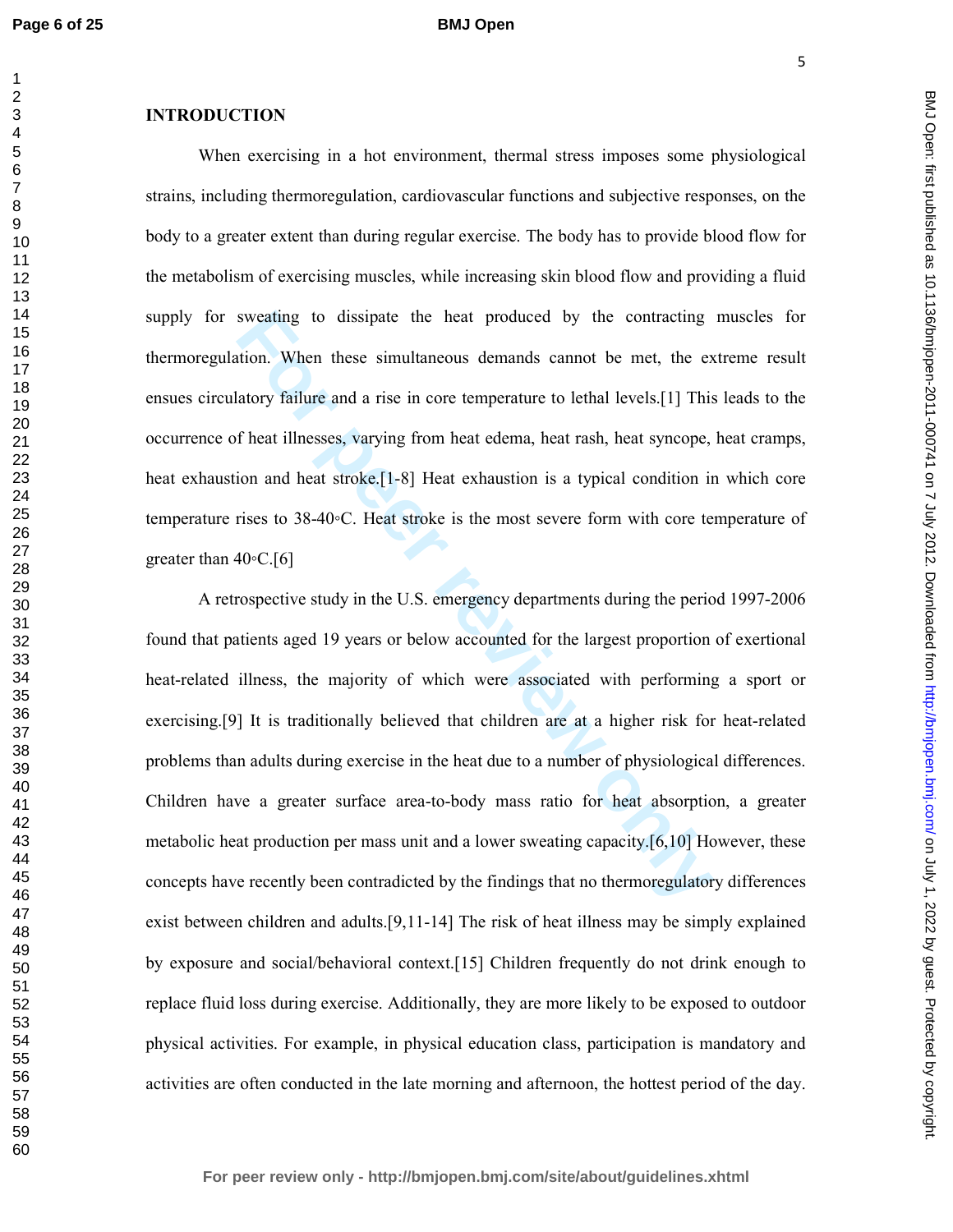Thus, the susceptibility to heat illness may be raised if the class takes place outdoors. With the influence of global warming, it is predicted that the incidence of heat illness will also become more prevalent.

and gender differences.[16-22] Little information on those exercisement is available, especially in a tropical region, where the weath tall year round. Consequently, this study aimed to determine cardictory responses as we Most of the previous investigations on pre-pubertal children exercising in the heat have been conducted indoors under controlled climatic conditions to determine the effects of maturational and gender differences.[16-22] Little information on those exercising in fieldbased environment is available, especially in a tropical region, where the weather is hot and humid almost all year round. Consequently, this study aimed to determine cardiovascular and thermoregulatory responses as well as the occurrence of heat-related illness in primary schoolboys during outdoor exercise in their physical education classes under a tropical climate. This information is required as the basis for preparing an optimal program and providing particular care and prevention of heat illness in physical education class.

# **METHODS**

# **Sample**

An analytical prospective descriptive study was conducted using a convenience sample. The study population of this study was schoolboys from grades 1-6 of the Chulalongkorn University Demonstration Elementary School, located in Bangkok, the capital city of Thailand. The study was conducted during the academic year of 2009 which included the first (between July 2009 and September 2009) and second semesters (between November 2009 and February 2010). The survey was conducted by distributing questionnaire, consent form, assent form and patient information sheets to all 778 schoolboys in the school. 496 out of 778 students were allowed to participate in the survey by their parents. However, 39 students did not exercise outdoors during their physical education classes, therefore only 457 surveys were collected in this study  $(n=108, 89, 88, 73, 68,$  and 31 for grades 1-6, respectively). All subjects were not sick or injured on the day of the survey or during the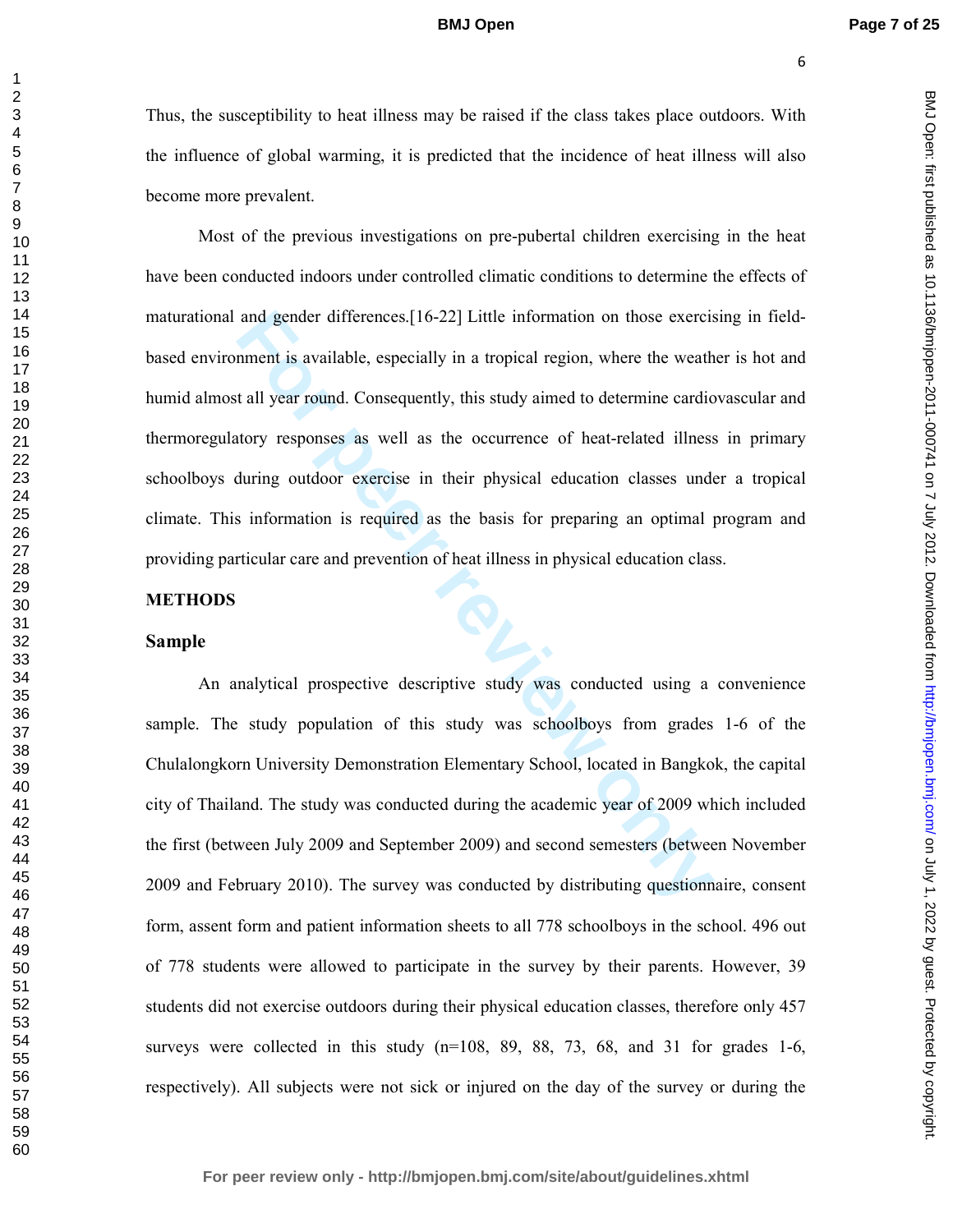BMJ Open: first published as 10.1136/bmjopen-2011-000741 on 7 July 2012. Downloaded from http://bmjopen.bmj.com/ on July 1, 2022 by guest. Protected by copyright on July 1, 2022 by guest. Protected by copyright. <http://bmjopen.bmj.com/> BMJ Open: first published as 10.1136/bmjopen-2011-000741 on 7 July 2012. Downloaded from

physical education class, had no history of heat-related illness and were able to understand the questionnaire. Informed written consent and assent were obtained from the subjects and their parents. The protocol was approved by Institutional Review Board of the Faculty of Medicine, Chulalongkorn University.

#### **Measurement**

The subjects were observed while performing activities outdoors in their physical education classes conducted in the late morning (9:40 to 11:40 h) or in the afternoon (12:40 to 15:40 h). Data before and after outdoor exercise were recorded only once for each student. The subjects were allowed to drink water *ad libitum* without encouragement and urinate during their physical education classes.

Climatic conditions

subjects were observed while performing activities outdoors in thusses conducted in the late morning (9:40 to 11:40 h) or in the after Data before and after outdoor exercise were recorded only once for were allowed to drin Climatic conditions were recorded every five minutes during the exercise period in the physical education classes. Wet bulb, dry bulb, and black globe temperatures were measured by using wet bulb temperature measuring devices (QUESTEMP 15 °, Quest electronics, U.S.A.). These values were used to calculate the wet bulb globe temperature (WBGT) heat-stress index as follows: wet bulb globe temperature  $x \cdot 0.7 + b$ lack globe temperature x  $0.2 +$  dry bulb temperature x 0.1.

Exercise duration and intensity

Types and duration of activities performed during physical education class were recorded by using video camera (Sony Handycam DCR-HC46, Sony Corporation, Tokyo, Japan). The intensity of each activity was determined as Metabolic Equivalent of Task (MET) value using the table of MET value for each activity given by Ainsworth et al (2000).[23]

Cardiovascular and thermoregulatory responses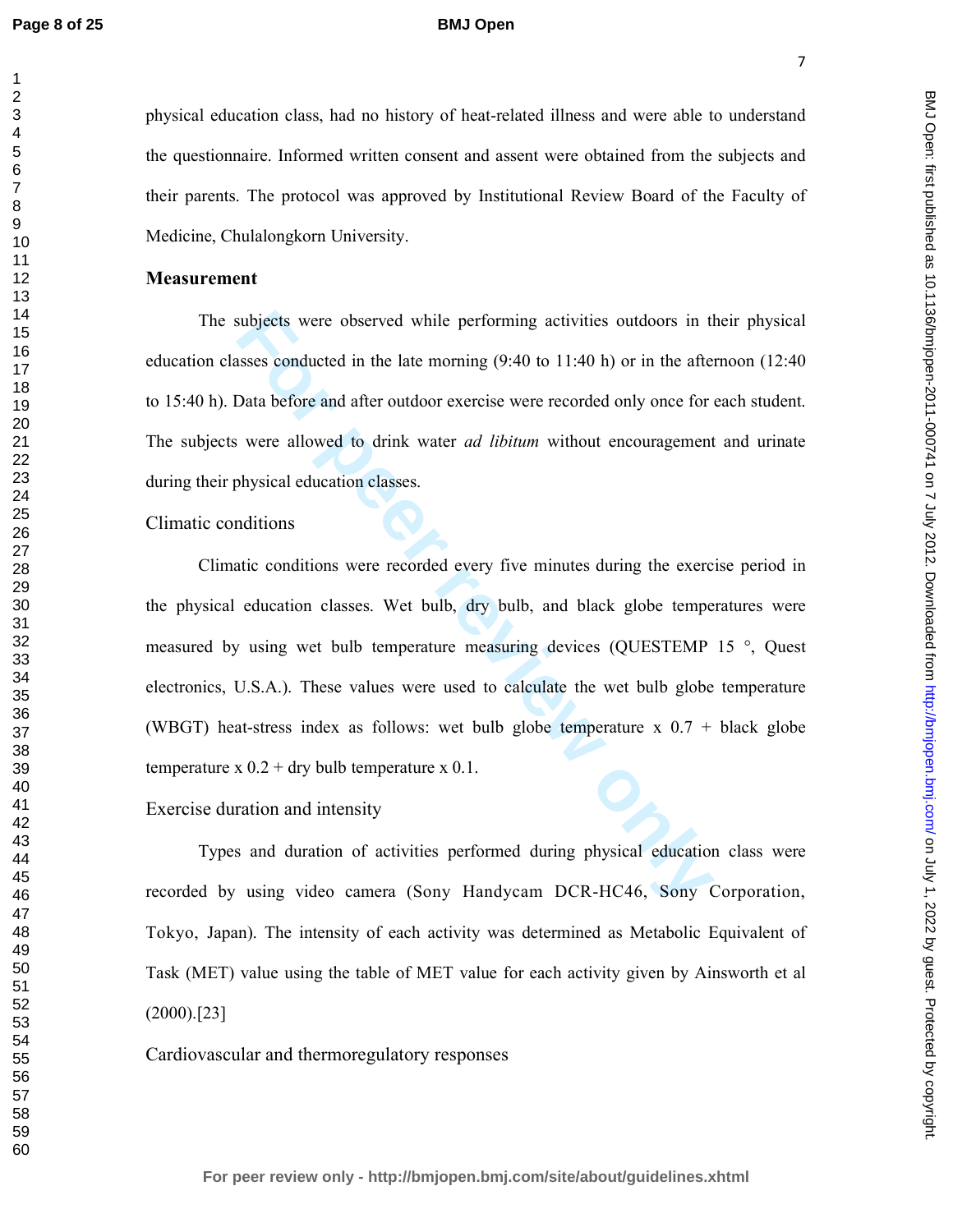Cardiovascular parameters including blood pressure and pulse rate were measured at

BMJ Open: first published as 10.1136/bmjopen-2011-000741 on 7 July 2012. Downloaded from http://bmjopen.bmj.com/ on July 1, 2022 by guest. Protected by copyright on July 1, 2022 by guest. Protected by copyright. <http://bmjopen.bmj.com/> BMJ Open: first published as 10.1136/bmjopen-2011-000741 on 7 July 2012. Downloaded from

tatus<br>
tatus<br>
tatus<br>
test emptied their bladders before the beginning of exercise. The<br>
tring only their underwear by using an electronic scale accurate to 2<br>
Yamato scale Co., Ltd, Akashi, Japan). A batch of 600-ml bottle the beginning and immediately after exercise by using digital sphygmomanometer (ES-H55, Terumo Corporation, Tokyo, Japan).[1] Ear temperature was measured at the beginning and within 5 minutes after exercise using infrared temperature sensor for ear temperature (Terumo ear thermometer EM-30CH, Terumo Corporation, Tokyo, Japan).[2] Subjects emptied their bladders before the beginning of exercise. Then they were weighed wearing only their underwear by using an electronic scale accurate to 20 g (Yamato DP-6100GP, Yamato scale Co., Ltd, Akashi, Japan). A batch of 600-ml bottle of water with the student's name was provided for each student without encouragement during exercise. At the end of the exercise, the total fluid intake was measured and urine was collected. After that, sweat was wiped from each subject and weighed again in his underwear. Sweat loss was calculated from the change in body weight plus total fluid intake minus urine output. Sweat rate was then determined as sweat loss per unit of time (mL/h). This calculation does not take into account the weight loss due to irreversible fuel oxidation and respiratory fluid loss, since it was assumed that these would not differ between trials.

### Occurrence of heat-related illness

Hydration status

 During the exercise period, the students were observed for symptoms and signs that may relate to heat illness. These included mild edema in hands, feet and ankles (heat edema), pruritic rash and papulovesicular skin eruption over the clothed area (heat rash), painful muscle contractions (heat cramps), loss of postural control, dizziness and generalized weakness (heat syncope), profuse sweating, weakness, clammy skin, dizziness, malaise, fatigue, nausea, vomiting and headache (heat exhaustion) and hot skin with or without sweating, confusion, ataxia, irritability and coma (heat stroke).[6-7] Data of the students who suffered from heat-related illness would be recorded in the incident report form. The image of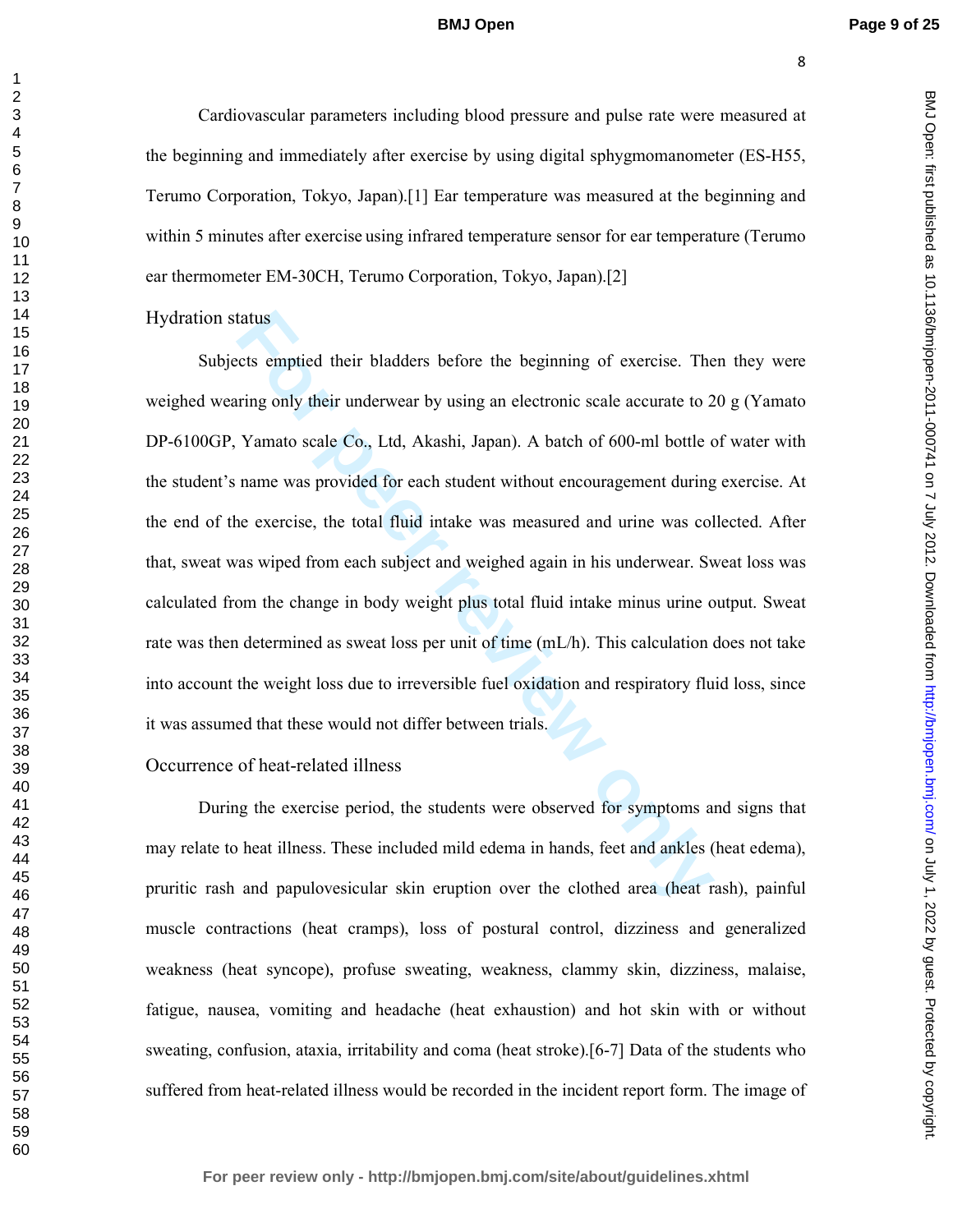### **BMJ Open**

BMJ Open: first published as 10.1136/bmjopen-2011-000741 on 7 July 2012. Downloaded from http://bmjopen.bmj.com/ on July 1, 2022 by guest. Protected by copyright on July 1, 2022 by guest. Protected by copyright. <http://bmjopen.bmj.com/> BMJ Open: first published as 10.1136/bmjopen-2011-000741 on 7 July 2012. Downloaded from

the event was recorded by using video camera so the physicians can verify the diagnosis thereafter.

# **Analysis**

Exercise period for body temperature, pulse rate, blood pressue<br>tone by using the Paired T-test. The differences between the first<br>n climatic conditions, body temperature and cardiovascular res<br>not permement and the perfor Quantitative data were expressed as means  $\pm$  standard deviation. Cardiovascular responses and change in body weight were presented as percent change. Data analysis before and after the exercise period for body temperature, pulse rate, blood pressure and body weight was done by using the Paired T-test. The differences between the first and second semesters on climatic conditions, body temperature and cardiovascular response were determined by the unpaired t-test. An alpha level of 0.05 was used to determine statistical significance. All statistical analyses were performed by using Statistic Package for the Social Sciences (SPSS for Windows version 17.0, Chicago, IL, USA).

# **RESULTS**

A total of 457 subjects were participated in this study without any missing data for each variable of interest. Data collection was done in 175 subjects from 37 period classes during the first semester and 282 subjects from 72 period classes during the second semester.

Baseline characteristics of the subjects are shown in table 1. Assessment of body weight in proportion to weight and height with normal standard revealed that 128 out of 457 (28.0%) subjects were overweight.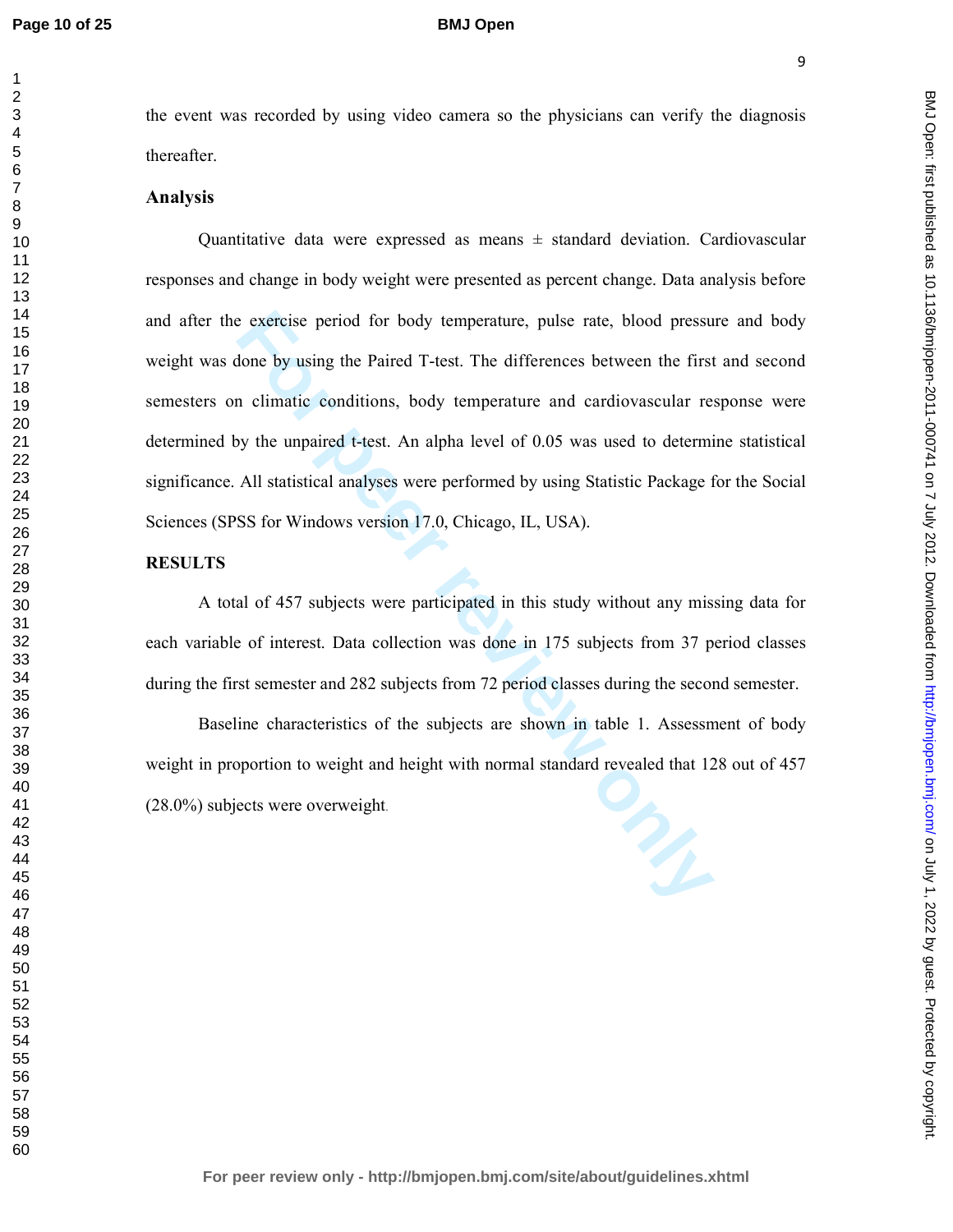BMJ Open: first published as 10.1136/bmjopen-2011-000741 on 7 July 2012. Downloaded from http://bmjopen.bmj.com/ on July 1, 2022 by guest. Protected by copyright on July 1, 2022 by guest. Protected by copyright. <http://bmjopen.bmj.com/> BMJ Open: first published as 10.1136/bmjopen-2011-000741 on 7 July 2012. Downloaded from

**Table 1** Baseline characteristics of the subjects

| <b>Characteristics</b>                   | Average<br>$(n=457)$ | Range<br>$(min - max)$ |
|------------------------------------------|----------------------|------------------------|
| Age (years)                              | $8.38 \pm 1.56$      | $5.58 - 11.92$         |
| Weight (kg)                              | $30.81 \pm 9.39$     | $15.50 - 65.80$        |
| Height (cm)                              | $130.72 \pm 10.45$   | $107.50 - 159.10$      |
| Body mass index $(kg/m2)$                | $17.68 \pm 3.35$     | $12.04 - 29.78$        |
| Body surface area $(m^2)$                | $1.05 \pm 0.19$      | $0.68 - 1.66$          |
| Body surface area/body weight $(m^2/kg)$ | $0.035 \pm 0.004$    | $0.024 - 0.044$        |
| % Body fat                               | $21.14 \pm 9.16$     | $5.41 - 60.06$         |
|                                          |                      |                        |

Values are mean  $\pm$  S.D.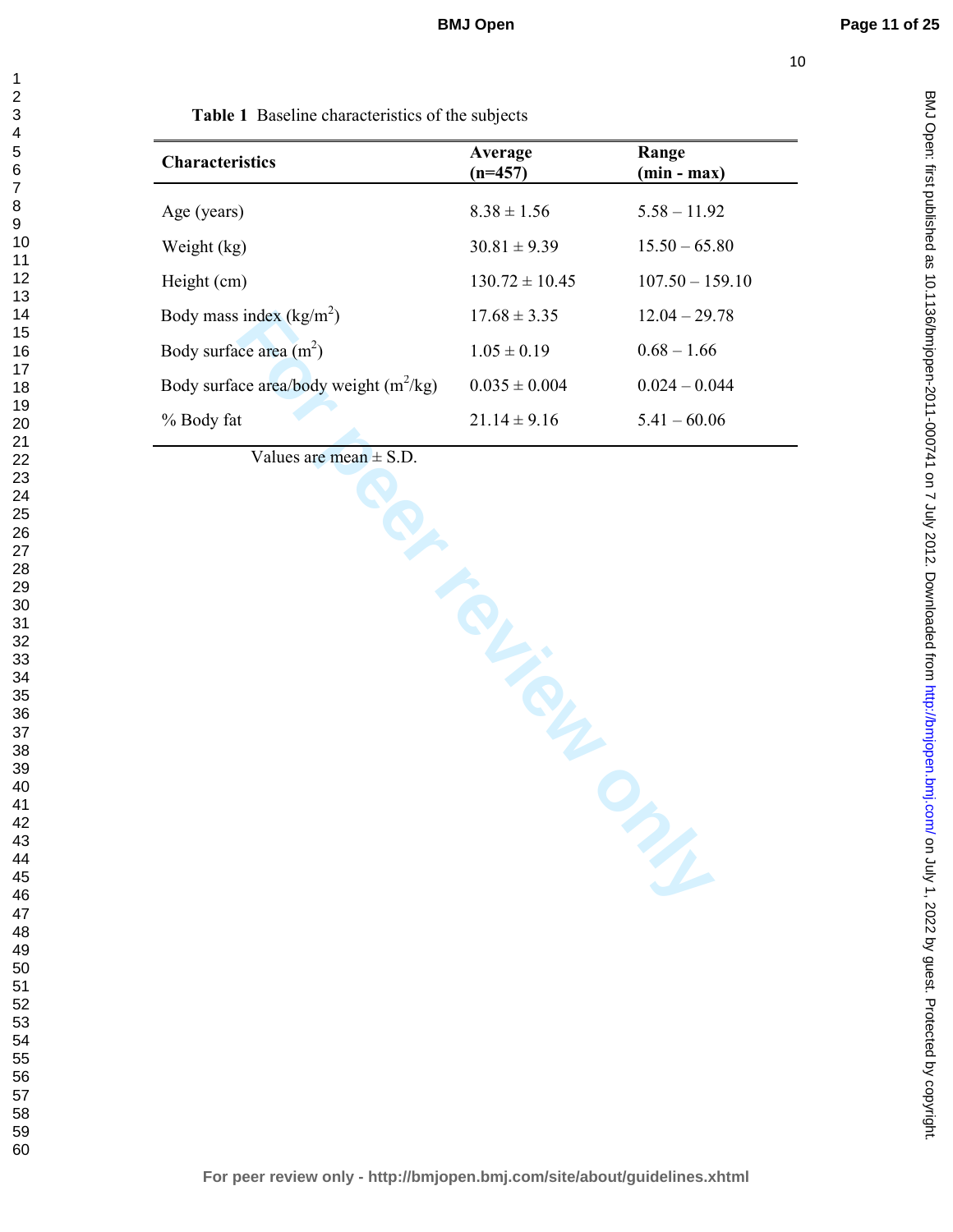#### **BMJ Open**

BMJ Open: first published as 10.1136/bmijopen-2011-000741 on 7 July 2012. Downloaded from http://bmjopen.bmj.com/ on July 1, 2022 by guest. Protected by copyright on July 1, 2022 by guest. Protected by copyright. <http://bmjopen.bmj.com/> BMJ Open: first published as 10.1136/bmjopen-2011-000741 on 7 July 2012. Downloaded from

Duration of physical education class was  $31.97 \pm 11.10$  min (28.78  $\pm$  13.64 min and  $33.96 \pm 8.63$  min for semesters 1 and 2, respectively). Outdoor physical activity consisted of skill practice (duration 24.11  $\pm$  11.04 min, intensity < 3 MET) and playing sports (duration  $11.48 \pm 5.53$  min, intensity 2.5-9 MET). Sports played consisted of: chair-ball and football for grades 1 and 2; chair-basketball, mini-rugby football and athletics for grade 3; chairbasketball, football handball and petanque for grade 4; and football, handball and athletics for grades 5 and 6.

**For Form Phillips** Table 2 presents the climatic conditions, cardiovascular responses, ear temperature change and hydration status during outdoor exercise in the physical education class of the primary schoolboys during the first and second semesters.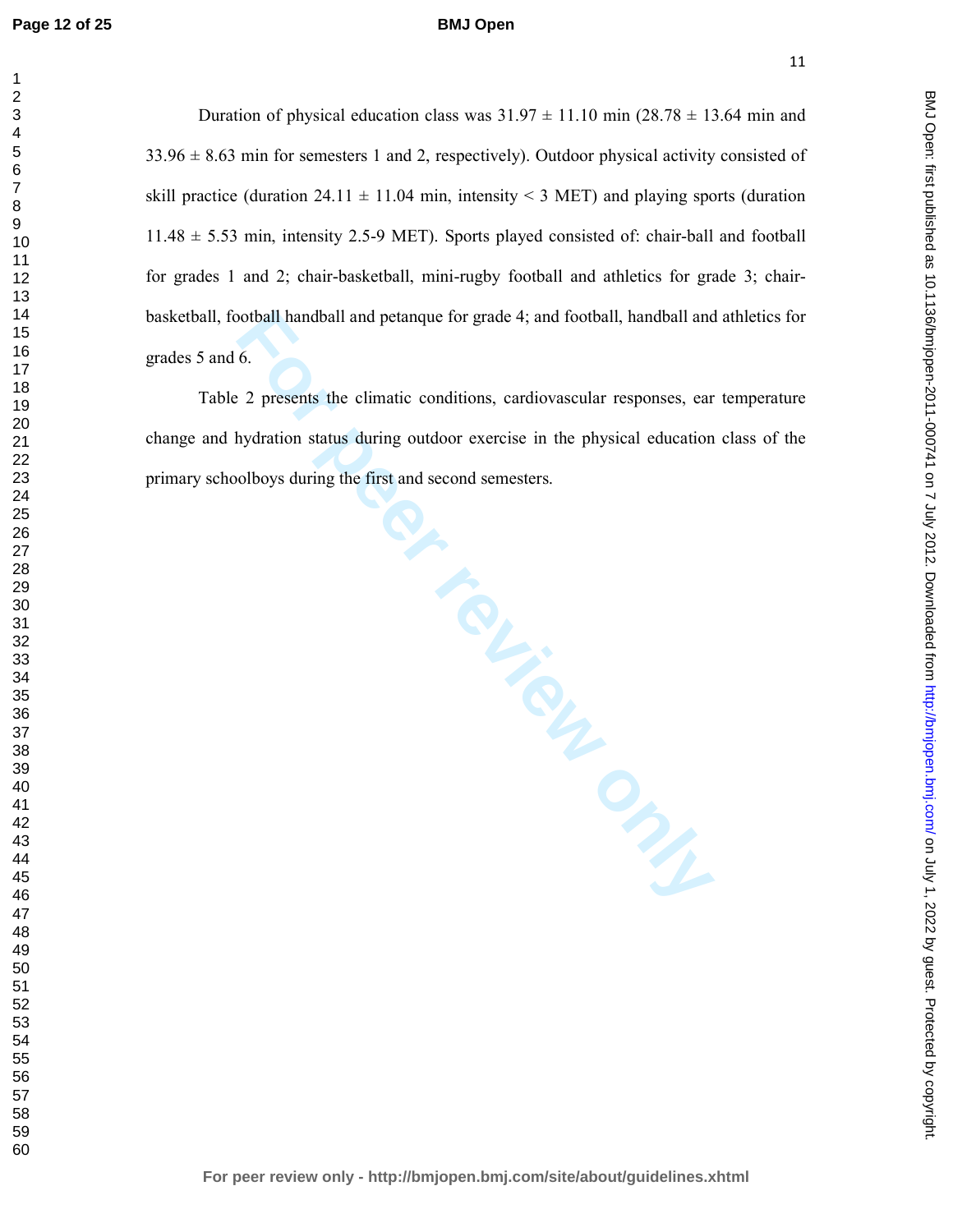12

**Table 2** Climatic conditions, cardiovascular responses, ear temperature change and hydration status during outdoor exercise in physical education class of the primary schoolboys during the first and second semesters.

| <b>Parameters</b>                                                                                                                   | <b>Semester 1</b><br>$(n=175)$                                                                                           | <b>Semester 2</b><br>$(n=282)$                                                                                           | <b>Throughout the</b><br>academic year<br>$(n=457)$                              |
|-------------------------------------------------------------------------------------------------------------------------------------|--------------------------------------------------------------------------------------------------------------------------|--------------------------------------------------------------------------------------------------------------------------|----------------------------------------------------------------------------------|
| <b>Climatic conditions</b>                                                                                                          |                                                                                                                          |                                                                                                                          |                                                                                  |
| WBGT $(^{\circ}C)$<br>Air temperature $(^{\circ}C)$<br>Relative humidity (%)                                                        | $29.95 \pm 1.87$<br>$34.14 \pm 2.59$<br>$58.74 \pm 7.70$                                                                 | $28.32 \pm 2.39^*$<br>$33.27 \pm 2.49$<br>$51.79 \pm 7.32$ <sup>*</sup>                                                  | $28.87 \pm 2.35$<br>$33.56 \pm 2.55$<br>$54.15 \pm 8.12$                         |
| Cardiovascular responses (% change)                                                                                                 |                                                                                                                          |                                                                                                                          |                                                                                  |
| Systolic blood pressure<br>Diastolic blood pressure<br>Mean arterial pressure<br>Pulse rate                                         | $19.67 \pm 19.61^{\dagger}$<br>$24.39 \pm 27.80^{\dagger}$<br>$21.34 \pm 16.17^{\dagger}$<br>$23.12 \pm 17.14^{\dagger}$ | $16.43 \pm 15.70^{\dagger}$<br>$23.17 \pm 21.64^{\dagger}$<br>$19.43 \pm 14.78^{\dagger}$<br>$24.45 \pm 21.27^{\dagger}$ | $17.67 \pm 17.35$<br>$23.64 \pm 24.16$<br>$20.16 \pm 15.34$<br>$23.94 \pm 19.78$ |
| Ear temperature                                                                                                                     |                                                                                                                          |                                                                                                                          |                                                                                  |
| Pre-exercise $(^{\circ}C)$<br>Post-exercise (°C)<br>Mean difference $(^{\circ}C)$<br>Number of students whose BT $\geq$ 38 °C       | $36.52 \pm 0.33$<br>$37.17 \pm 0.39^{\dagger}$<br>$0.65 \pm 0.42$<br>$n=7$                                               | $36.46 \pm 0.39$<br>$37.13 \pm 0.44^{\dagger}$<br>$0.67 \pm 0.40$<br>$n=13$                                              | $36.48 \pm 0.37$<br>$37.14 \pm 0.42$<br>$0.66 \pm 0.41$<br>$n=20$                |
| <b>Hydration status</b>                                                                                                             |                                                                                                                          |                                                                                                                          |                                                                                  |
| Sweat rate (mL/h)<br>Urine output (mL)<br>% Loss of body weight<br>Number of students who consumed water                            | $451.42 \pm 224.76$<br>$\Omega$<br>$0.52 \pm 0.23$<br>$n=17$                                                             | $353.77 \pm 147.14$ <sup>*</sup><br>$\overline{0}$<br>$0.70 \pm 0.25$ <sup>*</sup><br>$n=1$                              | $391.16 \pm 186.75$<br>$\mathbf{0}$<br>$0.63 \pm 0.26$<br>$n=18$                 |
| Values are presented as mean $\pm$ S.D., $\phi$ = 0.05 between first and second semesters,<br>$\phi$ to the pre- and post-exercise. |                                                                                                                          |                                                                                                                          |                                                                                  |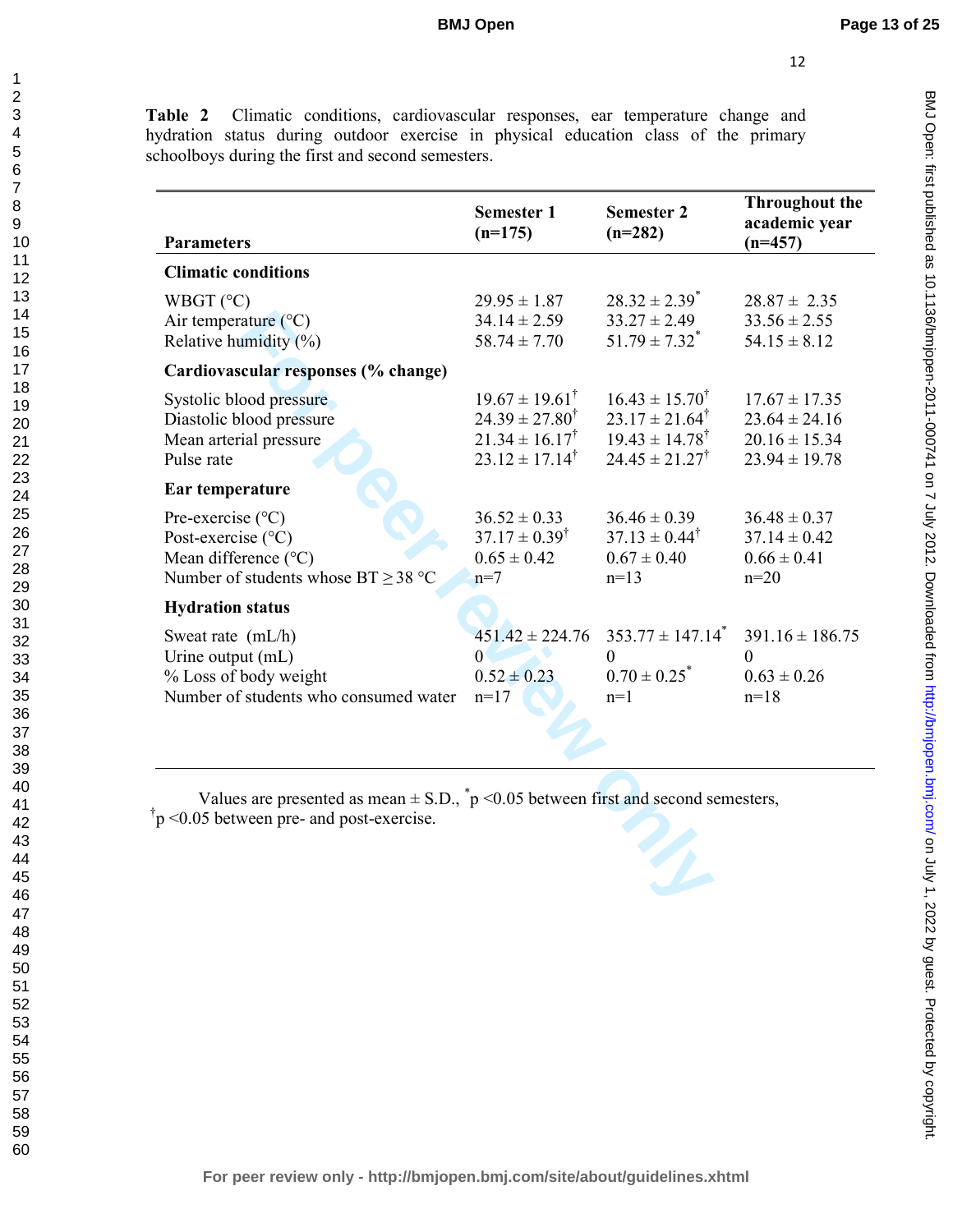#### **BMJ Open**

Only 18 schoolboys consumed water an average of  $212.89 \pm 89.65$  mL during the classes, 2 of whom had a rise in body temperature up to  $38°C$ . There were 2 boys ( $1<sup>st</sup>$  - and  $4<sup>th</sup>$ ) graders) whose body weight decreased by 2.10%.

**For Primer Planet** There were 20 (4.38%) schoolboys whose ear temperature rose to a value exceeding 38◦C, with a maximum of 38.7◦C. The body temperature of these boys increased by 1.37  $\pm$ 0.45◦C from 36.78  $\pm$  0.37◦C to 38.15  $\pm$  0.20◦C. Table 3 presents the number of these subjects categorized according to the factors associated with heat tolerance such as WBGT, body weight, hydration status, exercise intensity and exercise period. The incidence of increasing body temperature up to this level in overweight and normal-weight subjects was 7.0% (9 out of 128 subjects) and 3.3% (11 out of 329 subjects), respectively. Thus, the relative risk of an increase in body temperature up to  $38^{\circ}$ C in overweight subjects was 2.1 fold higher than normal-weight subjects. However, no subjects experienced heat-related illness during the observation.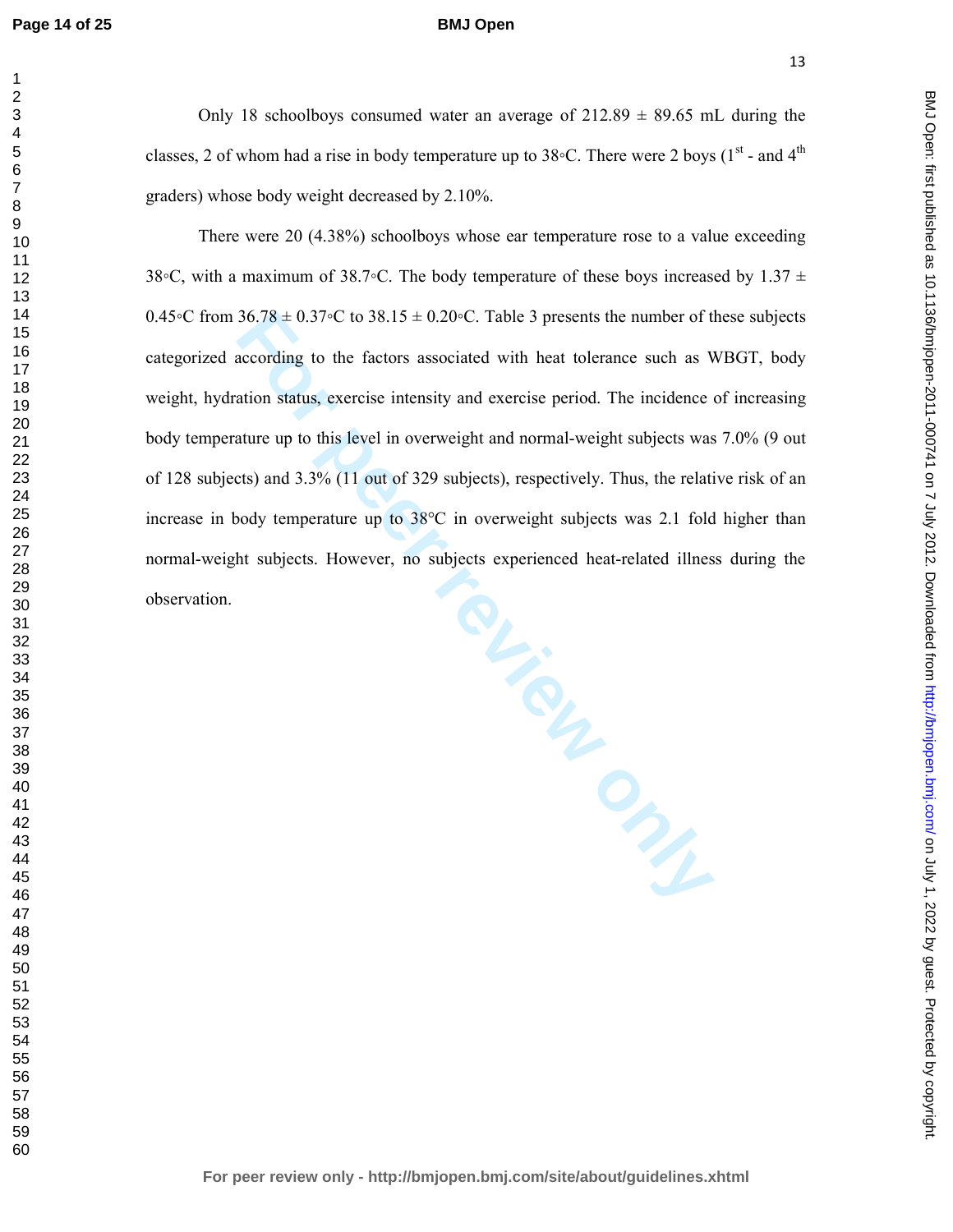**Table 3** Factors associated with heat tolerance that were identified in 20 subjects whose body temperature exceeded 38°C or above after outdoor exercise in physical education class

| <b>Associated factors</b>                                                        | <b>Number of subjects</b> |
|----------------------------------------------------------------------------------|---------------------------|
| Wet bulb globe temperature                                                       |                           |
| Less than 29°C<br>29°C or above                                                  | 7<br>13                   |
| <b>Body</b> weight                                                               |                           |
| Overweight<br>Normal weight                                                      | 9<br>11                   |
| <b>Hydration status</b>                                                          |                           |
| Not consume water<br>Consume water                                               | 18<br>$\overline{2}$      |
| <b>Exercise intensity</b>                                                        |                           |
| Vigorous (football)<br>Moderate (chair-ball, athletics)<br>Mild (skill practice) | 10<br>$\overline{4}$<br>6 |
| <b>Exercise period</b>                                                           |                           |
| Late morning<br>Afternoon                                                        | 3<br>17                   |
|                                                                                  |                           |
|                                                                                  |                           |

BMJ Open: first published as 10.1136/bmjopen-2011-000741 on 7 July 2012. Downloaded from http://bmjopen.bmj.com/ on July 1, 2022 by guest. Protected by copyright on July 1, 2022 by guest. Protected by copyright. <http://bmjopen.bmj.com/> BMJ Open: first published as 10.1136/bmjopen-2011-000741 on 7 July 2012. Downloaded from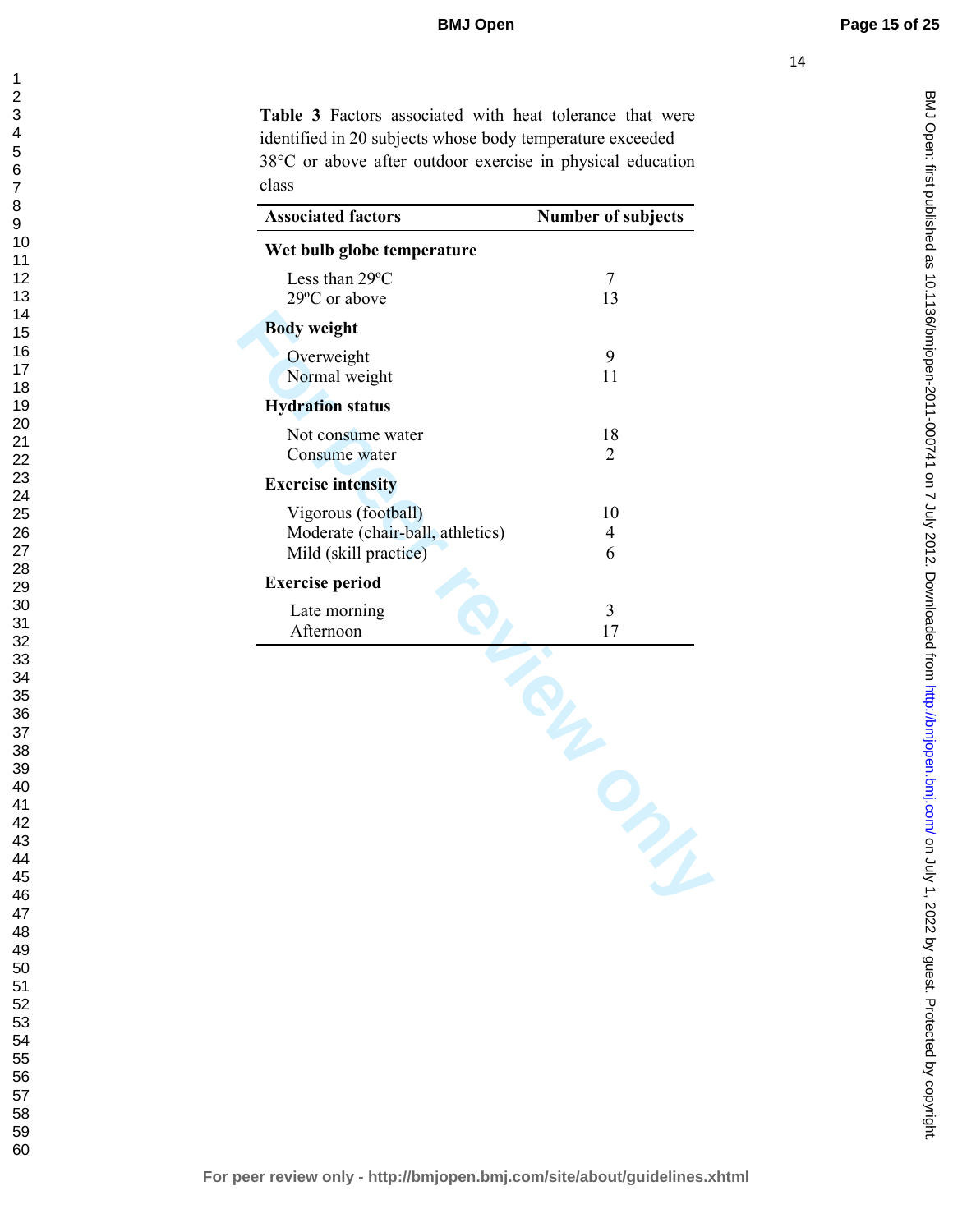### **BMJ Open**

BMJ Open: first published as 10.1136/bmijopen-2011-000741 on 7 July 2012. Downloaded from http://bmjopen.bmj.com/ on July 1, 2022 by guest. Protected by copyright on July 1, 2022 by guest. Protected by copyright. <http://bmjopen.bmj.com/> BMJ Open: first published as 10.1136/bmjopen-2011-000741 on 7 July 2012. Downloaded from

### **DISCUSSION**

 Physical education is very important for children because engaging in physical activity will provide them with life-long health and well-being. There is a recommendation that children in primary school should spend 150 minutes on physical education each week, from moderate to vigorous physical activity for at least 50% of the physical education time.[24] Our main concern is that if the class is held outdoors in the intense heat, the children may become vulnerable to heat injury. Therefore, in order to prepare an optimal physical education program that is of quality, particular care to quantity and intensity of the exercise should be taken into consideration to prevent heat illness.

This is the first published report in the Southeast Asia to provide descriptive information on the physiological responses of primary school children under real-life situation while exercising outdoors during their physical education class under hot and humid environment. With emphasis on heat illness surveillance, careful monitoring of signs and symptoms of heat illness were also recorded.

It main concern is that if the class is held outdoors in the inter<br>  $\mu$  become vulnerable to heat injury. Therefore, in order to prepare<br>
reation program that is of quality, particular care to quantity and int<br>
luld be ta The climatic conditions in Bangkok are moderately hot and humid. The subjects of this study were exposed to high levels of heat stress throughout the academic year, given that the WBGT level was above 28°C which the American College of Sports Medicine has defined as a "very high risk for heat exhaustion and heat stroke".[25] Even more disturbing, the WBGT level of the first semester during July to September was above 29ºC which is the critical level defined as "cancel all athletic activities" by the American Academy of Pediatrics.[10] Moreover, WBGT rates in the afternoon were higher than those in the late morning. Therefore, the children are at more risk in having heat-related illnesses when exercising outdoors especially in the afternoon of the first semester.

 This study showed that the children were able to maintain an adequate cardiovascular function while performing physical activities outdoors in their physical education classes.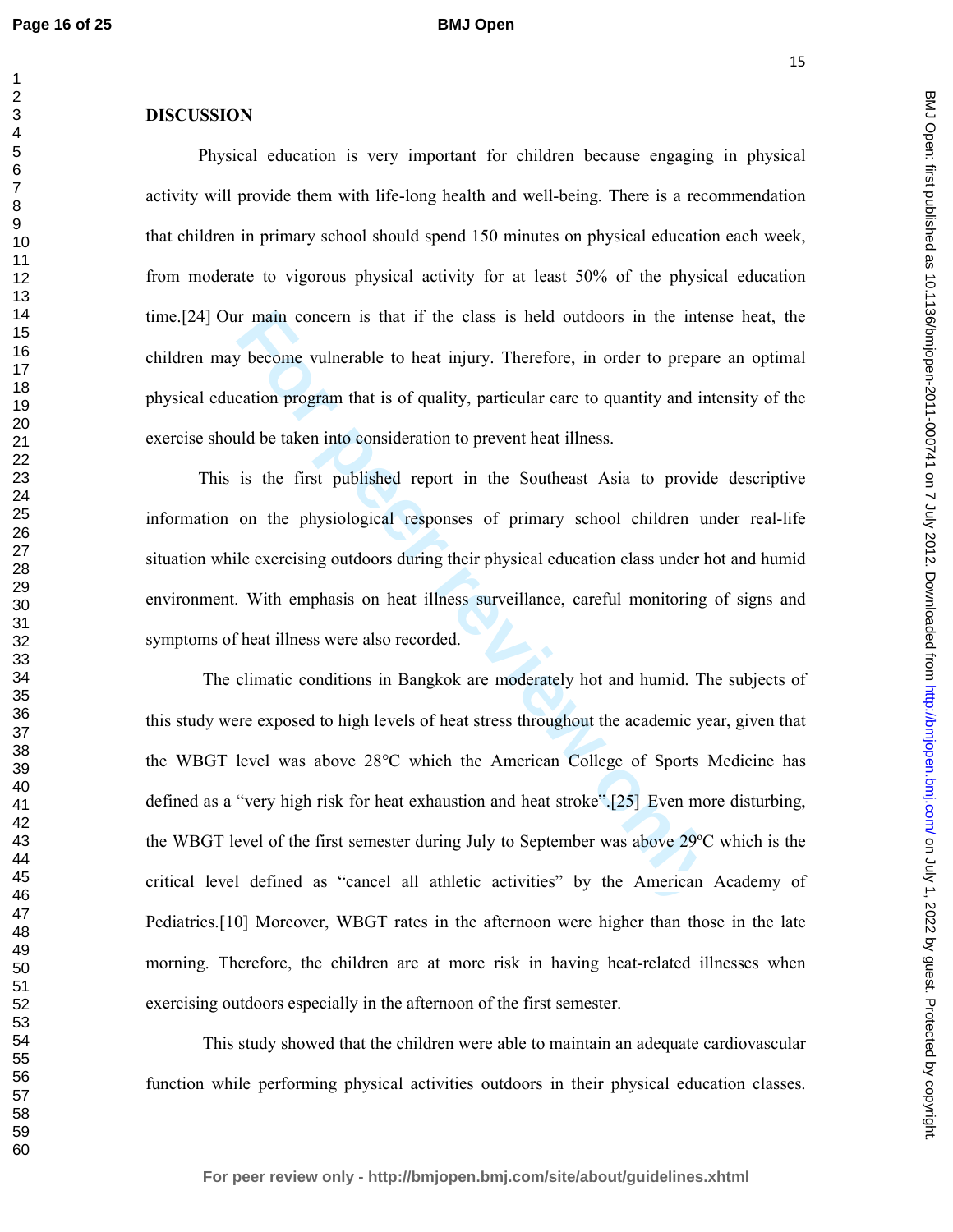Similarly, Rivera-Brown *et al.* (2006) found that the percentage chases of the percentage chases of the percentral girls cycling for 60 min at 60% VO<sub>2</sub>max in a hard nonment (ambient temperature of 33.7 ± 0.4 °C, WBGT 30 The percent change in mean arterial pressure and pulse rate increased by 20.16 and 23.94 %, respectively. The present study demonstrated that the children had considerably lower heart rate compared to previous reports. In the study of Inbar *et al*. (2004), pre-pubertal boys exhibited the percentage change in heart rate of 137.66% when performing a cycling session at the intensity level of 50 % VO<sub>2</sub>max for 85 min in 41 $\degree$ C environment and relative humidity at 21%.[26] Similarly, Rivera-Brown *et al*. (2006) found that the percentage change of heart rate was  $87.5\%$  in pre-pubertal girls cycling for 60 min at  $60\%$  VO<sub>2</sub>max in a hot and humid outdoor environment (ambient temperature of  $33.7 \pm 0.4$ °C, WBGT  $30.0 \pm 0.3$ °C and relative humidity of  $53.9 \pm 2.4\%$ ) with energy drinks to prevent dehydration. [12] The large changes in pulse rate obtained from these studies may be due to longer duration and higher intensity of the exercises. On the other hand, in our study, the intensity of playing sports was moderate to vigorous but most of the time, during the physical education class, skill practice was implemented which was of mild intensity.

As for the core temperature, rectal temperature is generally accepted to be of the standard value. Although ear temperature is not an ideally good approximation of rectal temperature, ear temperature measurements can also predict trends in core temperature. Comparative studies in children indicate that ear and rectal temperature have a strong relation to each other. A systemic review comparing infrared ear thermometry with rectal thermometry in children revealed that the pooled mean difference between rectal and ear temperature measurements was small (0.29ºC).[27] Another study reported that the mean difference between rectal and ear temperature measurements was 0.38ºC and 0.4 ºC in febrile and afebrile infants, respectively, and thus ear temperature measurement is recommended in the pediatric emergency setting.[28] In our study, ear temperature measurement was taken because it is more convenient, less time-consuming and, most importantly, easier to obtain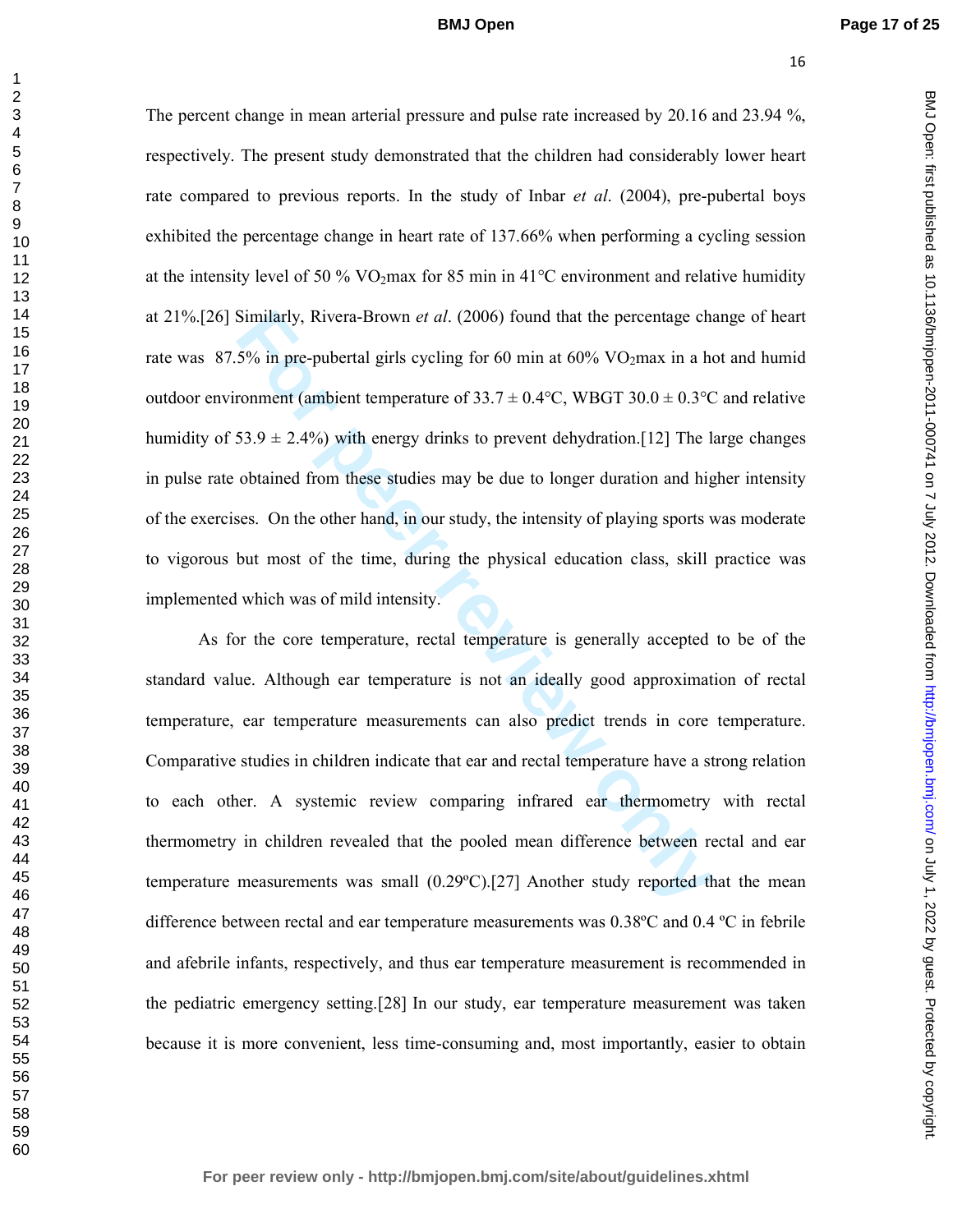#### **BMJ Open**

BMJ Open: first published as 10.1136/bmijopen-2011-000741 on 7 July 2012. Downloaded from http://bmjopen.bmj.com/ on July 1, 2022 by guest. Protected by copyright on July 1, 2022 by guest. Protected by copyright. <http://bmjopen.bmj.com/> BMJ Open: first published as 10.1136/bmjopen-2011-000741 on 7 July 2012. Downloaded from

the children's cooperation. Hence ear temperature is more practical than rectal temperature measurement for such a field-based study.

of up to 38°C. These children, if exercising for a longer period oncy to develop heat exhaustion which can lead to heat stroke. Howe<br>did not exhibit symptoms of heat illness. It was found that a larger period of<br>exhibit s In the present study, there were 95.6% of the schoolboys (437 out of 457 subjects) whose core temperatures were below 38°C. However, there was a risk of heat illness in the children because approximately 4% of the students (20 out of 457 subjects) had a rise in body temperatures of up to 38°C. These children, if exercising for a longer period of time, may have a tendency to develop heat exhaustion which can lead to heat stroke. However, the boys in our study did not exhibit symptoms of heat illness. It was found that a larger proportion of these 20 subjects exercised at WBGT  $\geq$  29 $\degree$ C, did not consume water, played football/chairball/athletics that were of moderate-to-vigorous intensity, or exercised in the afternoon. Moreover, the risk of increasing body temperature up to 38°C in overweight subjects appeared to be approximately 2 fold higher than normal-weight subjects. Therefore, specific to this study, factors affecting high core temperature seem to include: WBGT of 29ºC or greater, overweight, no fluid intake, moderate-to-vigorous exercise intensity, and exercise period during the afternoon. These data support the findings of earlier investigations on the factors affecting heat tolerance capabilities. Heavier subjects exhibited higher core temperatures and had a lower environmental limits compared to normal-weight subjects when exercising in the heat.[29-31] Core temperature increases in proportion to exercise intensity.[1] In regards to when the children should exercise, the result of this study is consistent with previous reports that the worst time of the day to exercise is between 10 am to 6 pm, the hottest period of the day.[32-33]

 Hydration status is one of the major factors in improving performance and limiting heat illness in a hot environment when exercising. It is indicated by a balance between fluid intake and sweat loss. A high rate of sweating reduces plasma volume and creates dehydration. If fluid is not replaced, a number of physiological and pathological effects will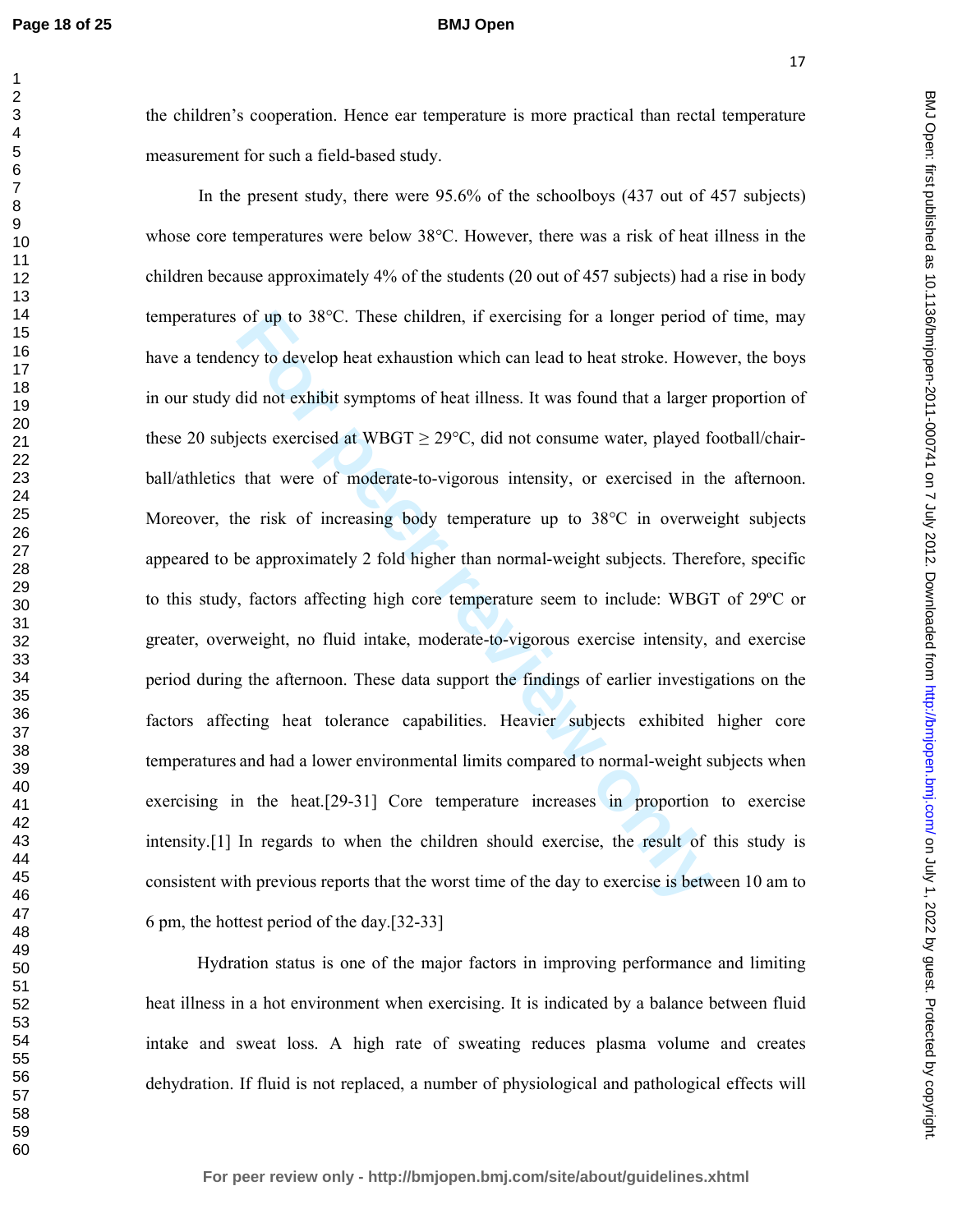occur. There is a study reporting that dehydration rate due to fluid loss up to 2% of bodyweight can result in performance decrements during exercise.[34] Furthermore, dehydration because of fluid loss can occasionally be high as 6-10% of the person's bodyweight and appears to be one of the most common risk factors for heat illness in patients. Core body temperature has been shown to increase by an additional 0.15-0.2 °C for every 1% of bodyweight lost to dehydration during exercise.[32]

bodyweight lost to dehydration during exercise.[32]<br>eably, most of the subjects (96.1%) in this study did not consume<br>onstrates that children did not recognize the need to replenish fluid<br>wever, degree of dehydration in ou Noticeably, most of the subjects (96.1%) in this study did not consume water. This finding demonstrates that children did not recognize the need to replenish fluid loss during exercise. However, degree of dehydration in our subjects was mild, suggesting that their sweat rate was not so excessive. In the present study, it was found that the sweat rate was  $391.16 \pm 186.75$  mL/h. In the study of Inbar *et al.* (2004), the sweat rate of pre-pubertal boys was  $342 \pm 14$  mL/h which was lower than in the young adults and older males.[26] These findings are in line with previous studies reporting relatively low sweat rate in children.[35- 36]

Although the results of this study cannot speak for the entire population, it can be concluded that primary schoolboys may exhibit adequate cardiovascular and thermoregulatory responses during outdoor physical activity, with an intensity of 2.5-9 MET and exercise duration of about 30 minutes, in physical education class under hot and humid conditions of WBGT 28-30°C. However, there is a tendency for heat illness, especially in overweight children and those with poor hydration status. It is recommended that climatic conditions and students' core temperature be measured before starting physical education class. Children should be informed of the importance of drinking and encouraged to drink enough water before and during exercise. The amount of water consumed can be determined in relation to sweat rate, which, based on the results from this study, is approximately 400 mL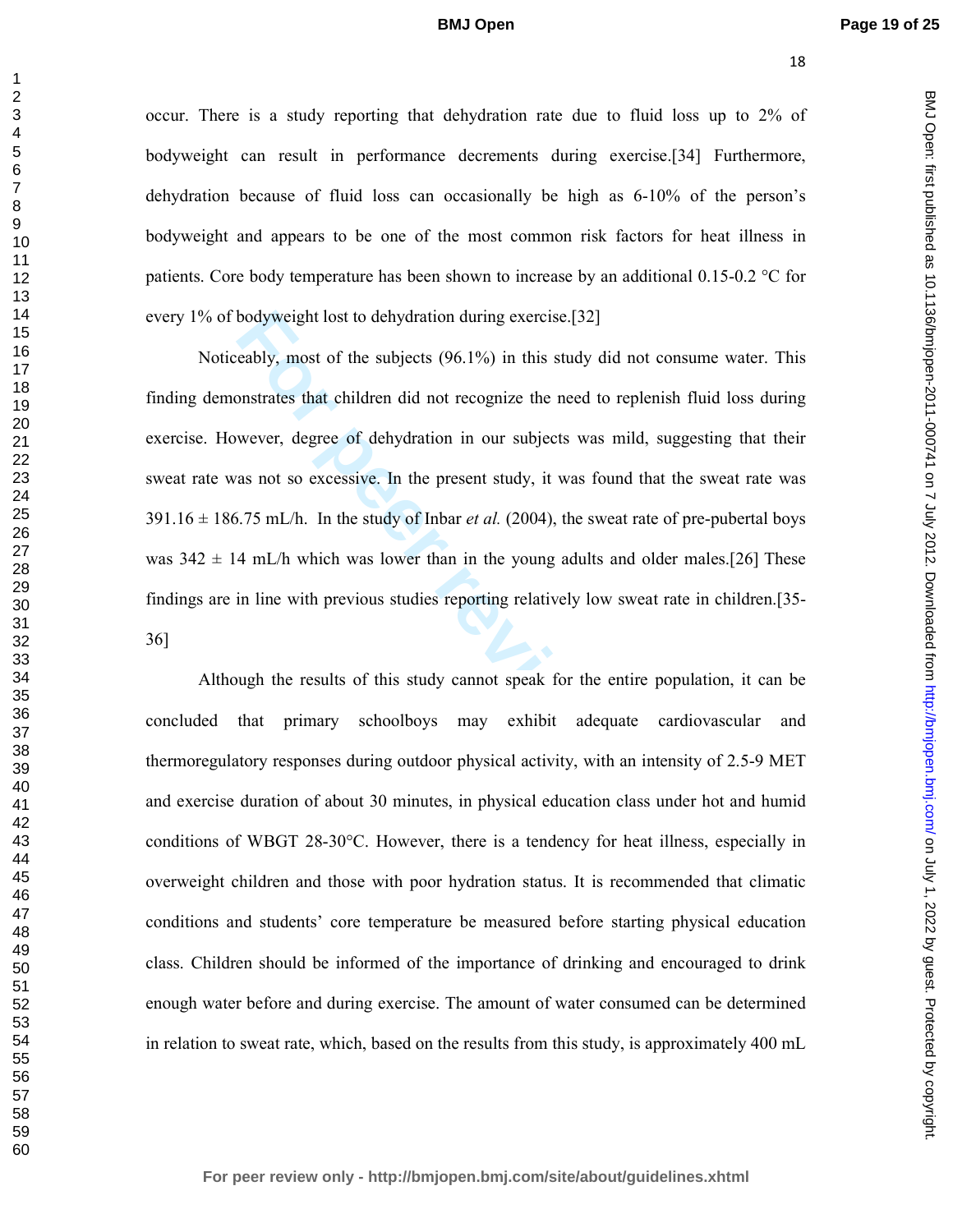### **BMJ Open**

BMJ Open: first published as 10.1136/bmijopen-2011-000741 on 7 July 2012. Downloaded from http://bmjopen.bmj.com/ on July 1, 2022 by guest. Protected by copyright on July 1, 2022 by guest. Protected by copyright. <http://bmjopen.bmj.com/> BMJ Open: first published as 10.1136/bmjopen-2011-000741 on 7 July 2012. Downloaded from

during an hour of exercise under WBGT ranging of 28-30°C. If physical activity intensity is moderate or vigorous, exercise duration should be decreased.

**For peer review only - http://bmjopen.bmj.com/site/about/guidelines.xhtml**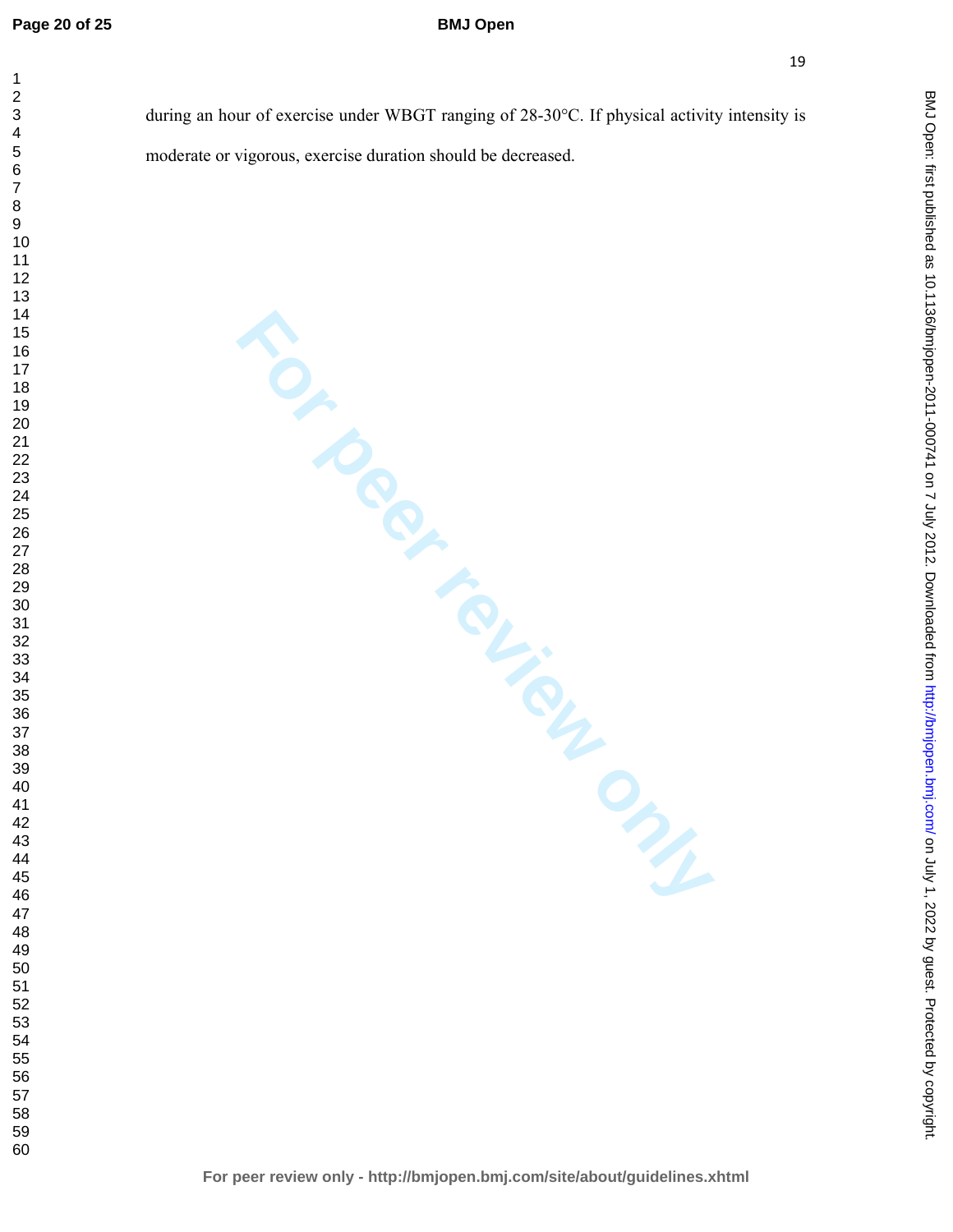# **ACKNOWLEDGEMENTS**

The authors would like to thank the schoolboys of Chulalongkorn University

Demonstration Elementary School and their teachers and parents for their support.

# **COMPETING INTERESTS**

All authors hereby declared no competing interests.

# **FUNDING**

.

This study was supported by the Ratchadapiseksompotch Fund., Faculty of Medicine,

Chulalongkorn University (Grant No.RA 35/52).

# **CONTRIBUTORSHIP STATEMENT**

JS contributed to conception and design, field study measurements, data analysis, drafting the article and final approval of the version to be published. SS and PC carried out the field study measurements and were involved in acquisition of data.

# **DATA SHARING STATEMENT**

**PL.: PROPER** There is no additional data available.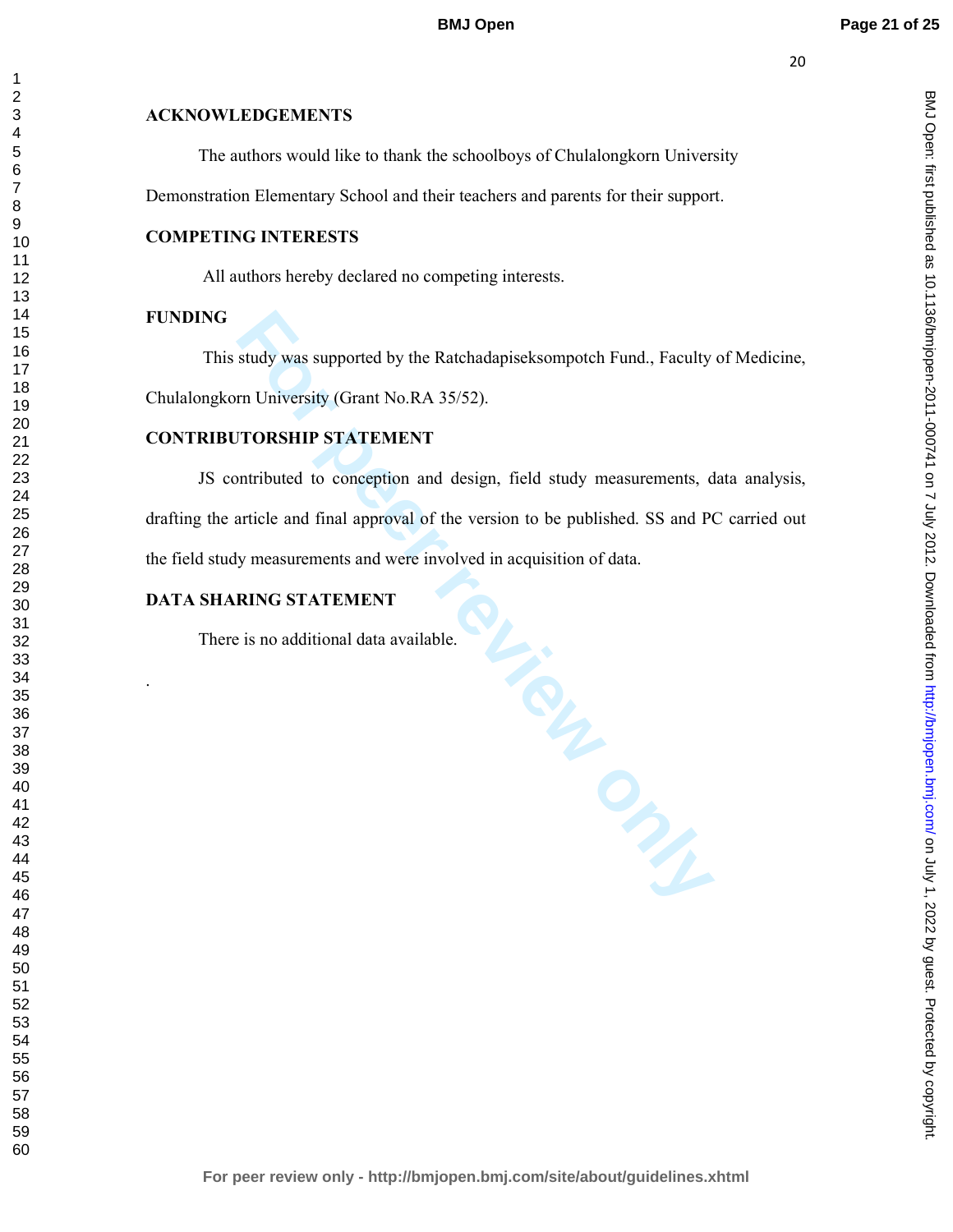### **BMJ Open**

# **REFERENCES**

1. McArdle WD, Katch FI, Katch VL. *Essential of Exercise Physiology.* 3rd ed. Baltimore: Lippincott Williams & Wilkins, 2006:513-554.

2. Bergeron MF, Mcleod KS, Coyle JF. Core body temperature during competition in the heat: national boys' 14s junior tennis championships. *Br J Sports Med* 2007;41:779-783.

HM, Beckett J, Casa DJ, *et al.* National athletic trainers' associates exertional heat illness. *J Athl Train* 2002;37:329–343.<br>
R, Ferrara MS, Broglio SP. Exertional heat illness and environment le football season in the 3. Binkley HM, Beckett J, Casa DJ, *et al*. National athletic trainers' association position statement: Exertional heat illness. *J Athl Train* 2002;37:329–343.

4. Cooper ER, Ferrara MS, Broglio SP. Exertional heat illness and environmental conditions during a single football season in the southeast*. J Athl Train* 2006;41:332-336.

5. Glazer JL. Management of heat stroke and heat exhaustion. *Am Fam Physician* 2005;71:2133-2140.

6. Hoffman JL. Heat-related illness in children. *Clin Pediatr Emerg Med* 2001;2:203–210.

7. Howe AS, Boden BP. Heat-related illness in athletes. *Am J Sports Med* 2007;35:1384- 1395.

8. Wexler RK. Evaluation and treatment of heat-related illnesses. *Am Fam Physician* 2002.;5:2307-2314.

9. Nelson NG, Collins CL, Comstock RD, *et al.* Exertional heat-related injuries treated in emergency departments in the U.S., 1997-2006. *Am J Prev Med* 2011;40:54-60.

10. American Academy of Pediatrics, Committee on Sports Medicine and Fitness. Climatic heat stress and the exercising children and adolescent. *Pediatrics* 2000;106:158-159.

11. Nottin S, Vinet B, Stecken F, *et al.* Central and peripheral cardiovascular adaptations during maximal cycle exercise in boys and men. *Med Sci Sports Exerc* 2001;33:456-463.

12. Rivera-Brown AM, Rowland TW, Ramirez-Marrero FA, *et al*. Exercise tolerance in a hot and humid climate in heat-acclimatized girls and women. *Int J Sports Med* 2006;27:943-950.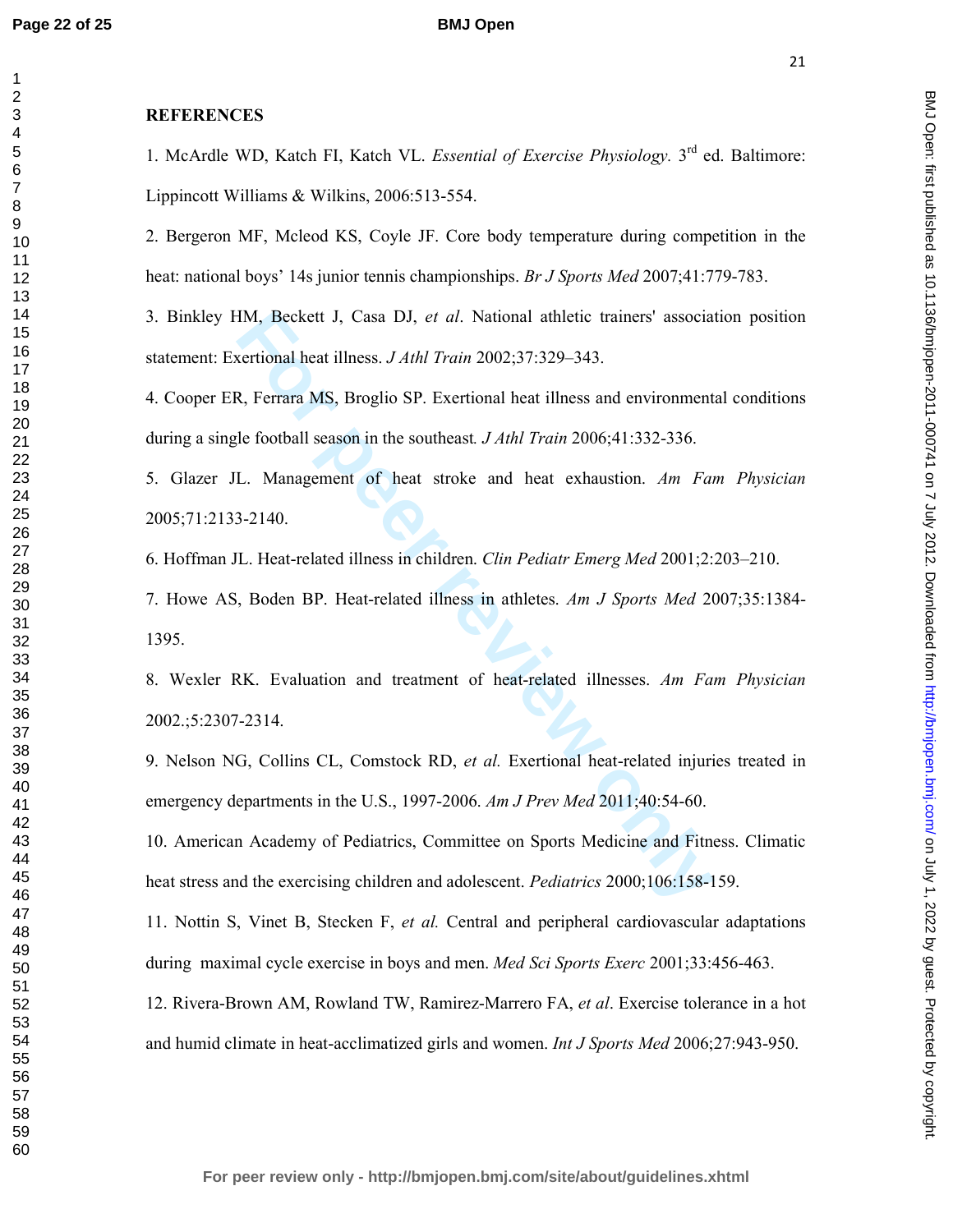BMJ Open: first published as 10.1136/bmijopen-2011-000741 on 7 July 2012. Downloaded from http://bmjopen.bmj.com/ on July 1, 2022 by guest. Protected by copyright on July 1, 2022 by guest. Protected by copyright. <http://bmjopen.bmj.com/> BMJ Open: first published as 10.1136/bmjopen-2011-000741 on 7 July 2012. Downloaded from

13. Rowland T. Thermoregulation during exercise in the heat in children: old concepts revisited. *J Appl Physiol* 2008;105:718-724.

14. Rowland T, Hagenbuch S, Pober D, *et al*. Exercise tolerance and thermoregulatory responses during cycling in boys and men. *Med Sci Sports Exerc* 2008;40:282–287.

15. Marshall SW. Heat injury in youth sport. *Br J Sports Med* 2010;44:8-12.

16. Bar-Or O, Dotan R, Inbar O, *et al*. Voluntary hypohydration in 10- to 12-year old boys. *J Appl Physiol* 1980;48:104–108.

17. Drinkwater BL, Kupprat IC, Denton JE, *et al*. Response of prepubertal girls and college women to work in the heat. *J Appl Physiol* 1977;43:1046-1053.

18. Falk B, Bar-Or O, Calvert R, *et al*. Sweat gland response to exercise in the heat among pre-, mid-, and late-pubertal boys. *Med Sci Sports Exerc* 1992;24:313-319.

19. Inbar O, Bar-Or O, Dotan R, *et al*. Conditioning versus exercise in heat as methods for acclimatizing 8- to 10-yr old boys to dry heat. *J Appl Physiol* 1981;50:406-411.

**For PE 12 SONAL ASSET ASSET ASSET UP:** The EVALUATE THANGED IDED. Here BL., Kupprat IC, Denton JE, *et al.* Response of prepubertal girls only the heat *J Appl Physiol* 1977;43:1046-1053.<br>Bar-Or O, Calvert R, *et al.* Swe 20. Sinclair WH, Crowe MJ, Spinks WL, *et al*. Pre-pubertal children and exercise in hot and humid environments. *J Sports Sci Med* 2007;6:385-392.

21. Wagner JA, Robinson S, Tzankoff SP, *et al*. Heat tolerance and acclimatization to work in the heat in relation to age. *J Appl Physiol* 1972;33:616-622.

22. Kaciuba-Uscilko H, Grucsa R. Gender differences in thermoregulation. *Curr Opinion Clin Nutri Metab Care* 2001;4:3-36.

23. Ainsworth BE, Haskell WL, Whitt MC, *et al*. Compendium of physical activities: an update of activity codes and MET intensities. *Med Sci Sports Exerc* 2000;32:s498-s516.

24. Physical education in schools - both quality and quantity are important [Online].

American Cancer Society, Inc.

http://www.cancer.org/acs/groups/content/@nho/documents/document/peinschoolsstatement pdf.pdf (accessed 5 Sept 2011).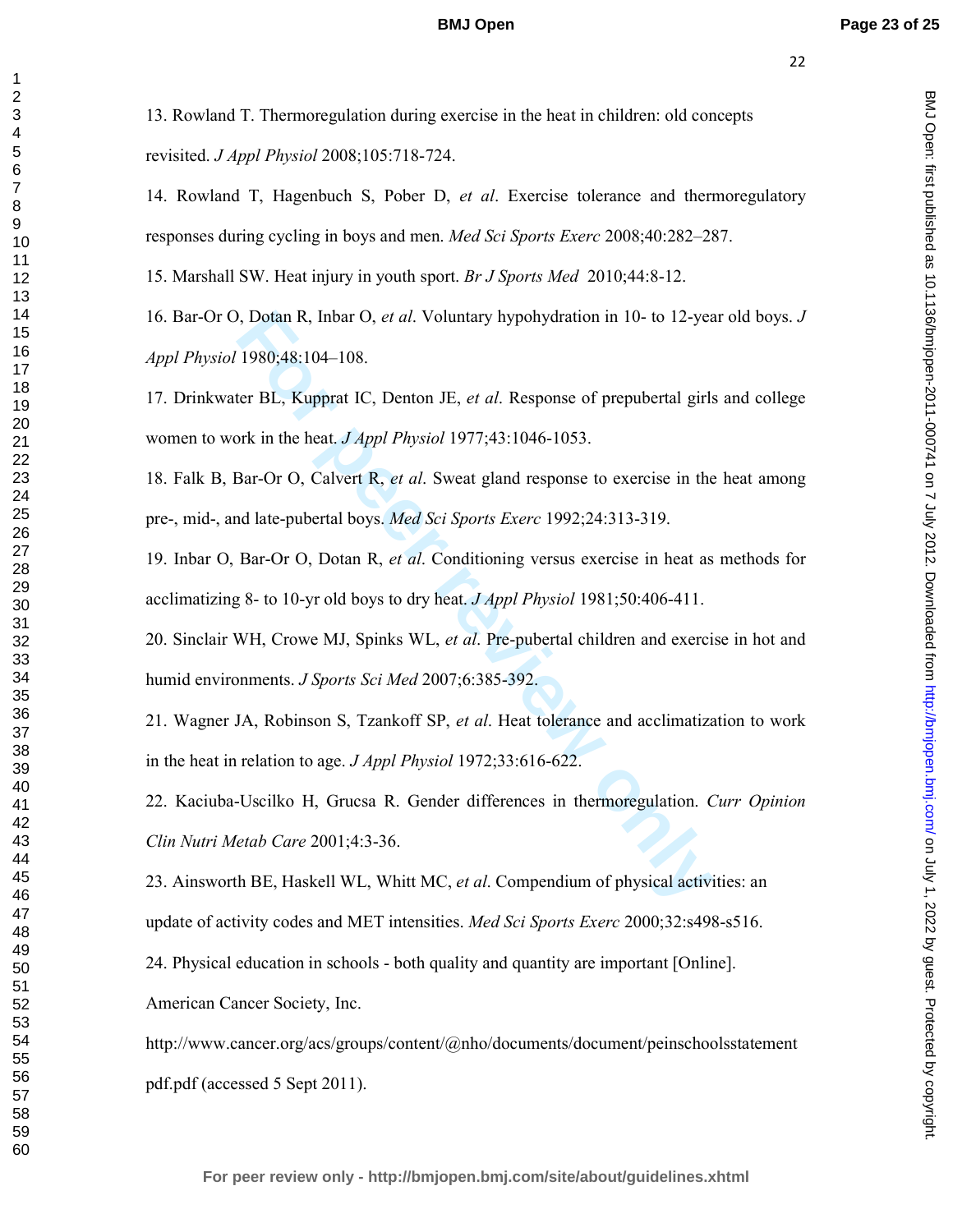#### **BMJ Open**

25. Armstrong LE, Epstein Y, Greenleaf JE, *et al.* American College of Sports Medicine position stand: heat and cold illnesses during distance running. *Med Sci Sports Exerc* 1996;28:1-10.

26. Inbar O, Morris N, Epstein Y, *et al*. Comparison of thermoregulatory responses to exercise in dry heat among prepubertal boys, young adults and older males. *Exp Physiol* 2004;89:691-700.

27. Craig JV, Lancaster GA, Taylor S, *et al*. Infrared ear thermometry compared with rectal thermometry in children: a systemic review. *Lancet* 2002;360:603-609.

28. El-Radhi AS, Patel S. An evaluation of tympanic thermometry in a paediatric emergency department. *Emerg Med J* 2006;23:40-41.

29. Haymes EM, Buskirk ER, Hodgson JL, *et al*. Heat tolerance of exercising lean and heavy prepubertal girls. *J Appl Physiol* 1974;36:566-571.

30. Haymes EM, McCormick RJ, Buskirk ER. Heat tolerance of exercising lean and obese prepubertal boys. *J Appl Physiol* 1975;39:457-461.

31. Dougherty KA, Chow M, Kenny WL. Critical environments limits for exercising heatacclimated lean and obese boys. *Eur J Appl Physiol* 2010;108:779-789.

32. Coris EE, Ramirez AM, Van Durme DJ. Heat illness in athletes: the dangerous combination of heat, humidity and exercise. *Sports Med* 2004;34:9-16.

700.<br> **Follow Example 1**, Laylor S, et al. Infrared ear thermometry compare<br>
in children: a systemic review. *Lancet* 2002;360:603-609.<br>
AS, Patel S. An evaluation of tympanic thermometry in a paediatri<br> *Emerg Med J* 2006 33. Werner J. Temperature regulation during exercise: an overview. In: *Perspectives in exercise science and sports medicine: exercise, heat, and thermoregulation, edited by* Gisolfi

CV, Lamb DR, Nadel ER. Dubuque: Brown and Benchmark 1993:49-77.

34. Murray B. Hydration and physical performance. *J Am Coll Nutr* 2007;26:542-548.

35. Bar-Or O. Temperature regulation during exercise in children and adolescents. In: *Perspective in Exercise Science and Sports Medicine*, edited by Gisolfi CV and Lamb DR, Indianapolis: Benchmark Press 1989:335-362.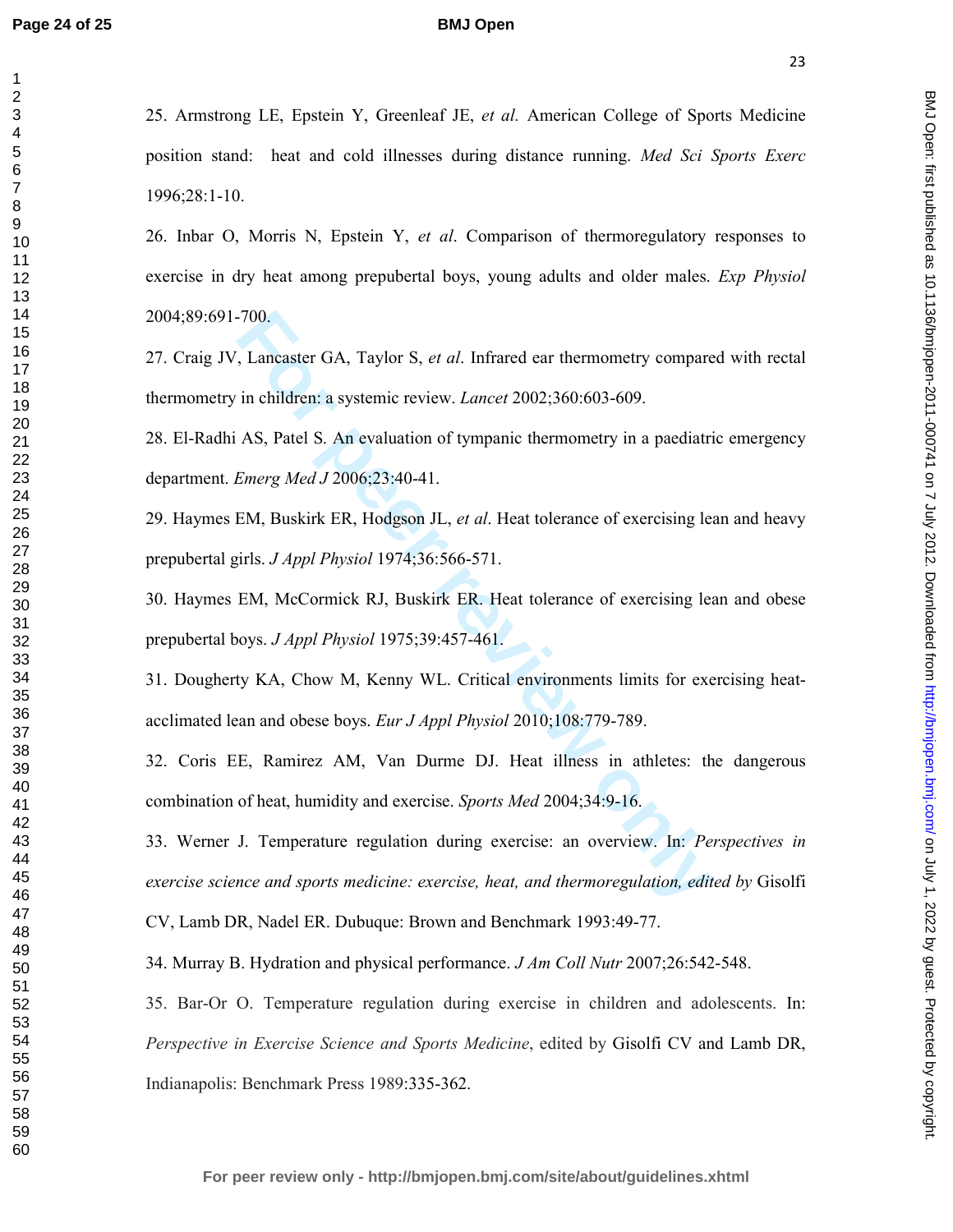BMJ Open: first published as 10.1136/bmjopen-2011-000741 on 7 July 2012. Downloaded from http://bmjopen.bmj.com/ on July 1, 2022 by guest. Protected by copyright on July 1, 2022 by guest. Protected by copyright. <http://bmjopen.bmj.com/> BMJ Open: first published as 10.1136/bmjopen-2011-000741 on 7 July 2012. Downloaded from

  36. Inoue Y, Havenith G, Kenney WL, *et al.* Exercise and methacholine-induced sweating responses in older and younger men: effect of heat acclimation and aerobic fitness. *Int Biometeorol* 1999;42:210–216.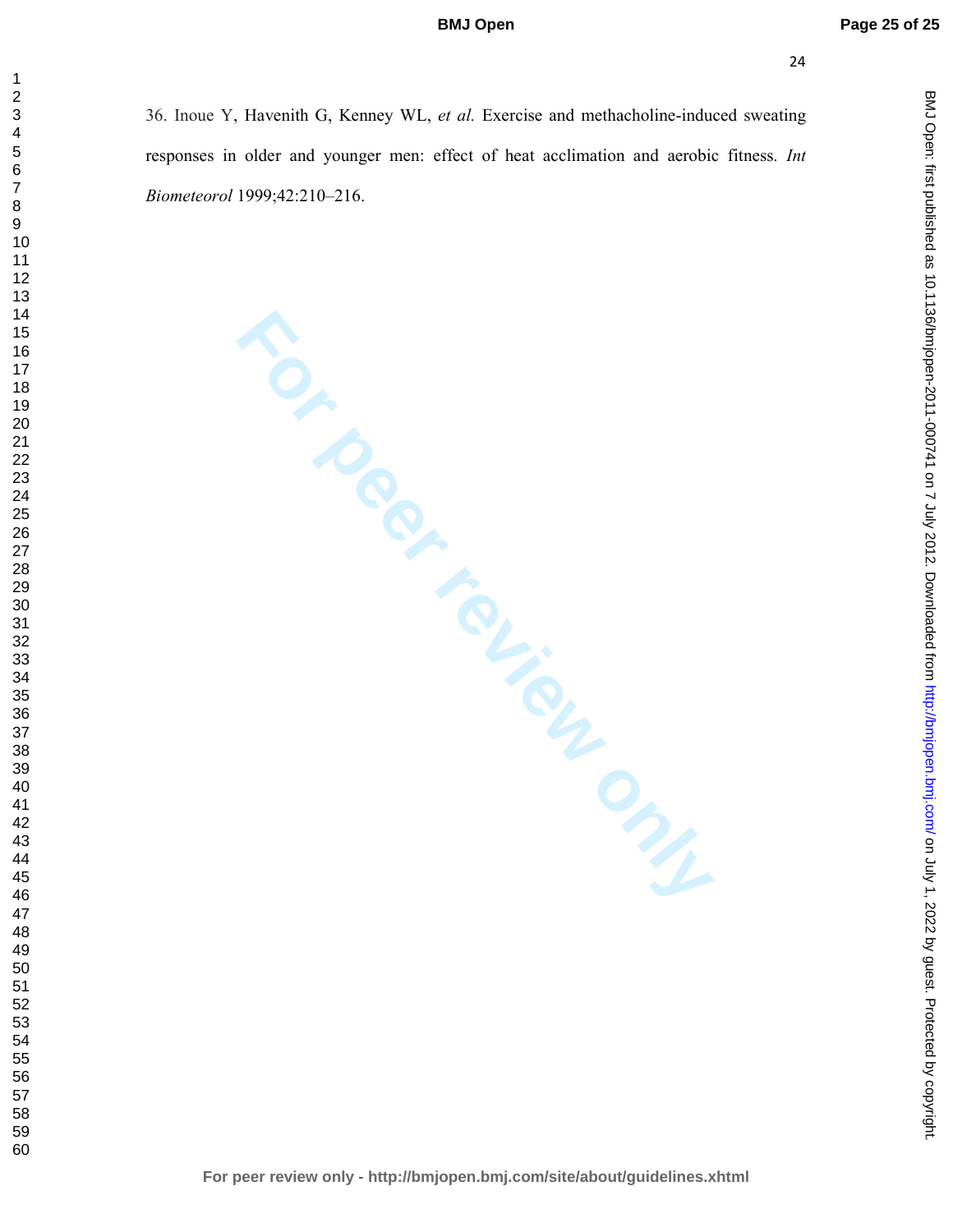

# **Heat illness surveillance in schoolboys participating in physical education class in tropical climate: an analytical prospective descriptive study**

| Journal:                             | <b>BMJ</b> Open                                                                                                                                                                                                                                                                                                    |
|--------------------------------------|--------------------------------------------------------------------------------------------------------------------------------------------------------------------------------------------------------------------------------------------------------------------------------------------------------------------|
| Manuscript ID:                       | bmjopen-2011-000741.R1                                                                                                                                                                                                                                                                                             |
| Article Type:                        | Research                                                                                                                                                                                                                                                                                                           |
| Date Submitted by the Author:        | 29-Mar-2012                                                                                                                                                                                                                                                                                                        |
| Complete List of Authors:            | Somboonwong, Juraiporn; Faculty of Medicine, Chulalongkorn University,<br>Department of Physiology<br>Sanguanrungsirikul, Sompol; Faculty of Medicine, Chulalongkorn<br>University, Department of Physiology<br>Pitayanon, Chatchatchai; Faculty of Medicine, Chulalongkorn University,<br>Sports Medicine Program |
| <b>Primary Subject<br/>Heading</b> : | Sports and exercise medicine                                                                                                                                                                                                                                                                                       |
| Secondary Subject Heading:           | Paediatrics                                                                                                                                                                                                                                                                                                        |
| Keywords:                            | Physiology < BASIC SCIENCES, Community child health < PAEDIATRICS,<br>SPORTS MEDICINE                                                                                                                                                                                                                              |
|                                      |                                                                                                                                                                                                                                                                                                                    |
|                                      | <b>SCHOLARONE</b><br>Manuscripts<br>ma                                                                                                                                                                                                                                                                             |

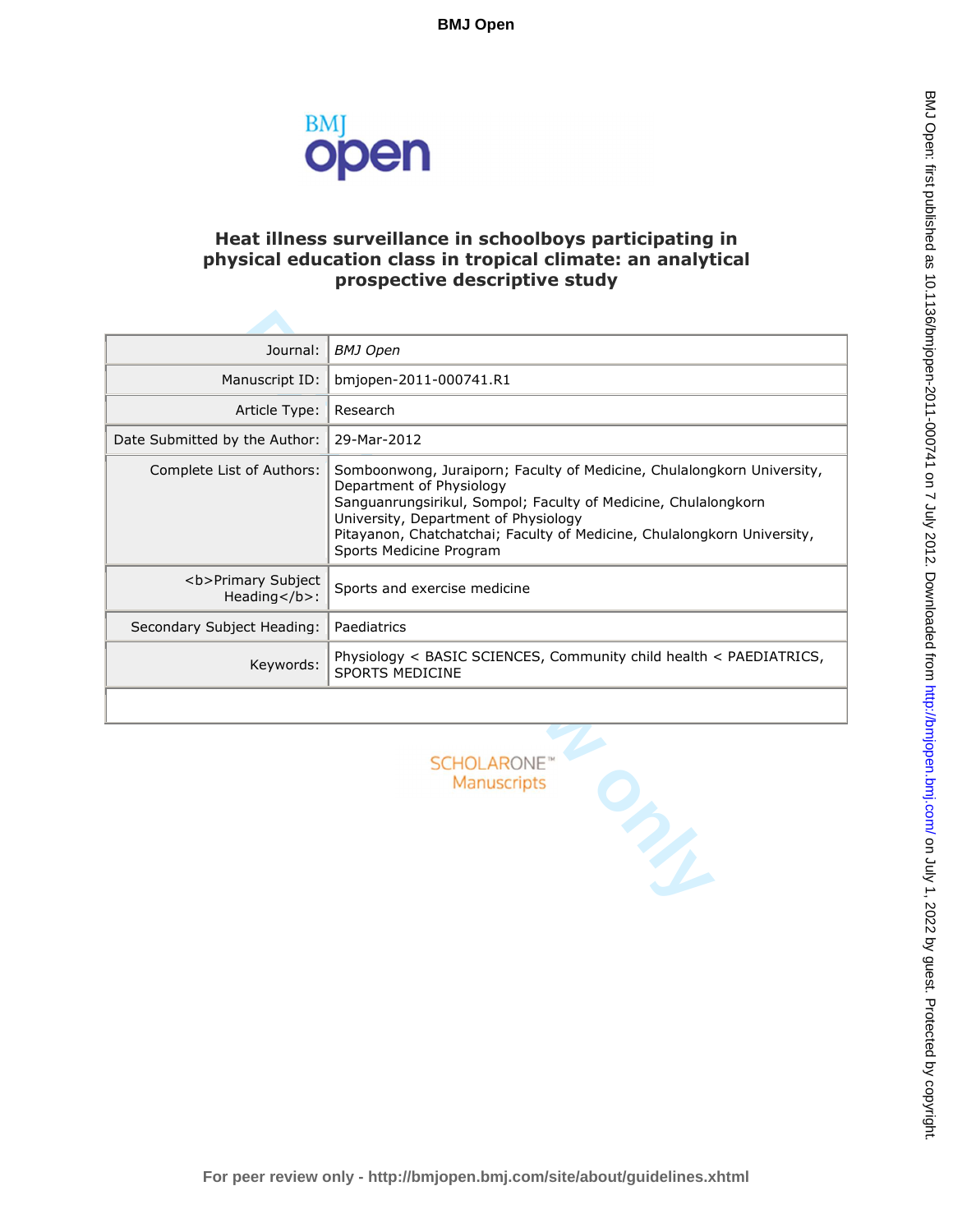| <b>Title</b>    | <b>TITLE PAGE</b>                                                                             |
|-----------------|-----------------------------------------------------------------------------------------------|
|                 | Heat illness surveillance in schoolboys participating in physical education class in          |
|                 |                                                                                               |
|                 | tropical climate: an analytical prospective descriptive study                                 |
|                 | <b>Corresponding author</b>                                                                   |
|                 | Juraiporn Somboonwong,                                                                        |
|                 | Department of Physiology, Faculty of Medicine, Chulalongkorn University,                      |
|                 | Patumwan, Bangkok 10330, Thailand                                                             |
|                 | E-mail: juraiporn.s@md.chula.ac.th, juraisom@yahoo.com                                        |
|                 | Tel. +66-2-256-4267, Fax. +66-2-256-4267 ext. 2062                                            |
| Co-authors      |                                                                                               |
|                 | Sompol Sanguanrungsirikul <sup>1</sup> , Chatchatchai Pitayanon <sup>2</sup>                  |
|                 | <sup>1</sup> Department of Physiology, Faculty of Medicine, Chulalongkorn University, Bangkok |
|                 | 10330, Thailand.                                                                              |
|                 | <sup>2</sup> Sports Medicine Program, Faculty of Medicine, Chulalongkorn University, Bangkok  |
|                 | 10330, Thailand.                                                                              |
| <b>Keywords</b> |                                                                                               |
|                 | Children, cardiovascular responses, thermoregulation, hydration status, hot and humid         |
|                 | Word count                                                                                    |
|                 | 2,975 words                                                                                   |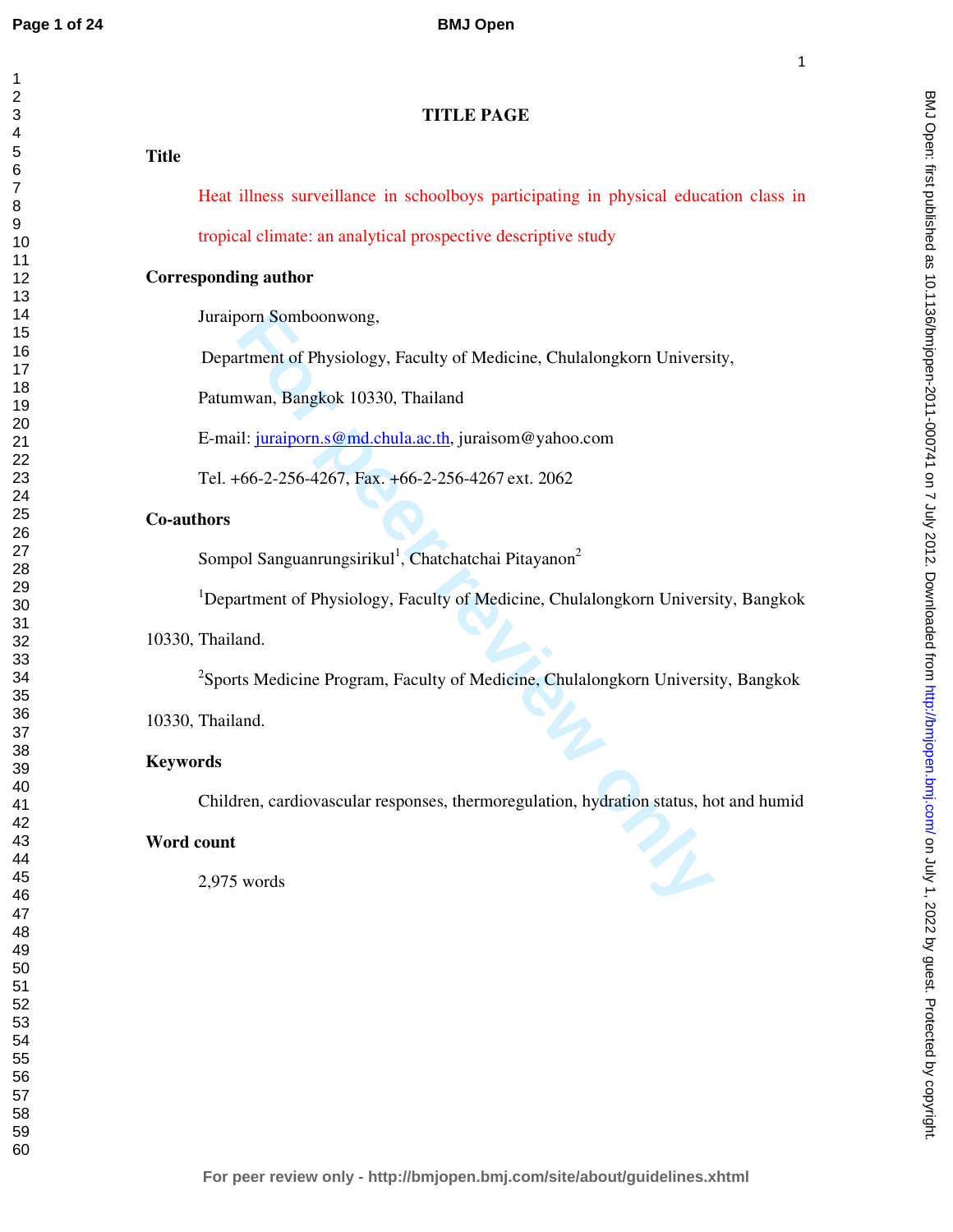BMJ Open: first published as 10.1136/bmijopen-2011-000741 on 7 July 2012. Downloaded from http://bmjopen.bmj.com/ on July 1, 2022 by guest. Protected by copyright on July 1, 2022 by guest. Protected by copyright. <http://bmjopen.bmj.com/> BMJ Open: first published as 10.1136/bmjopen-2011-000741 on 7 July 2012. Downloaded from

## **ABSTRACT**

**Objectives** This study aimed to determine thermoregulatory and cardiovascular responses as well as the occurrence of heat illness in children exercising outdoors in physical education class under hot and humid climate. Little information regarding this issue under real-life situation is available, especially in the Southeast Asia.

**Design** Analytical prospective descriptive study

**Setting** A primary school in Bangkok, Thailand

**Participants** A total of 457 schoolboys (age 5.5-12 years) were observed while exercising outdoors during their physical education classes throughout the academic year of 2009, including semesters 1 (between July and September 2009) and 2 (between November 2009 and February 2010).

**Primary and secondary outcome measures** Primary outcome measure was tympanic temperature. Secondary outcome measures included blood pressure, heart rate, hydration status and the occurrence of heat-related illness.

prospective descriptive study<br>
Formary school in Bangkok, Thailand<br>
A total of 457 schoolboys (age 5.5-12 years) were observed which<br>
ring their physical education classes throughout the academic year<br>
mesters 1 (between J **Results** Outdoor physical activity consisted of skill practice (duration 24.11 ± 11.04 min, intensity  $<$  3 METs) and playing sports (duration  $11.48 \pm 5.53$  min, intensity 2.6-8.8 METs). After exercise, tympanic temperature increased by  $0.66 \pm 0.41$ <sup>o</sup>C. There were 20 (4.4%) students whose ear temperature exceeded 38◦C, 18 of whom did not consume water. The relative risk of increasing body temperature up to 38◦C in overweight students was 2.1 fold higher than normal-weight students. The percent change in mean arterial pressure and heart rate increased by 20.16  $\pm$  15.34 and 23.94  $\pm$  19.78%, respectively. Sweat and dehydration rates were 391.16  $\pm$  186.75 mL/h and 0.63  $\pm$  0.26%, respectively. No evidence of heat illness was found. Wet bulb globe temperatures of semesters 1 and 2 were  $29.95 \pm 1.87$ <sup>o</sup>C and 28.32  $± 2.39°C$ , respectively.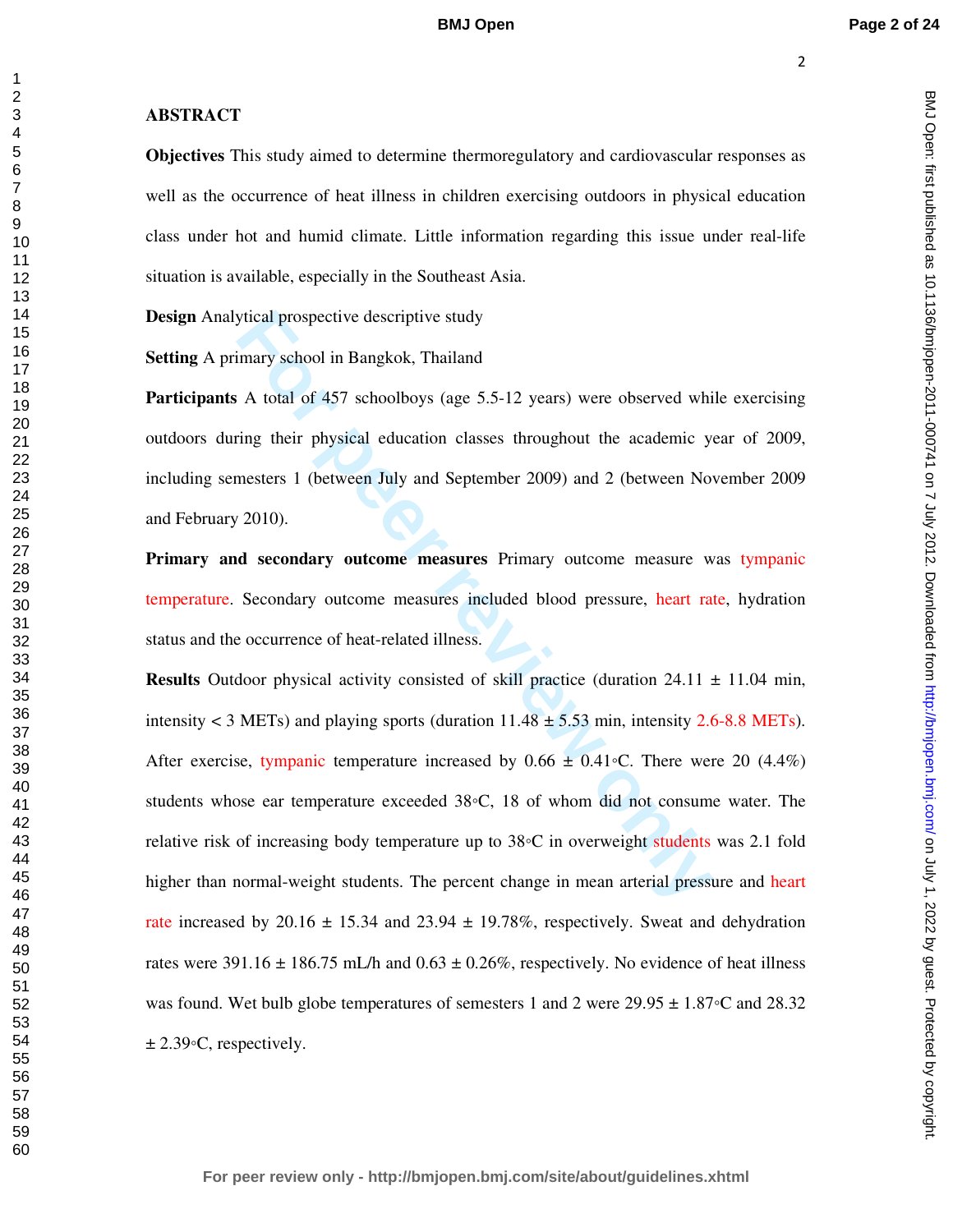### **BMJ Open**

**Conclusions** There is an increased risk for heat illness during outdoor activities in physical education class in primary school children, especially those who are overweight and have poor hydration status.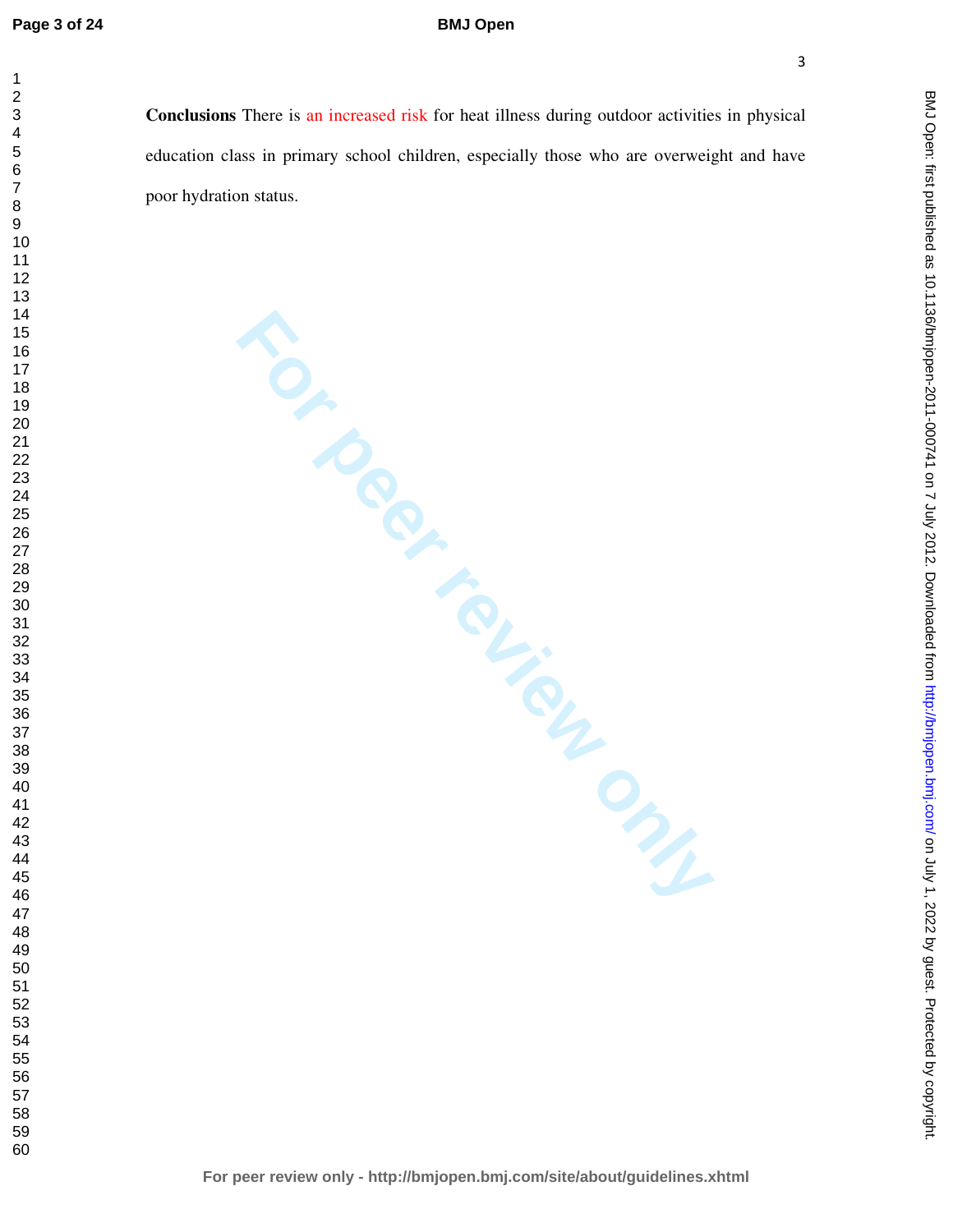# **ARTICLE SUMMARY**

# **1) Article Focus:**

• While children are exercising outdoors in their physical education classes under tropical climate, their thermoregulation and cardiovascular functions may be affected, leading to development of heat-related illness.

# **2) Key Messages:**

- This study reports the physiological responses and the occurrence of heat illness in primary school children during outdoor activities in physical education class in a tropical climate.
- Such information could have important implications for design of an optimal program as well as prevention of heat illness in physical education classes under hot and humid environment.

# **3) Strengths and Limitations:**

- **Example 18 Example 10** statedy reports the physiological responses and the occurrence of hay school children during outdoor activities in physical education and term information could have important implications for desig • To our knowledge, this is the first published report from Southeast Asia to provide descriptive information obtained from a large study population on heat illness surveillance and the physiological responses of primary school children under real-life situation while exercising outdoors during their physical education class.
- The limitation of this study includes the measurement of core temperature changes and timing of the heart rate assessment. Ear temperature measurement was taken in this study because it is easy to obtain the children's cooperation. Hence ear temperature is more practical than rectal temperature measurement for such a fieldbased study. Another limitation is the time taken for heart rate samples. The results of this study may not speak for the entire population because convenience sampling was used.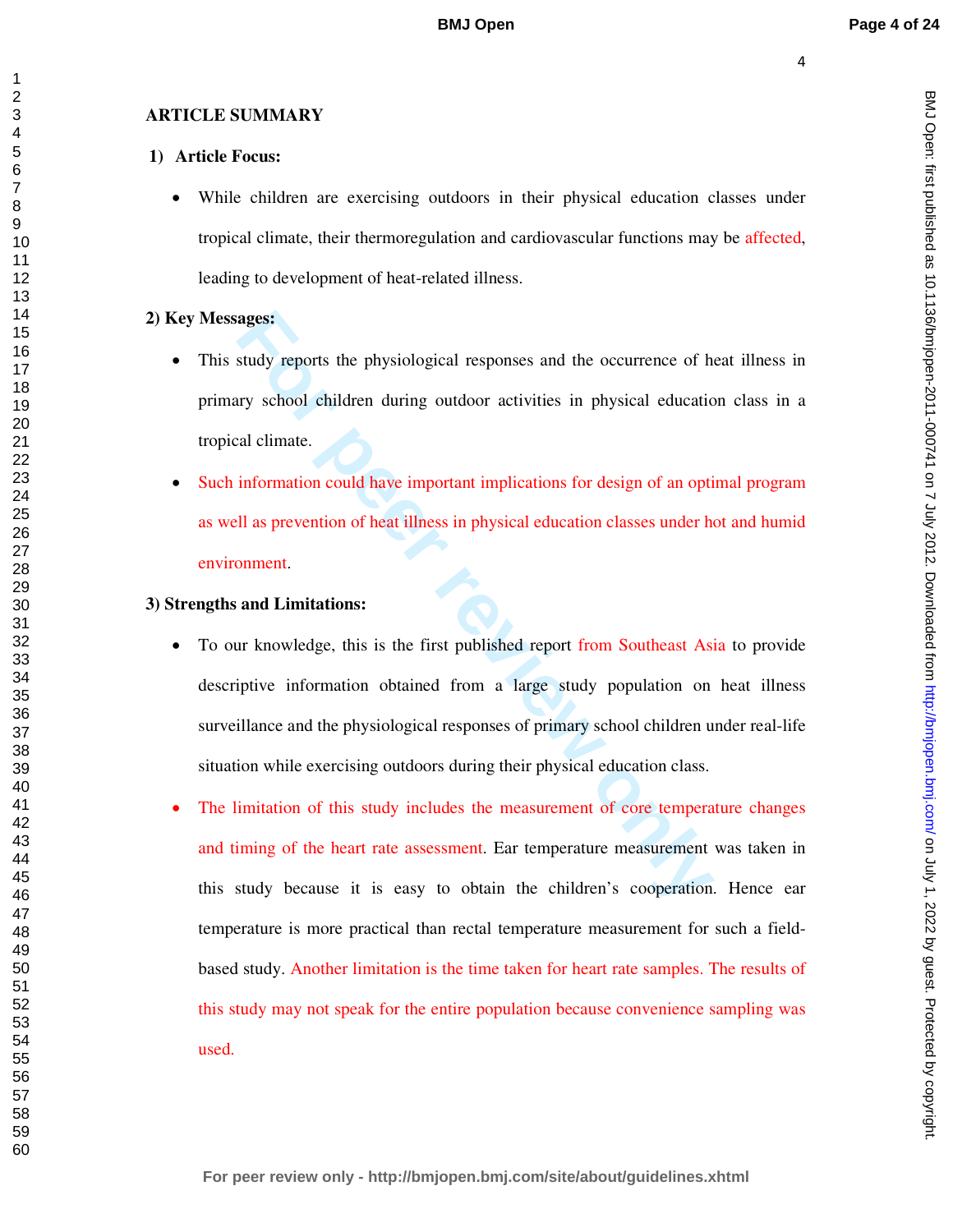### **BMJ Open**

### **INTRODUCTION**

When exercising in a hot environment, thermal stress imposes physiological strains, including thermoregulation, cardiovascular functions and subjective responses on the body to a greater extent than during regular exercise.[1-4] The body has to provide blood flow for increasing metabolism of muscles, while increasing skin blood flow and providing fluids for sweating.[1] When these simultaneous demands cannot be met, a cascade of events occur, ultimately resulting in circulatory failure and a rise in core temperature to lethal levels.[1] This leads to heat illnesses, varying from heat edema, heat rash, heat syncope, heat cramps, heat exhaustion and heat stroke.<sup>[1, 5-11]</sup> Heat exhaustion is a condition in which core temperature rises to 38-40◦C. Heat stroke is the most severe form with core temperatures of greater than  $40 \circ C$ . [9]

When these simultaneous demands cannot be met, a cascade of esulting in circulatory failure and a rise in core temperature to let heat illnesses, varying from heat edema, heat rash, heat syncope, ion and heat stroke.[1, 5-A retrospective study in the U.S. emergency departments during the period 1997-2006 found that patients aged 19 years or below accounted for the largest proportion of exertional heat-related illness, the majority of which were associated with performing a sport or exercising.[12] In Southeast Asia, there were 27 adult patients admitted for exertional heat stroke to the Medical Unit, Toa Payoh Hospital, Singapore from January, 1984 to January, 1987.[13] Also, 8 cases were seen during the hot summer of 1987 at Pramongkutklao Hospital, Bangkok, which represented the first report of this syndrome in Thailand.[14] However, reports in children have not been published from Southeast Asia. It is believed that children are at a higher risk for heat-related problems than adults during exercise due to a number of physiological differences. Children have a greater surface area-to-body mass ratio for heat absorption, a greater metabolic heat production per mass unit and a lower sweating capacity.[9,15] However, these concepts have recently been contradicted by the findings that no thermoregulatory differences exist between children and adults.[16-19] The risk of heat illness may be explained by exposure and social/behavioural differences.[20] Children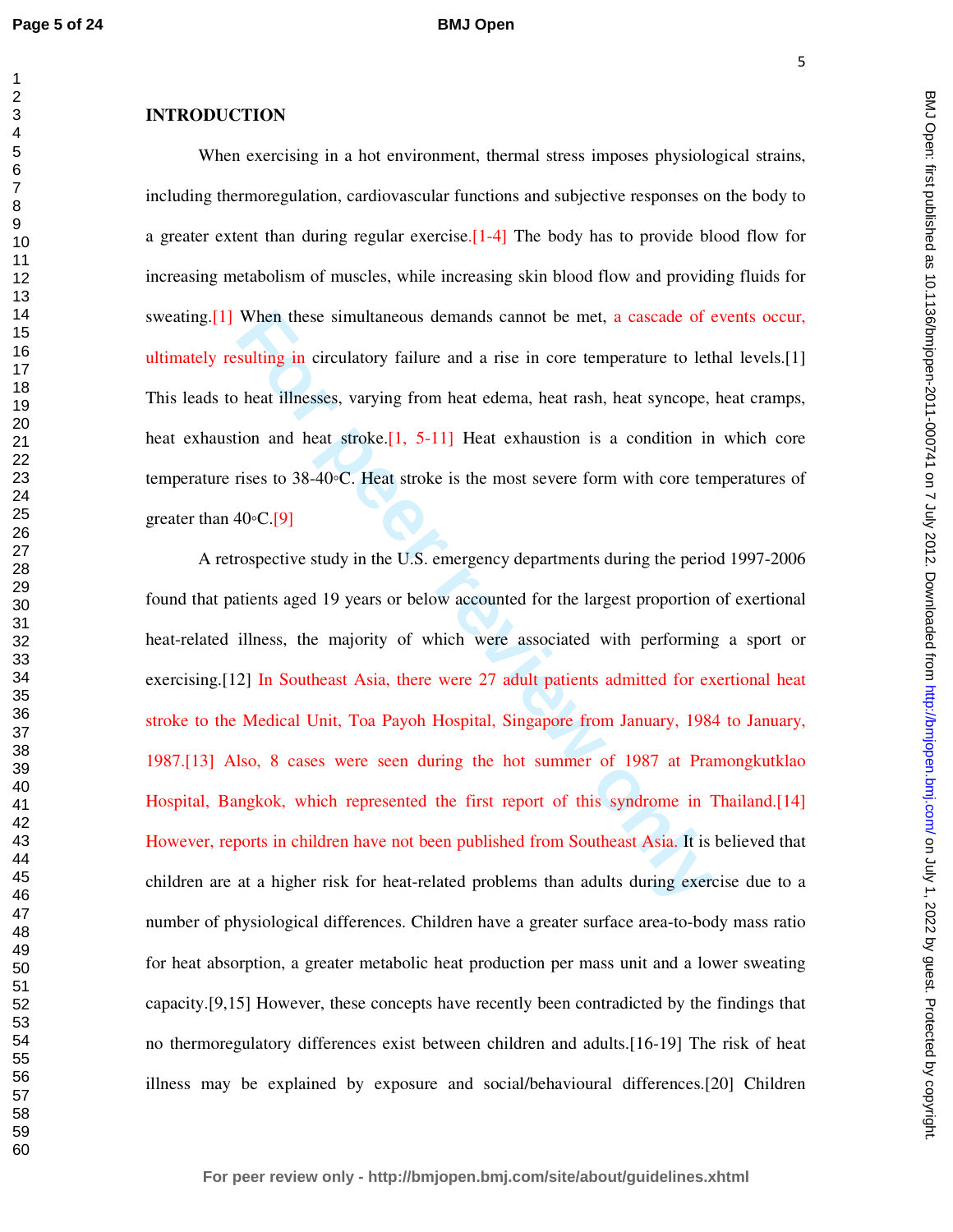BMJ Open: first published as 10.1136/bmijopen-2011-000741 on 7 July 2012. Downloaded from http://bmjopen.bmj.com/ on July 1, 2022 by guest. Protected by copyright on July 1, 2022 by guest. Protected by copyright. <http://bmjopen.bmj.com/> BMJ Open: first published as 10.1136/bmjopen-2011-000741 on 7 July 2012. Downloaded from

frequently do not drink enough to replace fluid loss during exercise.[15, 21-22] A study in 10- to 12-year old boys revealed that children developed dehydration due to insufficient drinking while exercising in hot climate.[21] Another study at a summer sports camp found that children experienced minimal to significant dehydration. Yet the level of hydration knowledge did not correlate with hydration status.[22] Additionally, they are more likely to be exposed to outdoor physical activities. Children tend to attend outdoor summer sports camps and spend more time outside.[20] For example, in physical education class, participation is mandatory and activities are often conducted in the late morning and afternoon, the hottest period of the day. Thus, the susceptibility to heat illness may be raised if the class takes place outdoors. With the influence of global warming, it is predicted that the incidence of heat illness will also become more prevalent.[23-24]

to outdoor physical activities. Children tend to attend outdoor su<br>spend more time outside.[20] For example, in physical edu<br>is mandatory and activities are often conducted in the late r<br>e hottest period of the day. Thus, Most of the previous investigations on pre-pubertal children exercising in the heat have been conducted indoors under controlled climatic conditions to determine the effects of maturational and gender differences.[25-31] Little information on those exercising in fieldbased environment is available, especially in a tropical region. Consequently, this study aimed to determine cardiovascular and thermoregulatory responses as well as the occurrence of heat-related illness in primary schoolboys during outdoor exercise in their physical education classes under tropical climate. This information is required as the basis for preparing an optimal program and providing particular care and prevention of heat illness in physical education class.

#### **METHODS**

#### **Sample**

An analytical prospective descriptive study was conducted using convenience samples. Participants were schoolboys from grades 1-6 of the Chulalongkorn University Demonstration Elementary School, located in Bangkok. The study was conducted during the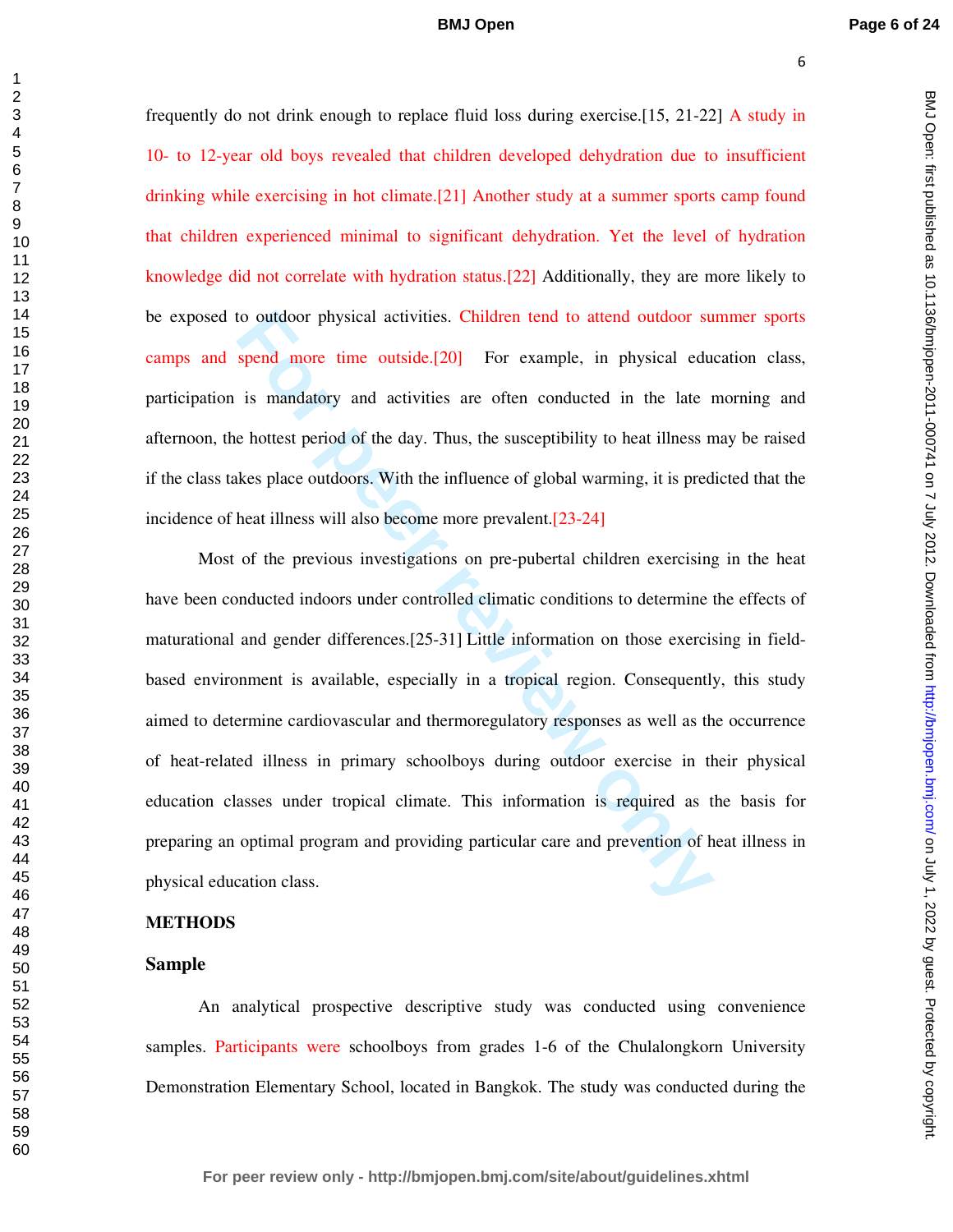#### **BMJ Open**

BMJ Open: first published as 10.1136/bmijopen-2011-000741 on 7 July 2012. Downloaded from http://bmjopen.bmj.com/ on July 1, 2022 by guest. Protected by copyright on July 1, 2022 by guest. Protected by copyright. <http://bmjopen.bmj.com/> BMJ Open: first published as 10.1136/bmjopen-2011-000741 on 7 July 2012. Downloaded from

m the study. Therefore, only 457 surveys were collected in this study<br>and 31 for grades 1-6, respectively). All students were healthy on the observed of heat-related illness and were able to understand the q<br>itten consent academic year of 2009 which included the first (between July 2009 and September 2009) and second semesters (between November 2009 and February 2010). The survey was conducted by distributing questionnaire, consent form, assent form and patient information sheets to all 778 schoolboys in the school. 496 out of 778 students were allowed to participate in the survey by their parents. As 39 students did not participate in the outdoor exercise, they were excluded from the study. Therefore, only 457 surveys were collected in this study (n=108, 89, 88, 73, 68, and 31 for grades 1-6, respectively). All students were healthy on the day of the survey, had no history of heat-related illness and were able to understand the questionnaire. Informed written consent and assent were obtained from the students and their parents. The protocol was approved by Institutional Review Board of the Faculty of Medicine, Chulalongkorn University.

#### **Measurement**

The students were observed while performing activities outdoors in their physical education classes conducted in the late morning (9:40 to 11:40 h) or in the afternoon (12:40 to 15:40 h). Data before and after outdoor exercise were recorded only once for each student. The students were allowed to drink water *ad libitum* without encouragement and urinate during their physical education classes.

#### Exercise duration and intensity

Types and duration of outdoor activities performed during physical education class were recorded by using video camera (Sony Handycam DCR-HC46, Sony Corporation, Tokyo, Japan). The intensity of each physical activity which started with skill practice, followed by playing sports, was determined as Metabolic Equivalent of Task (MET) value using the compendium of energy expenditures for youth given by Ridley *et al* (2008).[32] Thermoregulatory and cardiovascular responses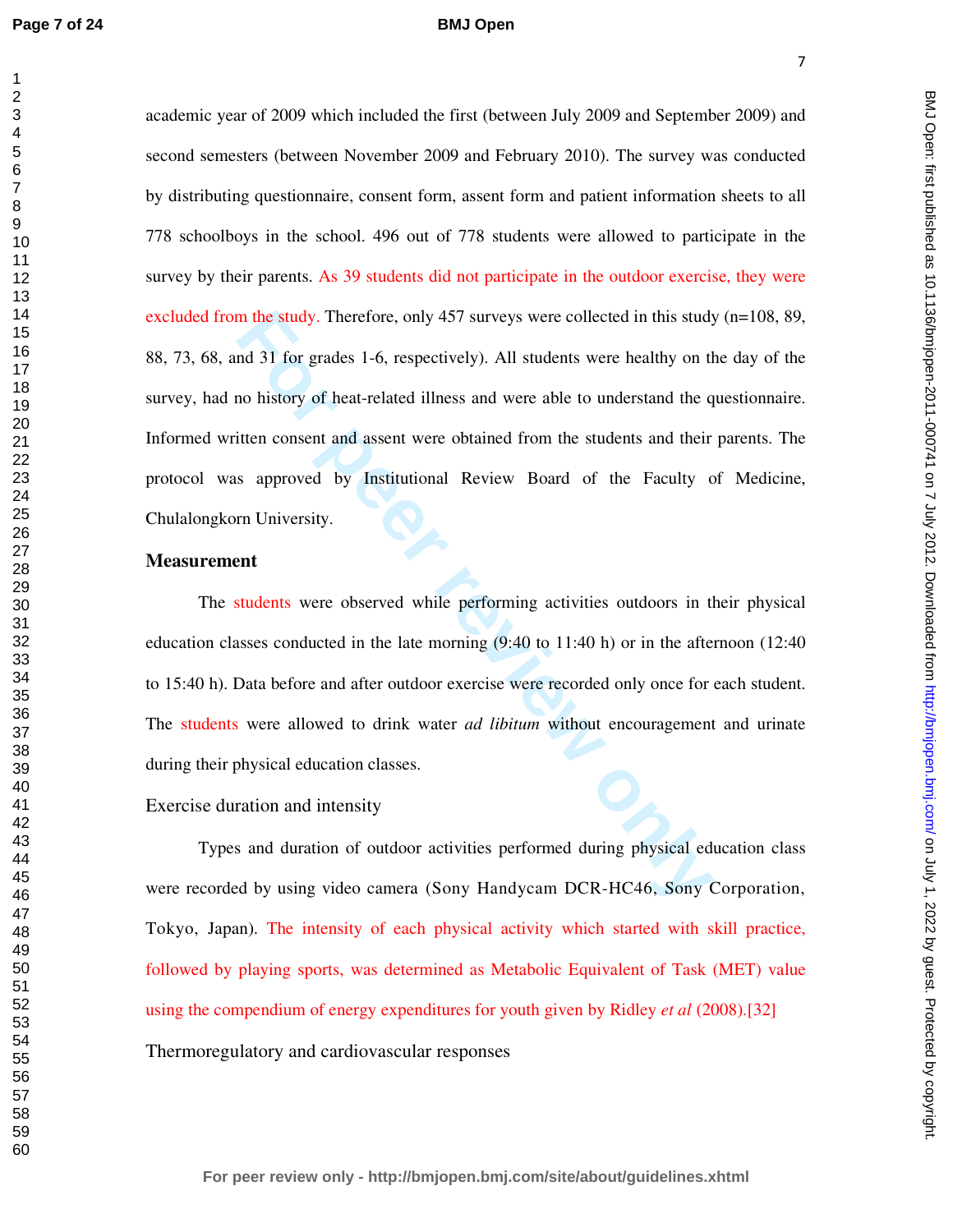BMJ Open: first published as 10.1136/bmijopen-2011-000741 on 7 July 2012. Downloaded from http://bmjopen.bmj.com/ on July 1, 2022 by guest. Protected by copyright on July 1, 2022 by guest. Protected by copyright. <http://bmjopen.bmj.com/> BMJ Open: first published as 10.1136/bmjopen-2011-000741 on 7 July 2012. Downloaded from

0.2 ° C lower than the rectal temperature. Hydration status

Ear temperature was measured at the beginning and within 5 minutes after the completion of exercise [5] using infrared temperature sensor for ear temperature (Terumo ear thermometer EM-30CH, Terumo Corporation, Tokyo, Japan). Calibration of the instrument was done before its use by comparing with rectal core temperature measurements in 5 male volunteers, aged 16-17 years, by using a Biopac MP100 system with SKT100C transducer module, and a thermistor probe (TSD102A, Biopac Systems Inc.) with 1.7 mm of diameter. The thermistor probe was wrapped by plastic film and lubricant gel was applied before inserting to the rectum at a depth around 10 cm. The software for calibrating and collecting data was AcqKnowLedge version 3.8. The tympanic measurements showed a range of 0.1-

a thermistor probe (TSD102A, Biopac Systems Inc.) with 1.7 mm<br>tor probe was wrapped by plastic film and lubricant gel was ap<br>the rectum at a depth around 10 cm. The software for calibrating an<br>qKnowLedge version 3.8. The t Cardiovascular parameters including blood pressure and heart rate were measured at the beginning and immediately upon completion of the respective activities by using digital sphygmomanometer (ES-H55, Terumo Corporation, Tokyo, Japan).[1] In each exercise period, 3 to 6 students were assessed for these parameters by 3 examiners; 3 students immediately post-exercise and the rest one after the other. The time taken for heart rate samples to be collected was not more than 2 minutes.

The students emptied their bladders before the beginning of exercise. Then they were weighed wearing only their underwear by using an electronic scale accurate to 20 g (Yamato DP-6100GP, Yamato scale Co., Ltd, Akashi, Japan). A batch of 600-ml bottles of water with the student's name was provided for each student to be used without encouragement during exercise. At the end of the exercise, the total fluid intake was measured and urine was collected. Finally, each student was weighed again wearing only his underwear after sweat was wiped from his body. Sweat loss was calculated from the change in body weight plus total fluid intake minus urine output. Sweat rates were then determined as sweat loss per unit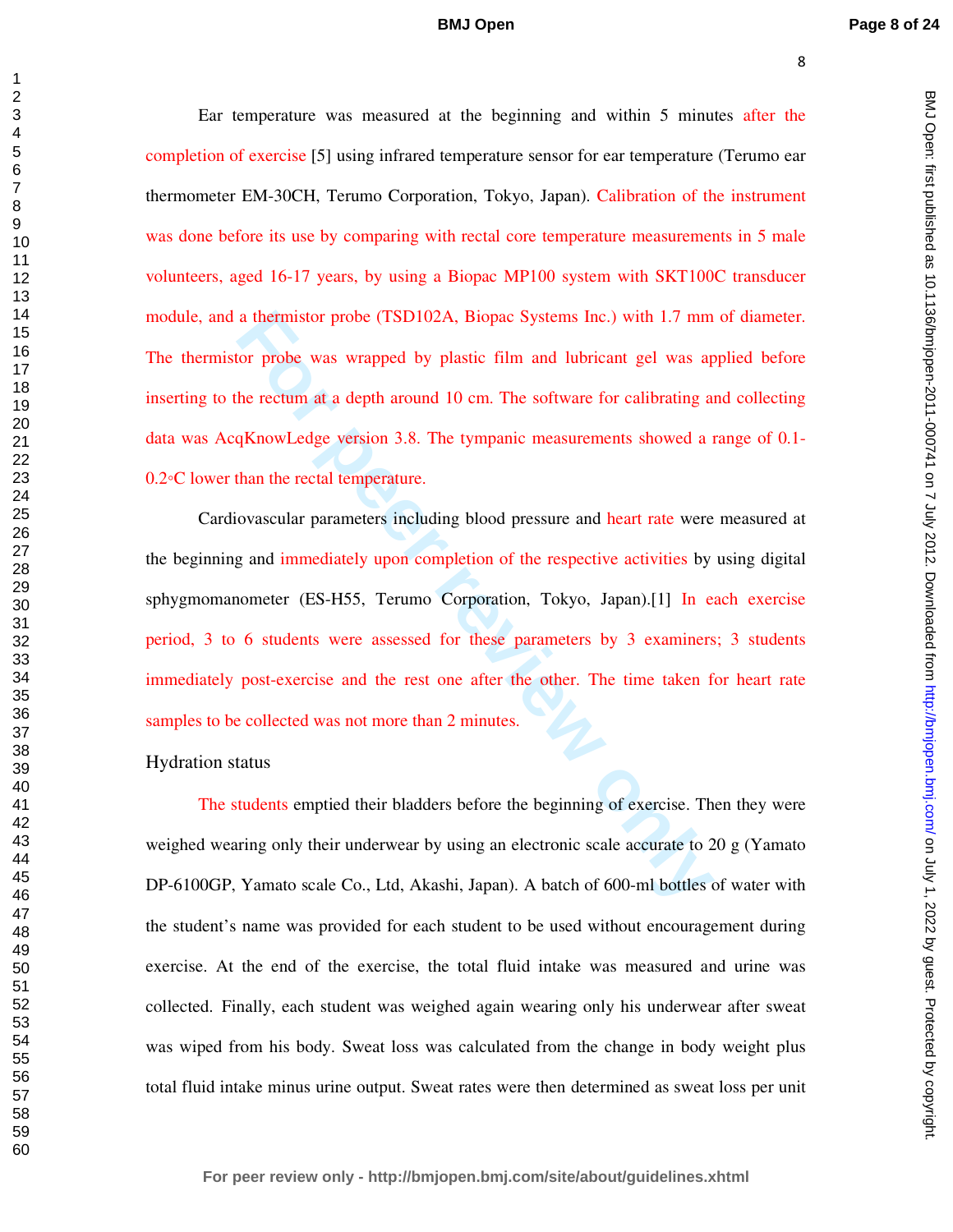### **BMJ Open**

of time (mL/h). This calculation does not take into account the weight loss due to irreversible fuel oxidation and respiratory fluid loss, since it was assumed that these would not differ between trials.

Occurrence of heat-related illness

illness. These included 1) heat edema: mild edema of hands, feet a<br>ruritic rash and papulovesicular skin eruption over the clothed a<br>ful muscle contractions; 4) heat syncope: loss of postural control, c<br>weakness; 5) heat During the exercise period, students were observed for symptoms and signs that may relate to heat illness. These included 1) heat edema: mild edema of hands, feet and ankles; 2) heat rash: pruritic rash and papulovesicular skin eruption over the clothed area; 3) heat cramps: painful muscle contractions; 4) heat syncope: loss of postural control, dizziness and generalized weakness; 5) heat exhaustion: profuse sweating, weakness, clammy skin, dizziness, malaise, fatigue, nausea, vomiting and headache; and 6) heat stroke: hot skin with or without sweating, confusion, ataxia, irritability and coma.[9-10] Data of the students who suffered from heat-related illness would be recorded in the incident report form. The image of the event was recorded by using video camera so the physician can verify the diagnosis.

Climatic conditions

Climatic conditions were recorded every five minutes during the exercise period in the physical education classes. Wet bulb, dry bulb, and black globe temperatures were measured by using wet bulb temperature measuring devices (QUESTEMP 15 °, Quest electronics, U.S.A.). The wet bulb globe temperature (WBGT) index was used to evaluate environmental heat stress and was calculated using the following formula: wet bulb globe temperature x  $0.7 +$  black globe temperature x  $0.2 +$  dry bulb temperature x  $0.1$ .[1]

#### **Analysis**

Quantitative data were expressed as means  $\pm$  standard deviation. Cardiovascular responses and change in body weight were presented as percent change. Data analysis before and after the exercise period for body temperature, heart rate, blood pressure and body weight was done by using the Paired T-test. As semesters 1 and 2 were during rainy and winter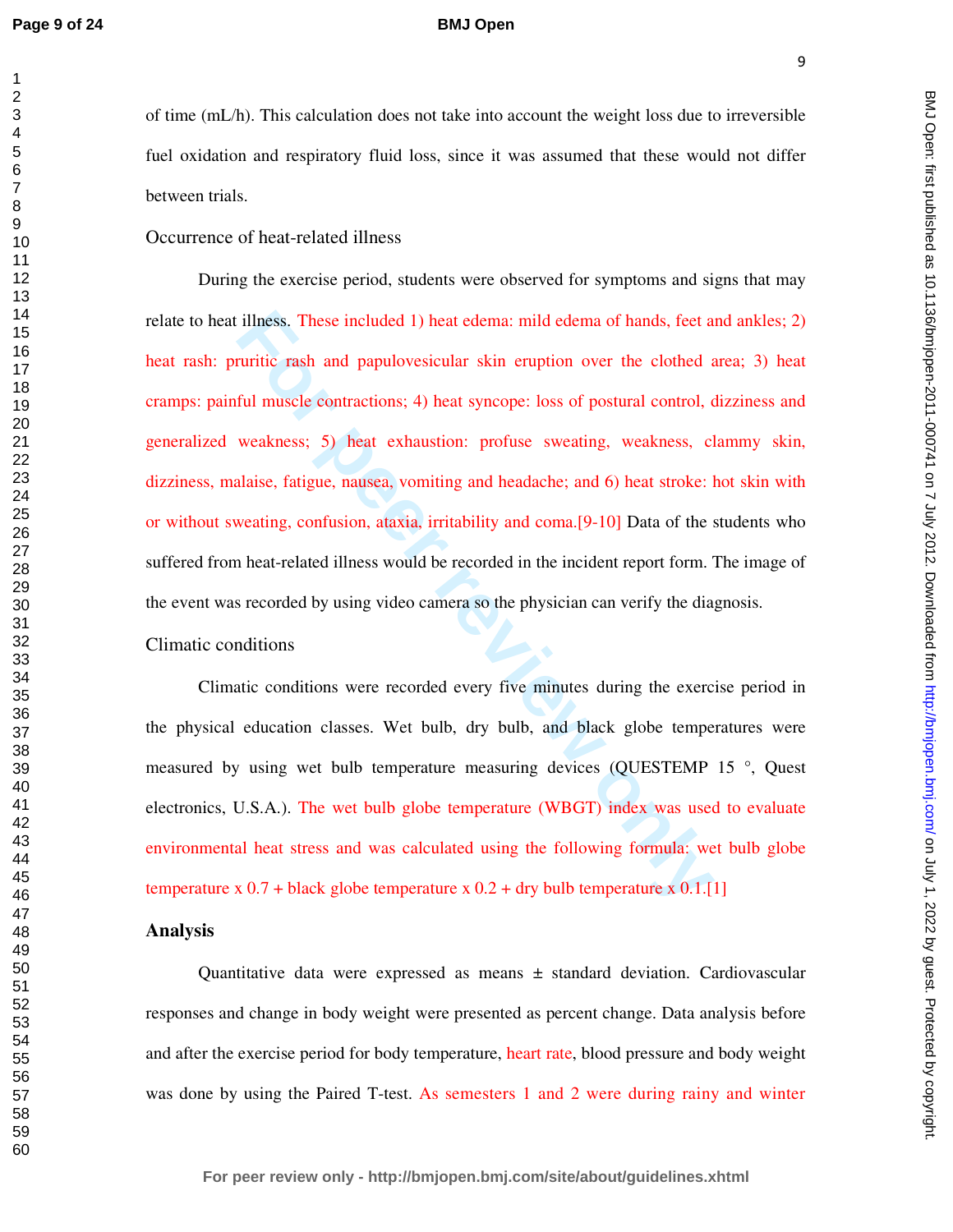BMJ Open: first published as 10.1136/bmjopen-2011-000741 on 7 July 2012. Downloaded from http://bmjopen.bmj.com/ on July 1, 2022 by guest. Protected by copyright on July 1, 2022 by guest. Protected by copyright. <http://bmjopen.bmj.com/> BMJ Open: first published as 10.1136/bmjopen-2011-000741 on 7 July 2012. Downloaded from

seasons, respectively, the differences between the two semesters were determined for ear temperature, cardiovascular response, hydration status and climatic conditions by using the Independent samples T-test. An alpha level of 0.05 was used to determine statistical significance. All statistical analyses were performed by using Statistic Package for the Social Sciences (SPSS for Windows version 17.0, Chicago, IL, USA).

# **RESULTS**

A total of 457 students participated in this study without any missing data for each variable of interest. Data collection was done in 175 students from 37 period classes during the first semester and 282 students from 72 period classes during the second semester.

Baseline characteristics of the students are shown in Table 1. Assessment of body weight status was determined by using Thai national growth chart. As BMI references for Thai children are not available, weight for height reference has been used. Overweight is defined as a weight for height of +1.5 S.D. to +2 S.D., corresponding to BMI of 17.99 to 22.42 for the height ranging from 107 to 160 cm.[33] It was revealed that 128 out of 457 (28.0%) students were overweight.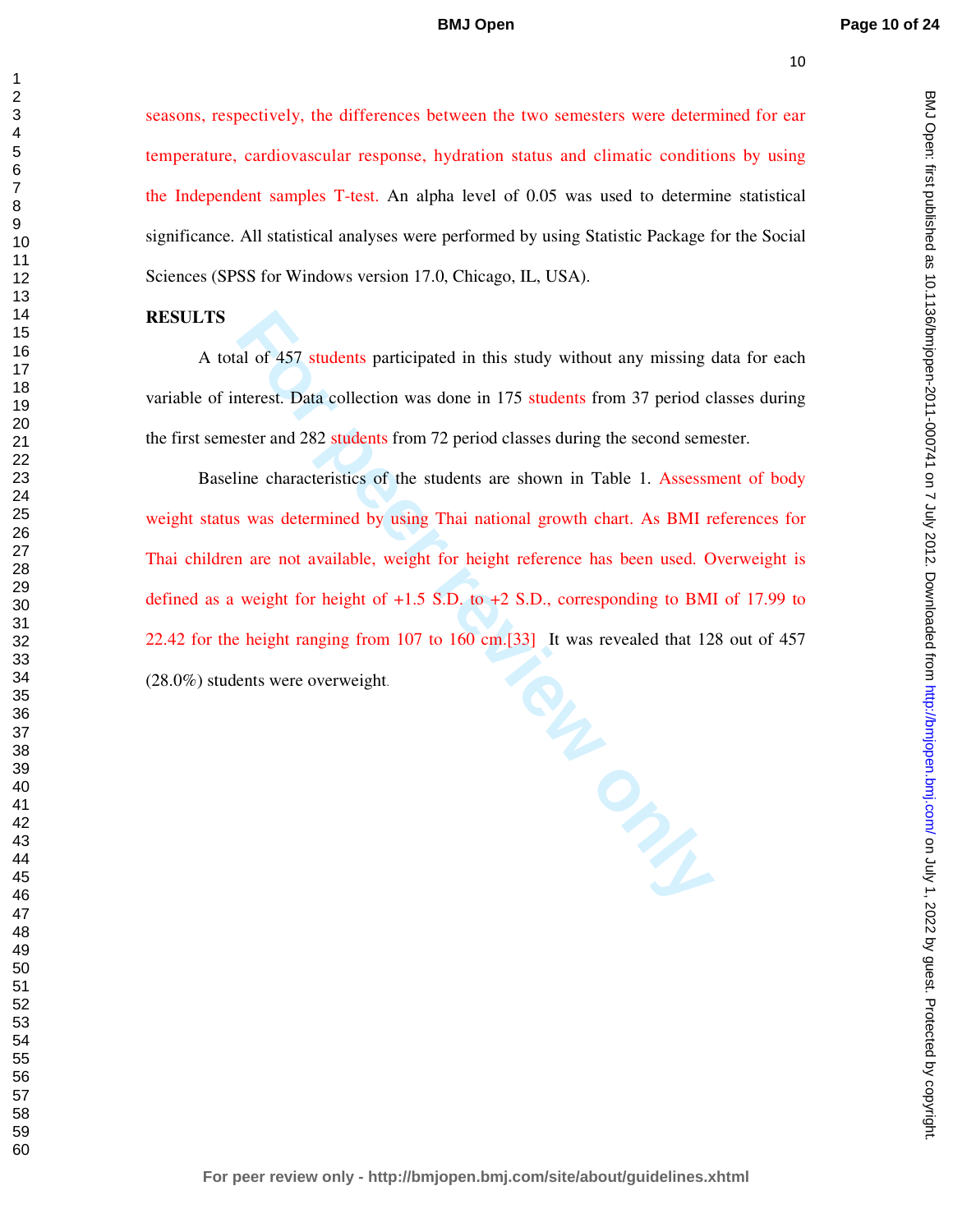BMJ Open: first published as 10.1136/bmijopen-2011-000741 on 7 July 2012. Downloaded from http://bmjopen.bmj.com/ on July 1, 2022 by guest. Protected by copyright on July 1, 2022 by guest. Protected by copyright. <http://bmjopen.bmj.com/> BMJ Open: first published as 10.1136/bmjopen-2011-000741 on 7 July 2012. Downloaded from

| 32<br>33<br>34<br>35<br>36<br>37<br>38<br>39<br>40<br>41<br>42<br>43<br>44<br>45<br>46<br>47<br>48 |
|----------------------------------------------------------------------------------------------------|
| 49                                                                                                 |

60

|  | <b>Table 1</b> Baseline characteristics of the students |  |
|--|---------------------------------------------------------|--|
|  |                                                         |  |

|                                                          | <b>Semester 1</b>  | <b>Semester 2</b> | <b>Total</b>       | <b>Total</b><br><b>Range</b> |
|----------------------------------------------------------|--------------------|-------------------|--------------------|------------------------------|
| <b>Characteristics</b>                                   | $(n=175)$          | $(n=282)$         | $(n=457)$          | $(max - min)$                |
| Age (years)                                              | $9.13 \pm 1.44$    | $7.92 \pm 1.45$   | $8.38 \pm 1.56$    | $5.58 - 11.92$               |
| Weight (kg)                                              | $34.45 \pm 10.32$  | $28.55 \pm 7.98$  | $30.81 \pm 9.39$   | $15.50 - 65.80$              |
| Height (cm)                                              | $135.34 \pm 10.38$ | $127.85 \pm 9.43$ | $130.72 \pm 10.45$ | $107.50 - 159.10$            |
| <b>Body mass index</b><br>$\frac{\text{kg}}{\text{m}^2}$ | $18.45 \pm 3.64$   | $17.20 \pm 3.07$  | $17.68 \pm 3.35$   | $12.04 - 29.78$              |
| Body surface area $(m^2)$                                | $1.13 \pm 0.20$    | $1.00 \pm 0.16$   | $1.05 \pm 0.19$    | $0.68 - 1.66$                |
| Body surface area/<br>body weight $(m^2/kg)$             | $0.034 \pm 0.004$  | $0.036 \pm 0.004$ | $0.035 \pm 0.004$  | $0.024 - 0.044$              |
| % Body fat                                               | $24.88 \pm 10.49$  | $18.81 \pm 7.34$  | $21.14 \pm 9.16$   | $5.41 - 60.06$               |

Values are mean  $\pm$  S.D.

**For 135.34** ± 10.38 127.85 ± 9.43 130.72 ± 10.45 107<br> **For 18.45** ± 3.64 17.20 ± 3.07 17.68 ± 3.35 12<br> **For and (m<sup>2</sup>)** 1.13 ± 0.20 1.00 ± 0.16 1.05 ± 0.19 0<br> **For and 1.03** ± 0.004 0.036 ± 0.004 0.035 ± 0.004 0.<br> **For a** Duration of physical education class was  $31.97 \pm 11.10$  min (28.78  $\pm$  13.64 min and  $33.96 \pm 8.63$  min for semesters 1 and 2, respectively). Outdoor physical activity consisted of skill practice (duration  $24.11 \pm 11.04$  min, intensity < 3 METs) and playing sports (duration 11.48 ± 5.53 min, intensity 2.6-8.8 METs). Sports played consisted of: chair-ball and soccer for grades 1 and 2; chair-basketball, mini-rugby football and athletics for grade 3; chairbasketball, soccer, handball and petanque for grade 4; and soccer, handball and athletics for grades 5 and 6.

Table 2 presents the exercise intensity, ear temperature change, cardiovascular responses, hydration status, and climatic conditions during outdoor exercise in the physical education class of the primary schoolboys during the first and second semesters.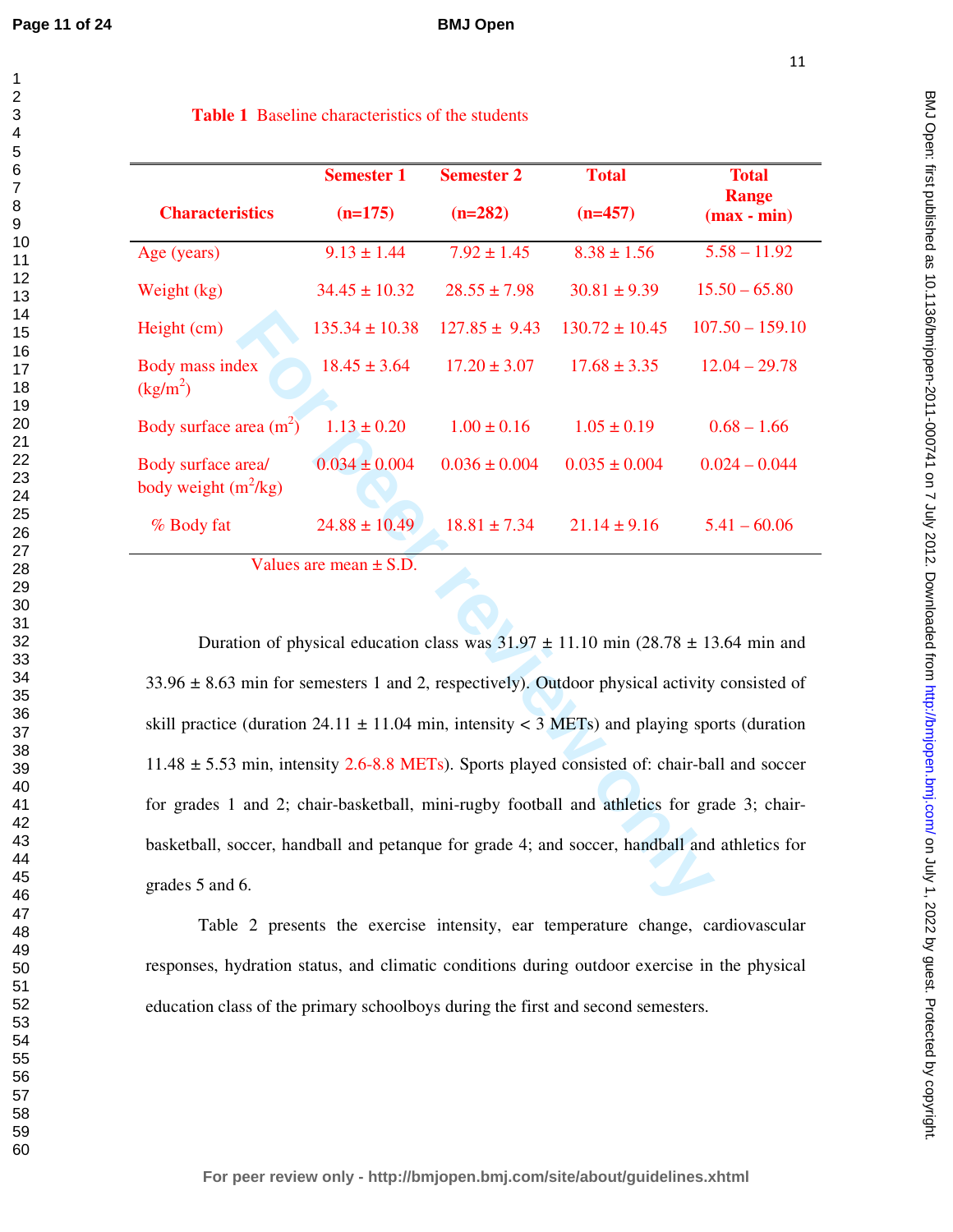BMJ Open: first published as 10.1136/bmjopen-2011-000741 on 7 July 2012. Downloaded from http://bmjopen.bmj.com/ on July 1, 2022 by guest. Protected by copyright. on July 1, 2022 by guest. Protected by copyright. <http://bmjopen.bmj.com/> BMJ Open: first published as 10.1136/bmjopen-2011-000741 on 7 July 2012. Downloaded from

**Table 2** Exercise intensity, ear temperature change, cardiovascular responses, hydration status and climatic conditions during outdoor exercise in physical education class of the primary schoolboys during the first and second semesters

| <b>Exercise intensity</b><br>$\leq$ 3<br>$\leq$ 3<br>$\leq$ 3<br>$\leq$ 3<br>Skill practice (METs)<br>$2.6 - 8.8$<br>$2.6 - 8.8$<br>$2.6 - 8.8$<br>$2.6 - 8.8$<br>Playing sports (METs)<br><b>Ear temperature</b><br>$36.52 \pm 0.33$<br>$36.46 \pm 0.39$<br>Pre-exercise $(^{\circ}C)$<br>$36.48 \pm 0.37$<br>34.70-37.80<br>$37.17 \pm 0.39^{\dagger}$<br>$37.13 \pm 0.44^{\dagger}$<br>$37.14 \pm 0.42$<br>36.10-38.70<br>Post-exercise $(^{\circ}C)$<br>$0.65 \pm 0.42$<br>Mean difference $({}^{\circ}C)$<br>$0.67 \pm 0.40$<br>$0.66 \pm 0.41$<br>$0 - 3$<br>Number of students<br>$n=20$<br>$n=7$<br>$n=13$<br>whose $BT \geq 38$ °C<br><b>Cardiovascular responses</b><br>Systolic blood pressure<br>Pre-exercise (mmHg)<br>$103.67 \pm 14.37$<br>106.88±15.14<br>$105.65 \pm 14.92$<br>56-159<br>122.55±13.47<br>$122.05 \pm 13.35$<br>$122.86 \pm 13.55$<br>80-168<br>Post-exercise (mmHg)<br>$19.67 \pm 19.61^{\dagger}$<br>$16.43 \pm 15.70^{\dagger}$<br>% Change<br>$17.67 \pm 17.35$<br>0-98.61<br>Diastolic blood pressure<br>Pre-exercise (mmHg)<br>$63.08 \pm 9.69$<br>$63.67 \pm 11.60$<br>$63.45 \pm 10.91$<br>30-109<br>$77.19 \pm 13.84$<br>$77.12 \pm 13.08$<br>$77.15 \pm 13.36$<br>Post-exercise (mmHg)<br>41-130<br>$24.39 \pm 27.80^{\dagger}$<br>$23.17 \pm 21.64^{\dagger}$<br>$23.64 \pm 24.16$<br>12.12-210<br>% Change<br>Mean arterial pressure<br>Pre-exercise (mmHg)<br>$76.61 \pm 9.49$<br>$78.08 \pm 10.99$<br>$77.51 \pm 10.46$<br>43.33-119.33<br>$92.14 \pm 11.26$<br>$92.36 \pm 11.67$<br>92.28±11.50<br>Post-exercise (mmHg)<br>54-141<br>$21.34 \pm 16.17^{\dagger}$<br>$19.43 \pm 14.78^{\dagger}$<br>$20.16 \pm 15.34$<br>0-99.34<br>% Change<br>Heart rate<br>$90.55 \pm 14.42$<br>Pre-exercise (beats/min)<br>$91.30 \pm 13.40$<br>$90.08 \pm 15.03$<br>45-136<br>110.19±15.27<br>$110.52 \pm 14.84$<br>$111.04 \pm 14.16$<br>70-153<br>Post-exercise (beats/min)<br>$23.12 \pm 17.14^{\dagger}$<br>$24.45 \pm 21.27^{\dagger}$<br>$23.94 \pm 19.78$<br>4.17-138.78<br>% Change<br><b>Hydration status</b><br>$353.77 \pm 147.14$ <sup>*</sup><br>$391.16 \pm 186.75$<br>Sweat rate (mL/h)<br>$451.42 \pm 224.76$<br>0-1,480.31<br>Urine output (mL)<br>$\overline{0}$<br>$\overline{0}$<br>$\overline{0}$<br>$\overline{\mathbf{0}}$<br>$0.70 \pm 0.25$ <sup>*</sup><br>% Loss of body weight<br>$0.63 \pm 0.26$<br>$0-2.10$<br>$0.52 \pm 0.23$<br>Number of students<br>$n=17$<br>$n=18$<br>$n=1$<br>who consumed water<br><b>Climatic condition</b><br>$28.32 \pm 2.39$ <sup>*</sup><br>WBGT $(^{\circ}C)$<br>$29.95 \pm 1.87$<br>$28.87 \pm 2.35$<br>23.68-33.85<br>$33.27 \pm 2.49$<br>Air temperature $({}^{\circ}C)$<br>$34.14 \pm 2.59$<br>$33.56 \pm 2.55$<br>28.20-39.77<br>$51.79 \pm 7.32$ <sup>*</sup><br>Relative humidity $(\%)$<br>$58.74 \pm 7.70$<br>$54.15 \pm 8.12$<br>36.04-73.87 | <b>Parameters</b> | <b>Semester 1</b><br>$(n=175)$ | <b>Semester 2</b><br>$(n=282)$ | <b>Throughout the</b><br>academic year<br>$(n=457)$ | <b>Total</b><br>Range<br>(min-max) |
|-------------------------------------------------------------------------------------------------------------------------------------------------------------------------------------------------------------------------------------------------------------------------------------------------------------------------------------------------------------------------------------------------------------------------------------------------------------------------------------------------------------------------------------------------------------------------------------------------------------------------------------------------------------------------------------------------------------------------------------------------------------------------------------------------------------------------------------------------------------------------------------------------------------------------------------------------------------------------------------------------------------------------------------------------------------------------------------------------------------------------------------------------------------------------------------------------------------------------------------------------------------------------------------------------------------------------------------------------------------------------------------------------------------------------------------------------------------------------------------------------------------------------------------------------------------------------------------------------------------------------------------------------------------------------------------------------------------------------------------------------------------------------------------------------------------------------------------------------------------------------------------------------------------------------------------------------------------------------------------------------------------------------------------------------------------------------------------------------------------------------------------------------------------------------------------------------------------------------------------------------------------------------------------------------------------------------------------------------------------------------------------------------------------------------------------------------------------------------------------------------------------------------------------------------------------------------------------------------------------------------------------------------------------------------------------------------------------------------------------------------------------------------------------------------------------------------------------------------------|-------------------|--------------------------------|--------------------------------|-----------------------------------------------------|------------------------------------|
|                                                                                                                                                                                                                                                                                                                                                                                                                                                                                                                                                                                                                                                                                                                                                                                                                                                                                                                                                                                                                                                                                                                                                                                                                                                                                                                                                                                                                                                                                                                                                                                                                                                                                                                                                                                                                                                                                                                                                                                                                                                                                                                                                                                                                                                                                                                                                                                                                                                                                                                                                                                                                                                                                                                                                                                                                                                       |                   |                                |                                |                                                     |                                    |
|                                                                                                                                                                                                                                                                                                                                                                                                                                                                                                                                                                                                                                                                                                                                                                                                                                                                                                                                                                                                                                                                                                                                                                                                                                                                                                                                                                                                                                                                                                                                                                                                                                                                                                                                                                                                                                                                                                                                                                                                                                                                                                                                                                                                                                                                                                                                                                                                                                                                                                                                                                                                                                                                                                                                                                                                                                                       |                   |                                |                                |                                                     |                                    |
|                                                                                                                                                                                                                                                                                                                                                                                                                                                                                                                                                                                                                                                                                                                                                                                                                                                                                                                                                                                                                                                                                                                                                                                                                                                                                                                                                                                                                                                                                                                                                                                                                                                                                                                                                                                                                                                                                                                                                                                                                                                                                                                                                                                                                                                                                                                                                                                                                                                                                                                                                                                                                                                                                                                                                                                                                                                       |                   |                                |                                |                                                     |                                    |
|                                                                                                                                                                                                                                                                                                                                                                                                                                                                                                                                                                                                                                                                                                                                                                                                                                                                                                                                                                                                                                                                                                                                                                                                                                                                                                                                                                                                                                                                                                                                                                                                                                                                                                                                                                                                                                                                                                                                                                                                                                                                                                                                                                                                                                                                                                                                                                                                                                                                                                                                                                                                                                                                                                                                                                                                                                                       |                   |                                |                                |                                                     |                                    |
|                                                                                                                                                                                                                                                                                                                                                                                                                                                                                                                                                                                                                                                                                                                                                                                                                                                                                                                                                                                                                                                                                                                                                                                                                                                                                                                                                                                                                                                                                                                                                                                                                                                                                                                                                                                                                                                                                                                                                                                                                                                                                                                                                                                                                                                                                                                                                                                                                                                                                                                                                                                                                                                                                                                                                                                                                                                       |                   |                                |                                |                                                     |                                    |
|                                                                                                                                                                                                                                                                                                                                                                                                                                                                                                                                                                                                                                                                                                                                                                                                                                                                                                                                                                                                                                                                                                                                                                                                                                                                                                                                                                                                                                                                                                                                                                                                                                                                                                                                                                                                                                                                                                                                                                                                                                                                                                                                                                                                                                                                                                                                                                                                                                                                                                                                                                                                                                                                                                                                                                                                                                                       |                   |                                |                                |                                                     |                                    |
|                                                                                                                                                                                                                                                                                                                                                                                                                                                                                                                                                                                                                                                                                                                                                                                                                                                                                                                                                                                                                                                                                                                                                                                                                                                                                                                                                                                                                                                                                                                                                                                                                                                                                                                                                                                                                                                                                                                                                                                                                                                                                                                                                                                                                                                                                                                                                                                                                                                                                                                                                                                                                                                                                                                                                                                                                                                       |                   |                                |                                |                                                     |                                    |
|                                                                                                                                                                                                                                                                                                                                                                                                                                                                                                                                                                                                                                                                                                                                                                                                                                                                                                                                                                                                                                                                                                                                                                                                                                                                                                                                                                                                                                                                                                                                                                                                                                                                                                                                                                                                                                                                                                                                                                                                                                                                                                                                                                                                                                                                                                                                                                                                                                                                                                                                                                                                                                                                                                                                                                                                                                                       |                   |                                |                                |                                                     |                                    |
|                                                                                                                                                                                                                                                                                                                                                                                                                                                                                                                                                                                                                                                                                                                                                                                                                                                                                                                                                                                                                                                                                                                                                                                                                                                                                                                                                                                                                                                                                                                                                                                                                                                                                                                                                                                                                                                                                                                                                                                                                                                                                                                                                                                                                                                                                                                                                                                                                                                                                                                                                                                                                                                                                                                                                                                                                                                       |                   |                                |                                |                                                     |                                    |
|                                                                                                                                                                                                                                                                                                                                                                                                                                                                                                                                                                                                                                                                                                                                                                                                                                                                                                                                                                                                                                                                                                                                                                                                                                                                                                                                                                                                                                                                                                                                                                                                                                                                                                                                                                                                                                                                                                                                                                                                                                                                                                                                                                                                                                                                                                                                                                                                                                                                                                                                                                                                                                                                                                                                                                                                                                                       |                   |                                |                                |                                                     |                                    |
|                                                                                                                                                                                                                                                                                                                                                                                                                                                                                                                                                                                                                                                                                                                                                                                                                                                                                                                                                                                                                                                                                                                                                                                                                                                                                                                                                                                                                                                                                                                                                                                                                                                                                                                                                                                                                                                                                                                                                                                                                                                                                                                                                                                                                                                                                                                                                                                                                                                                                                                                                                                                                                                                                                                                                                                                                                                       |                   |                                |                                |                                                     |                                    |
|                                                                                                                                                                                                                                                                                                                                                                                                                                                                                                                                                                                                                                                                                                                                                                                                                                                                                                                                                                                                                                                                                                                                                                                                                                                                                                                                                                                                                                                                                                                                                                                                                                                                                                                                                                                                                                                                                                                                                                                                                                                                                                                                                                                                                                                                                                                                                                                                                                                                                                                                                                                                                                                                                                                                                                                                                                                       |                   |                                |                                |                                                     |                                    |
|                                                                                                                                                                                                                                                                                                                                                                                                                                                                                                                                                                                                                                                                                                                                                                                                                                                                                                                                                                                                                                                                                                                                                                                                                                                                                                                                                                                                                                                                                                                                                                                                                                                                                                                                                                                                                                                                                                                                                                                                                                                                                                                                                                                                                                                                                                                                                                                                                                                                                                                                                                                                                                                                                                                                                                                                                                                       |                   |                                |                                |                                                     |                                    |
|                                                                                                                                                                                                                                                                                                                                                                                                                                                                                                                                                                                                                                                                                                                                                                                                                                                                                                                                                                                                                                                                                                                                                                                                                                                                                                                                                                                                                                                                                                                                                                                                                                                                                                                                                                                                                                                                                                                                                                                                                                                                                                                                                                                                                                                                                                                                                                                                                                                                                                                                                                                                                                                                                                                                                                                                                                                       |                   |                                |                                |                                                     |                                    |
|                                                                                                                                                                                                                                                                                                                                                                                                                                                                                                                                                                                                                                                                                                                                                                                                                                                                                                                                                                                                                                                                                                                                                                                                                                                                                                                                                                                                                                                                                                                                                                                                                                                                                                                                                                                                                                                                                                                                                                                                                                                                                                                                                                                                                                                                                                                                                                                                                                                                                                                                                                                                                                                                                                                                                                                                                                                       |                   |                                |                                |                                                     |                                    |
|                                                                                                                                                                                                                                                                                                                                                                                                                                                                                                                                                                                                                                                                                                                                                                                                                                                                                                                                                                                                                                                                                                                                                                                                                                                                                                                                                                                                                                                                                                                                                                                                                                                                                                                                                                                                                                                                                                                                                                                                                                                                                                                                                                                                                                                                                                                                                                                                                                                                                                                                                                                                                                                                                                                                                                                                                                                       |                   |                                |                                |                                                     |                                    |
|                                                                                                                                                                                                                                                                                                                                                                                                                                                                                                                                                                                                                                                                                                                                                                                                                                                                                                                                                                                                                                                                                                                                                                                                                                                                                                                                                                                                                                                                                                                                                                                                                                                                                                                                                                                                                                                                                                                                                                                                                                                                                                                                                                                                                                                                                                                                                                                                                                                                                                                                                                                                                                                                                                                                                                                                                                                       |                   |                                |                                |                                                     |                                    |
|                                                                                                                                                                                                                                                                                                                                                                                                                                                                                                                                                                                                                                                                                                                                                                                                                                                                                                                                                                                                                                                                                                                                                                                                                                                                                                                                                                                                                                                                                                                                                                                                                                                                                                                                                                                                                                                                                                                                                                                                                                                                                                                                                                                                                                                                                                                                                                                                                                                                                                                                                                                                                                                                                                                                                                                                                                                       |                   |                                |                                |                                                     |                                    |
|                                                                                                                                                                                                                                                                                                                                                                                                                                                                                                                                                                                                                                                                                                                                                                                                                                                                                                                                                                                                                                                                                                                                                                                                                                                                                                                                                                                                                                                                                                                                                                                                                                                                                                                                                                                                                                                                                                                                                                                                                                                                                                                                                                                                                                                                                                                                                                                                                                                                                                                                                                                                                                                                                                                                                                                                                                                       |                   |                                |                                |                                                     |                                    |
|                                                                                                                                                                                                                                                                                                                                                                                                                                                                                                                                                                                                                                                                                                                                                                                                                                                                                                                                                                                                                                                                                                                                                                                                                                                                                                                                                                                                                                                                                                                                                                                                                                                                                                                                                                                                                                                                                                                                                                                                                                                                                                                                                                                                                                                                                                                                                                                                                                                                                                                                                                                                                                                                                                                                                                                                                                                       |                   |                                |                                |                                                     |                                    |
|                                                                                                                                                                                                                                                                                                                                                                                                                                                                                                                                                                                                                                                                                                                                                                                                                                                                                                                                                                                                                                                                                                                                                                                                                                                                                                                                                                                                                                                                                                                                                                                                                                                                                                                                                                                                                                                                                                                                                                                                                                                                                                                                                                                                                                                                                                                                                                                                                                                                                                                                                                                                                                                                                                                                                                                                                                                       |                   |                                |                                |                                                     |                                    |
|                                                                                                                                                                                                                                                                                                                                                                                                                                                                                                                                                                                                                                                                                                                                                                                                                                                                                                                                                                                                                                                                                                                                                                                                                                                                                                                                                                                                                                                                                                                                                                                                                                                                                                                                                                                                                                                                                                                                                                                                                                                                                                                                                                                                                                                                                                                                                                                                                                                                                                                                                                                                                                                                                                                                                                                                                                                       |                   |                                |                                |                                                     |                                    |
|                                                                                                                                                                                                                                                                                                                                                                                                                                                                                                                                                                                                                                                                                                                                                                                                                                                                                                                                                                                                                                                                                                                                                                                                                                                                                                                                                                                                                                                                                                                                                                                                                                                                                                                                                                                                                                                                                                                                                                                                                                                                                                                                                                                                                                                                                                                                                                                                                                                                                                                                                                                                                                                                                                                                                                                                                                                       |                   |                                |                                |                                                     |                                    |
|                                                                                                                                                                                                                                                                                                                                                                                                                                                                                                                                                                                                                                                                                                                                                                                                                                                                                                                                                                                                                                                                                                                                                                                                                                                                                                                                                                                                                                                                                                                                                                                                                                                                                                                                                                                                                                                                                                                                                                                                                                                                                                                                                                                                                                                                                                                                                                                                                                                                                                                                                                                                                                                                                                                                                                                                                                                       |                   |                                |                                |                                                     |                                    |
|                                                                                                                                                                                                                                                                                                                                                                                                                                                                                                                                                                                                                                                                                                                                                                                                                                                                                                                                                                                                                                                                                                                                                                                                                                                                                                                                                                                                                                                                                                                                                                                                                                                                                                                                                                                                                                                                                                                                                                                                                                                                                                                                                                                                                                                                                                                                                                                                                                                                                                                                                                                                                                                                                                                                                                                                                                                       |                   |                                |                                |                                                     |                                    |
|                                                                                                                                                                                                                                                                                                                                                                                                                                                                                                                                                                                                                                                                                                                                                                                                                                                                                                                                                                                                                                                                                                                                                                                                                                                                                                                                                                                                                                                                                                                                                                                                                                                                                                                                                                                                                                                                                                                                                                                                                                                                                                                                                                                                                                                                                                                                                                                                                                                                                                                                                                                                                                                                                                                                                                                                                                                       |                   |                                |                                |                                                     |                                    |
|                                                                                                                                                                                                                                                                                                                                                                                                                                                                                                                                                                                                                                                                                                                                                                                                                                                                                                                                                                                                                                                                                                                                                                                                                                                                                                                                                                                                                                                                                                                                                                                                                                                                                                                                                                                                                                                                                                                                                                                                                                                                                                                                                                                                                                                                                                                                                                                                                                                                                                                                                                                                                                                                                                                                                                                                                                                       |                   |                                |                                |                                                     |                                    |
|                                                                                                                                                                                                                                                                                                                                                                                                                                                                                                                                                                                                                                                                                                                                                                                                                                                                                                                                                                                                                                                                                                                                                                                                                                                                                                                                                                                                                                                                                                                                                                                                                                                                                                                                                                                                                                                                                                                                                                                                                                                                                                                                                                                                                                                                                                                                                                                                                                                                                                                                                                                                                                                                                                                                                                                                                                                       |                   |                                |                                |                                                     |                                    |
|                                                                                                                                                                                                                                                                                                                                                                                                                                                                                                                                                                                                                                                                                                                                                                                                                                                                                                                                                                                                                                                                                                                                                                                                                                                                                                                                                                                                                                                                                                                                                                                                                                                                                                                                                                                                                                                                                                                                                                                                                                                                                                                                                                                                                                                                                                                                                                                                                                                                                                                                                                                                                                                                                                                                                                                                                                                       |                   |                                |                                |                                                     |                                    |
|                                                                                                                                                                                                                                                                                                                                                                                                                                                                                                                                                                                                                                                                                                                                                                                                                                                                                                                                                                                                                                                                                                                                                                                                                                                                                                                                                                                                                                                                                                                                                                                                                                                                                                                                                                                                                                                                                                                                                                                                                                                                                                                                                                                                                                                                                                                                                                                                                                                                                                                                                                                                                                                                                                                                                                                                                                                       |                   |                                |                                |                                                     |                                    |
|                                                                                                                                                                                                                                                                                                                                                                                                                                                                                                                                                                                                                                                                                                                                                                                                                                                                                                                                                                                                                                                                                                                                                                                                                                                                                                                                                                                                                                                                                                                                                                                                                                                                                                                                                                                                                                                                                                                                                                                                                                                                                                                                                                                                                                                                                                                                                                                                                                                                                                                                                                                                                                                                                                                                                                                                                                                       |                   |                                |                                |                                                     |                                    |
|                                                                                                                                                                                                                                                                                                                                                                                                                                                                                                                                                                                                                                                                                                                                                                                                                                                                                                                                                                                                                                                                                                                                                                                                                                                                                                                                                                                                                                                                                                                                                                                                                                                                                                                                                                                                                                                                                                                                                                                                                                                                                                                                                                                                                                                                                                                                                                                                                                                                                                                                                                                                                                                                                                                                                                                                                                                       |                   |                                |                                |                                                     |                                    |
|                                                                                                                                                                                                                                                                                                                                                                                                                                                                                                                                                                                                                                                                                                                                                                                                                                                                                                                                                                                                                                                                                                                                                                                                                                                                                                                                                                                                                                                                                                                                                                                                                                                                                                                                                                                                                                                                                                                                                                                                                                                                                                                                                                                                                                                                                                                                                                                                                                                                                                                                                                                                                                                                                                                                                                                                                                                       |                   |                                |                                |                                                     |                                    |
|                                                                                                                                                                                                                                                                                                                                                                                                                                                                                                                                                                                                                                                                                                                                                                                                                                                                                                                                                                                                                                                                                                                                                                                                                                                                                                                                                                                                                                                                                                                                                                                                                                                                                                                                                                                                                                                                                                                                                                                                                                                                                                                                                                                                                                                                                                                                                                                                                                                                                                                                                                                                                                                                                                                                                                                                                                                       |                   |                                |                                |                                                     |                                    |
|                                                                                                                                                                                                                                                                                                                                                                                                                                                                                                                                                                                                                                                                                                                                                                                                                                                                                                                                                                                                                                                                                                                                                                                                                                                                                                                                                                                                                                                                                                                                                                                                                                                                                                                                                                                                                                                                                                                                                                                                                                                                                                                                                                                                                                                                                                                                                                                                                                                                                                                                                                                                                                                                                                                                                                                                                                                       |                   |                                |                                |                                                     |                                    |
|                                                                                                                                                                                                                                                                                                                                                                                                                                                                                                                                                                                                                                                                                                                                                                                                                                                                                                                                                                                                                                                                                                                                                                                                                                                                                                                                                                                                                                                                                                                                                                                                                                                                                                                                                                                                                                                                                                                                                                                                                                                                                                                                                                                                                                                                                                                                                                                                                                                                                                                                                                                                                                                                                                                                                                                                                                                       |                   |                                |                                |                                                     |                                    |
|                                                                                                                                                                                                                                                                                                                                                                                                                                                                                                                                                                                                                                                                                                                                                                                                                                                                                                                                                                                                                                                                                                                                                                                                                                                                                                                                                                                                                                                                                                                                                                                                                                                                                                                                                                                                                                                                                                                                                                                                                                                                                                                                                                                                                                                                                                                                                                                                                                                                                                                                                                                                                                                                                                                                                                                                                                                       |                   |                                |                                |                                                     |                                    |

Values are presented as mean  $\pm$  S.D.,  $\bar{p}$ p <0.05 between first and second semesters,

† p <0.05 between pre- and post-exercise.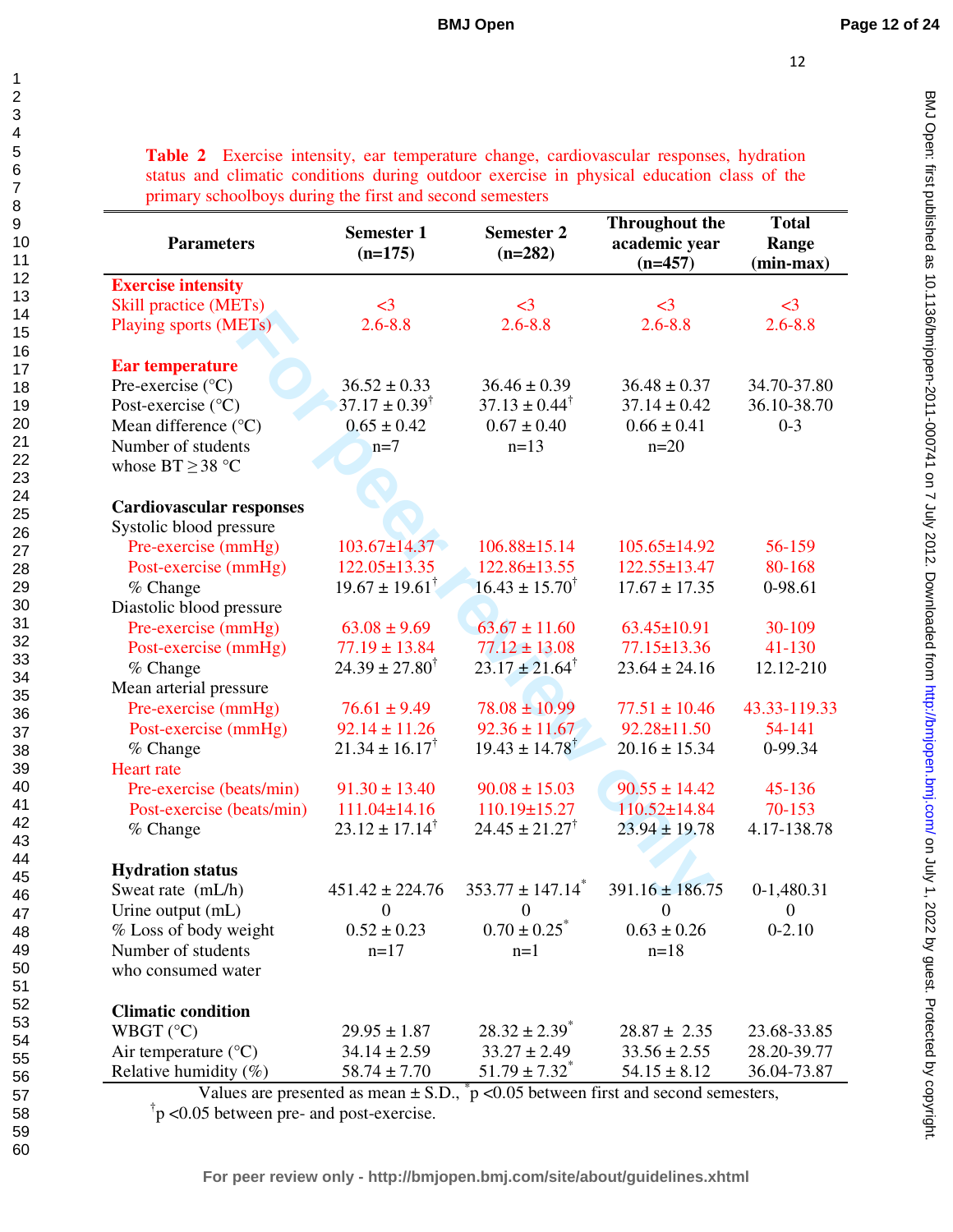### **BMJ Open**

The maximal heat stress level was found during an afternoon class in the first semester (WBGT of 33.85 and relative humidity of  $48.50\%$ ), where 5 students ( $5<sup>th</sup>$  graders) were observed while playing handball. The peak responses post-exercise during this class included ear temperature of 37.1◦C, and percent changes in systolic and diastolic blood pressure and heart rate of 56.98, 84.75 and 13.89%, respectively.

Significant difference  $(P<0.05)$  in sweat rate was found between first semester morning  $(370.07 \pm 182.15 \text{ mL/h}, \text{ n=49})$  and afternoon sessions  $(483.06 \pm 232.33 \text{ mL/h},$ n=126). The sweat rate of overweight students throughout the year was  $437.97 \pm 179.27$ mL/h. It was significantly ( $P<0.05$ ) higher in semester one ( $494.05 \pm 208.50$  mL/h, n=60) than in semester two  $(388.49 \pm 131.66 \text{ mL/h}, \text{n=68})$ .

Only 18 students consumed water, an average of  $212.89 \pm 89.65$  mL during the classes, 2 of whom had a rise in ear temperature up to 38 °C. There were 2 students ( $1<sup>st</sup>$  - and 4<sup>th</sup> graders) whose body weight decreased by 2.10%.

Ficant difference (*P*<0.05) in sweat rate was found between fi<br>
0.07 ± 182.15 mL/h, n=49) and afternoon sessions (483.06 ± 2<br>
sweat rate of overweight students throughout the year was 437.<br>
significantly (*P*<0.05) highe There were 20 (4.38%) students whose ear temperature rose to a value exceeding 38◦C, with a maximum of 38.7◦C. The body temperature of these boys increased by 1.37  $\pm$ 0.45◦C from 36.78  $\pm$  0.37◦C to 38.15  $\pm$  0.20◦C. Table 3 presents conditions found in these students. These include WBGT, body weight, water consumption, exercise intensity and exercise period. The incidence of increasing body temperature up to this level in overweight and normal-weight students was 7.0% (9 out of 128 students) and 3.3% (11 out of 329 students), respectively. Thus, the relative risk of an increase in body temperature up to 38°C in overweight students was 2.1 fold higher than normal-weight students. However, no students experienced heat-related illness during the observation.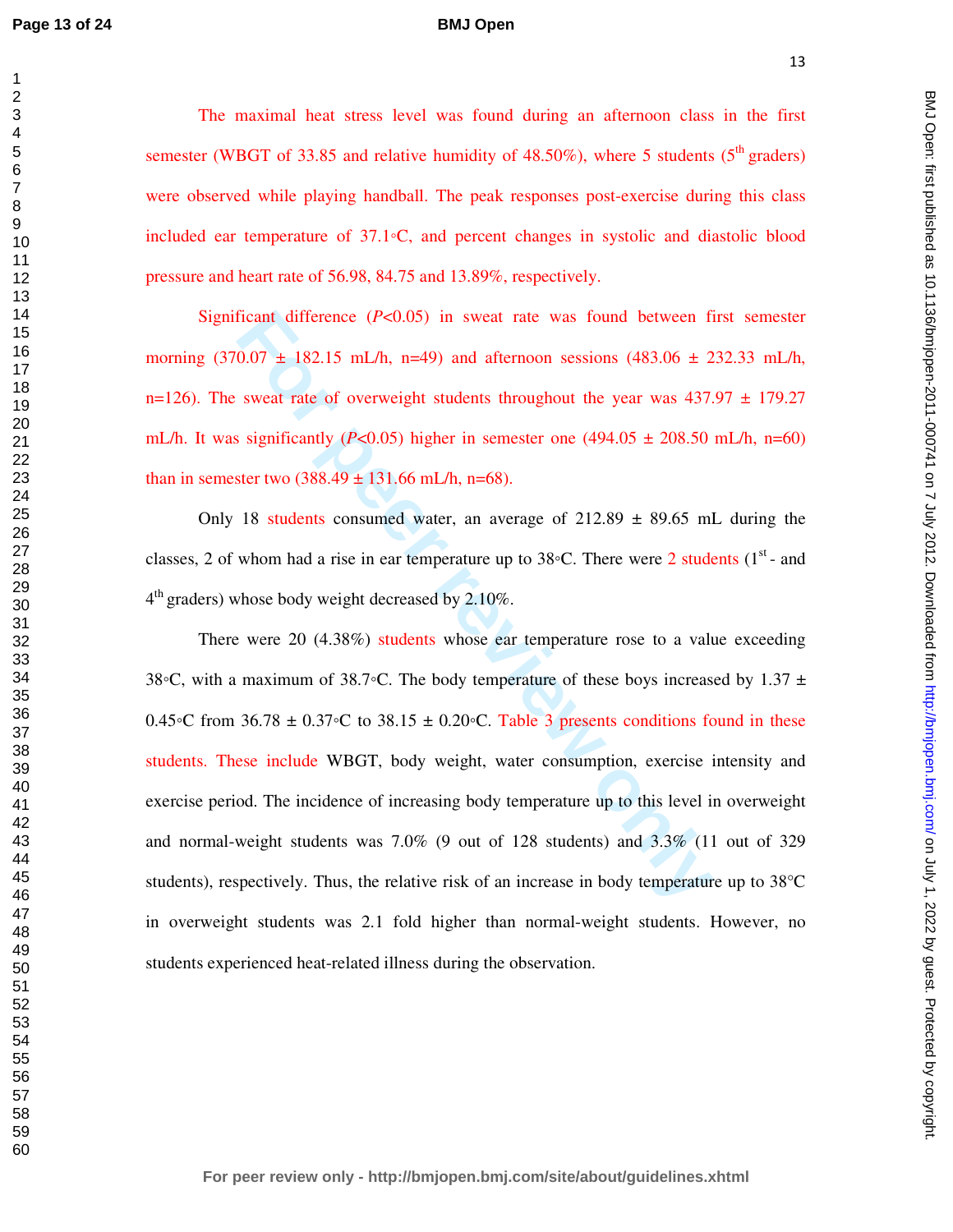BMJ Open: first published as 10.1136/bmjopen-2011-000741 on 7 July 2012. Downloaded from http://bmjopen.bmj.com/ on July 1, 2022 by guest. Protected by copyright on July 1, 2022 by guest. Protected by copyright. <http://bmjopen.bmj.com/> BMJ Open: first published as 10.1136/bmjopen-2011-000741 on 7 July 2012. Downloaded from

Table 3 Conditions found in 20 students whose body temperature exceeded 38°C or above during outdoor exercise in physical education class

| <b>Conditions</b>                                                                | <b>Number of students</b> |
|----------------------------------------------------------------------------------|---------------------------|
| Wet bulb globe temperature                                                       |                           |
| Less than 29°C<br>29°C or above                                                  | 7<br>13                   |
| <b>Body</b> weight                                                               |                           |
| Overweight<br>Normal weight                                                      | 9<br>11                   |
| <b>Water consumption</b>                                                         |                           |
| Not consume water<br>Consume water                                               | 18<br>$\overline{2}$      |
| <b>Exercise intensity</b>                                                        |                           |
| Vigorous (football)<br>Moderate (chair-ball, athletics)<br>Mild (skill practice) | 10<br>$\overline{4}$<br>6 |
| <b>Exercise period</b>                                                           |                           |
| Late morning<br>Afternoon                                                        | 3<br>17                   |
|                                                                                  |                           |
|                                                                                  |                           |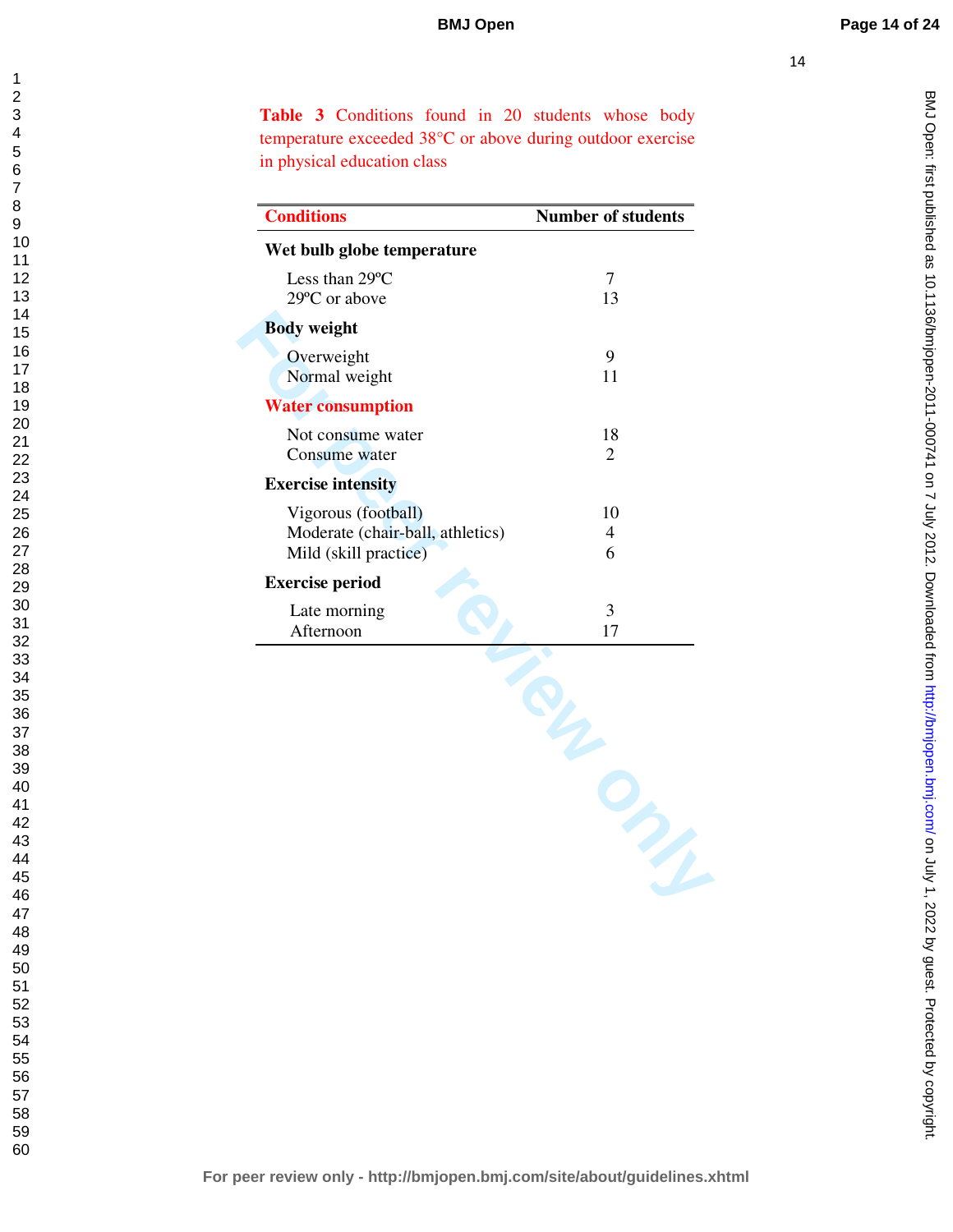## **BMJ Open**

### **DISCUSSION**

 Physical education is important for children because engaging in physical activity will provide them with life-long better health.[34] There is a recommendation that children in primary school should spend 150 minutes on physical education each week, ranging from moderate to vigorous for at least  $50\%$  of the physical education time. [35] Our main concern is that if the class is held outdoors in intense heat, the children may become vulnerable to heat injury. Therefore, in order to prepare an optimal physical education program, particular care to quantity and intensity of the exercise should be taken to prevent heat illness.

This is the first published report from Southeast Asia to provide descriptive information on the physiological responses of primary school children under real-life situation while exercising outdoors during their physical education class in hot and humid environment.

ass is held outdoors in intense heat, the children may become vulne<br>fore, in order to prepare an optimal physical education program, pa<br>d intensity of the exercise should be taken to prevent heat illness.<br>is the first publ The climatic conditions in Bangkok are moderately hot and humid. The students of this study were exposed to high levels of heat stress throughout the academic year, given that the WBGT level was above 28°C which the American College of Sports Medicine has defined as a "very high risk for heat exhaustion and heat stroke".[36] Even more disturbing, the WBGT level of the first semester during July to September was above 29ºC which is the critical level defined as "cancel all athletic activities" by the American Academy of Pediatrics.[15] Moreover, WBGT rates in the afternoon were higher than those in the late morning. Therefore, the high values of heat stress index, especially in the afternoon of the first semester, seem to pose a risk in having heat-related illnesses to the students when exercising outdoors. However, this study demonstrated no significant differences in any variables post-exercise except for sweat rate which was higher in the afternoon than in the late morning during the first semester.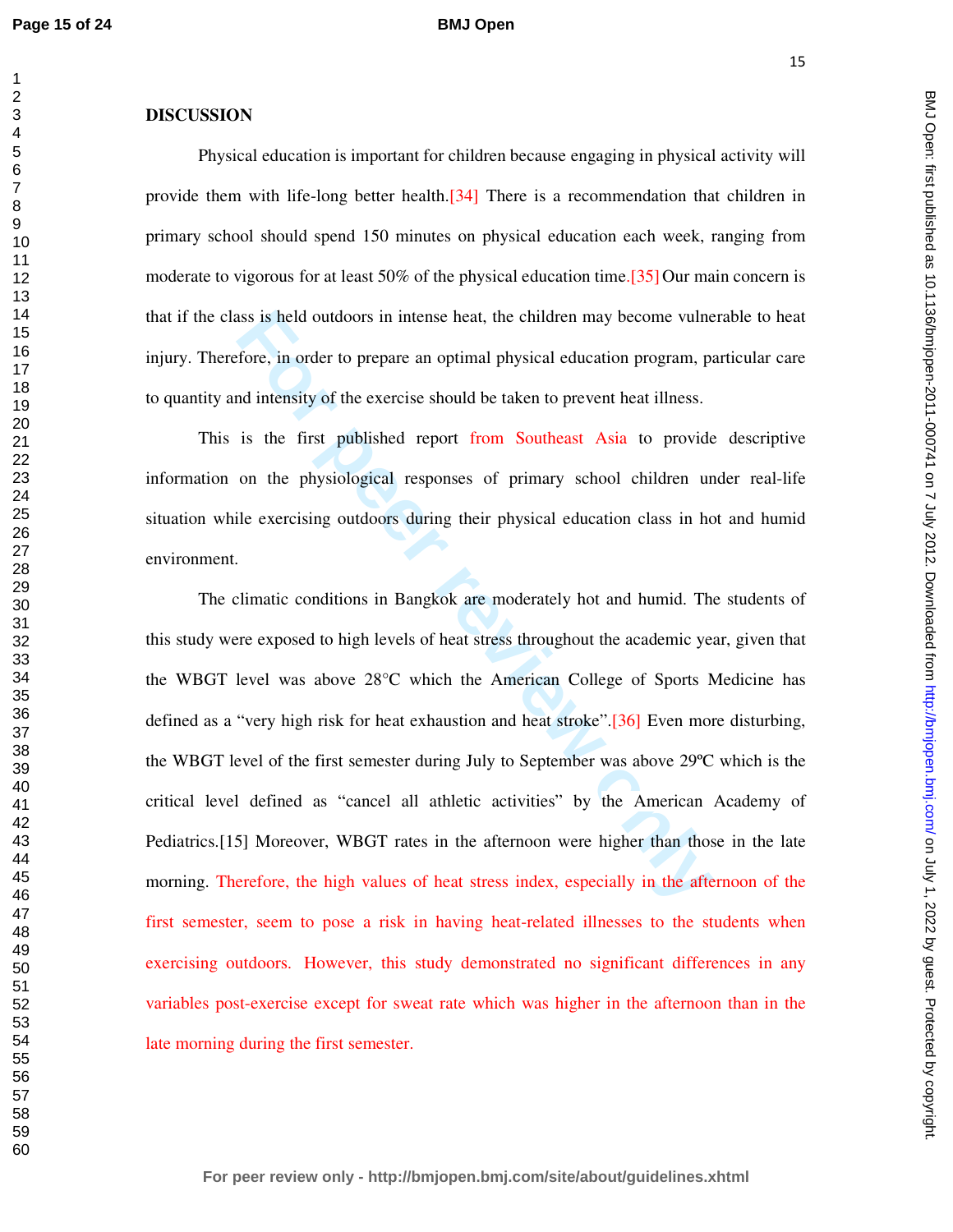BMJ Open: first published as 10.1136/bmijopen-2011-000741 on 7 July 2012. Downloaded from http://bmjopen.bmj.com/ on July 1, 2022 by guest. Protected by copyright on July 1, 2022 by guest. Protected by copyright. <http://bmjopen.bmj.com/> BMJ Open: first published as 10.1136/bmjopen-2011-000741 on 7 July 2012. Downloaded from

environment and relative humidity at 21%.[37] Similarly, Rivera-<br>that the percent change of heart rate was 87.5% in pre-pubertal girl<br>%  $VO_2max$  in a hot and humid outdoor environment (ambient te:<br>wBGT 30.0 ± 0.3°C and rela In this study, the students were able to maintain adequate cardiovascular function while performing physical activities outdoors. The present study demonstrated that the children had considerably lower heart rate responses compared to previous reports. In the study of Inbar *et al*. (2004), pre-pubertal boys exhibited the percent change in heart rate of 137.66% when performing a cycling session at the intensity level of 50 % VO<sub>2</sub>max for 85 min in 41°C environment and relative humidity at 21%.[37] Similarly, Rivera-Brown *et al*. (2006) found that the percent change of heart rate was 87.5% in pre-pubertal girls cycling for 60 min at 60% VO2max in a hot and humid outdoor environment (ambient temperature of  $33.7 \pm 0.4$ °C, WBGT  $30.0 \pm 0.3$ °C and relative humidity of  $53.9 \pm 2.4\%$ ) with energy drinks to prevent dehydration.[17] The large changes in heart rate obtained from these studies may be due to longer duration and higher intensity of exercises. On the other hand, in our study, the intensity of playing sports was moderate to vigorous but most of the time, during the physical education class, skill practice was implemented which was of mild intensity. The lower heart rates could also be the result of the timing of the assessment post-exercise, a significant limitation of the study. Out of 457 students, 306 students were assessed immediately and 151 were done within 2 minutes. One of the limitations of the study is that we did not take rectal temperature as a measure for core temperature. However, ear temperature measurements can also predict trends in core temperature.[38-39] Comparative studies in children indicate that ear and rectal temperature have strong correlation [40-43] with the pooled mean difference of 0.29°C.[42]

In our study, ear temperature measurement was taken because it is more convenient, less time-consuming and, most importantly, easier to obtain the children's cooperation. Hence ear temperature is more practical than rectal temperature measurement for such a field-based study.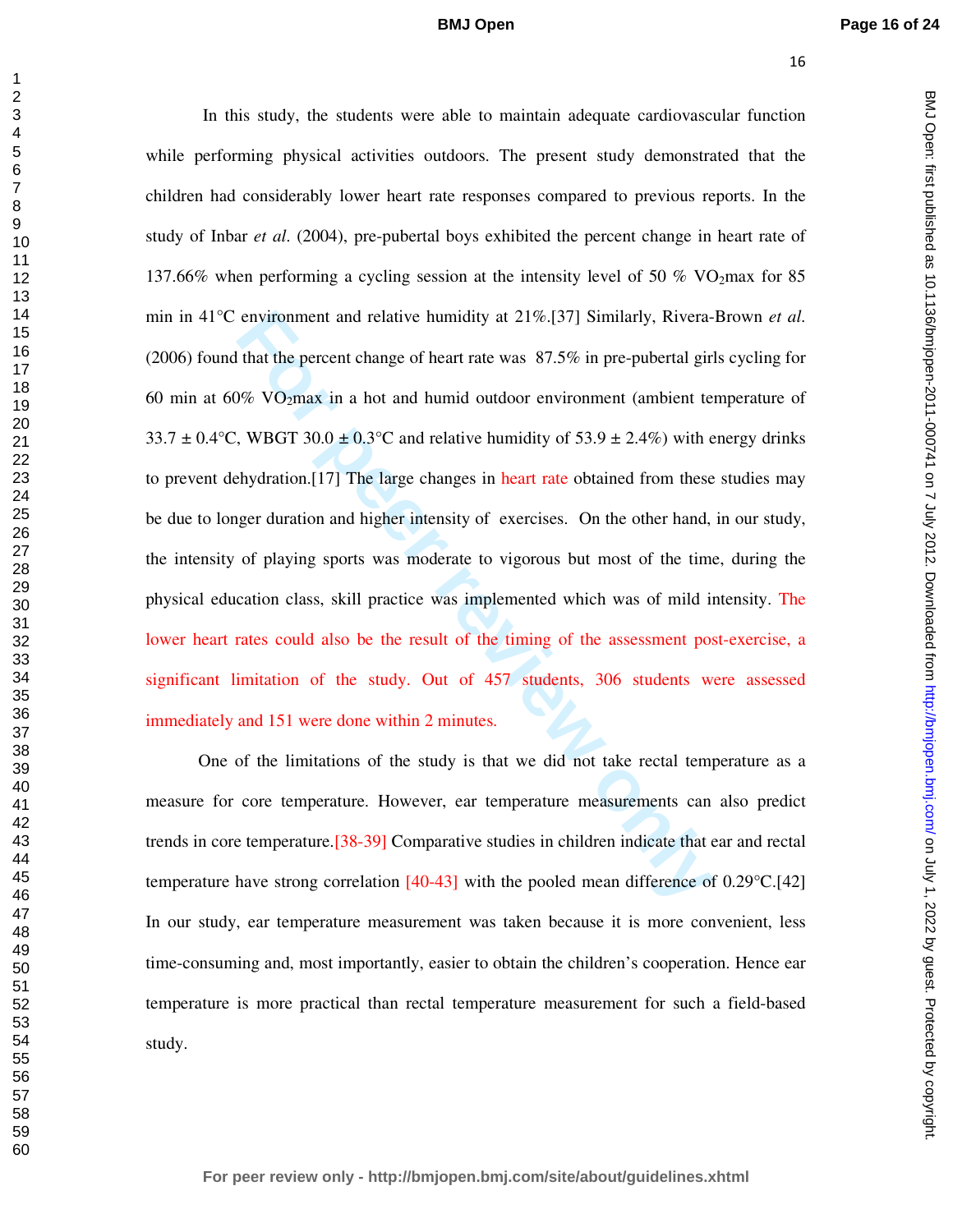#### **BMJ Open**

BMJ Open: first published as 10.1136/bmijopen-2011-000741 on 7 July 2012. Downloaded from http://bmjopen.bmj.com/ on July 1, 2022 by guest. Protected by copyright on July 1, 2022 by guest. Protected by copyright. <http://bmjopen.bmj.com/> BMJ Open: first published as 10.1136/bmjopen-2011-000741 on 7 July 2012. Downloaded from

our study did not exhibit symptoms of heat illness. As shown in Ta<br>larger proportion of these 20 students exercised at WBGT  $\geq$  2<sup>t</sup><br>er, played soccer/chair-ball/athletics that were of moderate-to-vigore<br>in the aftermoo In the present study, there were 95.6% of the students (437 out of 457 students) whose ear temperatures were below 38°C. However, there was a risk of heat illness in the children because approximately 4% of the students (20 out of 457 students) had a rise in body temperatures of up to 38°C. These students, if exercising for a longer period of time, may have a tendency to develop heat exhaustion which can lead to heat stroke. However, the students in our study did not exhibit symptoms of heat illness. As shown in Table 3, it was found that a larger proportion of these 20 students exercised at WBGT  $\geq 29^{\circ}$ C, did not consume water, played soccer/chair-ball/athletics that were of moderate-to-vigorous intensity, or exercised in the afternoon. Moreover, the risk of increasing body temperature up to 38°C in overweight students appeared to be approximately 2 fold higher than normal-weight students. These data support the findings of earlier investigations on the factors affecting heat tolerance capabilities such as body composition and exercise intensity.[1, 44-46] Heavier children exhibited higher core temperatures and had a lower environmental limits compared to normal-weight children when exercising in the heat.[44-46] The reason is that less heat is required to elevate the body core temperature of those with higher adiposity.[29] Results of this study are consistent with previous reports that the worst time of the day to exercise is between 10 am to 6 pm, the hottest period.[47-48]

 Hydration status is one of the major factors in improving performance and limiting heat illness in a hot environment when exercising.[1] Dehydration rate due to fluid loss up to 2% of bodyweight can result in performance decrements during exercise.[49] Furthermore, dehydration because of fluid loss can occasionally be as high as 6-10% of the person's bodyweight and appears to be one of the most common risk factors for heat illness in patients.[49] Core body temperature has been shown to increase by an additional 0.15-0.2 °C for every 1% of bodyweight lost to dehydration during exercise.[47]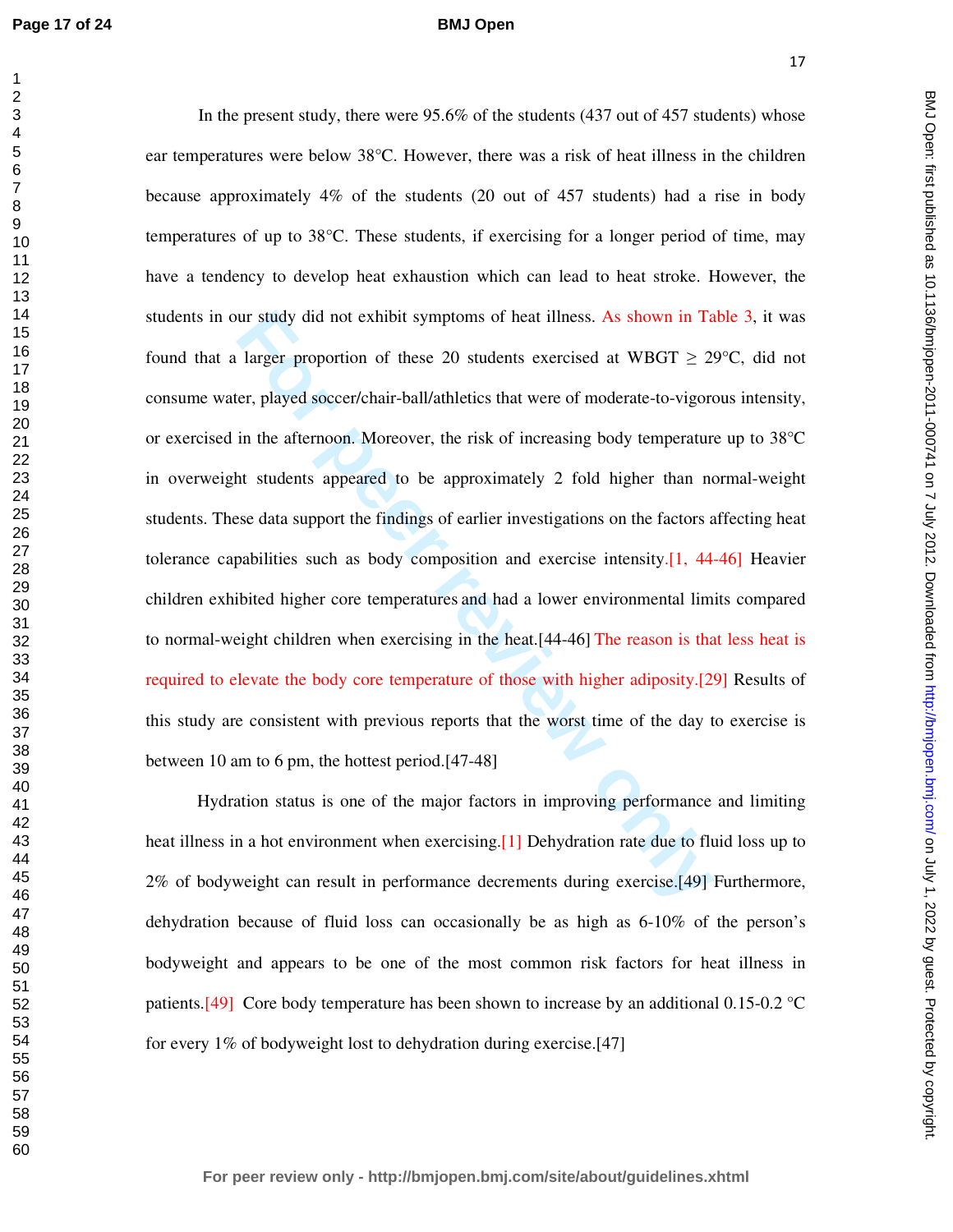BMJ Open: first published as 10.1136/bmjopen-2011-000741 on 7 July 2012. Downloaded from http://bmjopen.bmj.com/ on July 1, 2022 by guest. Protected by copyright on July 1, 2022 by guest. Protected by copyright. <http://bmjopen.bmj.com/> BMJ Open: first published as 10.1136/bmjopen-2011-000741 on 7 July 2012. Downloaded from

The present data showed a higher sweat rate in semester one than semester two. This can be explained by a higher WBGT and relative humidity in semester 1. As a result, the capability of heat loss by radiation, convection and evaporation is reduced to a greater extent, causing higher sweat rate. Noticeably, most of the students (96.1%) in this study did not consume water. This finding demonstrates that children did not recognize the need to replenish fluid loss during exercise. However, degree of dehydration in our students was mild, suggesting that their sweat rate was not excessive  $(391.16 \pm 186.75 \text{ mL/h})$ . In the study of Inbar *et al.* (2004), the sweat rate of pre-pubertal boys was  $342 \pm 14$  mL/h which was lower than in the young adults and older males.[37] These findings are in line with previous studies reporting relatively low sweat rate in children.[50-51]

id loss during exercise. However, degree of dehydration in our sting that their sweat rate was not excessive (391.16  $\pm$  186.75 mL/h).<br> *I.* (2004), the sweat rate of pre-pubertal boys was  $342 \pm 14$  mL/h and the young a Although the results of this study cannot speak for the entire population, it can be concluded that primary schoolboys may exhibit adequate cardiovascular and thermoregulatory responses during outdoor physical activity, with an intensity of 2.5-9 MET and exercise duration of about 30 minutes, in physical education class under hot and humid conditions of WBGT 28-30 $^{\circ}$ C. However, there is an increased risk for heat illness, especially in overweight children and those with poor hydration status. It is recommended that climatic conditions be measured before starting physical education class. Children should be informed of the importance of drinking and encouraged to drink enough water before and during exercise. The amount of water consumed can be determined in relation to sweat rate, which, based on the results from this study, is approximately 400 mL during an hour of exercise under WBGT ranging of 28-30°C. Teachers should allow students to have frequent drinking breaks, and prepare modified play-to-rest ratios as well as inclusion of more shaded or ventilated areas. Immediate medical attention should be provided for student's health and safety. Even though this research did not demonstrate any incidence of heat illness in school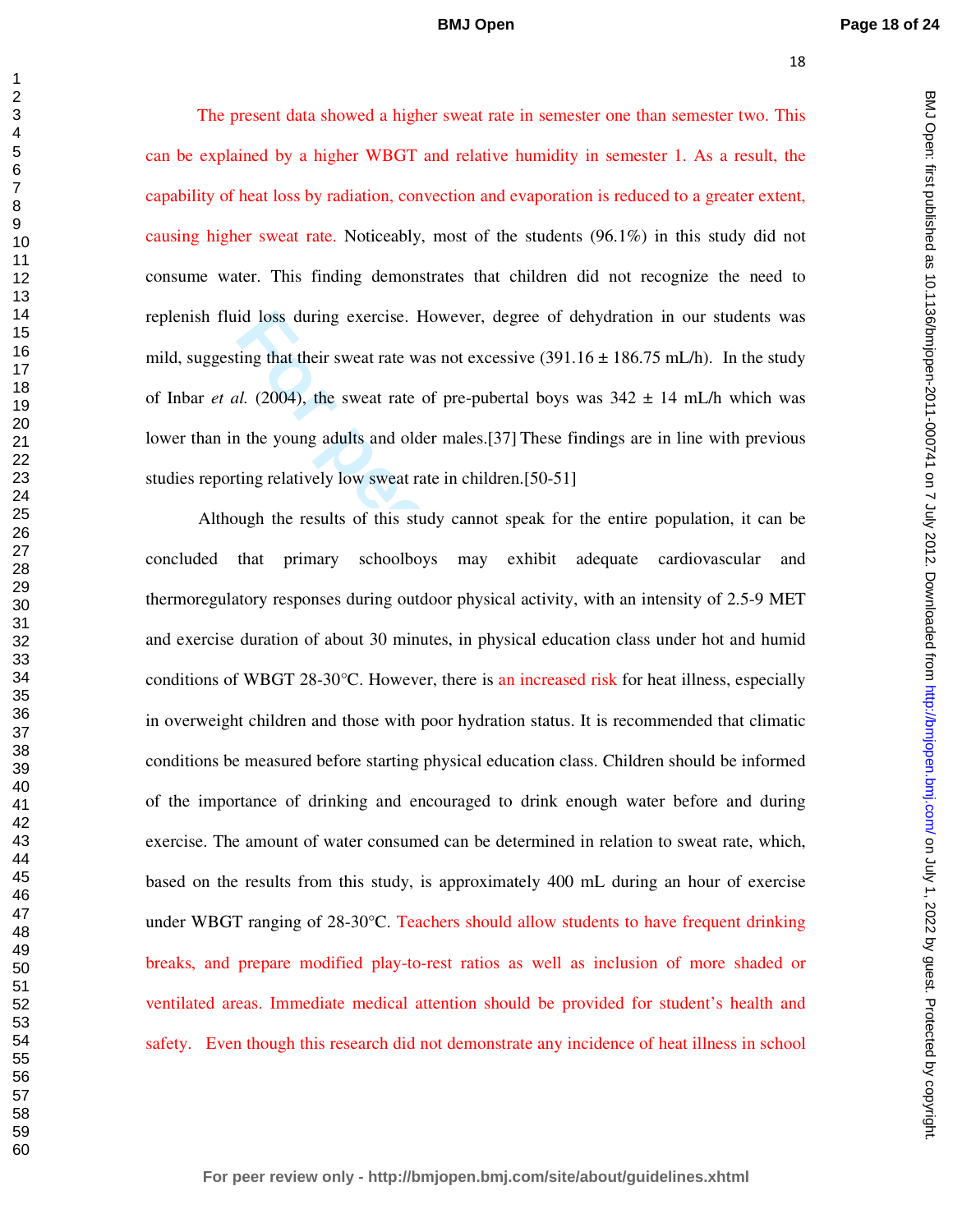## **BMJ Open**

 children participating in physical education class but results were implied only in a city which may obscure such findings. Further investigation in suburban and rural areas is still needed. **ACKNOWLEDGEMENTS**  The authors would like to thank the schoolboys of Chulalongkorn University Demonstration Elementary School and their teachers and parents for their support. **COMPETING INTERESTS**  All authors hereby declared no competing interests. **FUNDING**  This study was supported by the Ratchadapiseksompotch Fund., Faculty of Medicine, Chulalongkorn University (Grant No.RA 35/52). **CONTRIBUTORSHIP STATEMENT**  JS contributed to conception and design, field study measurements, data analysis, drafting the article and final approval of the version to be published. SS and PC carried out the field study measurements and were involved in acquisition of data. **DATA SHARING STATEMENT**  There is no additional data available. .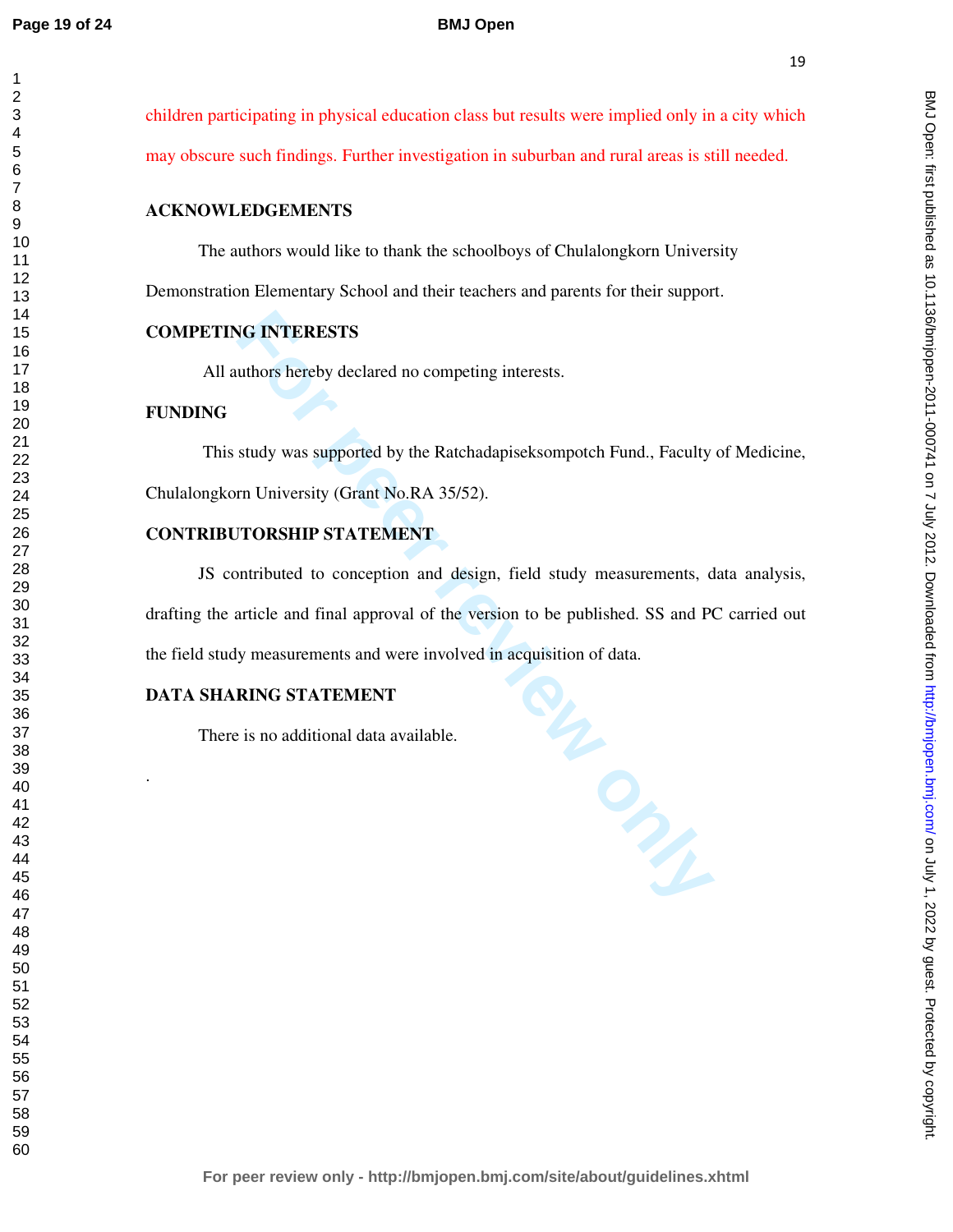# **REFERENCES**

1. McArdle WD, Katch FI, Katch VL. *Essential of Exercise Physiology.* 3rd ed. Baltimore: Lippincott Williams & Wilkins, 2006:513-554.

2. Tatterson AJ, Hahn AG, Martin DT, *et al*. Effects of heat stress on physiological responses and exercise performance in elite cyclists. *J Med Sci Sports* 2000;**3**:186-193.

3. Nadel ER, Cafarelli E, Roberts MF, Wenger CB. Circulatory regulation during exercise in different ambient temperatures. *J Appl Physiol* 1979;**46**:430–437.

Cafarelli E, Roberts MF, Wenger CB. Circulatory regulation during<br>
vient temperatures. *J Appl Physiol* 1979;46:430–437.<br>
Alonso JR, Teller C, Andersen SL, *et al.* Influence of body temperat<br>
of fatigue during prolonged e 4. Gonzalez-Alonso JR, Teller C, Andersen SL, *et al.* Influence of body temperature on the development of fatigue during prolonged exercise in the heat. *J Appl Physiol* 1999;**86**:1032- 1039.

5. Bergeron MF, Mcleod KS, Coyle JF. Core body temperature during competition in the heat: national boys' 14s junior tennis championships. *Br J Sports Med* 2007;**41**:779-783.

6. Binkley HM, Beckett J, Casa DJ, *et al*. National athletic trainers' association position statement: Exertional heat illness. *J Athl Train* 2002;**37**:329–343.

7. Cooper ER, Ferrara MS, Broglio SP. Exertional heat illness and environmental conditions during a single football season in the southeast*. J Athl Train* 2006;**41**:332-336.

8. Glazer JL. Management of heat stroke and heat exhaustion. *Am Fam Physician* 2005;**71**:2133-2140.

9. Hoffman JL. Heat-related illness in children. *Clin Pediatr Emerg Med* 2001;**2**:203–210.

10. Howe AS, Boden BP. Heat-related illness in athletes. *Am J Sports Med* 2007;**35**:1384- 1395.

11. Wexler RK. Evaluation and treatment of heat-related illnesses. *Am Fam Physician* 2002.;**5**:2307-2314.

12. Nelson NG, Collins CL, Comstock RD, *et al.* Exertional heat-related injuries treated in emergency departments in the U.S., 1997-2006. *Am J Prev Med* 2011;**40**:54-60.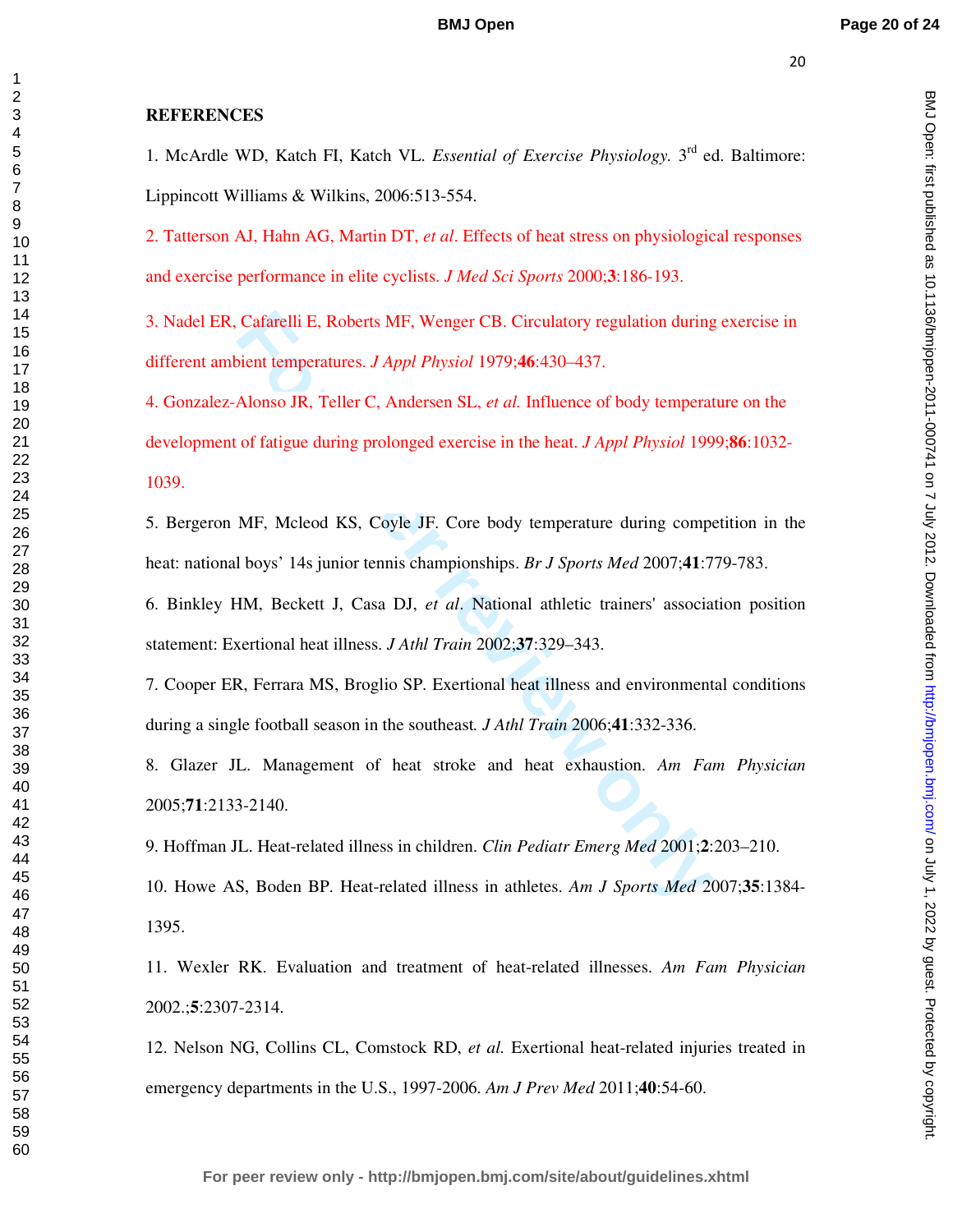### **BMJ Open**

13. Tham MK, Cheng J, Fock KM. Heat stroke: a clinical review of 27 cases. *Singapore Med J* 1989;**30**:137-140.

14. Srichaikul T, Prayoonwiwat W, Sanguanwong S, *et al*. Clinical manifestations and therapy of heat stroke: consumptive coagulopathy successfully treated by exchange transfusion and heparin. *Southeast Asian J Trop Med Public Health* 1989;**20**:479-491.

15. American Academy of Pediatrics, Committee on Sports Medicine and Fitness. Climatic heat stress and the exercising children and adolescent. *Pediatrics* 2000;**106**:158-159.

16. Nottin S, Vinet B, Stecken F, *et al.* Central and peripheral cardiovascular adaptations during maximal cycle exercise in boys and men. *Med Sci Sports Exerc* 2001;**33**:456-463.

17. Rivera-Brown AM, Rowland TW, Ramirez-Marrero FA, *et al*. Exercise tolerance in a hot and humid climate in heat-acclimatized girls and women. *Int J Sports Med* 2006;**27**:943-950.

n Academy of Pediatrics, Committee on Sports Medicine and Fitnd<br>
Id the exercising children and adolescent. *Pediatrics* 2000;106:158-1<br>
7. Vinet B, Stecken F, *et al.* Central and peripheral cardiovascular<br>
mal cycle exer 18. Rowland T. Thermoregulation during exercise in the heat in children: old concepts revisited. *J Appl Physiol* 2008;**105**:718-724.

19. Rowland T, Hagenbuch S, Pober D, *et al*. Exercise tolerance and thermoregulatory responses during cycling in boys and men. *Med Sci Sports Exerc* 2008;**40**:282–287.

20. Marshall SW. Heat injury in youth sport. *Br J Sports Med* 2010;**44**:8-12.

21. Bar-Or O, Dotan R, Inbar O, et al. Voluntary hypohydration in 10- to 12-year old boys. *J Appl Physiol* 1980;**48**:104-108.

22. Decher NR, Casa DJ, Yeargin SW, et al. Hydration status, knowledge and behavior in youths at summer sports camps. *Int J Sport Physiol Perform* 2008, **3**:262-278.

23. Solomon S, Qin D, Manning M, et al. Summary for Policy Maker: Cimatic Change 2007:

The Physical Science Basis. [Online]. Intergovernmental Panel on Climate Change.

http://www.ipcc.ch/pdf/assessment-report/ar4/wg1/ar4-wg1-spm.pdf (accessed 5 Sept 2011).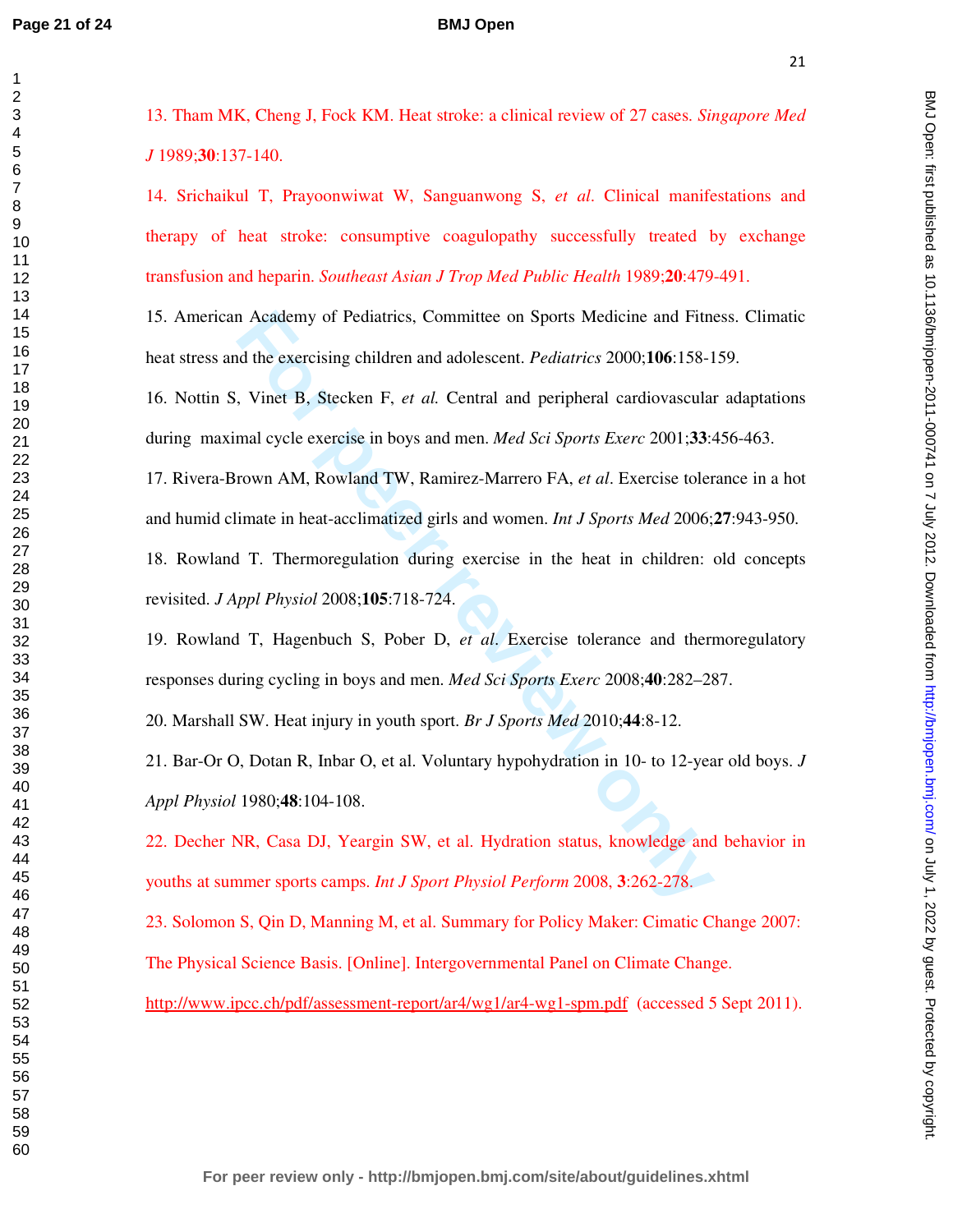24. Bunyavanich S, Landrigan CP, McMichael AJ, *et al*. The impact of climate change on child health. *Ambul Pediatr* 2003;**3**:44-52.

25. Bar-Or O, Dotan R, Inbar O, *et al*. Voluntary hypohydration in 10- to 12-year old boys. *J Appl Physiol* 1980;**48**:104–108.

26. Drinkwater BL, Kupprat IC, Denton JE, *et al*. Response of prepubertal girls and college women to work in the heat. *J Appl Physiol* 1977;**43**:1046-1053.

brk in the heat. *J Appl Physiol* 1977;43:1046-1053.<br>
Bar-Or O, Calvert R, *et al.* Sweat gland response to exercise in the dlate-pubertal boys. *Med Sci Sports Exerc* 1992;24:313-319.<br>
Bar-Or O, Dotan R, *et al.* Conditio 27. Falk B, Bar-Or O, Calvert R, *et al*. Sweat gland response to exercise in the heat among pre-, mid-, and late-pubertal boys. *Med Sci Sports Exerc* 1992;**24**:313-319.

28. Inbar O, Bar-Or O, Dotan R, *et al*. Conditioning versus exercise in heat as methods for acclimatizing 8- to 10-yr old boys to dry heat. *J Appl Physiol* 1981;**50**:406-411.

29. Sinclair WH, Crowe MJ, Spinks WL, *et al*. Pre-pubertal children and exercise in hot and humid environments. *J Sports Sci Med* 2007;**6**:385-392.

30. Wagner JA, Robinson S, Tzankoff SP, *et al*. Heat tolerance and acclimatization to work in the heat in relation to age. *J Appl Physiol* 1972;**33**:616-622.

31. Kaciuba-Uscilko H, Grucsa R. Gender differences in thermoregulation. *Curr Opinion Clin Nutri Metab Care* 2001;**4**:3-36.

32. Ridley K, Ainsworth BE, Olds TS. Development of a compendium of energy expenditures for youth. *Int J Behav Nutr Phys Act* 2008;**5**:s45 doi10.1186/1479-5868-5-45

33. Growth charts: growth charts for Thai children [Online]. ComeUnity.

http://www.comeunity.com/adoption/health/growth.html (accessed 20 Feb 2012).

34. Boreham C, Riddoch C. The physical activity, fitness and health of children. *J Sports Sci* 2001;**19**:915-929.

35. Physical education in schools - both quality and quantity are important [Online]. American Cancer Society, Inc.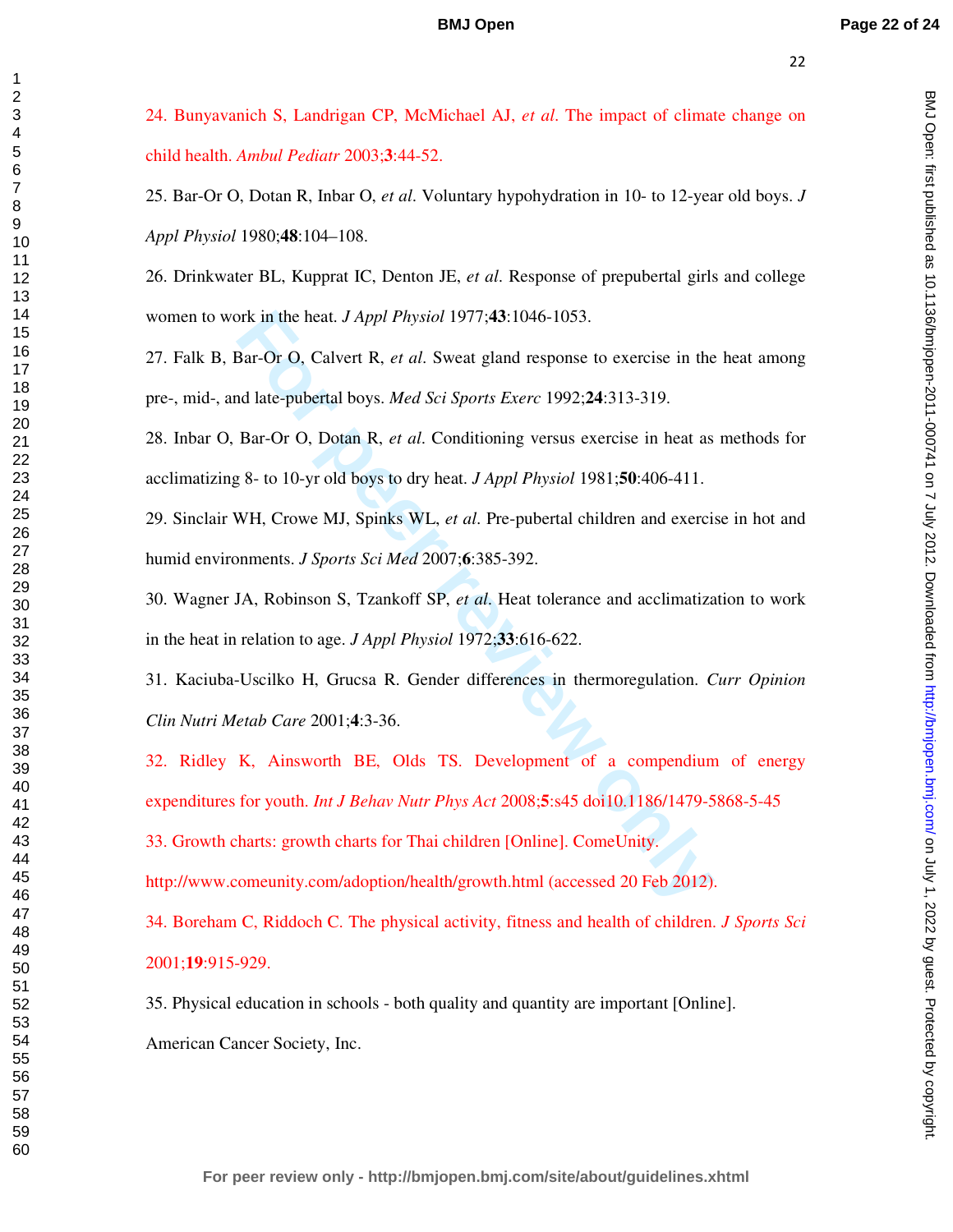#### **BMJ Open**

http://www.cancer.org/acs/groups/content/@nho/documents/document/peinschoolsstatement pdf.pdf (accessed 5 Sept 2011).

36. Armstrong LE, Epstein Y, Greenleaf JE, *et al.* American College of Sports Medicine position stand: heat and cold illnesses during distance running. *Med Sci Sports Exerc* 1996;**28**:1-10.

Morris N, Epstein Y, *et al.* Comparison of thermoregulatory<br>Iry heat among prepubertal boys, young adults and older males.<br>700.<br>F, Harrison R, Hodkinson C. Tympanic membrane temperature as ture. Arch Dis Child 1999;80:262 37. Inbar O, Morris N, Epstein Y, *et al*. Comparison of thermoregulatory responses to exercise in dry heat among prepubertal boys, young adults and older males. *Exp Physiol* 2004;**89**:691-700.

38. Childs C, Harrison R, Hodkinson C. Tympanic membrane temperature as a measure of core temperature. *Arch Dis Child* 1999;**80**:262-266 doi:10.1136/adc.80.3.262

39. Muir IH, Bishop PA, Lomax RG, *et al.* Prediction of rectal temperature from ear canal temperature. *Ergonomics* 2001;**44**:962-972 doi: 10.1080/00140130110068933

40. Bernado LM, Clemence B, Henker R, *et al.* A comparison of aural and rectal temperature measurements in children with moderate and severe injuries. *J Emerg Nurs* 1996;22:403-408.

41. Loveys AA. Comparison of ear to rectal temperature measurements in infants and toddlers. *Clin Ped* 1999;**38**:463-466.

42. Craig JV, Lancaster GA, Taylor S, *et al*. Infrared ear thermometry compared with rectal thermometry in children: a systemic review. *Lancet* 2002;**360**:603-609.

43. El-Radhi AS, Patel S. An evaluation of tympanic thermometry in a paediatric emergency department. *Emerg Med J* 2006;**23**:40-41.

44. Haymes EM, Buskirk ER, Hodgson JL, *et al*. Heat tolerance of exercising lean and heavy prepubertal girls. *J Appl Physiol* 1974;**36**:566-571.

45. Haymes EM, McCormick RJ, Buskirk ER. Heat tolerance of exercising lean and obese prepubertal boys. *J Appl Physiol* 1975;**39**:457-461.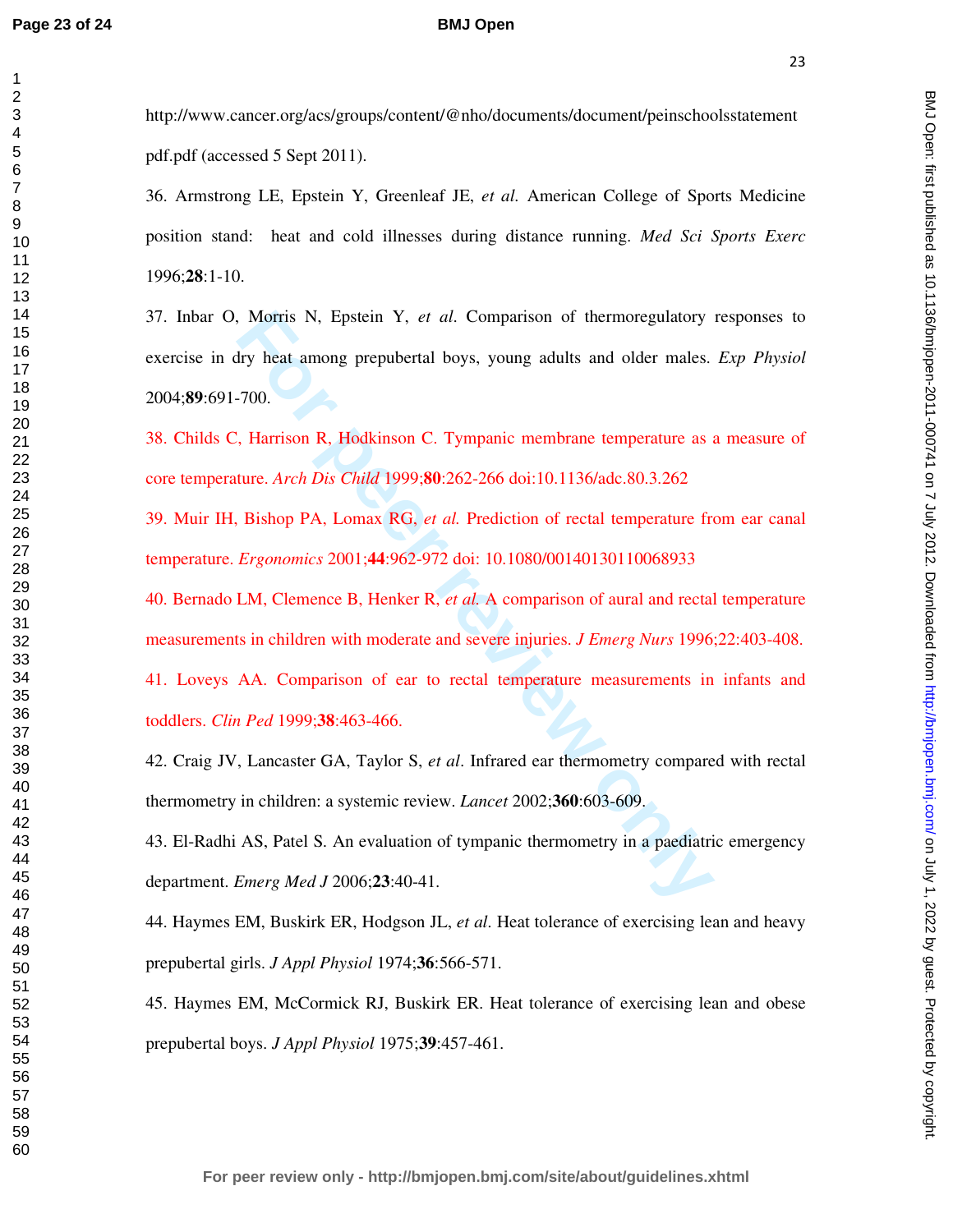BMJ Open: first published as 10.1136/bmjopen-2011-000741 on 7 July 2012. Downloaded from http://bmjopen.bmj.com/ on July 1, 2022 by guest. Protected by copyright on July 1, 2022 by guest. Protected by copyright. <http://bmjopen.bmj.com/> BMJ Open: first published as 10.1136/bmjopen-2011-000741 on 7 July 2012. Downloaded from

46. Dougherty KA, Chow M, Kenny WL. Critical environments limits for exercising heatacclimated lean and obese boys. *Eur J Appl Physiol* 2010;**108**:779-789.

47. Coris EE, Ramirez AM, Van Durme DJ. Heat illness in athletes: the dangerous combination of heat, humidity and exercise. *Sports Med* 2004;**34**:9-16.

48 Werner J. Temperature regulation during exercise: an overview. In: *Perspectives in exercise science and sports medicine: exercise, heat, and thermoregulation, edited by* Gisolfi

CV, Lamb DR, Nadel ER. Dubuque: Brown and Benchmark 1993:49-77.

49. Murray B. Hydration and physical performance. *J Am Coll Nutr* 2007;**26**:542-548.

50. Bar-Or O. Temperature regulation during exercise in children and adolescents. In: *Perspective in Exercise Science and Sports Medicine*, edited by Gisolfi CV and Lamb DR, Indianapolis: Benchmark Press 1989:335-362.

**Figure 11 PM** 51. Inoue Y, Havenith G, Kenney WL, *et al.* Exercise and methacholine-induced sweating responses in older and younger men: effect of heat acclimation and aerobic fitness. *Int Biometeorol* 1999;**42**:210–216.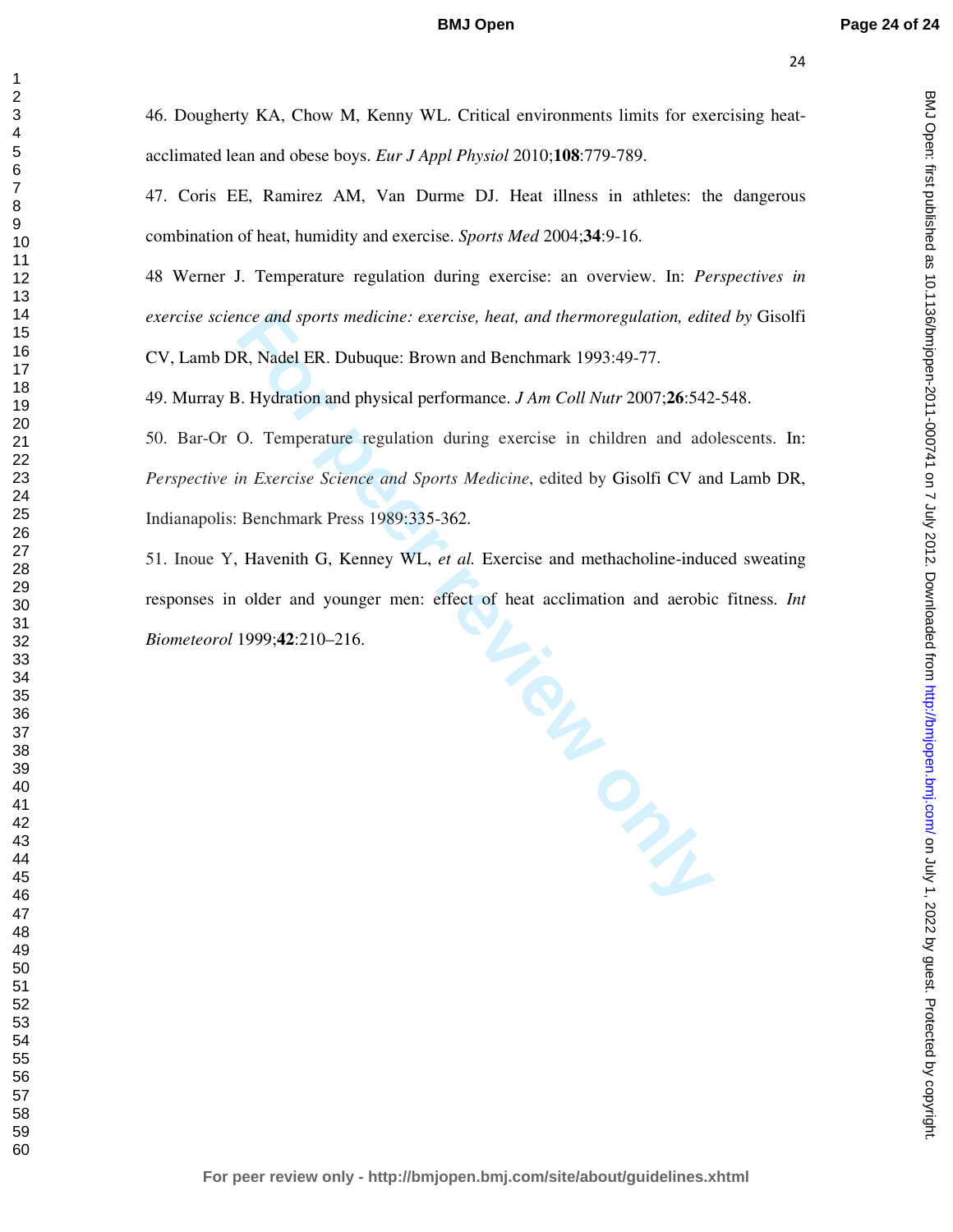

# **Heat illness surveillance in schoolboys participating in physical education class in tropical climate: an analytical prospective descriptive study**

| Journal:                             | <b>BMJ</b> Open                                                                                                                                                                                                                                                                                                    |
|--------------------------------------|--------------------------------------------------------------------------------------------------------------------------------------------------------------------------------------------------------------------------------------------------------------------------------------------------------------------|
| Manuscript ID:                       | bmjopen-2011-000741.R2                                                                                                                                                                                                                                                                                             |
| Article Type:                        | Research                                                                                                                                                                                                                                                                                                           |
| Date Submitted by the Author:        | 11-May-2012                                                                                                                                                                                                                                                                                                        |
| Complete List of Authors:            | Somboonwong, Juraiporn; Faculty of Medicine, Chulalongkorn University,<br>Department of Physiology<br>Sanguanrungsirikul, Sompol; Faculty of Medicine, Chulalongkorn<br>University, Department of Physiology<br>Pitayanon, Chatchatchai; Faculty of Medicine, Chulalongkorn University,<br>Sports Medicine Program |
| <b>Primary Subject<br/>Heading</b> : | Sports and exercise medicine                                                                                                                                                                                                                                                                                       |
| Secondary Subject Heading:           | Paediatrics                                                                                                                                                                                                                                                                                                        |
| Keywords:                            | Physiology < BASIC SCIENCES, Community child health < PAEDIATRICS,<br>SPORTS MEDICINE                                                                                                                                                                                                                              |
|                                      |                                                                                                                                                                                                                                                                                                                    |
|                                      | <b>SCHOLARONE</b><br>Manuscripts<br>MA                                                                                                                                                                                                                                                                             |

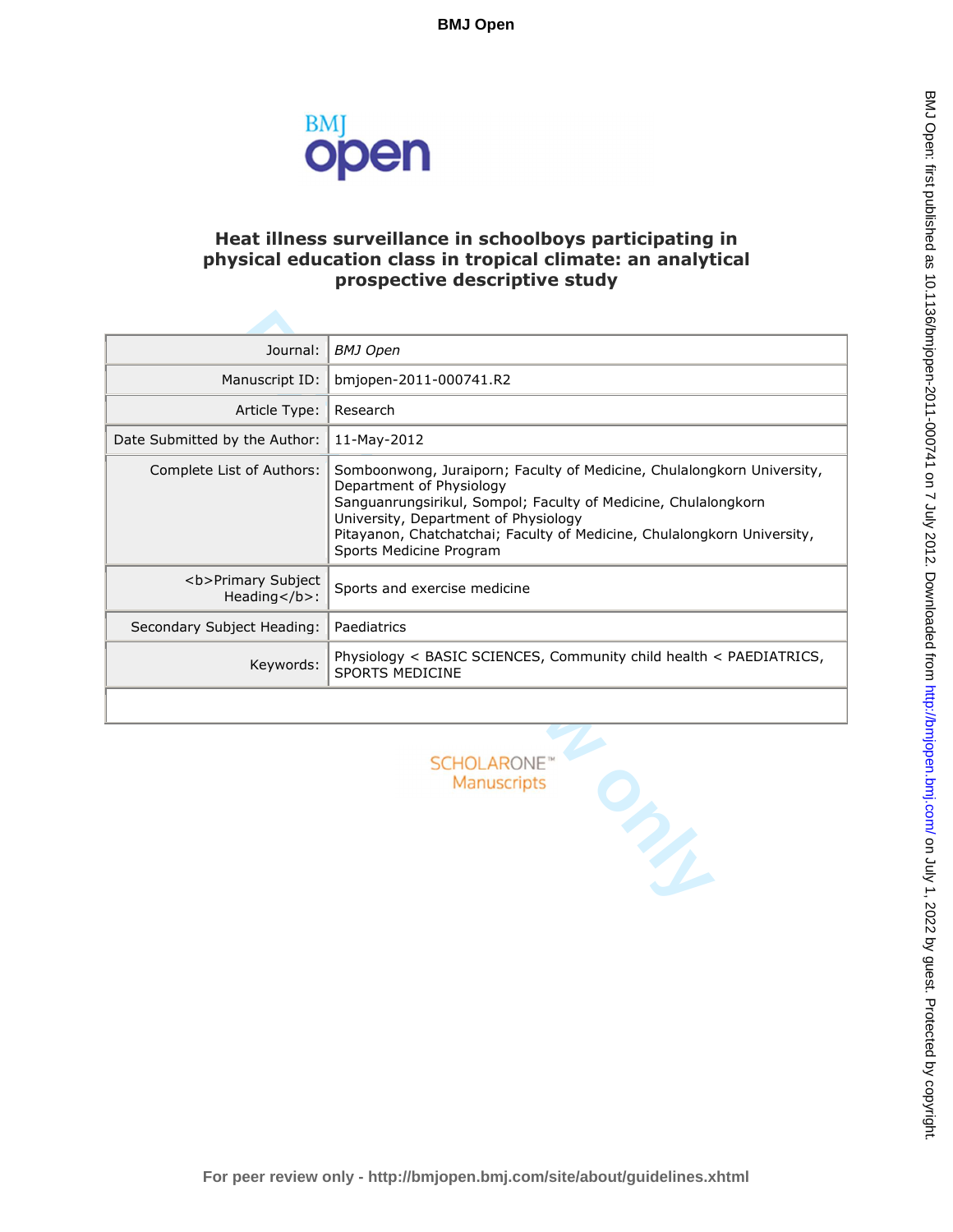| <b>Title</b>    |                                                                                               |
|-----------------|-----------------------------------------------------------------------------------------------|
|                 | Heat illness surveillance in schoolboys participating in physical education class in          |
|                 | tropical climate: an analytical prospective descriptive study                                 |
|                 | <b>Corresponding author</b>                                                                   |
|                 | Juraiporn Somboonwong,                                                                        |
|                 | Department of Physiology, Faculty of Medicine, Chulalongkorn University,                      |
|                 | Patumwan, Bangkok 10330, Thailand                                                             |
|                 | E-mail: juraiporn.s@md.chula.ac.th, juraisom@yahoo.com                                        |
|                 | Tel. +66-2-256-4267, Fax. +66-2-256-4267 ext. 2062                                            |
|                 | Co-authors                                                                                    |
|                 | Sompol Sanguanrungsirikul <sup>1</sup> , Chatchatchai Pitayanon <sup>2</sup>                  |
|                 | <sup>1</sup> Department of Physiology, Faculty of Medicine, Chulalongkorn University, Bangkok |
|                 | 10330, Thailand.                                                                              |
|                 | <sup>2</sup> Sports Medicine Program, Faculty of Medicine, Chulalongkorn University, Bangkok  |
|                 | 10330, Thailand.                                                                              |
| <b>Keywords</b> |                                                                                               |
|                 | Children, cardiovascular responses, thermoregulation, hydration status, hot and humid         |
|                 | Word count                                                                                    |
|                 | 3,486 words                                                                                   |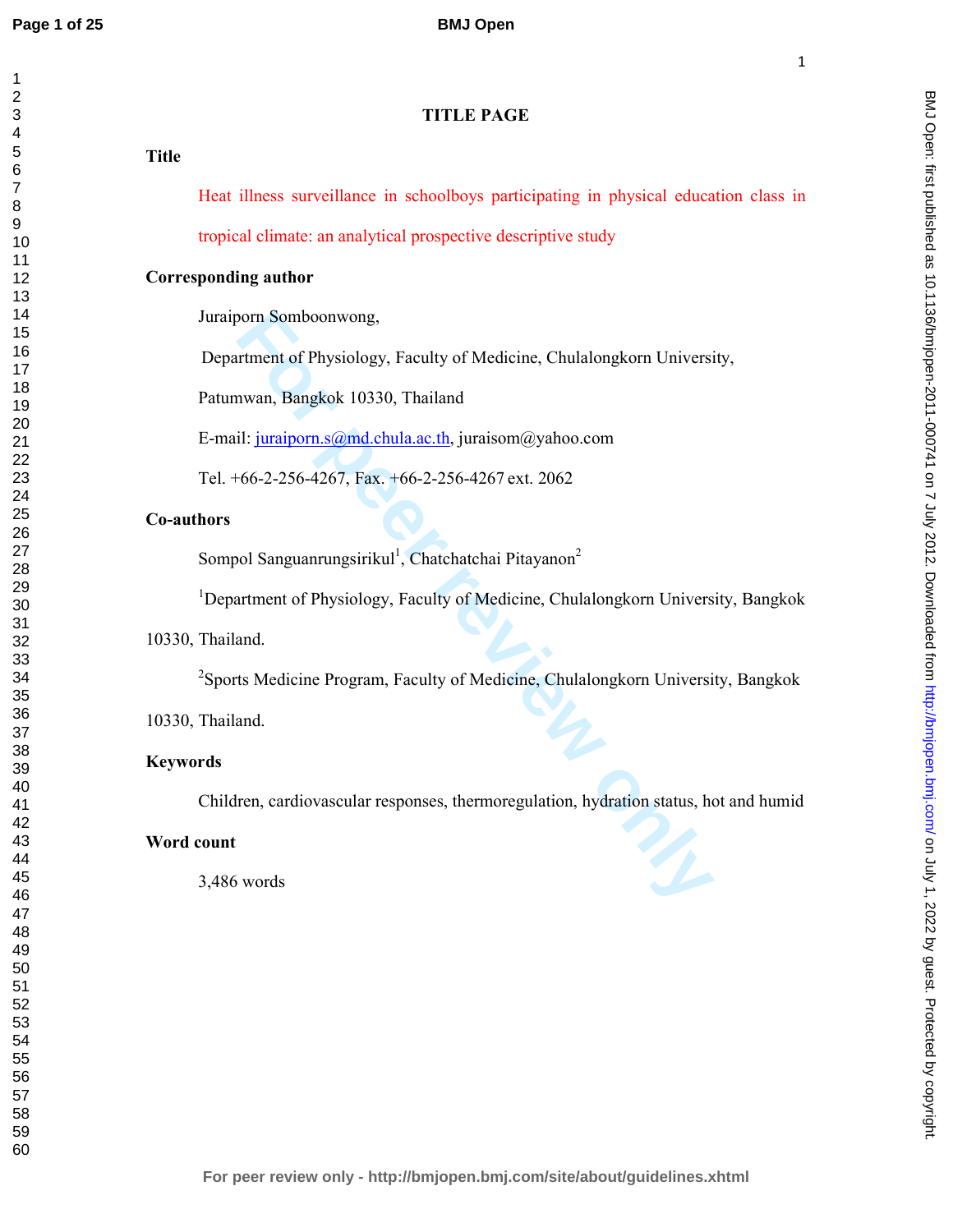BMJ Open: first published as 10.1136/bmijopen-2011-000741 on 7 July 2012. Downloaded from http://bmjopen.bmj.com/ on July 1, 2022 by guest. Protected by copyright on July 1, 2022 by guest. Protected by copyright. <http://bmjopen.bmj.com/> BMJ Open: first published as 10.1136/bmjopen-2011-000741 on 7 July 2012. Downloaded from

**ABSTRACT** 

**Objectives** This study aimed to determine thermoregulatory and cardiovascular responses as well as the occurrence of heat illness in children exercising outdoors in physical education class under hot and humid climate. Little information regarding this issue under real-life situation is available, especially in the Southeast Asia.

**Design** Analytical prospective descriptive study

**Setting** A primary school in Bangkok, Thailand

**Participants** A total of 457 schoolboys (age 5.5-12 years) were observed while exercising outdoors during their physical education classes throughout the academic year of 2009, including semesters 1 (between July and September 2009) and 2 (between November 2009 and February 2010).

**Primary and secondary outcome measures** Primary outcome measure was tympanic temperature. Secondary outcome measures included blood pressure, heart rate, hydration status and the occurrence of heat-related illness.

grical prospective descriptive study<br>
imary school in Bangkok, Thailand<br>
A total of 457 schoolboys (age 5.5-12 years) were observed whi<br>
ing their physical education classes throughout the academic year<br>
resters 1 (betwee **Results** Outdoor physical activity consisted of skill practice (duration  $24.11 \pm 11.04$  min, intensity < 3 METs) and playing sports (duration  $11.48 \pm 5.53$  min, intensity 2.6-8.8 METs). After exercise, tympanic temperature increased by  $0.66 \pm 0.41$ <sup>o</sup>C. There were 20 (4.4%) students whose ear temperature exceeded 38◦C, 18 of whom did not consume water. The relative risk of increasing body temperature up to 38◦C in overweight students was 2.1 fold higher than normal-weight students. The percent change in mean arterial pressure and heart rate increased by 20.16  $\pm$  15.34 and 23.94  $\pm$  19.78%, respectively. Sweat and dehydration rates were 391.16  $\pm$  186.75 mL/h and 0.63  $\pm$  0.26%, respectively. No evidence of heat illness was found. Wet bulb globe temperatures of semesters 1 and 2 were  $29.95 \pm 1.87$ <sup>o</sup>C and 28.32  $± 2.39°C$ , respectively.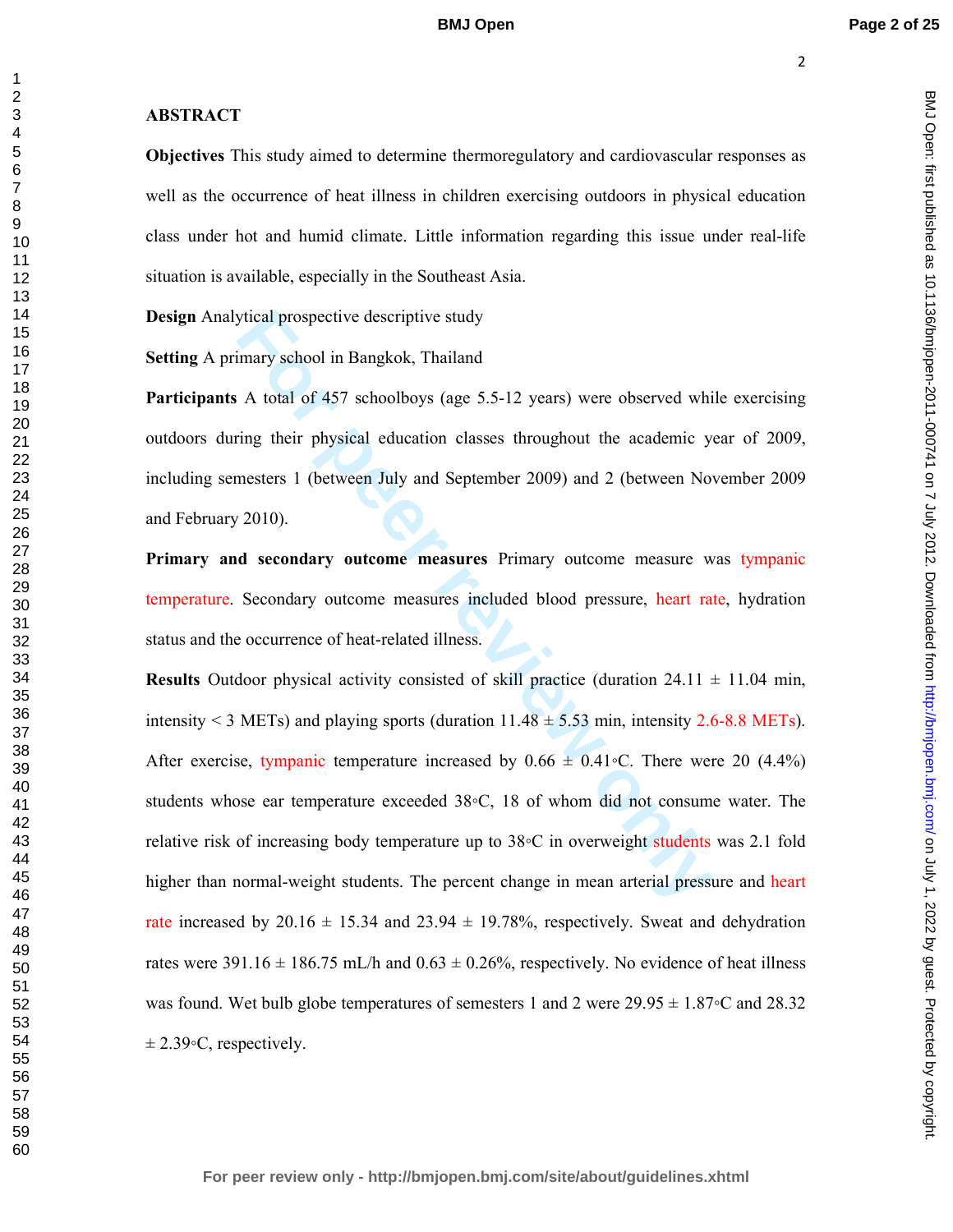## **BMJ Open**

**Conclusions** There is an increased risk for heat illness during outdoor activities in physical education class in primary school children, especially those who are overweight and have poor hydration status.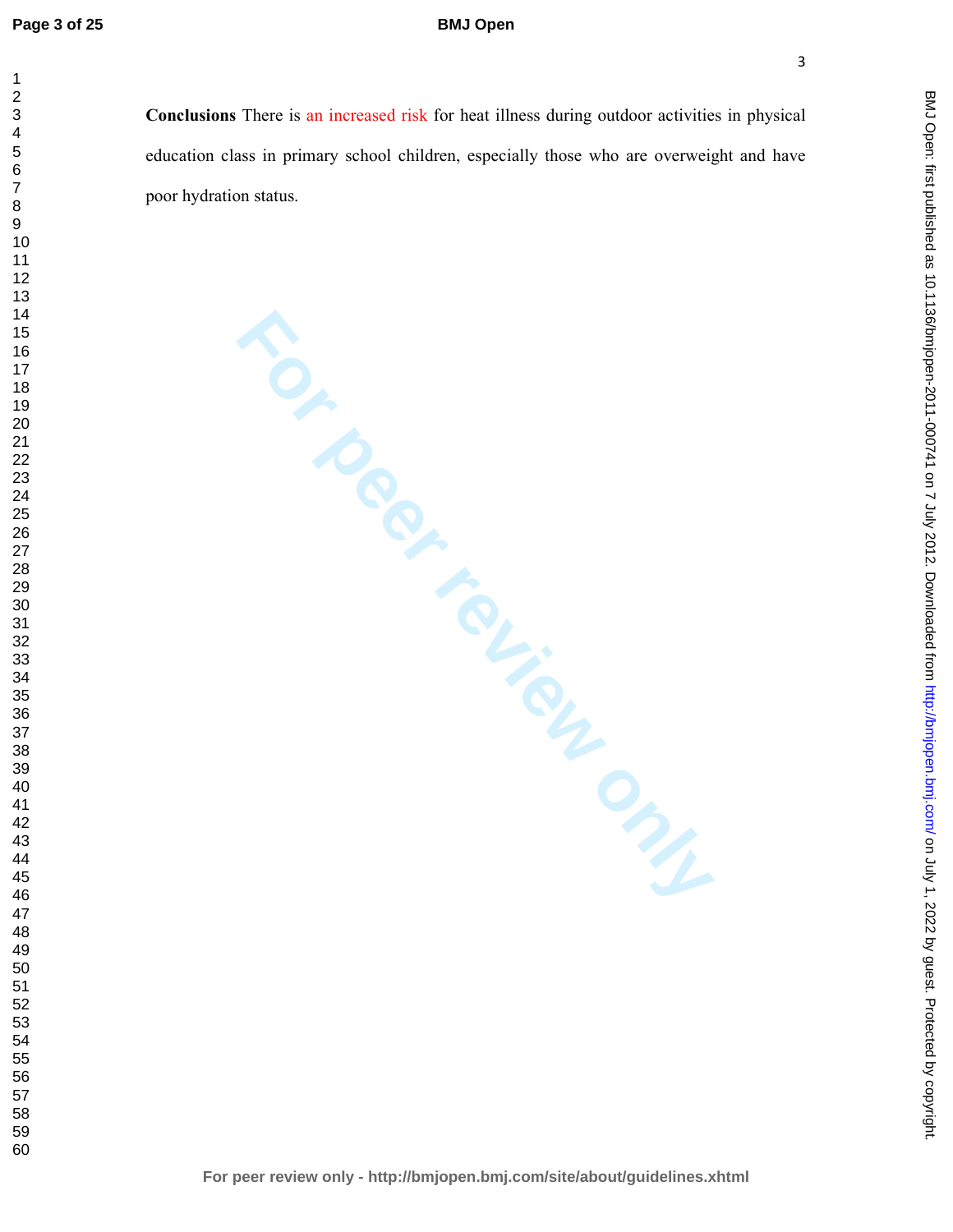# **ARTICLE SUMMARY**

# **1) Article Focus:**

While children are exercising outdoors in their physical education classes under tropical climate, their thermoregulation and cardiovascular functions may be affected, leading to development of heat-related illness.

# **2) Key Messages:**

- This study reports the physiological responses and the occurrence of heat illness in primary school children during outdoor activities in physical education class in a tropical climate.
- Such information could have important implications for design of an optimal program as well as prevention of heat illness in physical education classes under hot and humid environment.

# **3) Strengths and Limitations:**

- **Example 18 and Solution** standard the occurrence of hard standard standard standard standard standard standard cal climate.<br> **Example 19 and Solution** standard in the information could have important implications for desi • To our knowledge, this is the first published report from Southeast Asia to provide descriptive information obtained from a large study population on heat illness surveillance and the physiological responses of primary school children under real-life situation while exercising outdoors during their physical education class.
- The limitation of this study includes the measurement of core temperature changes and timing of the heart rate assessment. Ear temperature measurement was taken in this study because it is easy to obtain the children's cooperation. Hence ear temperature is more practical than rectal temperature measurement for such a fieldbased study. Another limitation is the time taken for heart rate samples. The results of this study may not speak for the entire population because convenience sampling was used.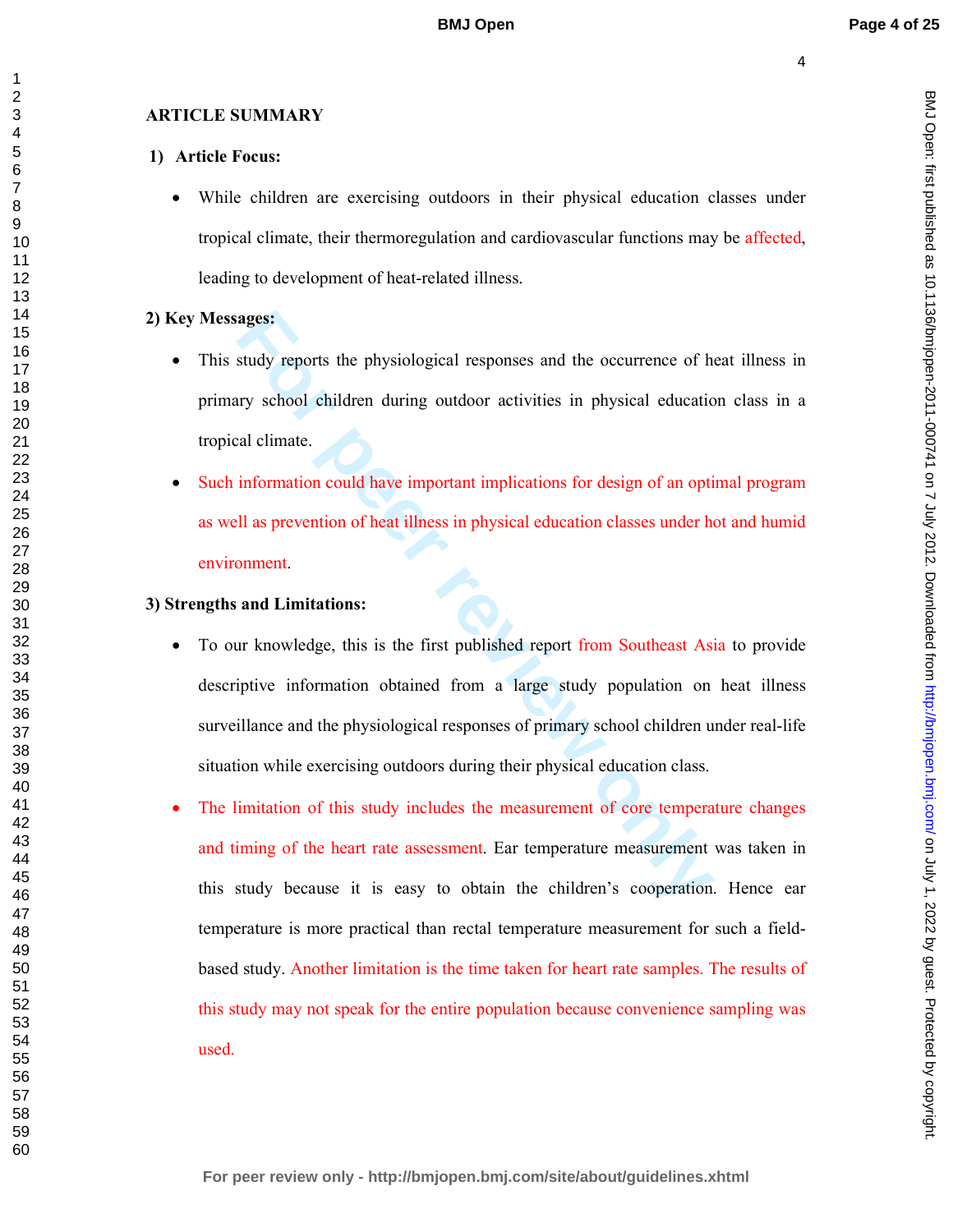### **BMJ Open**

## **INTRODUCTION**

When exercising in a hot environment, thermal stress imposes physiological strains, including thermoregulation, cardiovascular functions and subjective responses on the body to a greater extent than during regular exercise.[1-4] The body has to provide blood flow for increasing metabolism of muscles, while increasing skin blood flow and providing fluids for sweating.[1] When these simultaneous demands cannot be met, a cascade of events occur, ultimately resulting in circulatory failure and a rise in core temperature to lethal levels.[1] This leads to heat illnesses, varying from heat edema, heat rash, heat syncope, heat cramps, heat exhaustion and heat stroke.<sup>[1, 5-11]</sup> Heat exhaustion is a condition in which core temperature rises to 38-40◦C. Heat stroke is the most severe form with core temperatures of greater than  $40 \circ C$  [9]

When these simultaneous demands cannot be met, a cascade of esulting in circulatory failure and a rise in core temperature to let heat illnesses, varying from heat edema, heat rash, heat syncope, ion and heat stroke.[1, 5-A retrospective study in the U.S. emergency departments during the period 1997-2006 found that patients aged 19 years or below accounted for the largest proportion of exertional heat-related illness, the majority of which were associated with performing a sport or exercising.[12] In Southeast Asia, there were 27 adult patients admitted for exertional heat stroke to the Medical Unit, Toa Payoh Hospital, Singapore from January, 1984 to January, 1987.[13] Also, 8 cases were seen during the hot summer of 1987 at Pramongkutklao Hospital, Bangkok, which represented the first report of this syndrome in Thailand.[14] However, reports in children have not been published from Southeast Asia. It is believed that children are at a higher risk for heat-related problems than adults during exercise due to a number of physiological differences. Children have a greater surface area-to-body mass ratio for heat absorption, a greater metabolic heat production per mass unit and a lower sweating capacity.[9,15] However, these concepts have recently been contradicted by the findings that no thermoregulatory differences exist between children and adults.[16-19] The risk of heat illness may be explained by exposure and social/behavioural differences.[20] Children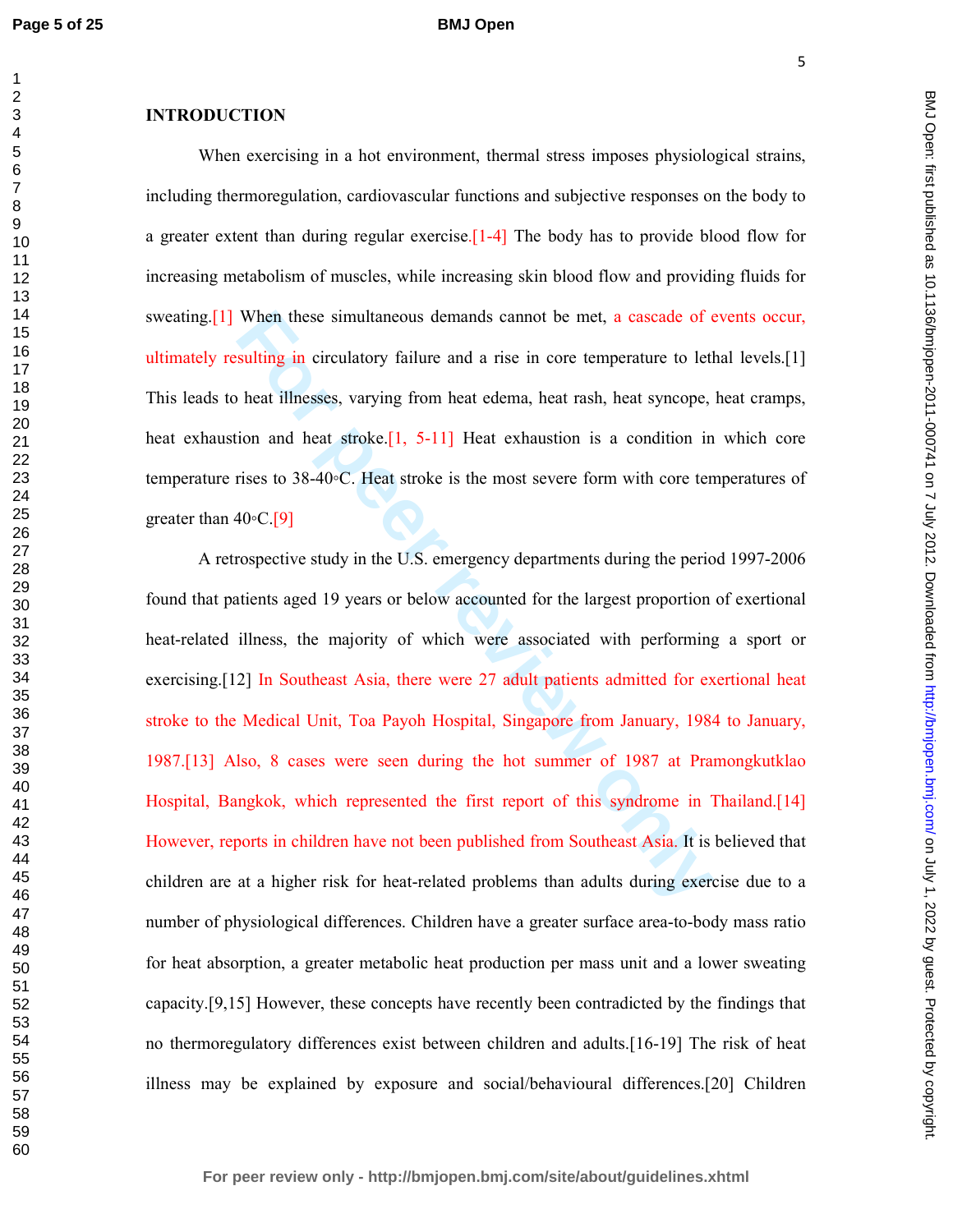BMJ Open: first published as 10.1136/bmjopen-2011-000741 on 7 July 2012. Downloaded from http://bmjopen.bmj.com/ on July 1, 2022 by guest. Protected by copyright on July 1, 2022 by guest. Protected by copyright. <http://bmjopen.bmj.com/> BMJ Open: first published as 10.1136/bmjopen-2011-000741 on 7 July 2012. Downloaded from

frequently do not drink enough to replace fluid loss during exercise.[15, 21-22] A study in 10- to 12-year old boys revealed that children developed dehydration due to insufficient drinking while exercising in hot climate.[21] Another study at a summer sports camp found that children experienced minimal to significant dehydration. Yet the level of hydration knowledge did not correlate with hydration status.[22] Additionally, they are more likely to be exposed to outdoor physical activities. Children tend to attend outdoor summer sports camps and spend more time outside.[20] For example, in physical education class, participation is mandatory and activities are often conducted in the late morning and afternoon, the hottest period of the day. Thus, the susceptibility to heat illness may be raised if the class takes place outdoors. With the influence of global warming, it is predicted that the incidence of heat illness will also become more prevalent.[23-24]

to outdoor physical activities. Children tend to attend outdoor su<br>spend more time outside.[20] For example, in physical edu<br>is mandatory and activities are often conducted in the late r<br>e hottest period of the day. Thus, Most of the previous investigations on pre-pubertal children exercising in the heat have been conducted indoors under controlled climatic conditions to determine the effects of maturational and gender differences.[25-31] Little information on those exercising in fieldbased environment is available, especially in a tropical region. Consequently, this study aimed to determine cardiovascular and thermoregulatory responses as well as the occurrence of heat-related illness in primary schoolboys during outdoor exercise in their physical education classes under tropical climate. This information is required as the basis for preparing an optimal program and providing particular care and prevention of heat illness in physical education class.

## **METHODS**

#### **Sample**

An analytical prospective descriptive study was conducted using convenience samples. Participants were schoolboys from grades 1-6 of the Chulalongkorn University Demonstration Elementary School, located in Bangkok. The study was conducted during the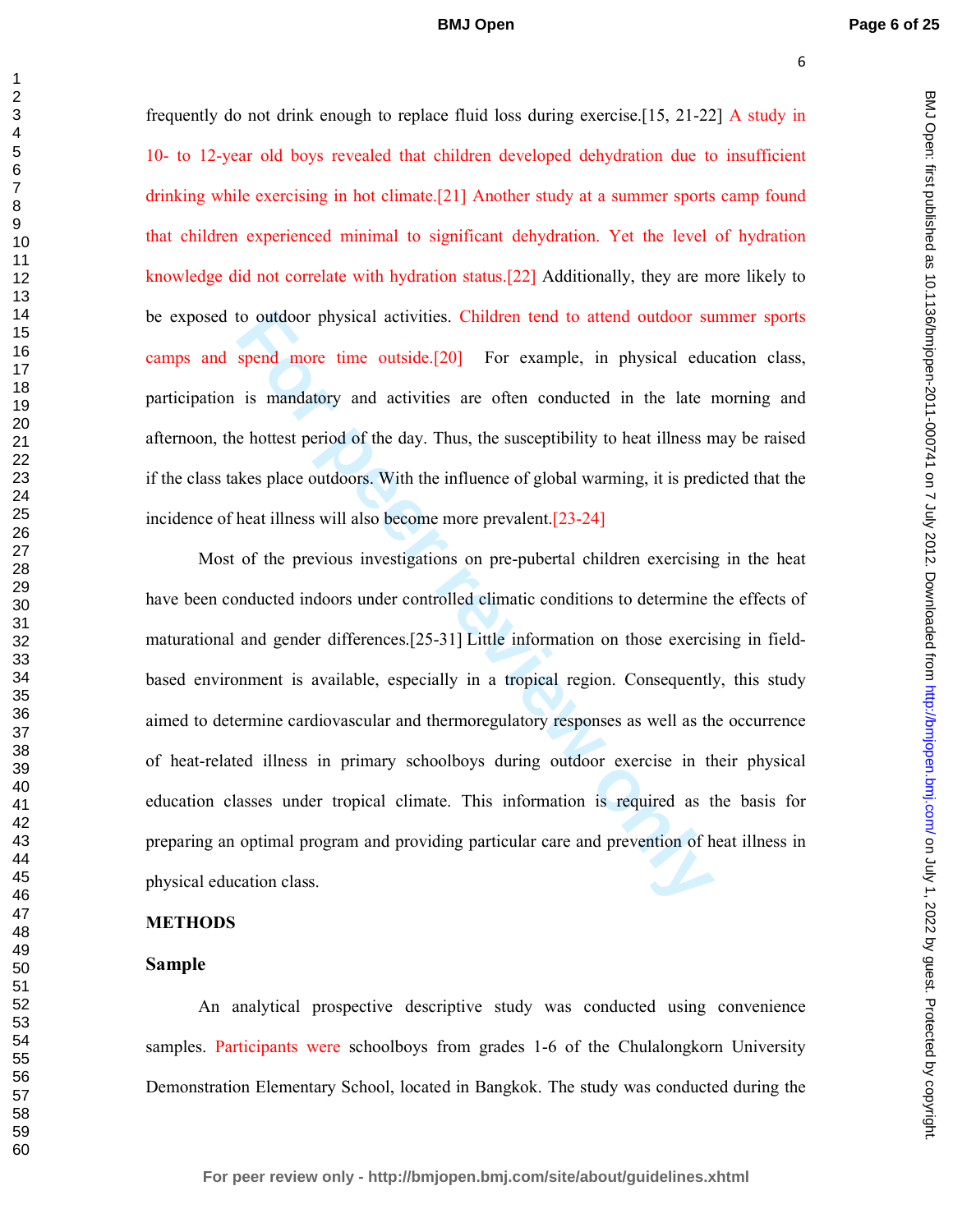#### **BMJ Open**

m the study. Therefore, only 457 surveys were collected in this study<br>and 31 for grades 1-6, respectively). All students were healthy on the onlistory of heat-related illness and were able to understand the q<br>itten consent academic year of 2009 which included the first (between July 2009 and September 2009) and second semesters (between November 2009 and February 2010). The survey was conducted by distributing questionnaire, consent form, assent form and patient information sheets to all 778 schoolboys in the school. 496 out of 778 students were allowed to participate in the survey by their parents. As 39 students did not participate in the outdoor exercise, they were excluded from the study. Therefore, only 457 surveys were collected in this study  $(n=108, 89, ...)$ 88, 73, 68, and 31 for grades 1-6, respectively). All students were healthy on the day of the survey, had no history of heat-related illness and were able to understand the questionnaire. Informed written consent and assent were obtained from the students and their parents. The protocol was approved by Institutional Review Board of the Faculty of Medicine, Chulalongkorn University.

#### **Measurement**

The students were observed while performing activities outdoors in their physical education classes conducted in the late morning (9:40 to 11:40 h) or in the afternoon (12:40 to 15:40 h). Data before and after outdoor exercise were recorded only once for each student. The students were allowed to drink water *ad libitum* without encouragement and urinate during their physical education classes.

Exercise duration and intensity

Types and duration of outdoor activities performed during physical education class were recorded by using video camera (Sony Handycam DCR-HC46, Sony Corporation, Tokyo, Japan). The intensity of each physical activity which started with skill practice, followed by playing sports, was determined as Metabolic Equivalent of Task (MET) value using the compendium of energy expenditures for youth given by Ridley *et al* (2008).[32] Thermoregulatory and cardiovascular responses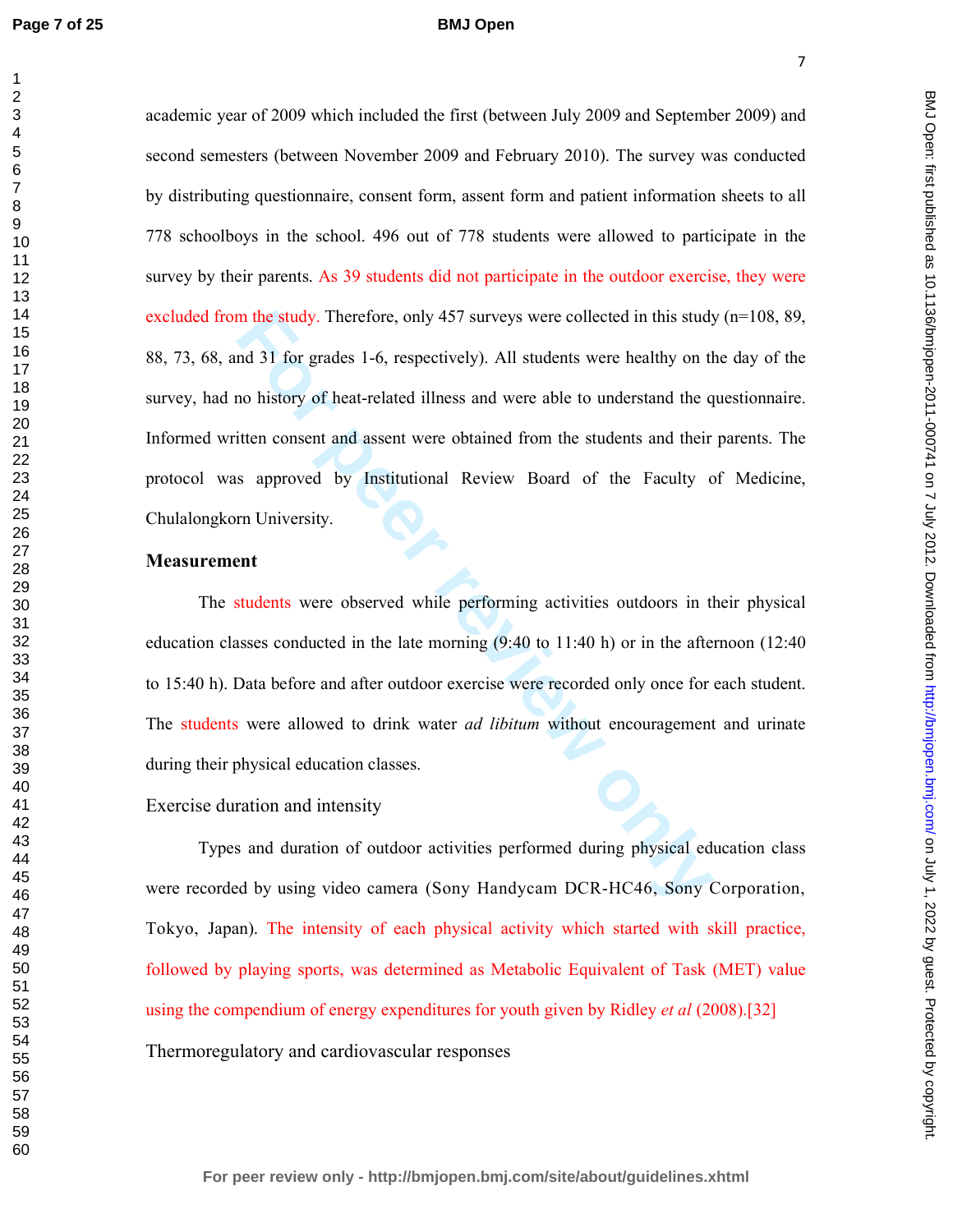BMJ Open: first published as 10.1136/bmijopen-2011-000741 on 7 July 2012. Downloaded from http://bmjopen.bmj.com/ on July 1, 2022 by guest. Protected by copyright on July 1, 2022 by guest. Protected by copyright. <http://bmjopen.bmj.com/> BMJ Open: first published as 10.1136/bmjopen-2011-000741 on 7 July 2012. Downloaded from

Ear temperature was measured at the beginning and within 5 minutes after the completion of exercise [5] using infrared temperature sensor for ear temperature (Terumo ear thermometer EM-30CH, Terumo Corporation, Tokyo, Japan). Calibration of the instrument was done before its use by comparing with rectal core temperature measurements in 5 male volunteers, aged 16-17 years, by using a Biopac MP100 system with SKT100C transducer module, and a thermistor probe (TSD102A, Biopac Systems Inc.) with 1.7 mm of diameter. The thermistor probe was wrapped by plastic film and lubricant gel was applied before inserting to the rectum at a depth around 10 cm. The software for calibrating and collecting data was AcqKnowLedge version 3.8. The tympanic measurements showed a range of 0.1- 0.2 ° C lower than the rectal temperature.

a thermistor probe (TSD102A, Biopac Systems Inc.) with 1.7 mm<br>tor probe was wrapped by plastic film and lubricant gel was ap<br>the rectum at a depth around 10 cm. The software for calibrating a<br>qKnowLedge version 3.8. The ty Cardiovascular parameters including blood pressure and heart rate were measured at the beginning and immediately upon completion of the respective activities by using digital sphygmomanometer (ES-H55, Terumo Corporation, Tokyo, Japan).[1] In each exercise period, 3 to 6 students were assessed for these parameters by 3 examiners; 3 students immediately post-exercise and the rest one after the other. The time taken for heart rate samples to be collected was not more than 2 minutes.

## Hydration status

The students emptied their bladders before the beginning of exercise. Then they were weighed wearing only their underwear by using an electronic scale accurate to 20 g (Yamato DP-6100GP, Yamato scale Co., Ltd, Akashi, Japan). A batch of 600-ml bottles of water with the student's name was provided for each student to be used without encouragement during exercise. At the end of the exercise, the total fluid intake was measured and urine was collected. Finally, each student was weighed again wearing only his underwear after sweat was wiped from his body. Sweat loss was calculated from the change in body weight plus total fluid intake minus urine output. Sweat rates were then determined as sweat loss per unit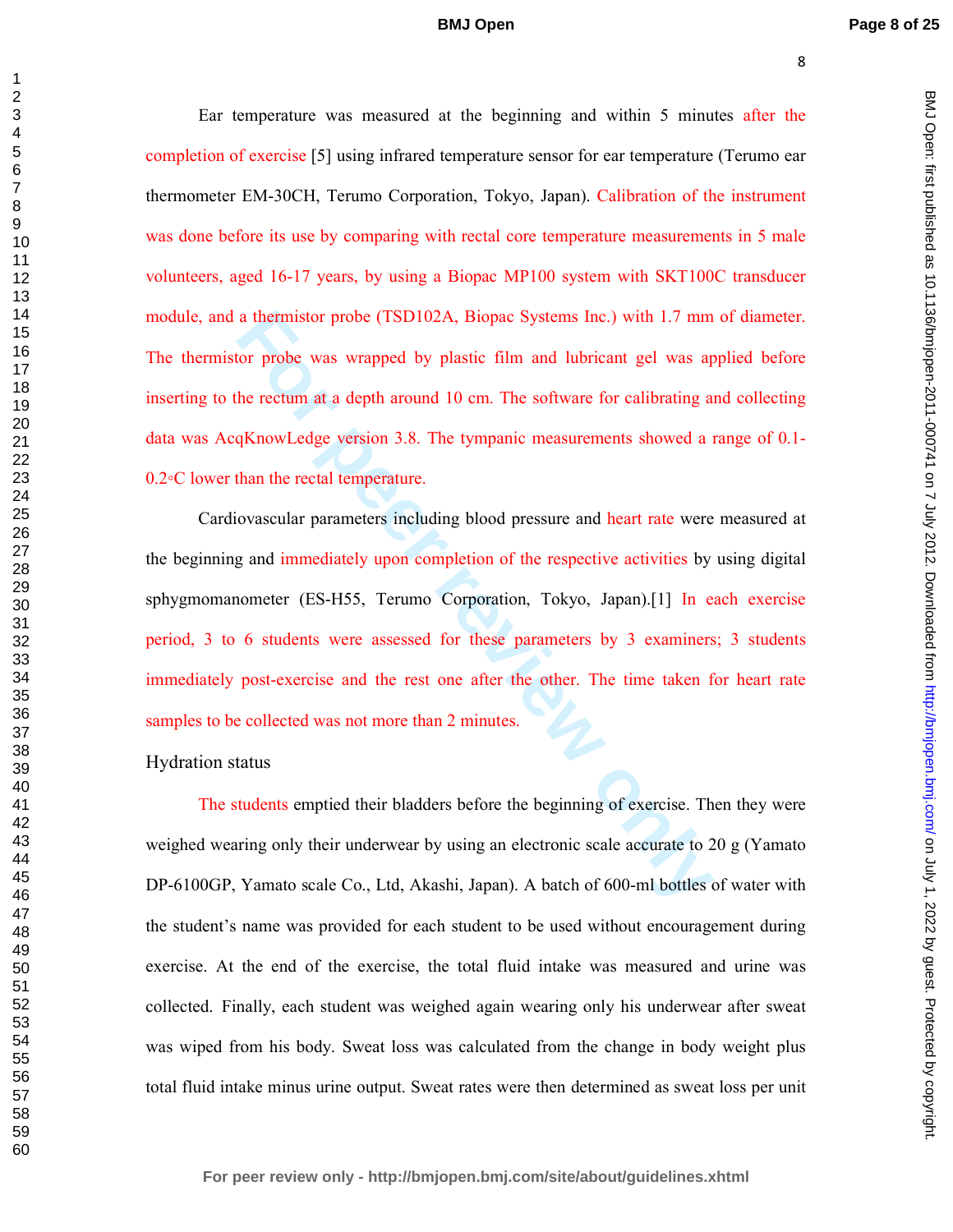## **BMJ Open**

of time (mL/h). This calculation does not take into account the weight loss due to irreversible fuel oxidation and respiratory fluid loss, since it was assumed that these would not differ between trials.

Occurrence of heat-related illness

illness. These included 1) heat edema: mild edema of hands, feet a<br>ruritic rash and papulovesicular skin eruption over the clothed a<br>ful muscle contractions; 4) heat syncope: loss of postural control, c<br>weakness; 5) heat During the exercise period, students were observed for symptoms and signs that may relate to heat illness. These included 1) heat edema: mild edema of hands, feet and ankles; 2) heat rash: pruritic rash and papulovesicular skin eruption over the clothed area; 3) heat cramps: painful muscle contractions; 4) heat syncope: loss of postural control, dizziness and generalized weakness; 5) heat exhaustion: profuse sweating, weakness, clammy skin, dizziness, malaise, fatigue, nausea, vomiting and headache; and 6) heat stroke: hot skin with or without sweating, confusion, ataxia, irritability and coma.[9-10] Data of the students who suffered from heat-related illness would be recorded in the incident report form. The image of the event was recorded by using video camera so the physician can verify the diagnosis.

Climatic conditions

Climatic conditions were recorded every five minutes during the exercise period in the physical education classes. Wet bulb, dry bulb, and black globe temperatures were measured by using wet bulb temperature measuring devices (QUESTEMP 15 °, Quest electronics, U.S.A.). The wet bulb globe temperature (WBGT) index was used to evaluate environmental heat stress and was calculated using the following formula: wet bulb globe temperature x  $0.7 +$  black globe temperature x  $0.2 +$  dry bulb temperature x  $0.1$ .[1]

## **Analysis**

Quantitative data were expressed as means  $\pm$  standard deviation. Cardiovascular responses and change in body weight were presented as percent change. Data analysis before and after the exercise period for body temperature, heart rate, blood pressure and body weight was done by using the Paired T-test. As semesters 1 and 2 were during rainy and winter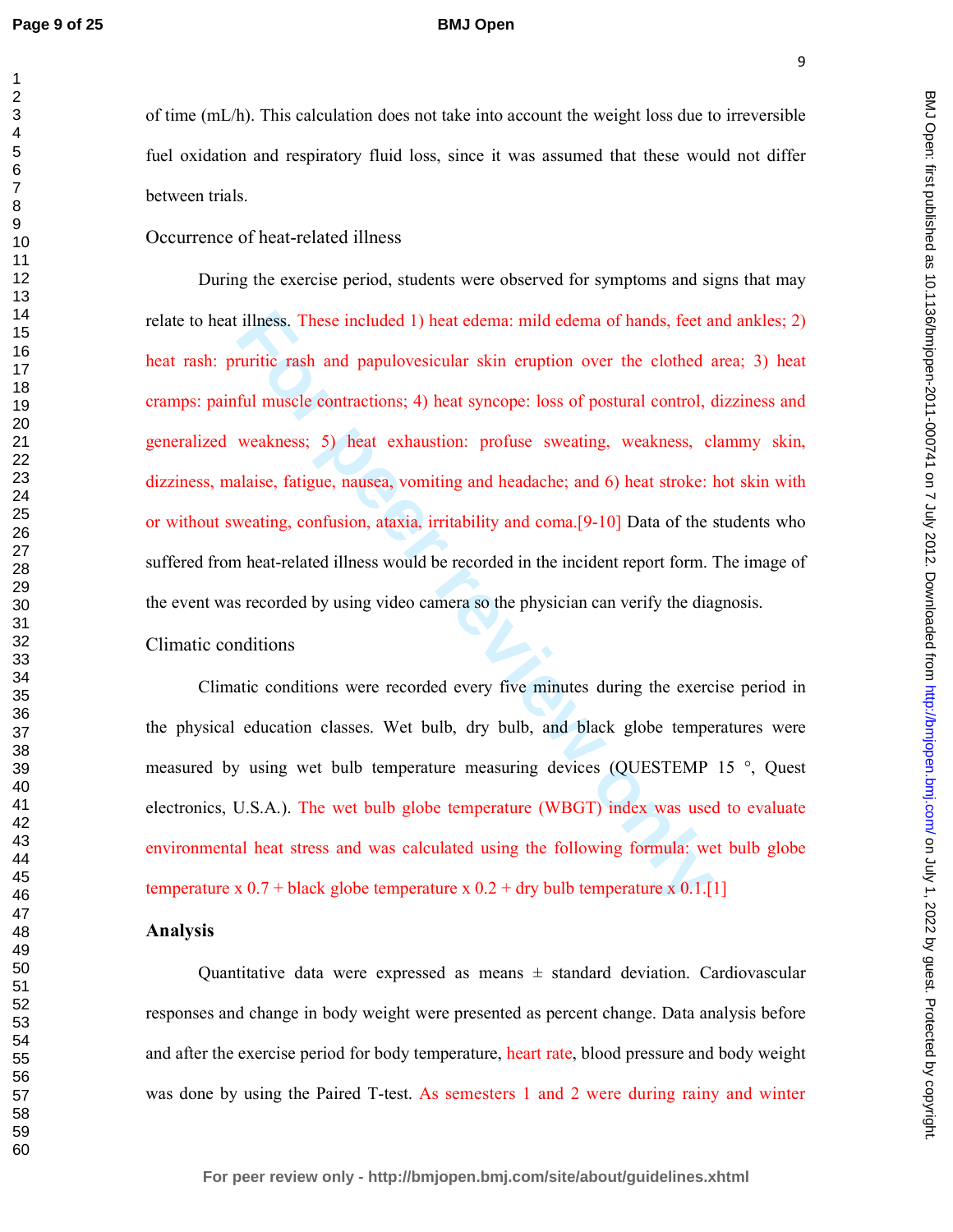seasons, respectively, the differences between the two semesters were determined for ear temperature, cardiovascular response, hydration status and climatic conditions by using the Independent samples T-test. An alpha level of 0.05 was used to determine statistical significance. All statistical analyses were performed by using Statistic Package for the Social Sciences (SPSS for Windows version 17.0, Chicago, IL, USA).

# **RESULTS**

A total of 457 students participated in this study without any missing data for each variable of interest. Data collection was done in 175 students from 37 period classes during the first semester and 282 students from 72 period classes during the second semester.

Baseline characteristics of the students are shown in Table 1. Assessment of body weight status was determined by using Thai national growth chart. As BMI references for Thai children are not available, weight for height reference has been used. Overweight is defined as a weight for height of +1.5 S.D. to +2 S.D., corresponding to BMI of 17.99 to 22.42 for the height ranging from 107 to 160 cm.[33] It was revealed that 128 out of 457 (28.0%) students were overweight.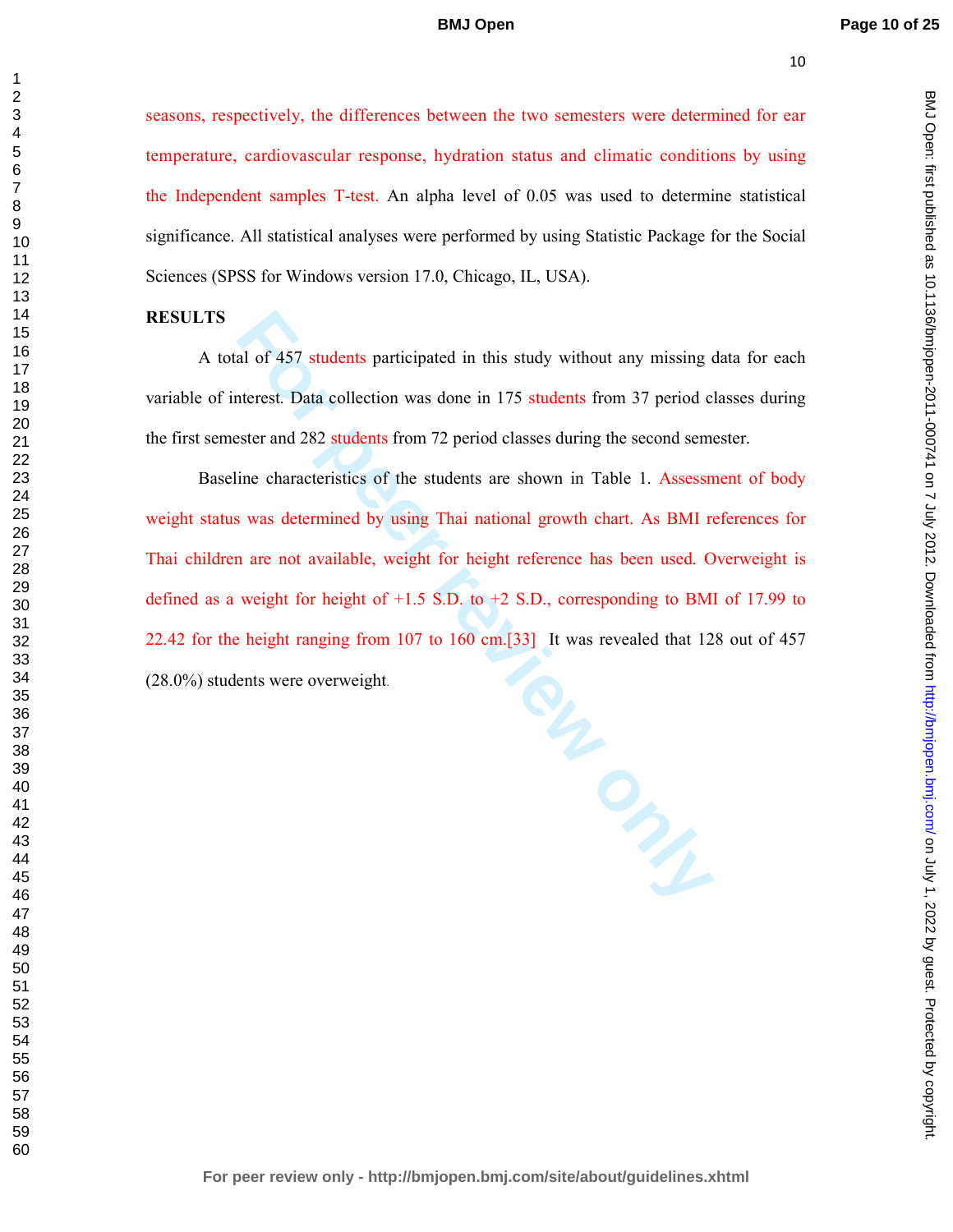BMJ Open: first published as 10.1136/bmijopen-2011-000741 on 7 July 2012. Downloaded from http://bmjopen.bmj.com/ on July 1, 2022 by guest. Protected by copyright on July 1, 2022 by guest. Protected by copyright. <http://bmjopen.bmj.com/> BMJ Open: first published as 10.1136/bmjopen-2011-000741 on 7 July 2012. Downloaded from

| 1                                         |  |
|-------------------------------------------|--|
| $\overline{c}$                            |  |
|                                           |  |
|                                           |  |
| 43456789111234567890122345678901123345678 |  |
|                                           |  |
|                                           |  |
|                                           |  |
|                                           |  |
|                                           |  |
|                                           |  |
|                                           |  |
|                                           |  |
|                                           |  |
|                                           |  |
|                                           |  |
|                                           |  |
|                                           |  |
|                                           |  |
|                                           |  |
|                                           |  |
|                                           |  |
|                                           |  |
|                                           |  |
|                                           |  |
|                                           |  |
|                                           |  |
|                                           |  |
|                                           |  |
|                                           |  |
|                                           |  |
|                                           |  |
|                                           |  |
|                                           |  |
|                                           |  |
|                                           |  |
|                                           |  |
|                                           |  |
|                                           |  |
|                                           |  |
|                                           |  |
|                                           |  |
| 39                                        |  |
| 40                                        |  |
| 41                                        |  |
| 42                                        |  |
| 43                                        |  |
| 44                                        |  |
| 45                                        |  |
|                                           |  |
| 46                                        |  |
| 47                                        |  |
| 48                                        |  |
| 49                                        |  |
| 50                                        |  |
|                                           |  |
| 51<br>52<br>53                            |  |
|                                           |  |
| 54                                        |  |
| 55                                        |  |
|                                           |  |
| 56                                        |  |
| 57                                        |  |
| 58                                        |  |
| 59                                        |  |
| 60                                        |  |

|                                                                                                    | <b>Semester 1</b>          | <b>Semester 2</b> | <b>Total</b>       | <b>Total</b>                  |  |
|----------------------------------------------------------------------------------------------------|----------------------------|-------------------|--------------------|-------------------------------|--|
| <b>Characteristics</b>                                                                             | $(n=175)$                  | $(n=282)$         | $(n=457)$          | <b>Range</b><br>$(max - min)$ |  |
| Age (years)                                                                                        | $9.13 \pm 1.44$            | $7.92 \pm 1.45$   | $8.38 \pm 1.56$    | $5.58 - 11.92$                |  |
| Weight (kg)                                                                                        | $34.45 \pm 10.32$          | $28.55 \pm 7.98$  | $30.81 \pm 9.39$   | $15.50 - 65.80$               |  |
| Height (cm)                                                                                        | $135.34 \pm 10.38$         | $127.85 \pm 9.43$ | $130.72 \pm 10.45$ | $107.50 - 159.10$             |  |
| Body mass index<br>(kg/m <sup>2</sup> )                                                            | $18.45 \pm 3.64$           | $17.20 \pm 3.07$  | $17.68 \pm 3.35$   | $12.04 - 29.78$               |  |
| Body surface area $(m^2)$                                                                          | $1.13 \pm 0.20$            | $1.00 \pm 0.16$   | $1.05 \pm 0.19$    | $0.68 - 1.66$                 |  |
| Body surface area/<br>body weight $(m^2/kg)$                                                       | $0.034 \pm 0.004$          | $0.036 \pm 0.004$ | $0.035 \pm 0.004$  | $0.024 - 0.044$               |  |
| % Body fat                                                                                         | $24.88 \pm 10.49$          | $18.81 \pm 7.34$  | $21.14 \pm 9.16$   | $5.41 - 60.06$                |  |
|                                                                                                    | Values are mean $\pm$ S.D. |                   |                    |                               |  |
|                                                                                                    |                            |                   |                    |                               |  |
| Duration of physical education class was $31.97 \pm 11.10$ min (28.78 $\pm$ 13.64                  |                            |                   |                    |                               |  |
| min and 33.96 $\pm$ 8.63 min for semesters 1 and 2, respectively). Outdoor physical activity       |                            |                   |                    |                               |  |
| consisted of skill practice (duration 24.11 $\pm$ 11.04 min, intensity < 3 METs) and playing       |                            |                   |                    |                               |  |
| sports (duration $11.48 \pm 5.53$ min, intensity 2.6-8.8 METs). Sports played consisted of: chair- |                            |                   |                    |                               |  |
| ball and soccer for grades 1 and 2; chair-basketball, mini-rugby football and athletics for        |                            |                   |                    |                               |  |
| grade 3; chair-basketball, soccer, handball and petanque for grade 4; and soccer, handball and     |                            |                   |                    |                               |  |
| athletics for grades 5 and 6.                                                                      |                            |                   |                    |                               |  |

At the high exercise intensity of 8.8 MET, duration of playing sports was  $11.43 \pm 1.43$ 

5.23 min and WBGT was  $28.35 \pm 2.01$ °C. Sports with such high intensity included chair-ball (n= 45; 1<sup>st</sup> graders=24, 2<sup>nd</sup> graders=21), soccer (n=110; 1<sup>st</sup> graders=30, 2<sup>nd</sup> graders=41, 3<sup>rd</sup> graders=22,  $4^{th}$  graders=9 and  $6^{th}$  graders=8) and mini-rugby football (n=1,  $3^{rd}$  grader).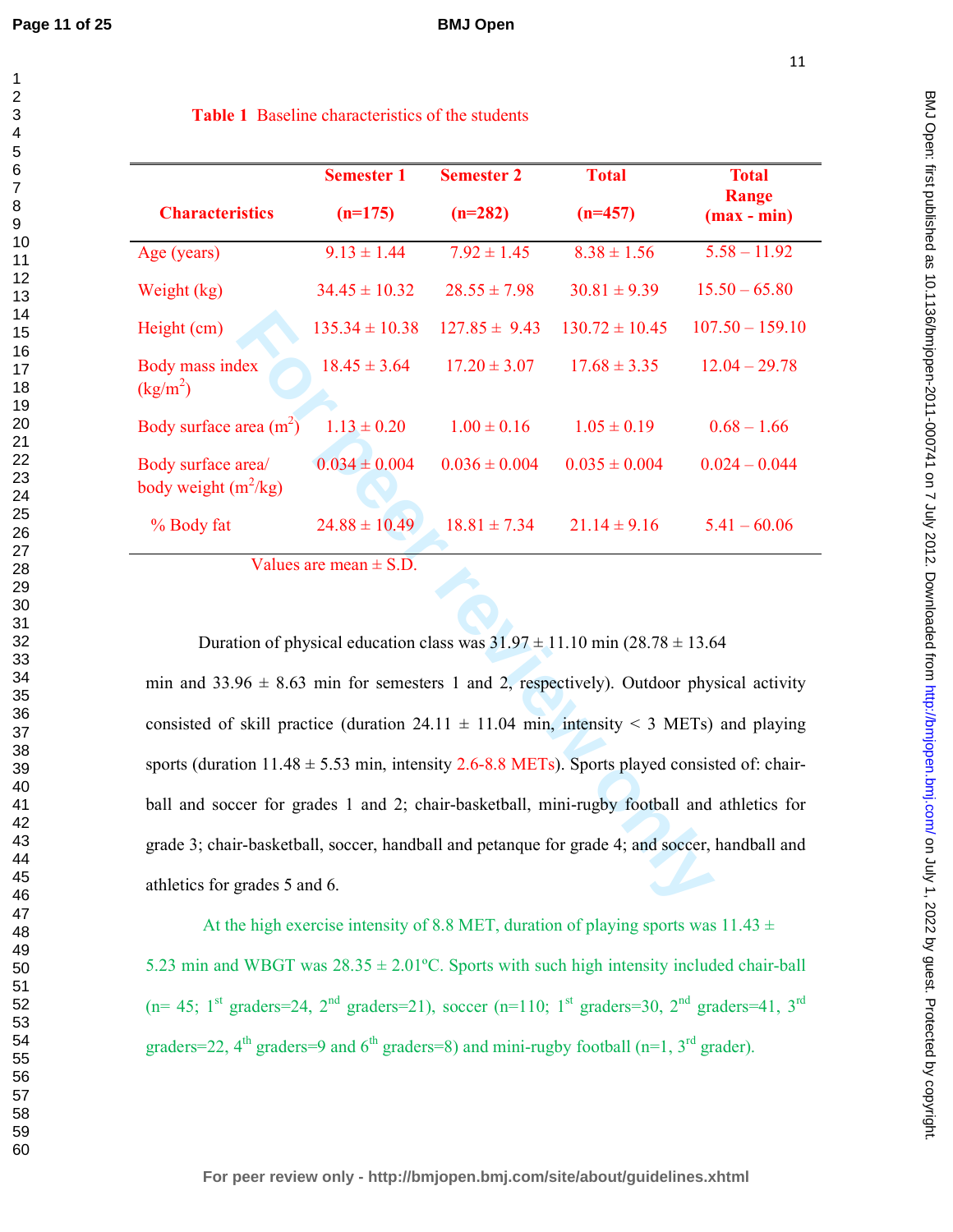BMJ Open: first published as 10.1136/bmjopen-2011-000741 on 7 July 2012. Downloaded from http://bmjopen.bmj.com/ on July 1, 2022 by guest. Protected by copyright on July 1, 2022 by guest. Protected by copyright. <http://bmjopen.bmj.com/> BMJ Open: first published as 10.1136/bmjopen-2011-000741 on 7 July 2012. Downloaded from

Table 2 presents the exercise intensity, ear temperature change, cardiovascular responses, hydration status, and climatic conditions during outdoor exercise in the physical education class of the primary schoolboys during the first and second semesters.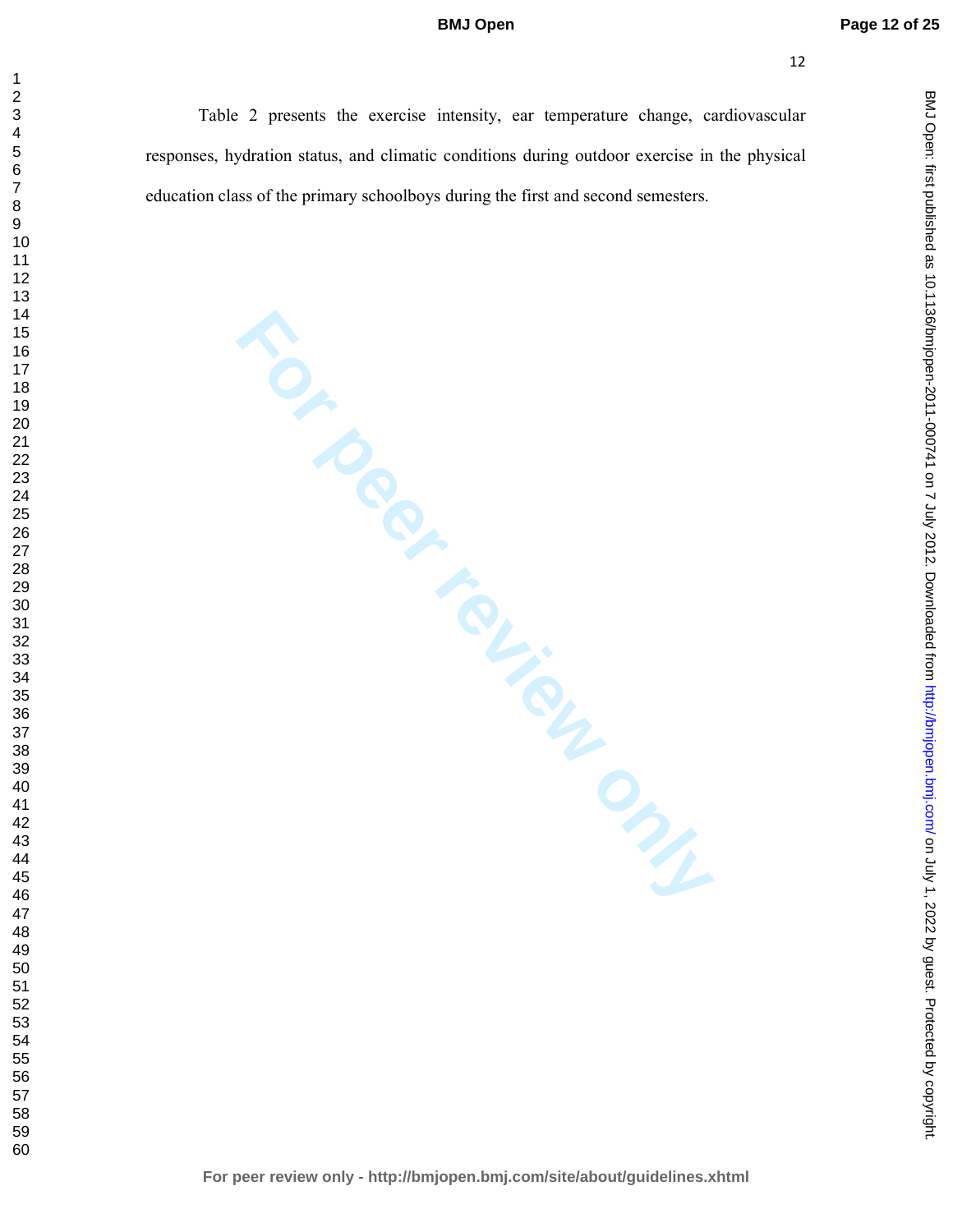# **BMJ Open**

**Table 2** Exercise intensity, ear temperature change, cardiovascular responses, hydration status and climatic conditions during outdoor exercise in physical education class of the primary schoolboys during the first and second semesters

| <b>Parameters</b>               | <b>Semester 1</b><br>$(n=175)$ | <b>Semester 2</b><br>$(n=282)$   | <b>Throughout the</b><br>academic year<br>$(n=457)$ | <b>Total</b><br>Range<br>(min-max) |
|---------------------------------|--------------------------------|----------------------------------|-----------------------------------------------------|------------------------------------|
| <b>Exercise intensity</b>       |                                |                                  |                                                     |                                    |
| Skill practice (METs)           | $<$ 3                          | $<$ 3                            | $<$ 3                                               | $<$ 3                              |
| Playing sports (METs)           | $2.6 - 8.8$                    | $2.6 - 8.8$                      | $2.6 - 8.8$                                         | $2.6 - 8.8$                        |
| Ear temperature                 |                                |                                  |                                                     |                                    |
| Pre-exercise $(^{\circ}C)$      | $36.52 \pm 0.33$               | $36.46 \pm 0.39$                 | $36.48 \pm 0.37$                                    | 34.70-37.80                        |
| Post-exercise $(^{\circ}C)$     | $37.17 \pm 0.39^{\dagger}$     | $37.13 \pm 0.44^{\dagger}$       | $37.14 \pm 0.42$                                    | 36.10-38.70                        |
| Mean difference $(^{\circ}C)$   | $0.65 \pm 0.42$                | $0.67 \pm 0.40$                  | $0.66 \pm 0.41$                                     | $0 - 3$                            |
| Number of students              | $n=7$                          | $n=13$                           | $n=20$                                              |                                    |
| whose $BT \geq 38$ °C           |                                |                                  |                                                     |                                    |
|                                 |                                |                                  |                                                     |                                    |
| <b>Cardiovascular responses</b> |                                |                                  |                                                     |                                    |
| Systolic blood pressure         |                                |                                  |                                                     |                                    |
| Pre-exercise (mmHg)             | $103.67 \pm 14.37$             | $106.88 \pm 15.14$               | $105.65 \pm 14.92$                                  | 56-159                             |
| Post-exercise (mmHg)            | $122.05 \pm 13.35$             | 122.86±13.55                     | 122.55±13.47                                        | 80-168                             |
| % Change                        | $19.67 \pm 19.61^{\dagger}$    | $16.43 \pm 15.70^{\dagger}$      | $17.67 \pm 17.35$                                   | 0-98.61                            |
| Diastolic blood pressure        |                                |                                  |                                                     |                                    |
| Pre-exercise (mmHg)             | $63.08 \pm 9.69$               | $63.67 \pm 11.60$                | 63.45±10.91                                         | 30-109                             |
| Post-exercise (mmHg)            | $77.19 \pm 13.84$              | $77.12 \pm 13.08$                | $77.15 \pm 13.36$                                   | 41-130                             |
| % Change                        | $24.39 \pm 27.80^{\dagger}$    | $23.17 \pm 21.64^{\dagger}$      | $23.64 \pm 24.16$                                   | 12.12-210                          |
| Mean arterial pressure          |                                |                                  |                                                     |                                    |
| Pre-exercise (mmHg)             | $76.61 \pm 9.49$               | $78.08 \pm 10.99$                | $77.51 \pm 10.46$                                   | 43.33-119.33                       |
| Post-exercise (mmHg)            | $92.14 \pm 11.26$              | $92.36 \pm 11.67$                | $92.28 \pm 11.50$                                   | 54-141                             |
| % Change                        | $21.34 \pm 16.17^{\dagger}$    | $19.43 \pm 14.78^{\dagger}$      | $20.16 \pm 15.34$                                   | 0-99.34                            |
| Heart rate                      |                                |                                  |                                                     |                                    |
| Pre-exercise (beats/min)        | $91.30 \pm 13.40$              | $90.08 \pm 15.03$                | $90.55 \pm 14.42$                                   | 45-136                             |
| Post-exercise (beats/min)       | $111.04 \pm 14.16$             | 110.19±15.27                     | $110.52 \pm 14.84$                                  | 70-153                             |
| % Change                        | $23.12 \pm 17.14^{\dagger}$    | $24.45 \pm 21.27^{\dagger}$      | $23.94 \pm 19.78$                                   | 4.17-138.78                        |
| <b>Hydration status</b>         |                                |                                  |                                                     |                                    |
| Sweat rate (mL/h)               | $451.42 \pm 224.76$            | $353.77 \pm 147.14$ <sup>*</sup> | $391.16 \pm 186.75$                                 | $0-1,480.31$                       |
| Urine output (mL)               | $\overline{0}$                 | $\overline{0}$                   | $\overline{\phantom{0}}$                            | $\mathbf{0}$                       |
| % Loss of body weight           | $0.52 \pm 0.23$                | $0.70 \pm 0.25$ <sup>*</sup>     | $0.63 \pm 0.26$                                     | $0 - 2.10$                         |
| Number of students              | $n=17$                         | $n=1$                            | $n=18$                                              |                                    |
| who consumed water              |                                |                                  |                                                     |                                    |
| <b>Climatic condition</b>       |                                |                                  |                                                     |                                    |
| WBGT (°C)                       | $29.95 \pm 1.87$               | $28.32 \pm 2.39^*$               | $28.87 \pm 2.35$                                    | 23.68-33.85                        |
| Air temperature $(^{\circ}C)$   | $34.14 \pm 2.59$               | $33.27 \pm 2.49$                 | $33.56 \pm 2.55$                                    | 28.20-39.77                        |
| Relative humidity $(\%)$        | $58.74 \pm 7.70$               | $51.79 \pm 7.32^*$               | $54.15 \pm 8.12$                                    | 36.04-73.87                        |
|                                 |                                |                                  |                                                     |                                    |

Values are presented as mean  $\pm$  S.D.,  $\uparrow p$  < 0.05 between first and second semesters,

† p <0.05 between pre- and post-exercise.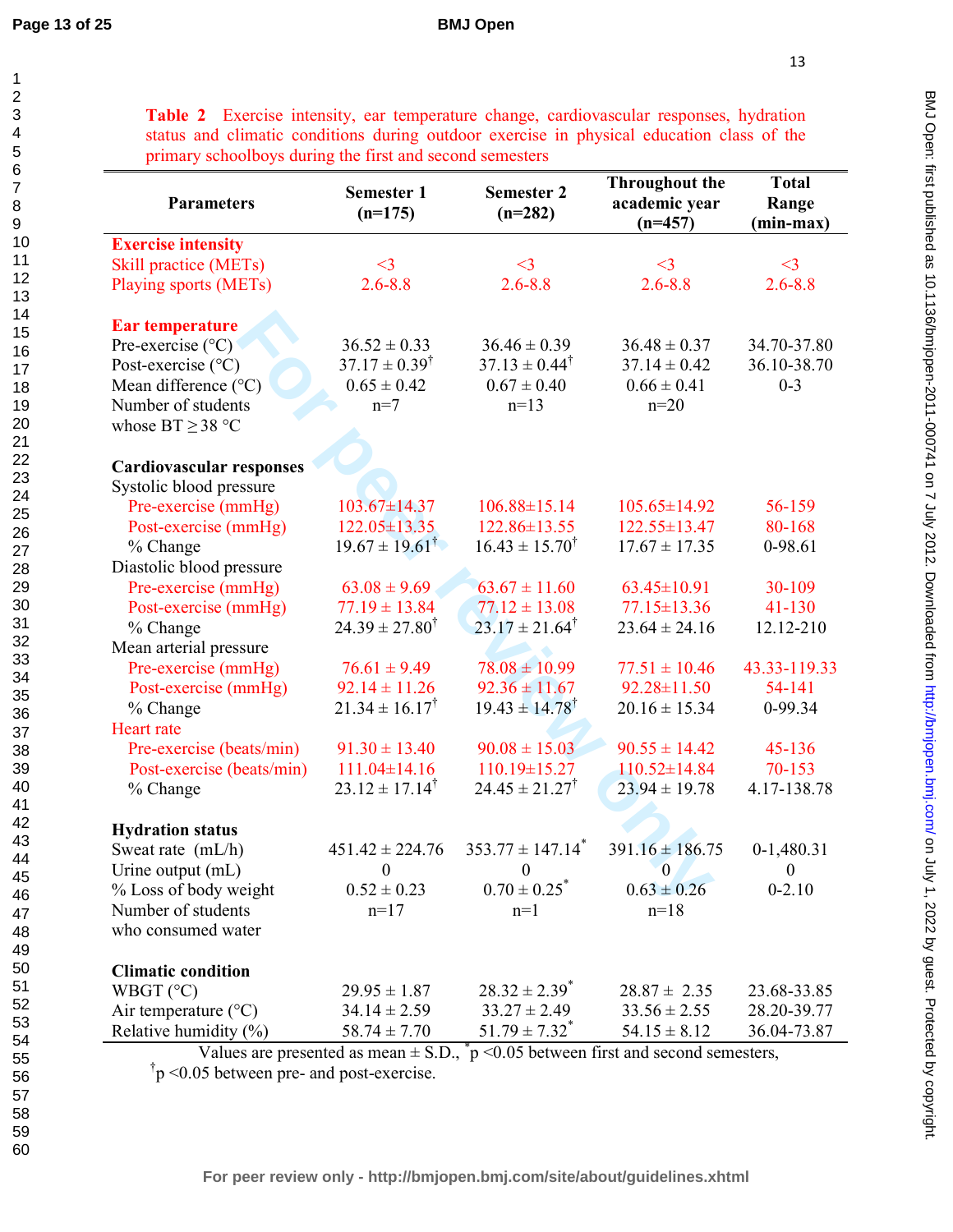BMJ Open: first published as 10.1136/bmijopen-2011-000741 on 7 July 2012. Downloaded from http://bmjopen.bmj.com/ on July 1, 2022 by guest. Protected by copyright on July 1, 2022 by guest. Protected by copyright. <http://bmjopen.bmj.com/> BMJ Open: first published as 10.1136/bmjopen-2011-000741 on 7 July 2012. Downloaded from

The maximal heat stress level was found during an afternoon class in the first semester (WBGT of 33.85 and relative humidity of  $48.50\%$ ), where 5 students ( $5<sup>th</sup>$  graders) were observed while playing handball. The peak responses post-exercise during this class included ear temperature of 37.1◦C, and percent changes in systolic and diastolic blood pressure and heart rate of 56.98, 84.75 and 13.89%, respectively. The sweat rate was 642.37±193.33 mL/h and fluid intake was 198.20±7.68 mL.

Significant difference  $(P<0.05)$  in sweat rate was found between first semester

morning  $(370.07 \pm 182.15 \text{ mL/h}, \text{ n=49})$  and afternoon sessions  $(483.06 \pm 232.33 \text{ mL/h},$ n=126). The sweat rate of overweight students throughout the year was  $437.97 \pm 179.27$ mL/h. It was significantly ( $P<0.05$ ) higher in semester one (494.05  $\pm$  208.50 mL/h, n=60) than in semester two  $(388.49 \pm 131.66 \text{ mL/h}, \text{n=68})$ .

Only 18 students consumed water, an average of  $212.89 \pm 89.65$  mL during the classes, 2 of whom had a rise in ear temperature up to  $38°C$ . There were 2 students ( $1<sup>st</sup>$  - and  $4<sup>th</sup>$  graders) whose body weight decreased by 2.10%.

33 mL/h and fluid intake was 198.20±7.68 mL.<br> **Ficant difference** (*P<*0.05) in sweat rate was found between first sem<br>  $0.07 \pm 182.15$  mL/h, n=49) and afternoon sessions (483.06  $\pm$  2<br>
sweat rate of overweight students There were 20 (4.38%) students whose ear temperature rose to a value exceeding 38◦C, with a maximum of 38.7◦C. The body temperature of these boys increased by 1.37  $\pm$ 0.45◦C from 36.78  $\pm$  0.37◦C to 38.15  $\pm$  0.20◦C. Table 3 presents conditions found in these students. These include WBGT, body weight, water consumption, exercise intensity and exercise period. The incidence of increasing body temperature up to this level in overweight and normal-weight students was 7.0% (9 out of 128 students) and 3.3% (11 out of 329 students), respectively. Thus, the relative risk of an increase in body temperature up to 38°C in overweight students was 2.1 fold higher than normal-weight students. However, no students experienced heat-related illness during the observation.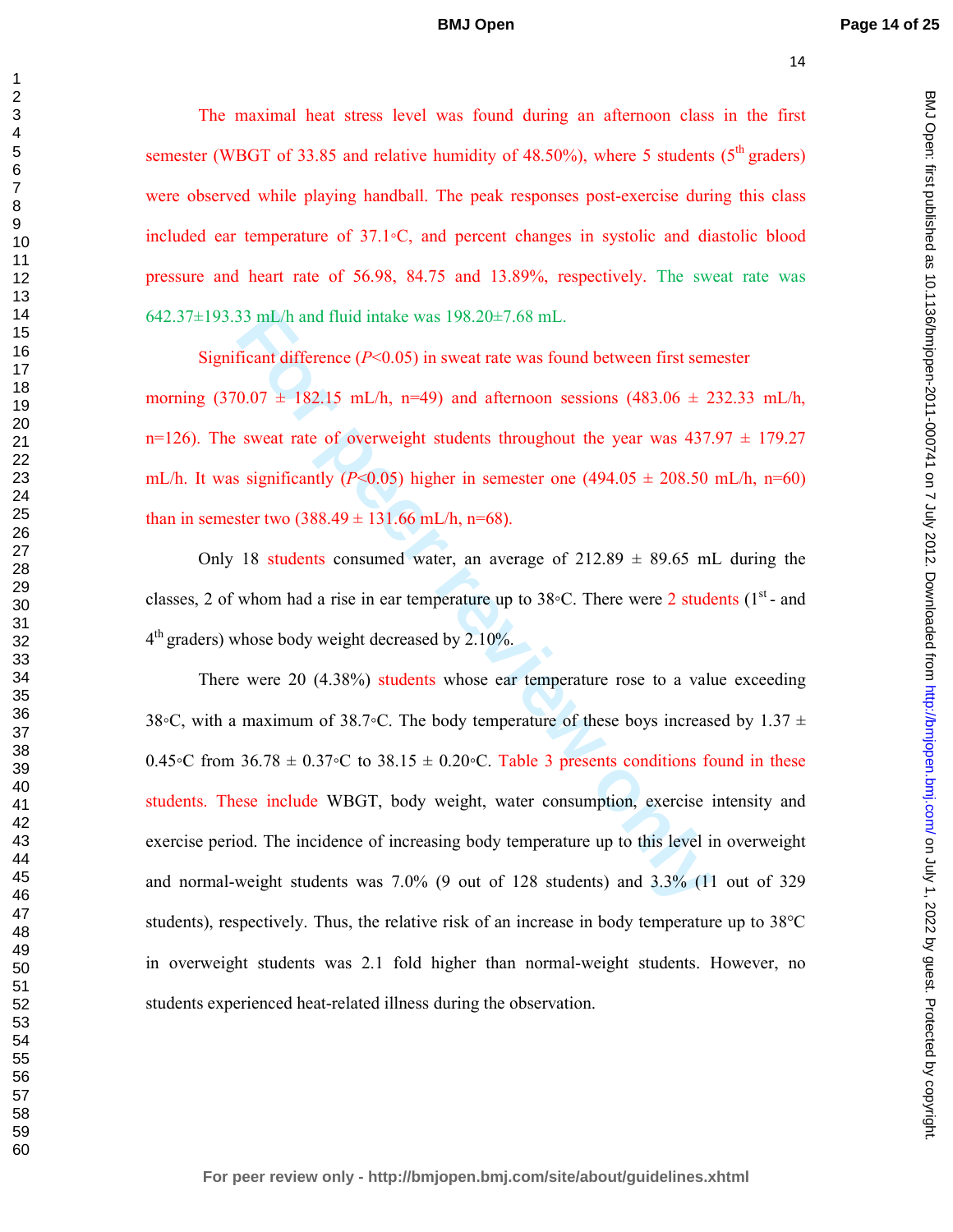# **BMJ Open**

Table 3 Conditions found in 20 students whose body temperature exceeded 38°C or above during outdoor exercise in physical education class

| <b>Conditions</b>                                                                | <b>Number of students</b> |
|----------------------------------------------------------------------------------|---------------------------|
| Wet bulb globe temperature                                                       |                           |
| Less than 29°C<br>29°C or above                                                  | 7<br>13                   |
| <b>Body</b> weight                                                               |                           |
| Overweight<br>Normal weight                                                      | 9<br>11                   |
| <b>Water consumption</b>                                                         |                           |
| Not consume water<br>Consume water                                               | 18<br>$\overline{2}$      |
| <b>Exercise intensity</b>                                                        |                           |
| Vigorous (football)<br>Moderate (chair-ball, athletics)<br>Mild (skill practice) | 10<br>4<br>6              |
| <b>Exercise period</b>                                                           |                           |
| Late morning<br>Afternoon                                                        | 3<br>17                   |
|                                                                                  |                           |
|                                                                                  |                           |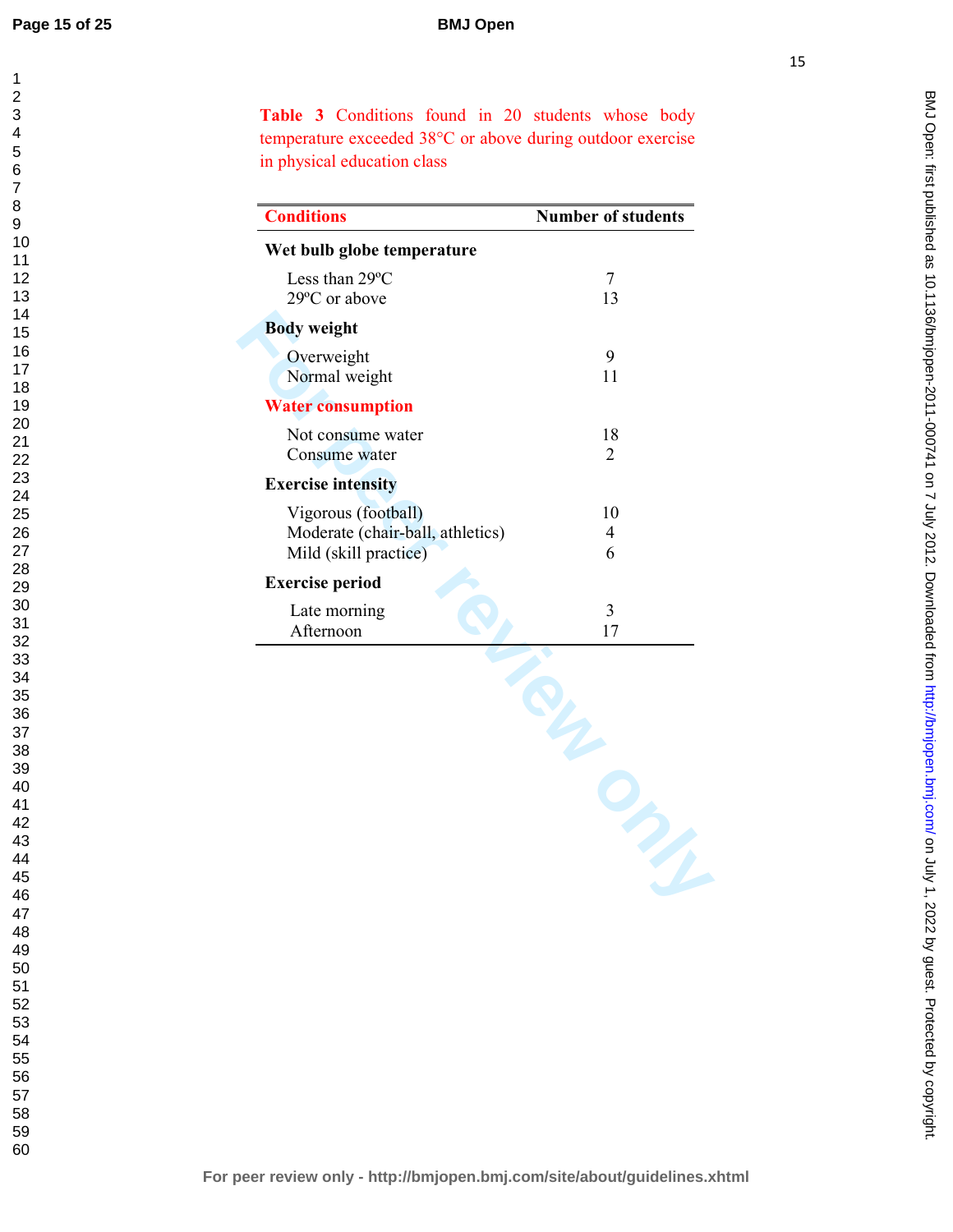## **DISCUSSION**

 Physical education is important for children because engaging in physical activity will provide them with life-long better health.[34] There is a recommendation that children in primary school should spend 150 minutes on physical education each week, ranging from moderate to vigorous for at least 50% of the physical education time.[35]Our main concern is that if the class is held outdoors in intense heat, the children may become vulnerable to heat injury. Therefore, in order to prepare an optimal physical education program, particular care to quantity and intensity of the exercise should be taken to prevent heat illness.

This is the first published report from Southeast Asia to provide descriptive information on the physiological responses of primary school children under real-life situation while exercising outdoors during their physical education class in hot and humid environment.

ass is held outdoors in intense heat, the children may become vulne<br>fore, in order to prepare an optimal physical education program, pa<br>d intensity of the exercise should be taken to prevent heat illness.<br>is the first publ The climatic conditions in Bangkok are moderately hot and humid. The students of this study were exposed to high levels of heat stress throughout the academic year, given that the WBGT level was above 28°C which the American College of Sports Medicine has defined as a "very high risk for heat exhaustion and heat stroke".[36] Even more disturbing, the WBGT level of the first semester during July to September was above 29ºC which is the critical level defined as "cancel all athletic activities" by the American Academy of Pediatrics.[15] Moreover, WBGT rates in the afternoon were higher than those in the late morning. Therefore, the high values of heat stress index, especially in the afternoon of the first semester, seem to pose a risk in having heat-related illnesses to the students when exercising outdoors. However, this study demonstrated no significant differences in any variables post-exercise except for sweat rate which was higher in the afternoon than in the late morning during the first semester. Interestingly, under the maximal WBGT of 33.8 °C, the students were able to maintain effective thermoregulation by heat loss through sweating,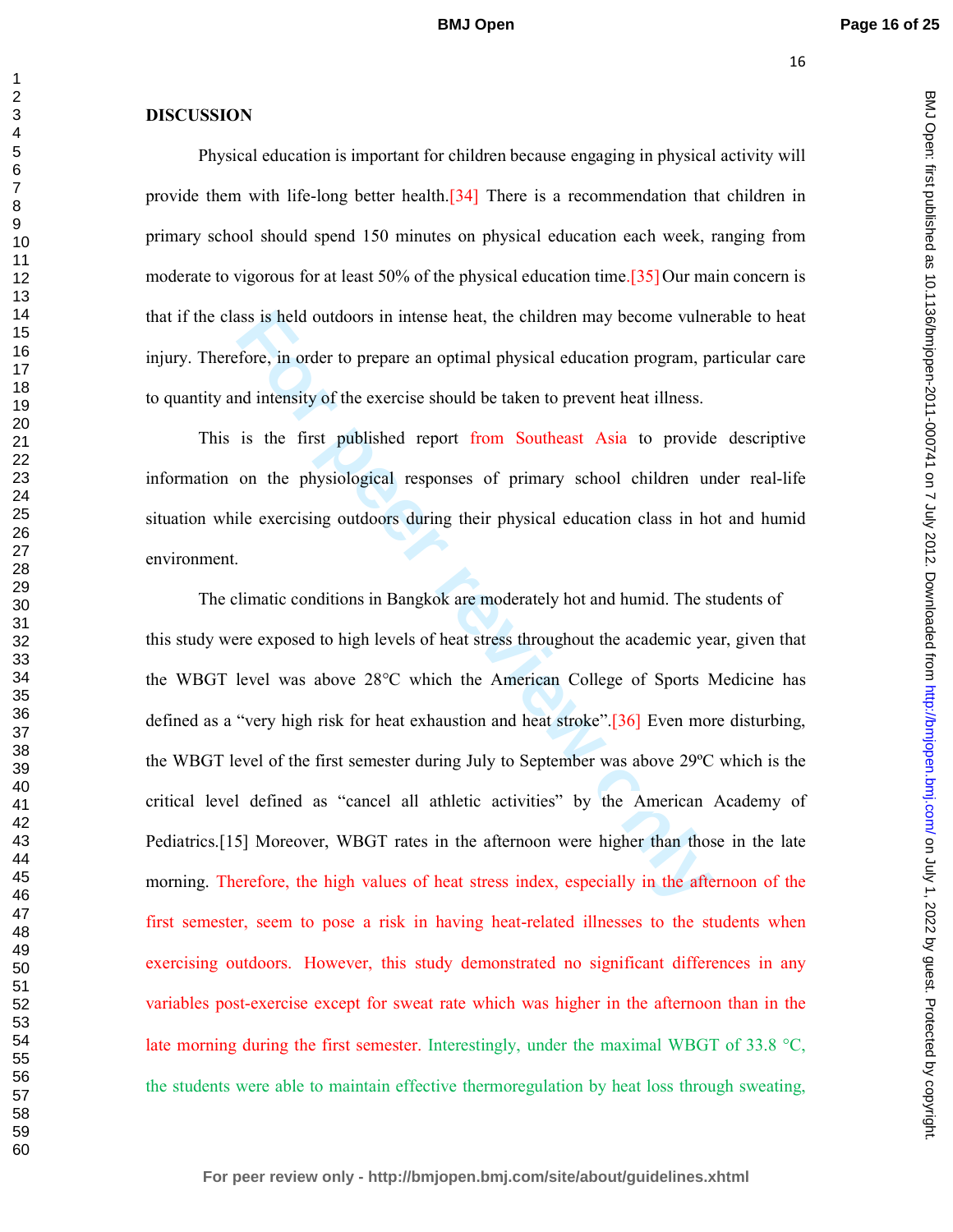## **BMJ Open**

thus, when coupled with fluid consumption, making them withstand such the heat stress with exercise.

ar *et al.* (2004), pre-pubertal boys exhibited the percent change in<br>en performing a cycling session at the intensity level of 50 % VC<br>environment and relative humidity at 21%.[37] Similarly, Rivera-<br>that the percent cha In this study, the students were able to maintain adequate cardiovascular function while performing physical activities outdoors. The present study demonstrated that the children had considerably lower heart rate responses compared to previous reports. In the study of Inbar *et al*. (2004), pre-pubertal boys exhibited the percent change in heart rate of 137.66% when performing a cycling session at the intensity level of 50 % VO<sub>2</sub>max for 85 min in 41°C environment and relative humidity at 21%.[37] Similarly, Rivera-Brown *et al*. (2006) found that the percent change of heart rate was 87.5% in pre-pubertal girls cycling for 60 min at 60% VO2max in a hot and humid outdoor environment (ambient temperature of  $33.7 \pm 0.4$ °C, WBGT  $30.0 \pm 0.3$ °C and relative humidity of  $53.9 \pm 2.4$ %) with energy drinks to prevent dehydration.[17] The large changes in heart rate obtained from these studies may be due to longer duration and higher intensity of exercises. On the other hand, in our study, the intensity of playing sports was moderate to vigorous but most of the time, during the physical education class, skill practice was implemented which was of mild intensity. The lower heart rates could also be the result of the timing of the assessment post-exercise, a significant limitation of the study. Out of 457 students, 306 students were assessed immediately and 151 were done within 2 minutes.

One of the limitations of the study is that we did not take rectal temperature as a measure for core temperature. However, ear temperature measurements can also predict trends in core temperature.[38-39] Comparative studies in children indicate that ear and rectal temperature have strong correlation [40-43] with the pooled mean difference of 0.29°C.[42] In our study, ear temperature measurement was taken because it is more convenient, less time-consuming and, most importantly, easier to obtain the children's cooperation. Hence ear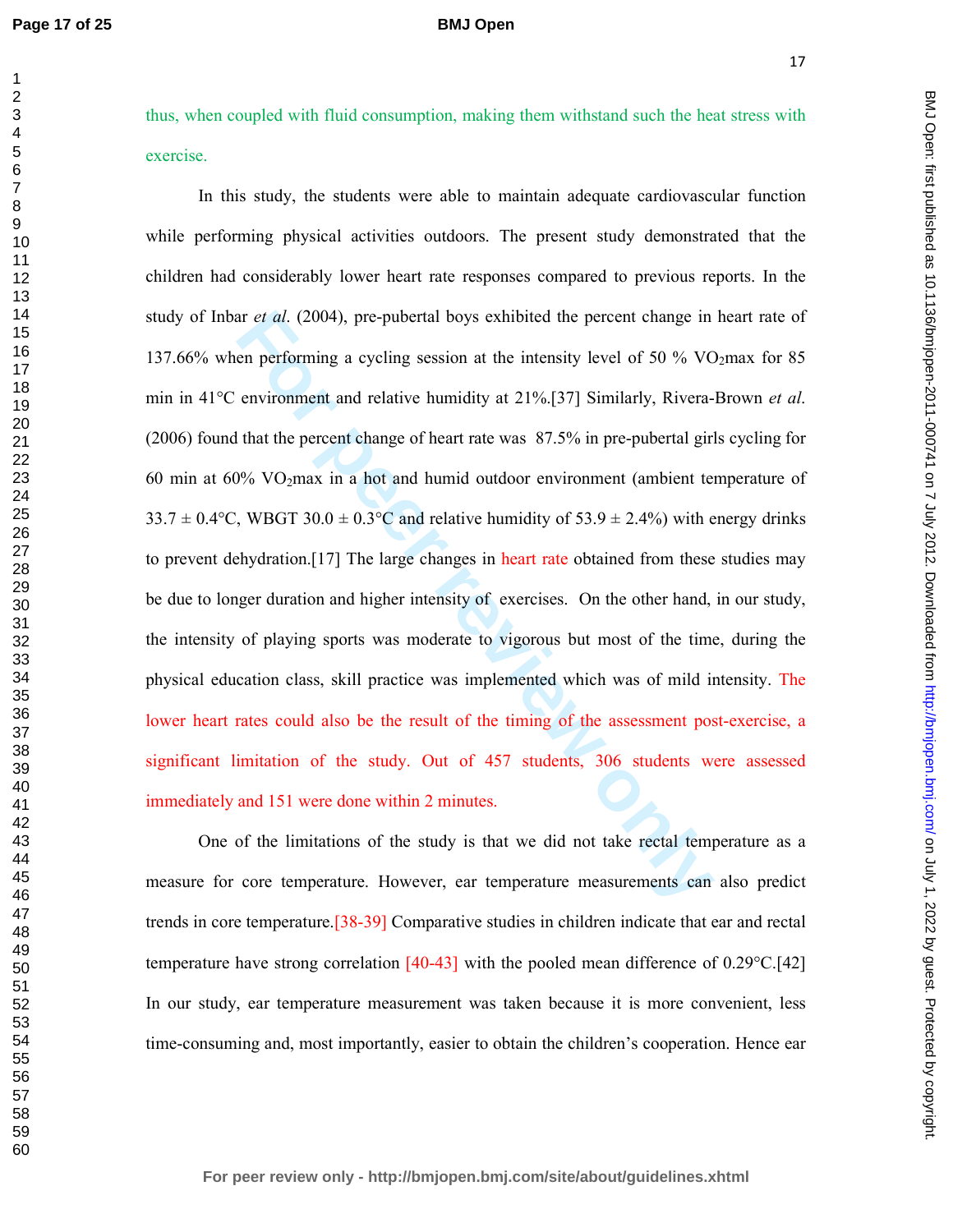temperature is more practical than rectal temperature measurement for such a field-based study.

of up to 38°C. These students, if exercising for a longer period of<br>ency to develop heat exhaustion which can lead to heat stroke. For<br>ur study did not exhibit symptoms of heat illness. As shown in Ta<br>larger proportion of In the present study, there were 95.6% of the students (437 out of 457 students) whose ear temperatures were below 38°C. However, there was a risk of heat illness in the children because approximately 4% of the students (20 out of 457 students) had a rise in body temperatures of up to 38°C. These students, if exercising for a longer period of time, may have a tendency to develop heat exhaustion which can lead to heat stroke. However, the students in our study did not exhibit symptoms of heat illness. As shown in Table 3, it was found that a larger proportion of these 20 students exercised at WBGT  $\geq$  29 $\degree$ C, did not consume water, played soccer/chair-ball/athletics that were of moderate-to-vigorous intensity, or exercised in the afternoon. Moreover, the risk of increasing body temperature up to 38°C in overweight students appeared to be approximately 2 fold higher than normal-weight students. These data support the findings of earlier investigations on the factors affecting heat tolerance capabilities.[1, 44-46] Heavier children exhibited higher core temperatures and had a lower environmental limits compared to normal-weight children when exercising in the heat.[44-46] Core temperature increases in proportion to exercise intensity.[1] Results of this study are consistent with previous reports that the worst time of the day to exercise is between 10 am to 6 pm, the hottest period.[47-48]

 Hydration status is one of the major factors in improving performance and limiting heat illness in a hot environment when exercising. [1] Dehydration rate due to fluid loss up to 2% of bodyweight can result in performance decrements during exercise.[49] Furthermore, dehydration because of fluid loss can occasionally be as high as 6-10% of the person's bodyweight and appears to be one of the most common risk factors for heat illness in patients.[49] Core body temperature has been shown to increase by an additional 0.15-0.2 °C for every 1% of bodyweight lost to dehydration during exercise.[47]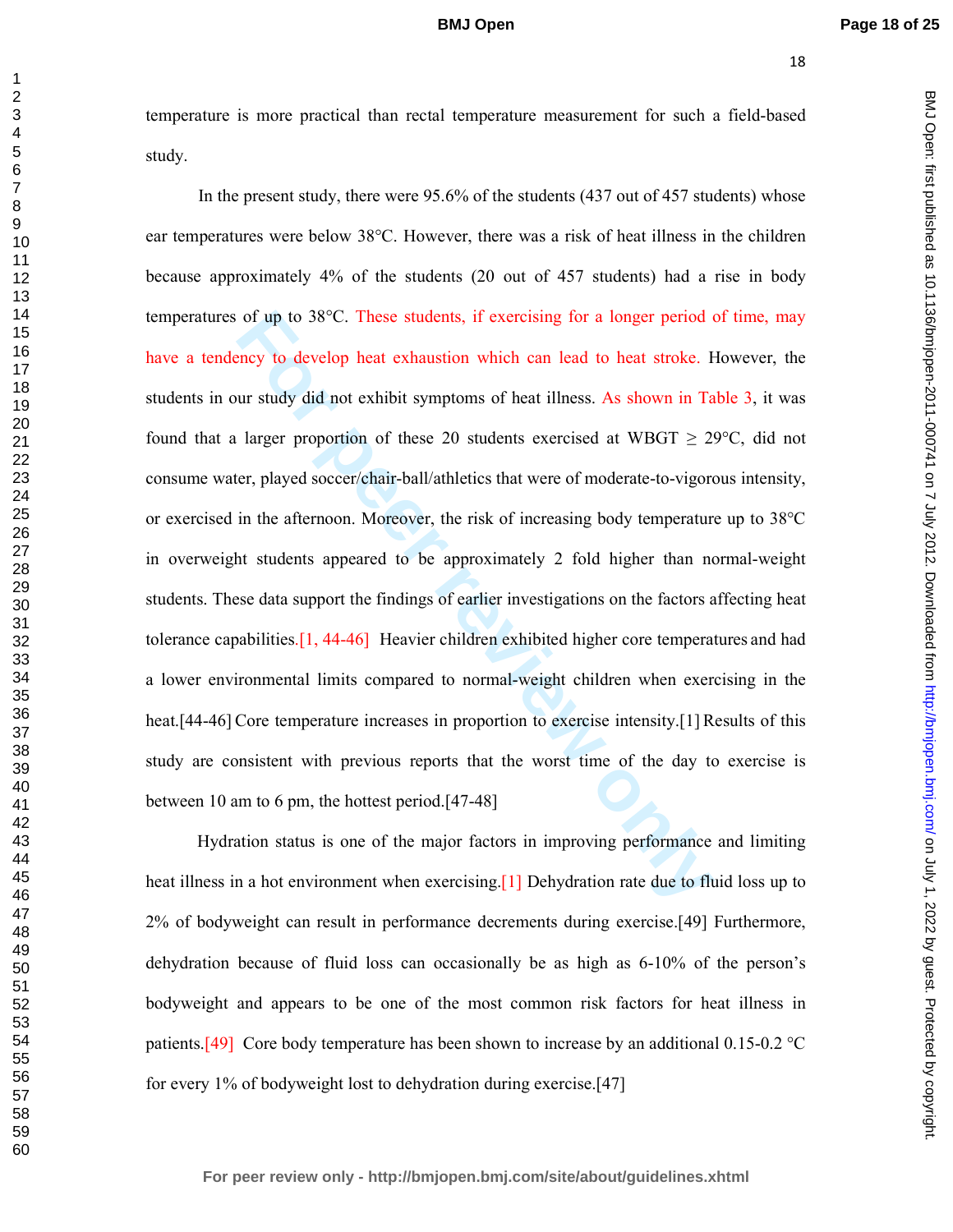#### **BMJ Open**

The present data showed a higher sweat rate in semester one than semester two. This can be explained by a higher WBGT and relative humidity in semester 1. As a result, the capability of heat loss by radiation, convection and evaporation is reduced to a greater extent, causing higher sweat rate. Noticeably, most of the students (96.1%) in this study did not consume water. This finding demonstrates that children did not recognize the need to replenish fluid loss during exercise. However, degree of dehydration in our students was mild, suggesting that their sweat rate was not excessive  $(391.16 \pm 186.75 \text{ mL/h})$ . In the study of Inbar *et al.* (2004), the sweat rate of pre-pubertal boys was  $342 \pm 14$  mL/h which was lower than in the young adults and older males.[37] These findings are in line with previous studies reporting relatively low sweat rate in children.[50-51]

id loss during exercise. However, degree of dehydration in our :<br>ting that their sweat rate was not excessive (391.16  $\pm$  186.75 mL/h).<br>*H.* (2004), the sweat rate of pre-pubertal boys was  $342 \pm 14$  mL/h<br>the young adult Although the results of this study cannot speak for the entire population, it can be concluded that primary schoolboys may exhibit adequate cardiovascular and thermoregulatory responses during outdoor physical activity, with an intensity of 2.5-9 MET and exercise duration of about 30 minutes, in physical education class under hot and humid conditions of WBGT 28-30°C. However, there is an increased risk for heat illness, especially in overweight children and those with poor hydration status. It is recommended that climatic conditions be measured before starting physical education class. Children should be informed of the importance of drinking and encouraged to drink enough water before and during exercise. The amount of water consumed can be determined in relation to sweat rate, which, based on the results from this study, is approximately 400 mL during an hour of exercise under WBGT ranging of 28-30°C. Teachers should allow students to have frequent drinking breaks, and prepare modified play-to-rest ratios as well as inclusion of more shaded or ventilated areas. Immediate medical attention should be provided for student's health and safety. Even though this research did not demonstrate any incidence of heat illness in school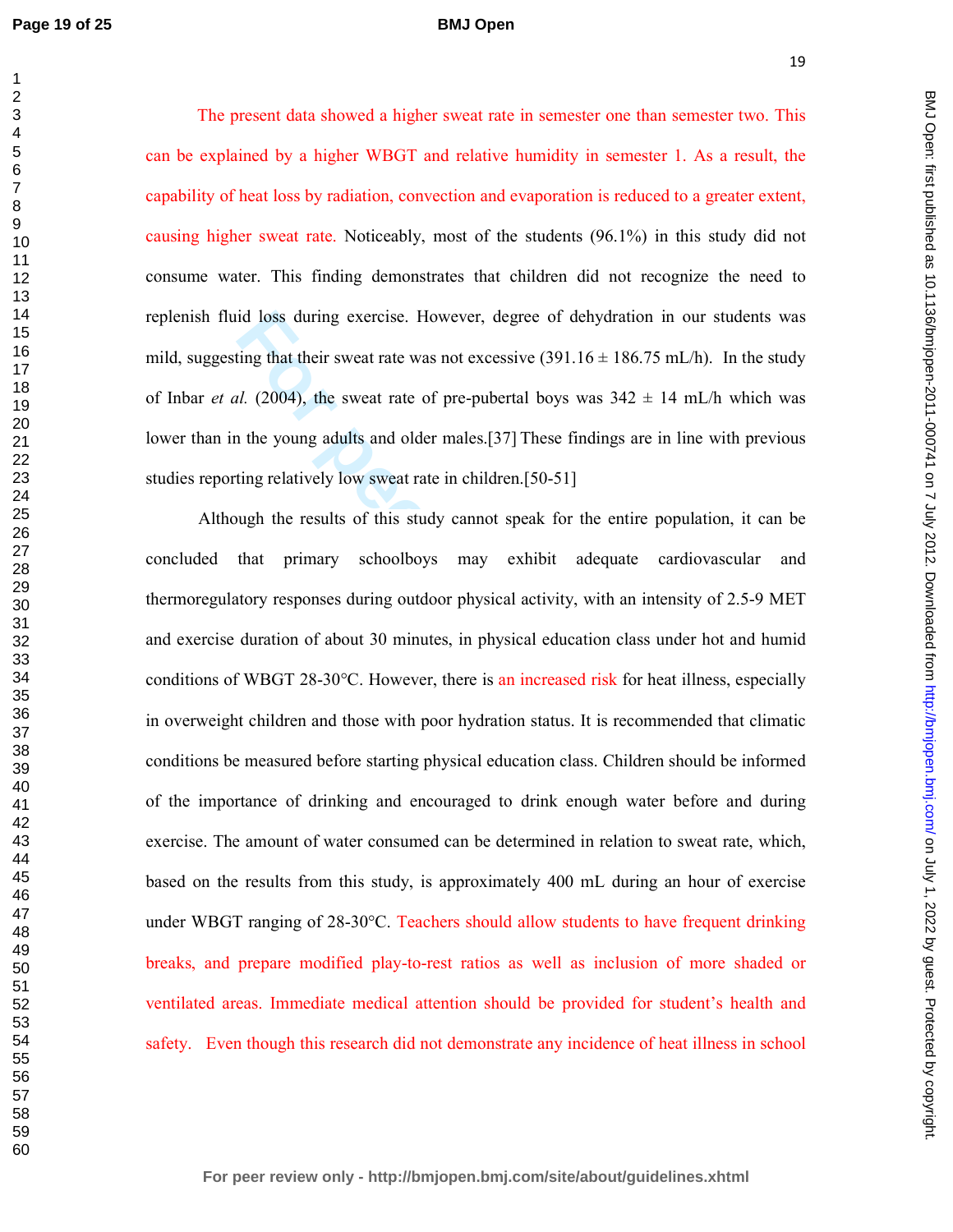children participating in physical education class but results were implied only in a city which may obscure such findings. Further investigation in suburban and rural areas is still needed.

# **ACKNOWLEDGEMENTS**

The authors would like to thank the schoolboys of Chulalongkorn University

Demonstration Elementary School and their teachers and parents for their support.

# **COMPETING INTERESTS**

All authors hereby declared no competing interests.

## **FUNDING**

.

 This study was supported by the Ratchadapiseksompotch Fund., Faculty of Medicine, Chulalongkorn University (Grant No.RA 35/52).

# **CONTRIBUTORSHIP STATEMENT**

JS contributed to conception and design, field study measurements, data analysis, drafting the article and final approval of the version to be published. SS and PC carried out the field study measurements and were involved in acquisition of data.

# **DATA SHARING STATEMENT**

There is no additional data available.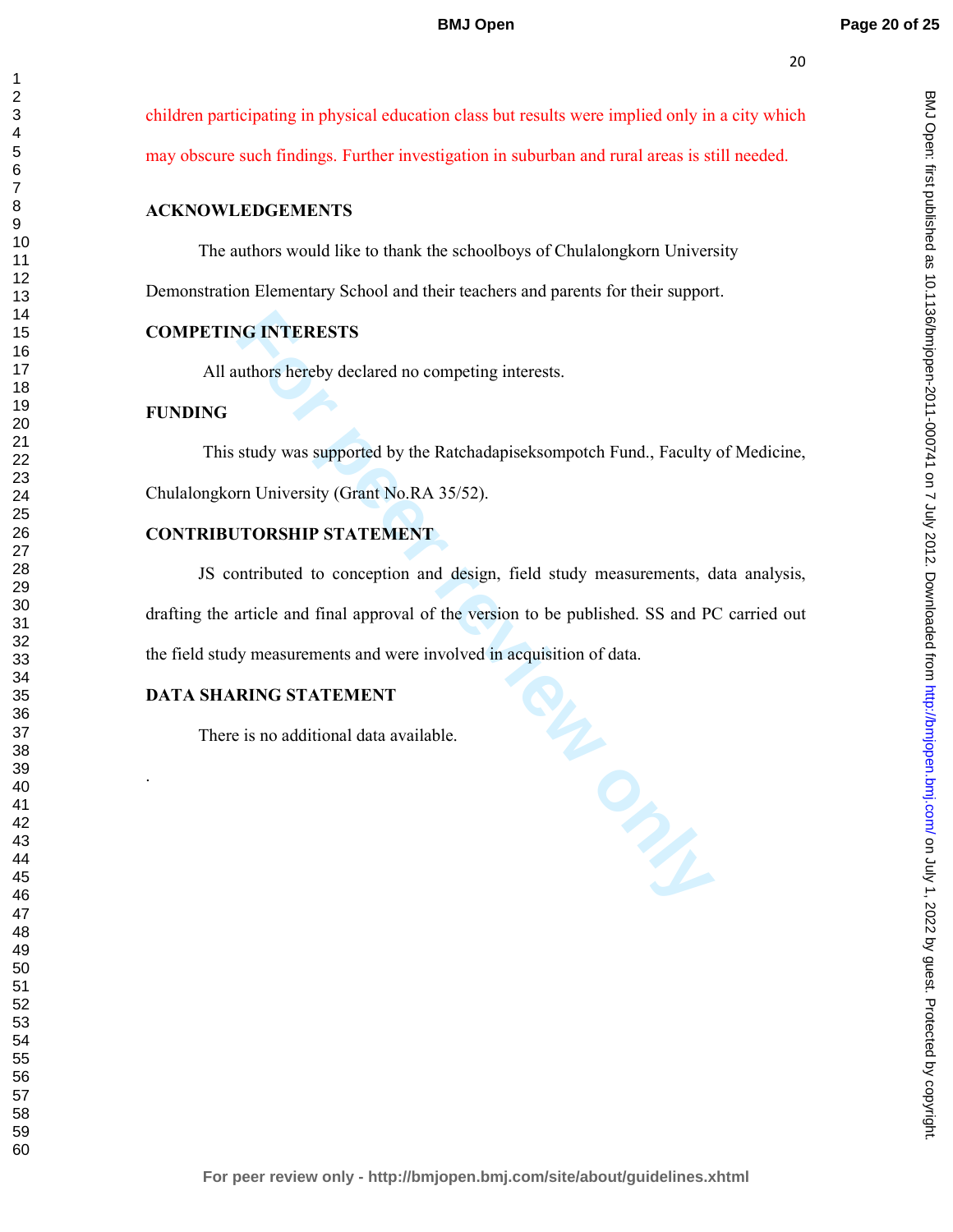## **BMJ Open**

## **REFERENCES**

1. McArdle WD, Katch FI, Katch VL. *Essential of Exercise Physiology.* 3rd ed. Baltimore: Lippincott Williams & Wilkins, 2006:513-554.

2. Tatterson AJ, Hahn AG, Martin DT, *et al*. Effects of heat stress on physiological responses and exercise performance in elite cyclists. *J Med Sci Sports* 2000;**3**:186-193.

3. Nadel ER, Cafarelli E, Roberts MF, Wenger CB. Circulatory regulation during exercise in different ambient temperatures. *J Appl Physiol* 1979;**46**:430–437.

Cafarelli E, Roberts MF, Wenger CB. Circulatory regulation during<br>
pient temperatures. *J Appl Physiol* 1979;46:430–437.<br>
Alonso JR, Teller C, Andersen SL, *et al.* Influence of body temperat<br>
of fatigue during prolonged e 4. Gonzalez-Alonso JR, Teller C, Andersen SL, *et al.* Influence of body temperature on the development of fatigue during prolonged exercise in the heat. *J Appl Physiol* 1999;**86**:1032- 1039.

5. Bergeron MF, Mcleod KS, Coyle JF. Core body temperature during competition in the heat: national boys' 14s junior tennis championships. *Br J Sports Med* 2007;**41**:779-783.

6. Binkley HM, Beckett J, Casa DJ, *et al*. National athletic trainers' association position statement: Exertional heat illness. *J Athl Train* 2002;**37**:329–343.

7. Cooper ER, Ferrara MS, Broglio SP. Exertional heat illness and environmental conditions during a single football season in the southeast*. J Athl Train* 2006;**41**:332-336.

8. Glazer JL. Management of heat stroke and heat exhaustion. *Am Fam Physician* 2005;**71**:2133-2140.

9. Hoffman JL. Heat-related illness in children. *Clin Pediatr Emerg Med* 2001;**2**:203–210.

10. Howe AS, Boden BP. Heat-related illness in athletes. *Am J Sports Med* 2007;**35**:1384- 1395.

11. Wexler RK. Evaluation and treatment of heat-related illnesses. *Am Fam Physician* 2002.;**5**:2307-2314.

12. Nelson NG, Collins CL, Comstock RD, *et al.* Exertional heat-related injuries treated in emergency departments in the U.S., 1997-2006. *Am J Prev Med* 2011;**40**:54-60.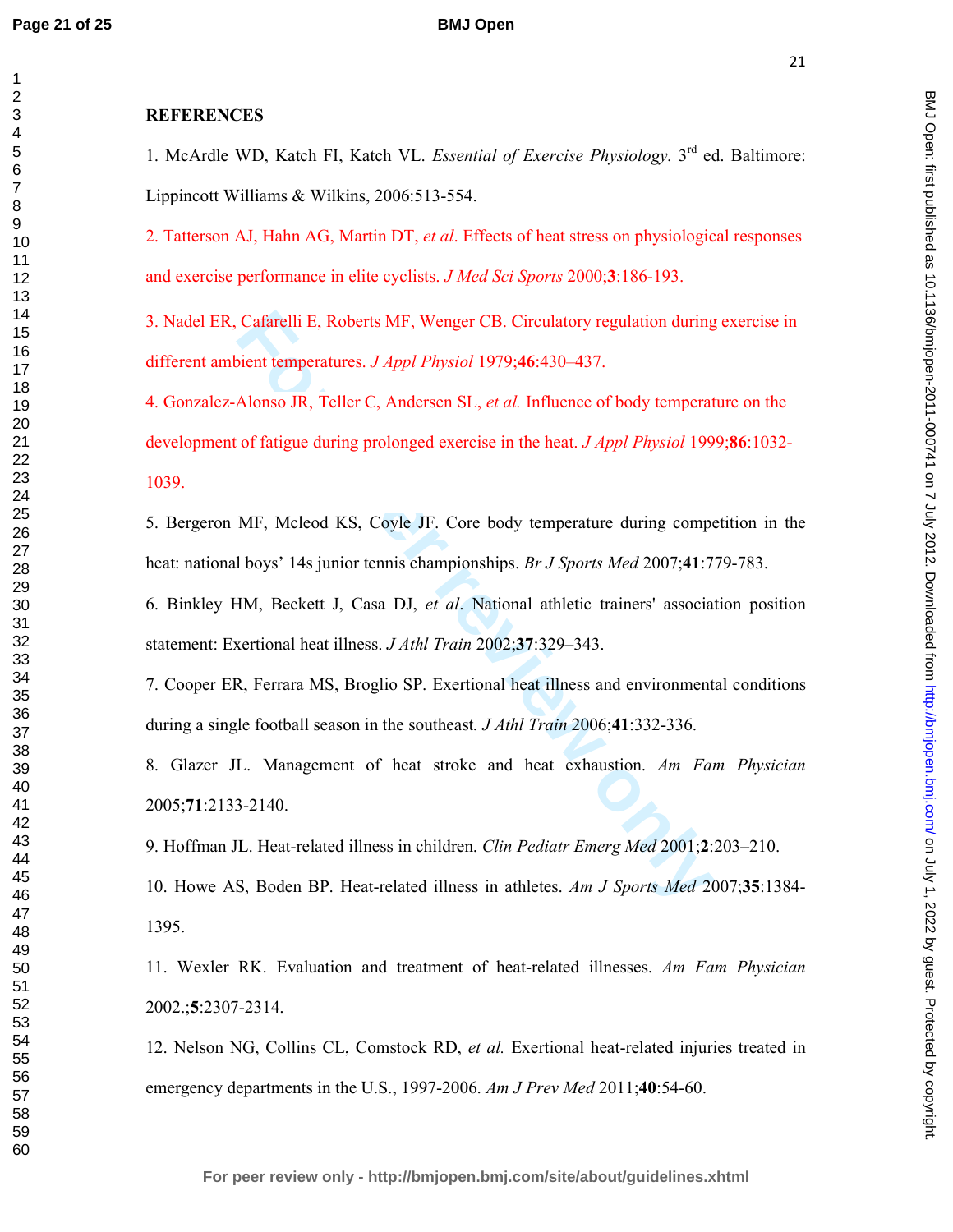13. Tham MK, Cheng J, Fock KM. Heat stroke: a clinical review of 27 cases. *Singapore Med J* 1989;**30**:137-140.

14. Srichaikul T, Prayoonwiwat W, Sanguanwong S, *et al*. Clinical manifestations and therapy of heat stroke: consumptive coagulopathy successfully treated by exchange transfusion and heparin. *Southeast Asian J Trop Med Public Health* 1989;**20**:479-491.

15. American Academy of Pediatrics, Committee on Sports Medicine and Fitness. Climatic heat stress and the exercising children and adolescent. *Pediatrics* 2000;**106**:158-159.

16. Nottin S, Vinet B, Stecken F, *et al.* Central and peripheral cardiovascular adaptations during maximal cycle exercise in boys and men. *Med Sci Sports Exerc* 2001;**33**:456-463.

17. Rivera-Brown AM, Rowland TW, Ramirez-Marrero FA, *et al*. Exercise tolerance in a hot and humid climate in heat-acclimatized girls and women. *Int J Sports Med* 2006;**27**:943-950.

18. Rowland T. Thermoregulation during exercise in the heat in children: old concepts revisited. *J Appl Physiol* 2008;**105**:718-724.

19. Rowland T, Hagenbuch S, Pober D, *et al*. Exercise tolerance and thermoregulatory responses during cycling in boys and men. *Med Sci Sports Exerc* 2008;**40**:282–287.

20. Marshall SW. Heat injury in youth sport. *Br J Sports Med* 2010;**44**:8-12.

n Academy of Pediatrics, Committee on Sports Medicine and Fitn<br>
and the exercising children and adolescent. *Pediatrics* 2000;106:158-1<br>
7. Vinet B, Stecken F, *et al.* Central and peripheral cardiovascular<br>
mal cycle exer 21. Bar-Or O, Dotan R, Inbar O, et al. Voluntary hypohydration in 10- to 12-year old boys. *J Appl Physiol* 1980;**48**:104-108.

22. Decher NR, Casa DJ, Yeargin SW, et al. Hydration status, knowledge and behavior in youths at summer sports camps. *Int J Sport Physiol Perform* 2008, **3**:262-278.

23. Solomon S, Qin D, Manning M, et al. Summary for Policy Maker: Cimatic Change 2007:

The Physical Science Basis. [Online]. Intergovernmental Panel on Climate Change.

http://www.ipcc.ch/pdf/assessment-report/ar4/wg1/ar4-wg1-spm.pdf (accessed 5 Sept 2011).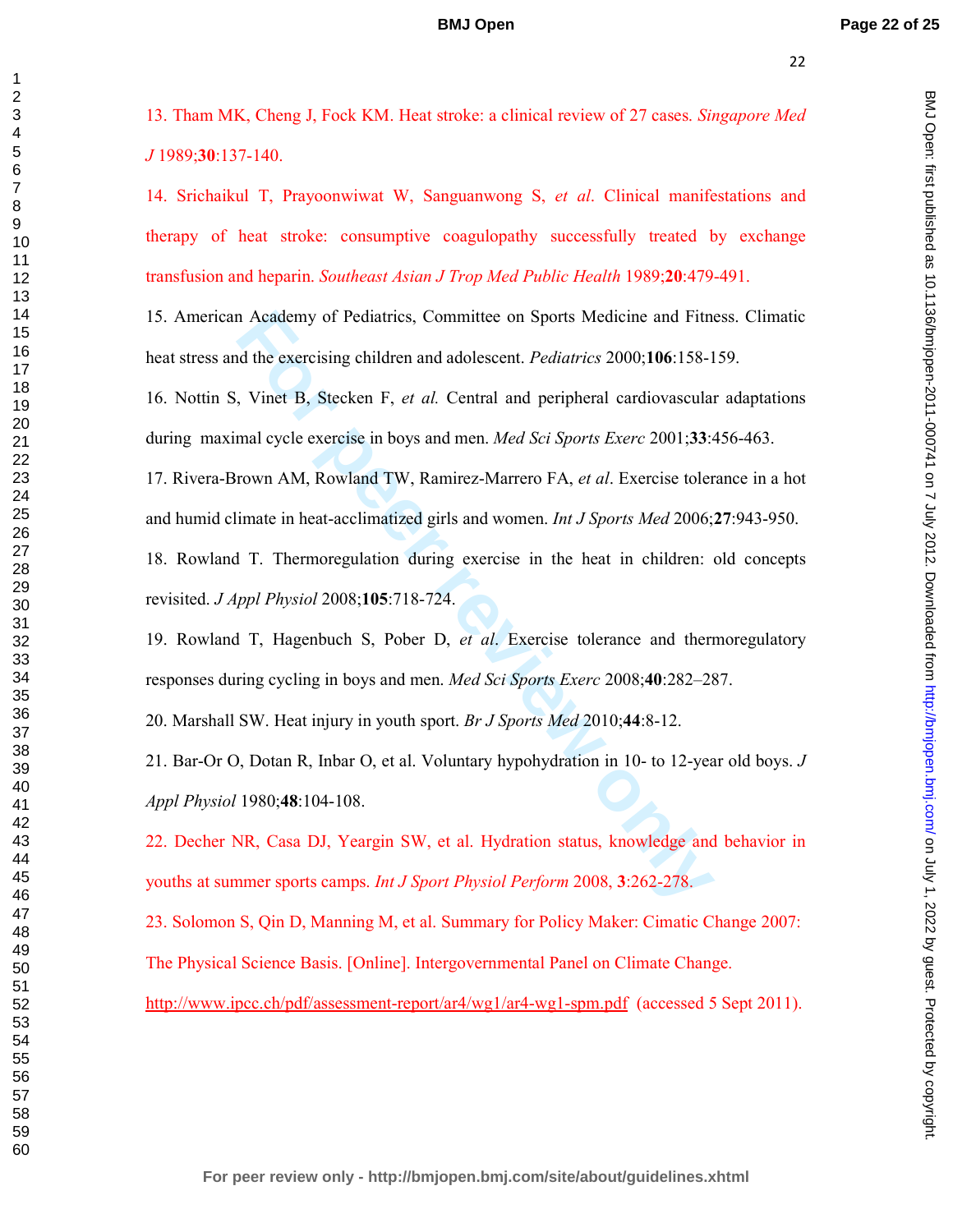## **BMJ Open**

| 23.                                                                                           |
|-----------------------------------------------------------------------------------------------|
| 24. Bunyavanich S, Landrigan CP, McMichael AJ, et al. The impact of climate change on         |
| child health. Ambul Pediatr 2003;3:44-52.                                                     |
| 25. Bar-Or O, Dotan R, Inbar O, et al. Voluntary hypohydration in 10- to 12-year old boys. J  |
| Appl Physiol 1980;48:104-108.                                                                 |
| 26. Drinkwater BL, Kupprat IC, Denton JE, et al. Response of prepubertal girls and college    |
| women to work in the heat. <i>J Appl Physiol</i> 1977;43:1046-1053.                           |
| 27. Falk B, Bar-Or O, Calvert R, et al. Sweat gland response to exercise in the heat among    |
| pre-, mid-, and late-pubertal boys. Med Sci Sports Exerc 1992;24:313-319.                     |
| 28. Inbar O, Bar-Or O, Dotan R, et al. Conditioning versus exercise in heat as methods for    |
| acclimatizing 8- to 10-yr old boys to dry heat. <i>J Appl Physiol</i> 1981;50:406-411.        |
| 29. Sinclair WH, Crowe MJ, Spinks WL, et al. Pre-pubertal children and exercise in hot and    |
| humid environments. J Sports Sci Med 2007;6:385-392.                                          |
| 30. Wagner JA, Robinson S, Tzankoff SP, et al. Heat tolerance and acclimatization to work     |
| in the heat in relation to age. <i>J Appl Physiol</i> 1972;33:616-622.                        |
| 31. Kaciuba-Uscilko H, Grucsa R. Gender differences in thermoregulation. Curr Opinion         |
| Clin Nutri Metab Care 2001;4:3-36.                                                            |
| 32. Ridley K, Ainsworth BE, Olds TS. Development of a compendium of energy                    |
| expenditures for youth. Int J Behav Nutr Phys Act 2008;5:s45 doi10.1186/1479-5868-5-45        |
| 33. Growth charts: growth charts for Thai children [Online]. ComeUnity.                       |
| http://www.comeunity.com/adoption/health/growth.html (accessed 20 Feb 2012).                  |
| 34. Boreham C, Riddoch C. The physical activity, fitness and health of children. J Sports Sci |
| 2001;19:915-929.                                                                              |

35. Physical education in schools - both quality and quantity are important [Online]. American Cancer Society, Inc.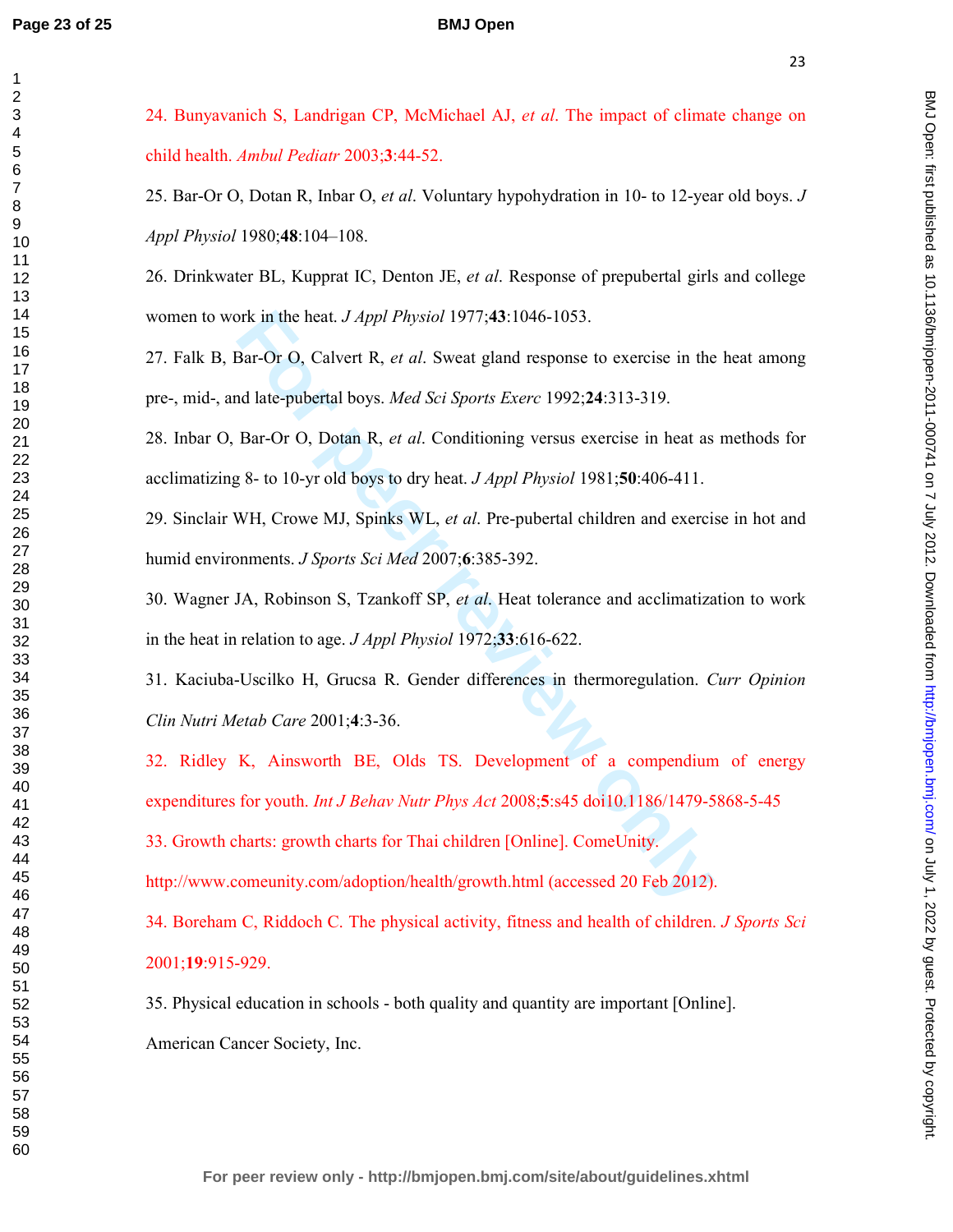## **BMJ Open**

BMJ Open: first published as 10.1136/bmijopen-2011-000741 on 7 July 2012. Downloaded from http://bmjopen.bmj.com/ on July 1, 2022 by guest. Protected by copyright on July 1, 2022 by guest. Protected by copyright. <http://bmjopen.bmj.com/> BMJ Open: first published as 10.1136/bmjopen-2011-000741 on 7 July 2012. Downloaded from

http://www.cancer.org/acs/groups/content/@nho/documents/document/peinschoolsstatement pdf.pdf (accessed 5 Sept 2011).

36. Armstrong LE, Epstein Y, Greenleaf JE, *et al.* American College of Sports Medicine position stand: heat and cold illnesses during distance running. *Med Sci Sports Exerc* 1996;**28**:1-10.

Morris N, Epstein Y, *et al.* Comparison of thermoregulatory<br>Iry heat among prepubertal boys, young adults and older males.<br>700.<br>The straight among the straight and the membrane temperature as ture. Arch Dis Child 1999;80: 37. Inbar O, Morris N, Epstein Y, *et al*. Comparison of thermoregulatory responses to exercise in dry heat among prepubertal boys, young adults and older males. *Exp Physiol* 2004;**89**:691-700.

38. Childs C, Harrison R, Hodkinson C. Tympanic membrane temperature as a measure of core temperature. *Arch Dis Child* 1999;**80**:262-266 doi:10.1136/adc.80.3.262

39. Muir IH, Bishop PA, Lomax RG, *et al.* Prediction of rectal temperature from ear canal temperature. *Ergonomics* 2001;**44**:962-972 doi: 10.1080/00140130110068933

40. Bernado LM, Clemence B, Henker R, *et al.* A comparison of aural and rectal temperature measurements in children with moderate and severe injuries. *J Emerg Nurs* 1996;22:403-408.

41. Loveys AA. Comparison of ear to rectal temperature measurements in infants and toddlers. *Clin Ped* 1999;**38**:463-466.

42. Craig JV, Lancaster GA, Taylor S, *et al*. Infrared ear thermometry compared with rectal thermometry in children: a systemic review. *Lancet* 2002;**360**:603-609.

43. El-Radhi AS, Patel S. An evaluation of tympanic thermometry in a paediatric emergency department. *Emerg Med J* 2006;**23**:40-41.

44. Haymes EM, Buskirk ER, Hodgson JL, *et al*. Heat tolerance of exercising lean and heavy prepubertal girls. *J Appl Physiol* 1974;**36**:566-571.

45. Haymes EM, McCormick RJ, Buskirk ER. Heat tolerance of exercising lean and obese prepubertal boys. *J Appl Physiol* 1975;**39**:457-461.